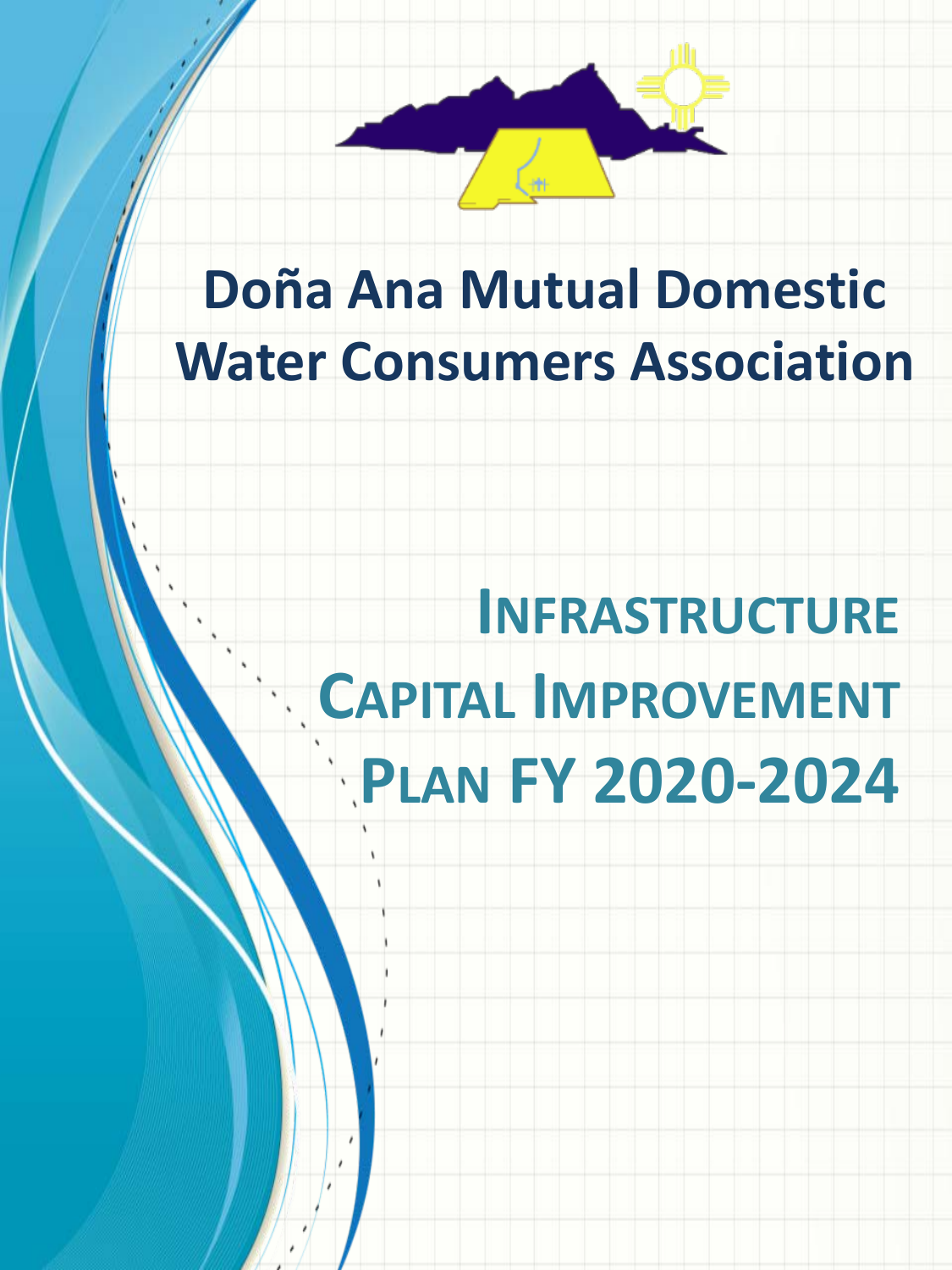## **ICIP for Dona Ana MDWCA**

| <b>Contact:</b>                | Jennifer J. Horton<br>P.O. Box 866<br>5535 Ledesma Drive<br>Doña Ana, NM 88032 |                                                                                            | <b>Telephone No.:</b><br><b>Email Address:</b> | $(575)$ 526-3491<br>jennifer@dawater.org   |     |
|--------------------------------|--------------------------------------------------------------------------------|--------------------------------------------------------------------------------------------|------------------------------------------------|--------------------------------------------|-----|
| <b>County:</b>                 | Dona Ana                                                                       |                                                                                            |                                                |                                            |     |
| <b>Entity Type:</b>            | <b>WA</b>                                                                      |                                                                                            |                                                |                                            |     |
|                                |                                                                                | <b>Procurement Officer Name:</b> Jennifer J. Horton                                        | <b>Telephone No.:</b>                          | $(575)$ 526-3491                           |     |
|                                |                                                                                |                                                                                            |                                                | <b>Email Address:</b> jennifer@dawater.org |     |
| <b>Financial Officer Name:</b> |                                                                                | Jennifer J. Horton                                                                         | <b>Telephone No.:</b>                          | $(575)$ 526-3491                           |     |
|                                |                                                                                |                                                                                            |                                                | <b>Email Address:</b> jennifer@dawater.org |     |
|                                | <b>Executive Order 2013-006 Compliance</b>                                     |                                                                                            |                                                |                                            |     |
|                                |                                                                                | Is your entity compliant with Executive Order 2013-006?                                    |                                                |                                            | Yes |
|                                |                                                                                | Does your entity have an asset management plan and/or inventory listing of capital assets? |                                                |                                            | Yes |

### **Entity Planning: Process, Nature/Effect/Options/Recommendations of Trends**

#### **Process**

Doña Ana Mutual Domestic Water Consumers Association provides potable water for over 15,000 consumers in an area extending more than 17,000 acres north of the City of Las Cruces in Doña Ana County. DAMDWCA has been a public water system for over 40 years and has a total pumping capacity of 6.1 M gallons per day. In addition to water service, Doña Ana MDWCA also provides wastewater service for Picacho Hills and the rural area north of the city limits, as well, to enhance the quality of life in the South Central portion of Southern New Mexico. All members of Dona Ana MDWCA have had the opportunity to give there public input on an projects they would like to implement through our system. A public meeting was held in June 6, 2018 for all members to attend and give there input on what improvements they would like to see placed in the ICIP plan.

#### **Goals**

Doña Ana Mutual Domestic Water Consumers Association is committed to provide quality water and sanitation services for members of our community. Doña Ana MDWCA is working towards regionalizing the area as a Mutual Domestic Water Consumers Association. Because of our growing community, we are constantly striving to upgrade our water lines and system to better serve our customers, both present and future. We are also working towards providing a wastewater system to areas that currently only have septic or cess pools.

#### **Factors/Trends Considered**

Doña Ana MDWCA has undergone a significant transformation during the past several years as a result of continued consolidation and regionalization of rural water systems in New Mexico. During 2013 Doña Ana MDWCA acquired the Fort Selden Water Company, Picacho Hills Utility Company and Fairview Water System. This trend is anticipated to continue for the next several years as the cost of operations and compliance further increases, particularly for smaller, independent systems. Acquisition of these systems, often subjects of deferred maintenance and minimal planning, result in increased costs and requirements by Doña Ana MDWCA for overall system planning and integration. Interconnection of adjoining systems, replacement of outdated infrastructure and system-wide planning and operational initiatives such as radio metering, asset management and fire protection are all capital intensive but are critical to long-term system viability.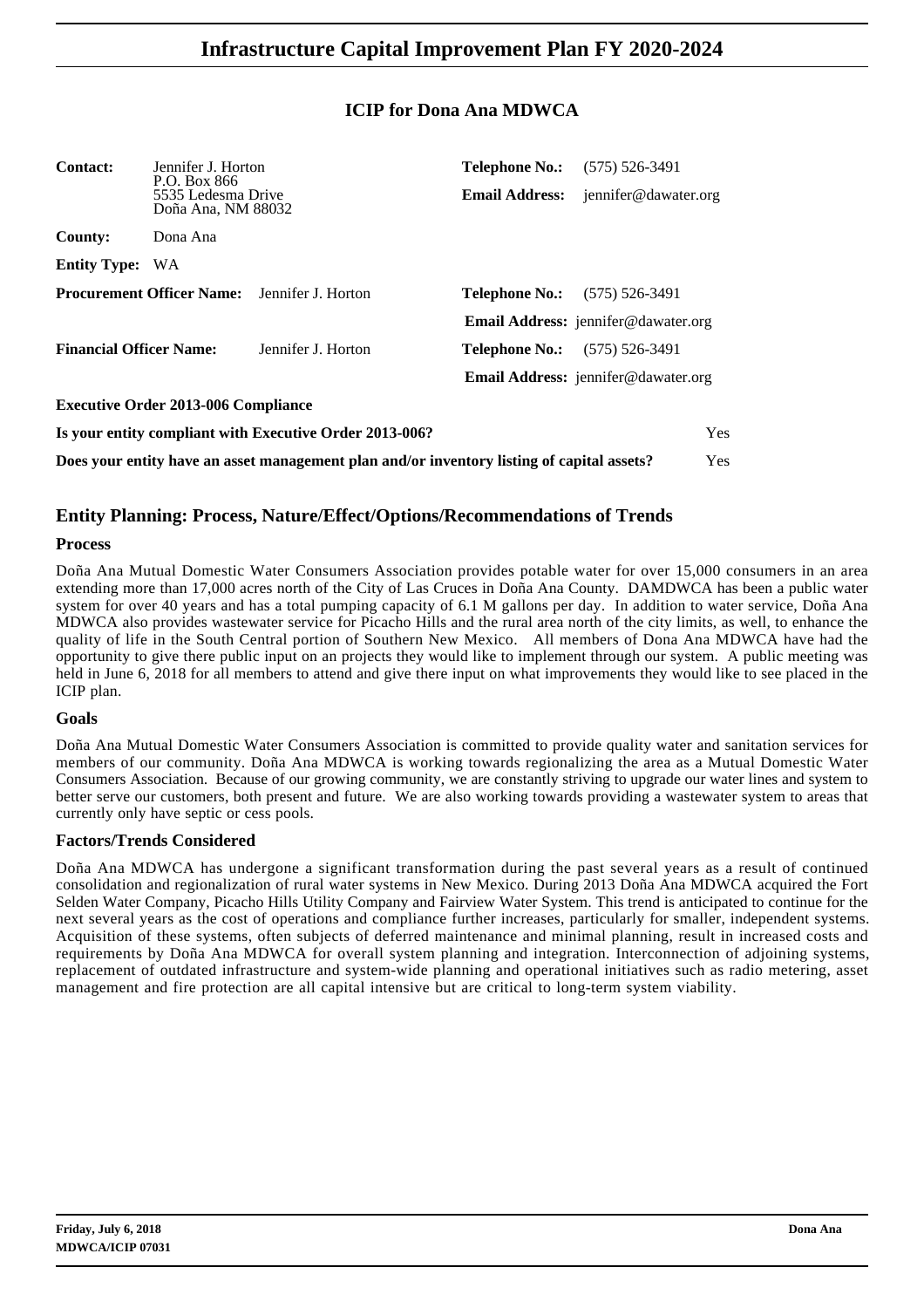## **Dona Ana MDWCA**

#### **Project Summary**

|       |                |                                                                       |                      | <b>Funded</b>       |                |                               |                |                     |                  | <b>Total</b><br>Project | <b>Amount</b><br>Not Yet |                |
|-------|----------------|-----------------------------------------------------------------------|----------------------|---------------------|----------------|-------------------------------|----------------|---------------------|------------------|-------------------------|--------------------------|----------------|
| ID    |                | <b>Year Rank Project Title</b>                                        | Category             | to date             | 2020           | 2021                          | 2022           | 2023                | 2024             | Cost                    | <b>Funded</b>            | <b>Phases?</b> |
|       |                | 17073 2020 001 WW SE Area Collect. System                             | Water - Wastewater   | 2,771,222 3,557,950 |                | 1,676,000                     |                | 1,676,000 1,676,000 | 1,676,000        | 13,033,172 10,261,950   |                          | Yes            |
|       | 30520 2020 002 | Lift Station and Force Main Line<br>Improvements                      | Water - Wastewater   |                     | 0 1,825,000    | $\mathbf{0}$                  | $\Omega$       | $\overline{0}$      | $\Omega$         |                         | 1,825,000 1,825,000      | N <sub>0</sub> |
|       |                | 16986 2020 003 Westwind Water Distribution System                     | Water - Water Supply | $\overline{0}$      | 1,160,500      | $\mathbf{0}$                  | $\overline{0}$ | $\overline{0}$      | $\boldsymbol{0}$ |                         | 1,160,500 1,160,500      | No             |
| 28257 | 2020 004       | South Tank Rehab                                                      | Water - Water Supply | $\mathbf{0}$        | 360,000        | $\mathbf{0}$                  | $\overline{0}$ | $\mathbf{0}$        | $\mathbf{0}$     | 360,000                 | 360,000                  | No             |
| 25468 | 2020 005       | West Mesa Water Service Project                                       | Water - Water Supply | $\overline{0}$      |                | 2,685,333 2,685,333 2,685,334 |                | $\mathbf{0}$        | $\boldsymbol{0}$ |                         | 8,056,000 8,056,000      | Yes            |
| 17150 | 2020 006       | South Doña Ana Rd. Water System<br>Improvements                       | Water - Water Supply | $\overline{0}$      | 1,344,000      | $\mathbf{0}$                  | $\overline{0}$ | $\overline{0}$      | $\theta$         |                         | 1,344,000 1,344,000      | No             |
|       | 32319 2021 001 | Picacho Hills Arroyo Sewer Line<br>Improvements                       | Water - Wastewater   | $\mathbf{0}$        | $\overline{0}$ | 857,200                       | $\overline{0}$ | $\mathbf{0}$        | $\boldsymbol{0}$ | 857,200                 | 857,200                  | No             |
| 32327 | 2021 002       | <b>Riverwalk Water Transmission Line</b>                              | Water - Water Supply | $\overline{0}$      | $\overline{0}$ | 923,200                       | $\overline{0}$ | $\overline{0}$      | $\mathbf{0}$     | 923,200                 | 923,200                  | No             |
|       | 17158 2021 003 | Replacement Well                                                      | Water - Water Supply | $\overline{0}$      | $\overline{0}$ | 427,750                       | $\overline{0}$ | $\overline{0}$      | $\overline{0}$   | 427,750                 | 427,750                  | No             |
| 15197 | 2021 004       | Barela Loop Water System Improvements Water - Water Supply<br>Project |                      | $\mathbf{0}$        |                | 0 1,368,500                   | $\overline{0}$ | $\mathbf{0}$        | $\Omega$         |                         | 1,368,500 1,368,500      | No             |
|       | 17156 2021 005 | West Trails End Water Improvements<br>Project                         | Water - Water Supply | $\overline{0}$      | $\Omega$       | 166,808                       | $\overline{0}$ | $\overline{0}$      | $\mathbf{0}$     | 166,808                 | 166,808                  | No             |
|       | 17152 2022 001 | North Tank Water System Improvements Water - Water Supply<br>Project  |                      | $\overline{0}$      | $\overline{0}$ | $\overline{0}$                | 1,885,500      | $\overline{0}$      | $\theta$         |                         | 1,885,500 1,885,500      | No             |
|       | 17118 2022 002 | New 2 Million Gallon South Tank                                       | Water - Water Supply | $\mathbf{0}$        | $\overline{0}$ |                               | 0 2,007,320    | $\overline{0}$      | $\theta$         |                         | 2,007,320 2,007,320      | No             |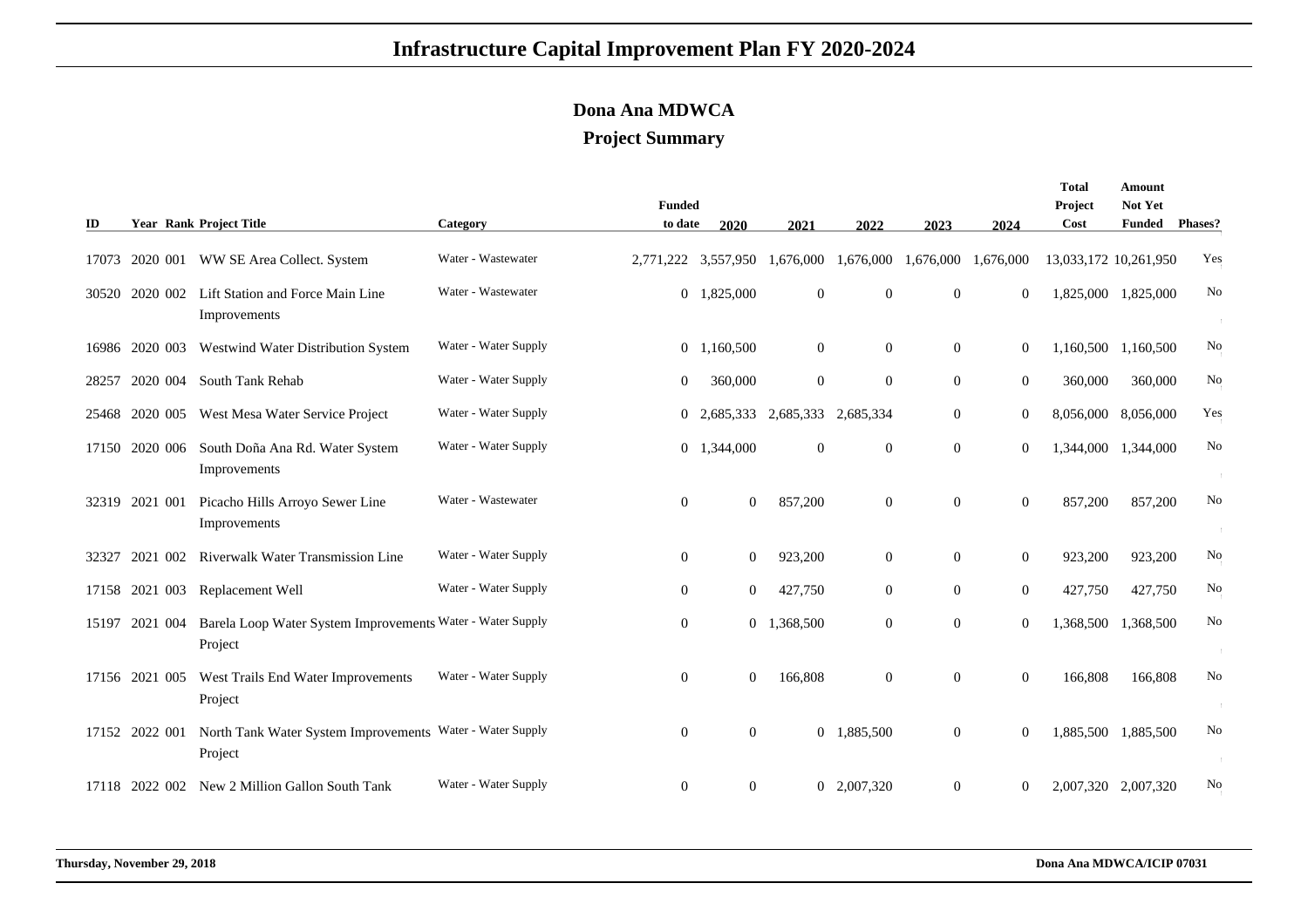| Year/Rank 2020<br>001                        |                                                                             | <b>Priority:</b><br>High |                                                                                                                                                                |                                               |                               | ID:17073                                                                                                                                                                                                                                                                                                                                                                                                                                                                                                                                                                                                                                                                                                                                                                                                                                                                                                                                                                           |
|----------------------------------------------|-----------------------------------------------------------------------------|--------------------------|----------------------------------------------------------------------------------------------------------------------------------------------------------------|-----------------------------------------------|-------------------------------|------------------------------------------------------------------------------------------------------------------------------------------------------------------------------------------------------------------------------------------------------------------------------------------------------------------------------------------------------------------------------------------------------------------------------------------------------------------------------------------------------------------------------------------------------------------------------------------------------------------------------------------------------------------------------------------------------------------------------------------------------------------------------------------------------------------------------------------------------------------------------------------------------------------------------------------------------------------------------------|
| <b>Project Title:</b>                        | WW SE Area Collect. System                                                  |                          | <b>Class:</b>                                                                                                                                                  | <b>New</b>                                    |                               | Type/Subtype: Water - Wastewater                                                                                                                                                                                                                                                                                                                                                                                                                                                                                                                                                                                                                                                                                                                                                                                                                                                                                                                                                   |
| <b>Contact Name:</b>                         | Jennifer Horton                                                             |                          | <b>Contact Phone:</b>                                                                                                                                          | 575-526-3491                                  |                               | Contact E-mail: jennifer@dawater.org                                                                                                                                                                                                                                                                                                                                                                                                                                                                                                                                                                                                                                                                                                                                                                                                                                                                                                                                               |
| Total project cost:                          | 13,033,172                                                                  |                          |                                                                                                                                                                | <b>Proposed project start date:</b> July 2020 |                               |                                                                                                                                                                                                                                                                                                                                                                                                                                                                                                                                                                                                                                                                                                                                                                                                                                                                                                                                                                                    |
|                                              | Project Location: 3125 Dona Ana Road Rd 1 Las Cruces NM 88007               |                          | Latitude:                                                                                                                                                      | 32'20'52 N                                    | <b>Longitude:</b> 106'48'05 W |                                                                                                                                                                                                                                                                                                                                                                                                                                                                                                                                                                                                                                                                                                                                                                                                                                                                                                                                                                                    |
| <b>Legislative Language:</b>                 |                                                                             |                          |                                                                                                                                                                |                                               |                               | To plan, design, construct and acquire easements and ROW for the Regional Wastewater SE Area Collection system operated by Dona Ana MDWCA located in Dona Ana County.                                                                                                                                                                                                                                                                                                                                                                                                                                                                                                                                                                                                                                                                                                                                                                                                              |
| <b>Scope of Work:</b>                        |                                                                             |                          | funding that is already secured. The project will have an RFP issued for the planning and design and a bid will be issued for the construction of the project. |                                               |                               | The project includes the installation of a vacuum wastewater collection system for approximately 13 miles including valve pits and/or buffer tanks, related appurtenances including division<br>valves, and wastewater collection lines within the boundaries of the southeast wastewater collection area. This will serve approximately 2,000 existing connections and 2,000 of future<br>connections. Each phase will include the design and construction of wastewater collection system for approximately 2.6 miles, including acquire EA and ROW, install valve pits and/or buffer<br>tanks, related appurtenances including division valves, and wastewater collection lines within the southeast wastewater collection area. The system will connect into the City of Las Cruces<br>WWTP for processing. The Association currently has finished the vacuum station and force main. We will begin installing collection lines and valve pits on a couple of streets with the |
| <b>Secured and Potential Funding Budget:</b> |                                                                             |                          |                                                                                                                                                                |                                               |                               |                                                                                                                                                                                                                                                                                                                                                                                                                                                                                                                                                                                                                                                                                                                                                                                                                                                                                                                                                                                    |
|                                              |                                                                             |                          |                                                                                                                                                                |                                               |                               | State Grant Funding should only be requested when all other funding sources have been exhausted if entity is providing matching funds, i.e. Federal, Local Taxes, Fees, NM Finance                                                                                                                                                                                                                                                                                                                                                                                                                                                                                                                                                                                                                                                                                                                                                                                                 |
|                                              |                                                                             |                          |                                                                                                                                                                |                                               |                               | Authority Loans (NMFA), Tribal Infrastructure Fund (TIF), Water Trust Board (WTB), Public School Facility Authority (PSFA), Colonia's Infrastructure Board (CIB), etc.                                                                                                                                                                                                                                                                                                                                                                                                                                                                                                                                                                                                                                                                                                                                                                                                             |
|                                              | Please complete table below with all secured and potential funding sources. |                          |                                                                                                                                                                |                                               |                               |                                                                                                                                                                                                                                                                                                                                                                                                                                                                                                                                                                                                                                                                                                                                                                                                                                                                                                                                                                                    |
| <b>Funding</b>                               | Funding                                                                     | <b>Applied For?</b>      | Amount                                                                                                                                                         | <b>Amt Expended</b>                           | Date(s)                       |                                                                                                                                                                                                                                                                                                                                                                                                                                                                                                                                                                                                                                                                                                                                                                                                                                                                                                                                                                                    |
| Source(s)                                    | Amount                                                                      | <b>Yes or No</b>         | <b>Secured</b>                                                                                                                                                 | to Date                                       | Received Comment              |                                                                                                                                                                                                                                                                                                                                                                                                                                                                                                                                                                                                                                                                                                                                                                                                                                                                                                                                                                                    |
| <b>NMFA</b>                                  | 3,041,220                                                                   | Yes                      | 2,520,490                                                                                                                                                      | 677,643                                       | 06/04/2018                    |                                                                                                                                                                                                                                                                                                                                                                                                                                                                                                                                                                                                                                                                                                                                                                                                                                                                                                                                                                                    |
| <b>NMEDDL</b>                                | 250,732                                                                     | Yes                      | 250,732                                                                                                                                                        | $\Omega$                                      | 05/16/2017                    |                                                                                                                                                                                                                                                                                                                                                                                                                                                                                                                                                                                                                                                                                                                                                                                                                                                                                                                                                                                    |
| <b>FGRANT</b>                                | 7,041,220                                                                   | Yes                      |                                                                                                                                                                | 0                                             |                               |                                                                                                                                                                                                                                                                                                                                                                                                                                                                                                                                                                                                                                                                                                                                                                                                                                                                                                                                                                                    |
| <b>FLOAN</b>                                 | 2,700,000                                                                   | Yes                      |                                                                                                                                                                |                                               |                               |                                                                                                                                                                                                                                                                                                                                                                                                                                                                                                                                                                                                                                                                                                                                                                                                                                                                                                                                                                                    |
|                                              | 0                                                                           | N <sub>0</sub>           |                                                                                                                                                                |                                               |                               |                                                                                                                                                                                                                                                                                                                                                                                                                                                                                                                                                                                                                                                                                                                                                                                                                                                                                                                                                                                    |
|                                              | 0                                                                           | N <sub>0</sub>           |                                                                                                                                                                |                                               |                               |                                                                                                                                                                                                                                                                                                                                                                                                                                                                                                                                                                                                                                                                                                                                                                                                                                                                                                                                                                                    |
|                                              | 0                                                                           | N <sub>0</sub>           |                                                                                                                                                                |                                               |                               |                                                                                                                                                                                                                                                                                                                                                                                                                                                                                                                                                                                                                                                                                                                                                                                                                                                                                                                                                                                    |
|                                              | 0                                                                           | N <sub>o</sub>           |                                                                                                                                                                | 0                                             |                               |                                                                                                                                                                                                                                                                                                                                                                                                                                                                                                                                                                                                                                                                                                                                                                                                                                                                                                                                                                                    |
| <b>TOTALS</b>                                | 13.033.172                                                                  |                          | 2 771 222                                                                                                                                                      | 677.643                                       |                               |                                                                                                                                                                                                                                                                                                                                                                                                                                                                                                                                                                                                                                                                                                                                                                                                                                                                                                                                                                                    |

**Project Budget - Complete the Budget below. Only include unfunded or unsecured funds under each project year. Note: Funded to Date column must equal the amounts listed above here.**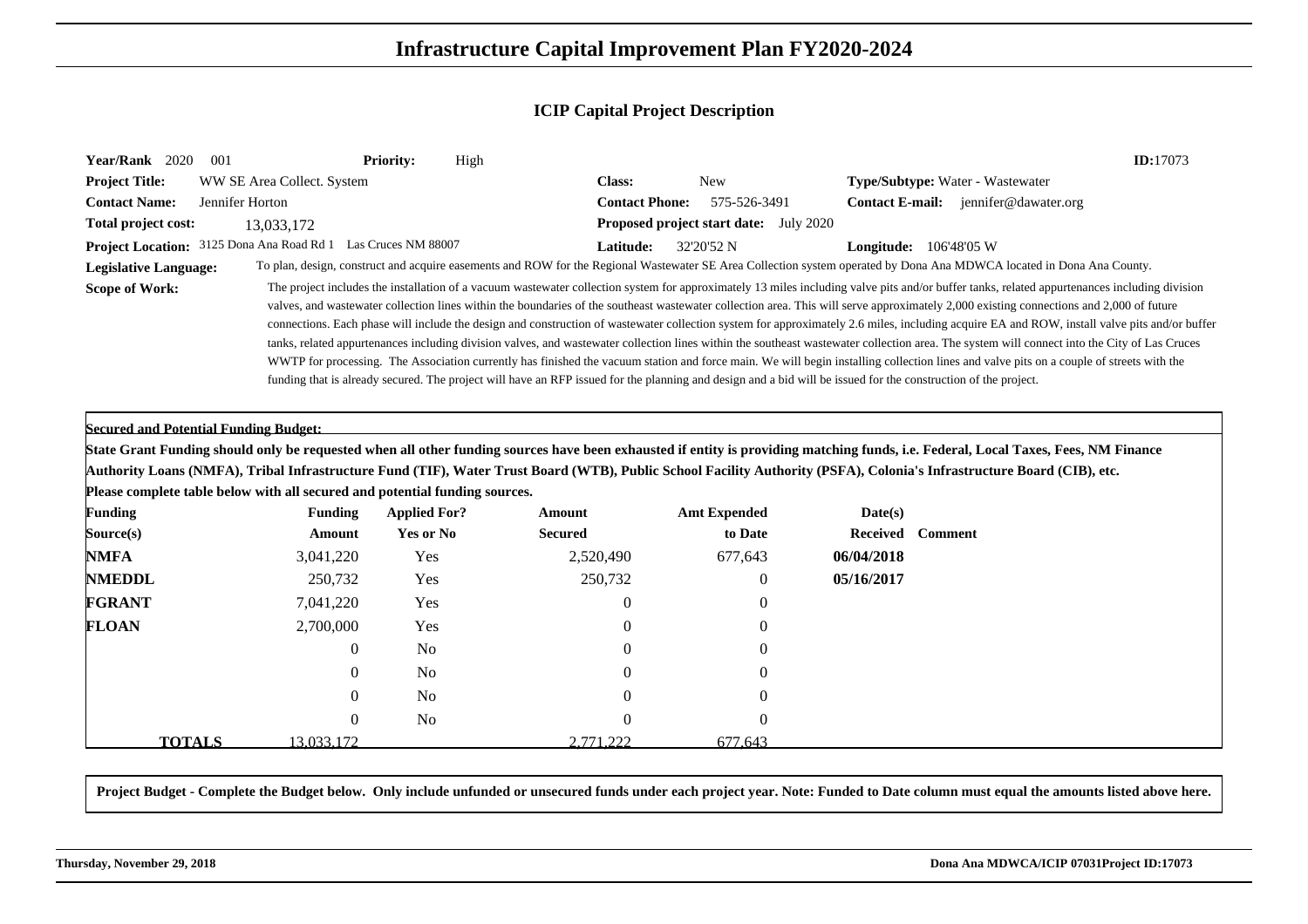|                                    |                              |                       |                |           | <b>Estimated Costs Not Yet Funded</b> |              |           |                           |
|------------------------------------|------------------------------|-----------------------|----------------|-----------|---------------------------------------|--------------|-----------|---------------------------|
|                                    | <b>Completed</b>             | <b>Funded to Date</b> | 2020           | 2021      | 2022                                  | 2023         | 2024      | <b>Total Project Cost</b> |
| <b>Water Rights</b>                | N/A                          | $\overline{0}$        | $\overline{0}$ | $\bf{0}$  | $\mathbf{0}$                          | $\bf{0}$     | $\bf{0}$  |                           |
| <b>Easements and Rights of Way</b> | No                           | $\theta$              | 10,000         | 10,000    | 10,000                                | 10,000       | 10,000    | 50,000                    |
| <b>Acquisition</b>                 | No                           |                       | $\overline{0}$ | 0         | $\mathbf{0}$                          | $\mathbf{0}$ | $\bf{0}$  |                           |
| <b>Archaeological Studies</b>      | No                           |                       | $\Omega$       | 0         |                                       | 0            | 0         |                           |
| <b>Environmental Studies</b>       | No                           |                       | $\Omega$       | 0         |                                       | $\mathbf{0}$ | 0         |                           |
| <b>Planning</b>                    | No                           | $\Omega$              | $\theta$       | 0         |                                       | 0            | 0         |                           |
| Design (Engr./Arch.)               | No                           | $\Omega$              | 154,800        | 154,800   | 154,800                               | 154,800      | 154,800   | 774,000                   |
| Construction                       | $\rm No$                     | 2,771,222             | 3,393,150      | 1,511,200 | 1,511,200                             | 1,511,200    | 1,511,200 | 12,209,172                |
| <b>Furnishing/Equipment</b>        | N/A                          | $\Omega$              | $\theta$       | 0         | $\bf{0}$                              | $\bf{0}$     | 0         |                           |
| <b>TOTALS</b>                      |                              | 2,771,222             | 3,557,950      | 1,676,000 | 1,676,000                             | 1,676,000    | 1,676,000 | 13,033,172                |
|                                    | <b>Amount Not Yet Funded</b> | 10.261.950            |                |           |                                       |              |           |                           |

**PHASING BUDGET**

 **Can this project be phased?**Yes

**Phasing: Stand Alone:** No**Multi-Phased:** Yes

**A project single phase approach is used for projects that can be completed with one process because it is manageable, affordable, and will not require any foreseeable additional resources oractivities to be fully operational when complete.**

**A project multi-phased approach is used for breaking down very large projects into manageable standalone parts that are independently functional and easier to fund.**

| <b>Phase</b> | Amount    | Plan           | <b>Design</b> | Construct | <b>Furnish/Equip</b> | Other (Wtr Rights,<br>Easements, Acq) | # Mos to Complete |
|--------------|-----------|----------------|---------------|-----------|----------------------|---------------------------------------|-------------------|
|              | 3,557,950 | N <sub>0</sub> | Yes           | Yes       | N <sub>0</sub>       | Yes                                   | 12                |
|              | 1,676,000 | N <sub>0</sub> | Yes           | Yes       | N <sub>0</sub>       | Yes                                   | 12                |
| J            | 1,676,000 | N <sub>0</sub> | Yes           | Yes       | N <sub>0</sub>       | Yes                                   | 12                |
| 4            | 1,676,000 | N <sub>0</sub> | Yes           | Yes       | N <sub>0</sub>       | Yes                                   | 12                |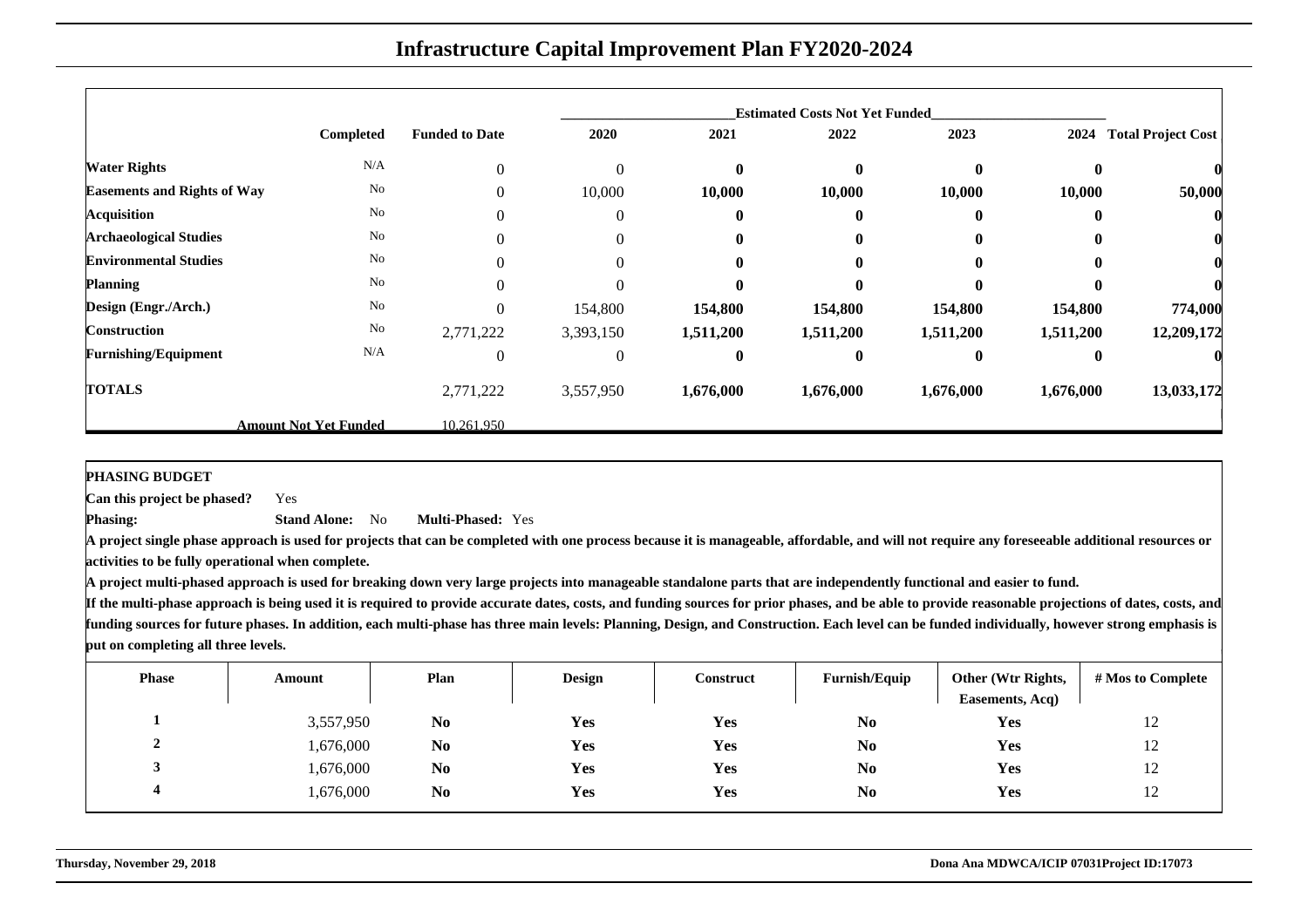|              | ,676,000<br>U | $ -$<br>N <sub>0</sub> | $ -$<br>Y es | Yes | No | Yes | $\overline{1}$ |
|--------------|---------------|------------------------|--------------|-----|----|-----|----------------|
| <b>TOTAL</b> | 10.261.950    |                        |              |     |    |     |                |

| Has your local government/agency budgeted for operating expenses for the project when it is completed?<br><b>Nes</b> |           |           |           |                   |          |              |  |  |  |  |  |  |
|----------------------------------------------------------------------------------------------------------------------|-----------|-----------|-----------|-------------------|----------|--------------|--|--|--|--|--|--|
| If no, please explain why:                                                                                           |           |           |           |                   |          |              |  |  |  |  |  |  |
| ANNUAL OPERATING BUDGET                                                                                              | YEAR 1    | YEAR 2    | YEAR 3    | YEAR <sub>4</sub> | YEAR 5   | <b>TOTAL</b> |  |  |  |  |  |  |
| <b>Annual Operating Expenses plus Debt Service</b>                                                                   | 65,500    | 65,500    | 65,500    | 65,500            | 65,500   | 327,500      |  |  |  |  |  |  |
| <b>Annual Operating Revenues</b>                                                                                     | 1.311.100 | 1.311.100 | 1.311.100 | 1.311.100         | .350.400 | 6.594.800    |  |  |  |  |  |  |

**Does the project lower operating costs?**<sup>2</sup> No

**If yes, please explain and provide estimates of operating savingsEntities who will assume the following responsibilites for this project:**

|                                     | <b>Fiscal Agent:</b> | Own:           | Operate:       | Own Land:      | <b>Own Asset:</b> | Maintain:      |
|-------------------------------------|----------------------|----------------|----------------|----------------|-------------------|----------------|
|                                     | Doña Ana MDWCA       | Doña Ana MDWCA | Doña Ana MDWCA | Dona Ana MDWCA | Dona Ana MDWCA    | Dona Ana MDWCA |
| Lease/operating agreement in place? | No.                  | N              |                | ΨG.            | 'No               | ιNΟ            |

**More detailed information on project.(a) How many years is the requested project expected to be in use before needing Renovate/Repair or Replacement?** 10-15 years **(b) Has the project had public input and buy-in?** Yes **(c) Is the project necessary to address population or client growth and if so, will it provide services to that population or clientele?** Yes **(d) Regionalism - Does the project directly benefit an entity other than itself?** Yes **If yes, please list the other entity.** This project involves in interconnection with the City of Las Cruces. Dona Ana MDWCA will provide the collection services and the City of Las Cruceswill provide the treatment.**(e) Are there oversight mechanisms built in that would ensure timely construction and completion of the project on budget?** Yes **Please explain.** All Dona Ana MDWCA projects are bid out with completion dates, if not met by the contractor liquidated damaged are assessed. Construction project schedule is requiredbefore and during.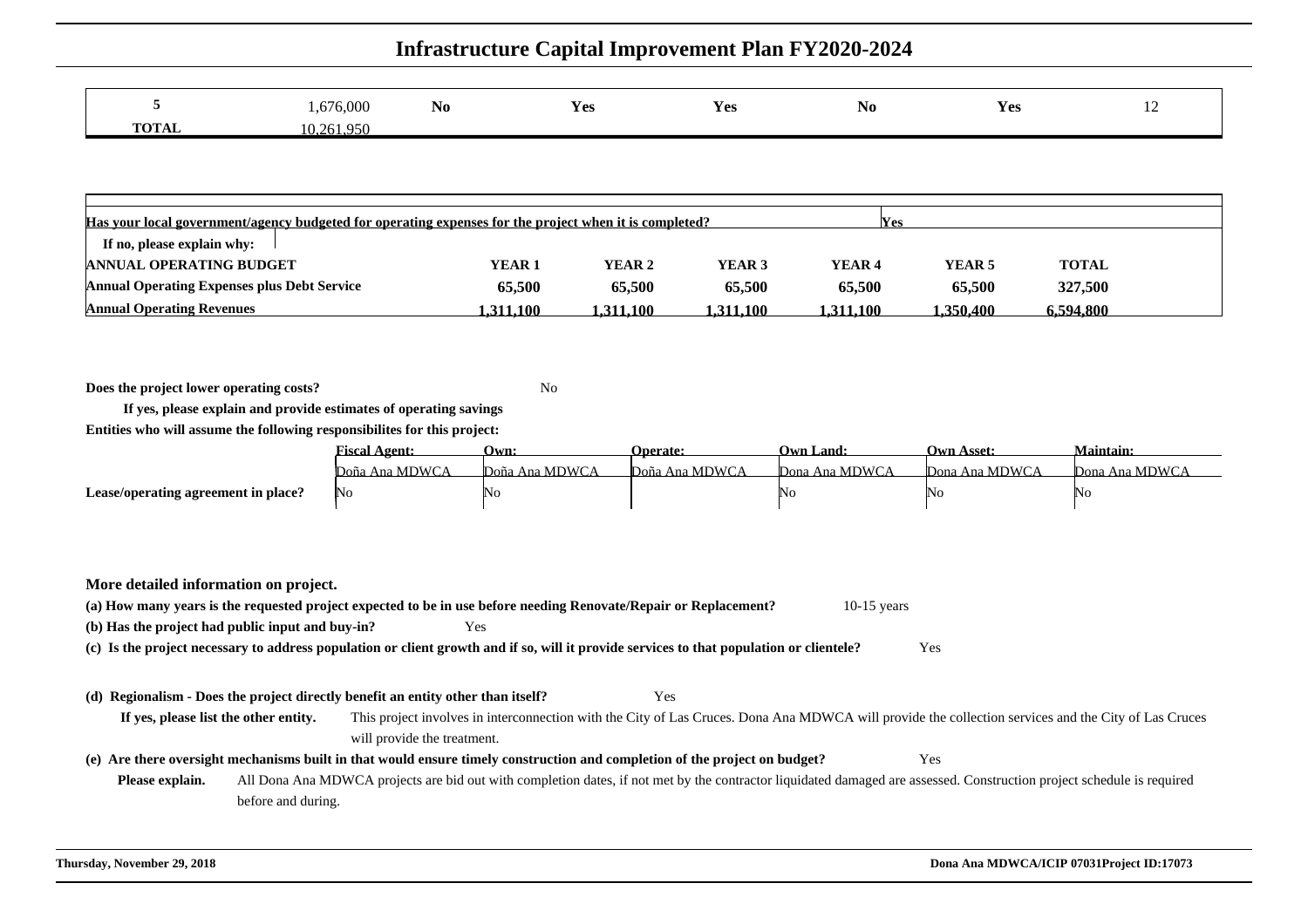|                         | (f) Other than the temporary construction jobs associated with the project, does the project maintain or advance the region's economy?                                        |                | Yes                                                                                   |
|-------------------------|-------------------------------------------------------------------------------------------------------------------------------------------------------------------------------|----------------|---------------------------------------------------------------------------------------|
| If yes, please explain. | This provides business with the opportunity to grow or start business in the area because there will be appropriate infrastructure to provide service to their businesses.    |                |                                                                                       |
|                         | (g) Does the project benefit all citizens within a recognized region, district or political subdivision?                                                                      | Yes            |                                                                                       |
|                         | If yes, please explain and provide the number of people that will benefit from the project.                                                                                   |                | Residents will be effit from this project because it will provide existing people the |
|                         |                                                                                                                                                                               | opportunity to |                                                                                       |
|                         | (h) Does the project eliminate a risk or hazard to public health and/or safety that immediately endangers occupants of the premises such that corrective action is urgent and |                | Yes                                                                                   |
|                         | unavoidable? Emergencies must be documented by a Subject Matter Expert.                                                                                                       |                |                                                                                       |
|                         | If yes, please explain. (If mandatory, provide Summary Page of the Federal, State or Judiciary Agency who issed the mandate.)                                                 |                | The project does eliminate a risk or hazard to the                                    |
|                         |                                                                                                                                                                               |                | public by providing a sewer hook up. This will                                        |
|                         |                                                                                                                                                                               |                | prevent residents from using leaking septic tanks or                                  |
|                         |                                                                                                                                                                               |                | cess pools.                                                                           |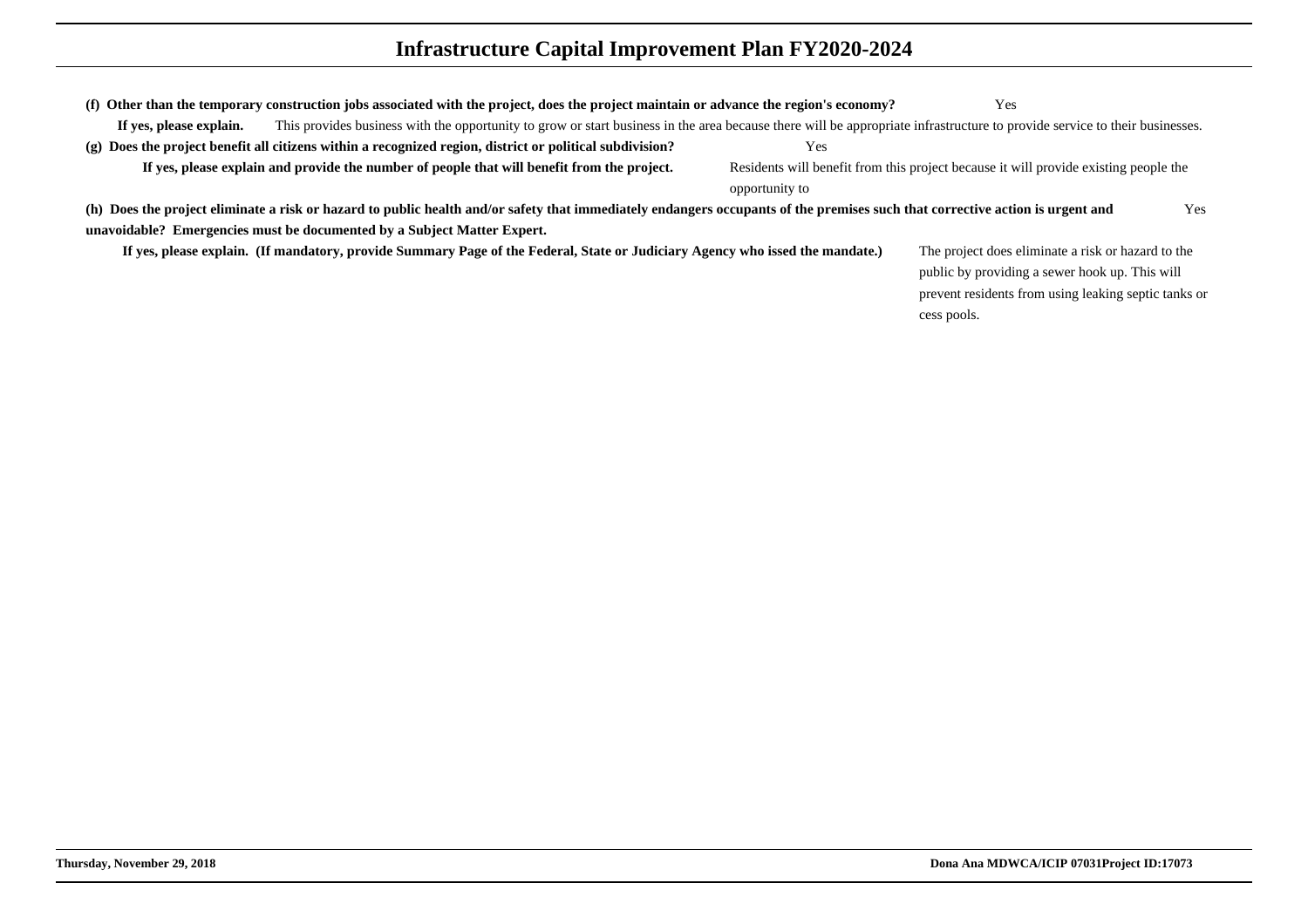| Year/Rank 2020<br>002                                                       |                                               | <b>Priority:</b><br>High |                                                                                                                           |                                        |                                                                                                                                                                                               | ID:30520 |
|-----------------------------------------------------------------------------|-----------------------------------------------|--------------------------|---------------------------------------------------------------------------------------------------------------------------|----------------------------------------|-----------------------------------------------------------------------------------------------------------------------------------------------------------------------------------------------|----------|
| <b>Project Title:</b>                                                       | Lift Station and Force Main Line Improvements |                          | <b>Class:</b>                                                                                                             | Renovate/Repair                        | Type/Subtype: Water - Wastewater                                                                                                                                                              |          |
| <b>Contact Name:</b><br>Jennifer Horton                                     |                                               |                          | <b>Contact Phone:</b>                                                                                                     | 575-526-3491                           | Contact E-mail: jennifer@dawater.org                                                                                                                                                          |          |
| Total project cost:                                                         | 1,825,000                                     |                          |                                                                                                                           | Proposed project start date: July 2020 |                                                                                                                                                                                               |          |
| Project Location: Picacho Hills Arroyo Las Cruces NM 88007                  |                                               |                          | Latitude:                                                                                                                 | 32°22'55 N                             | <b>Longitude:</b> $106^{\circ}48'50$ W                                                                                                                                                        |          |
| <b>Legislative Language:</b>                                                |                                               |                          |                                                                                                                           |                                        | To plan, design, construct, install equipment improvements to the Force Main Line and the Lift Station for Dona Ana MDWCA in Dona Ana County.                                                 |          |
| <b>Scope of Work:</b>                                                       |                                               |                          |                                                                                                                           |                                        | To design, construct, install equipment improvements to the Force Main Line and the Lift Station. The Lift Station is located on Pedro Madrid. All the equipment in the Lift Station will be  |          |
|                                                                             |                                               |                          |                                                                                                                           |                                        | improved to support future growth and flows. The existing Force Main Line will be replaced from the Pedro Madrid Lift Station to the City connection located around San Ysidro. The project   |          |
|                                                                             |                                               |                          |                                                                                                                           |                                        | will be a complete rehab of the system to allow additional connections to further protect the ground water. Equipment will include new generator, pumps, blowers, and updated electrical. The |          |
|                                                                             |                                               |                          | project will have an RFP issued for the planning and design and a bid will be issued for the construction of the project. |                                        |                                                                                                                                                                                               |          |
|                                                                             |                                               |                          |                                                                                                                           |                                        |                                                                                                                                                                                               |          |
| <b>Secured and Potential Funding Budget:</b>                                |                                               |                          |                                                                                                                           |                                        |                                                                                                                                                                                               |          |
|                                                                             |                                               |                          |                                                                                                                           |                                        | State Grant Funding should only be requested when all other funding sources have been exhausted if entity is providing matching funds, i.e. Federal, Local Taxes, Fees, NM Finance            |          |
|                                                                             |                                               |                          |                                                                                                                           |                                        | Authority Loans (NMFA), Tribal Infrastructure Fund (TIF), Water Trust Board (WTB), Public School Facility Authority (PSFA), Colonia's Infrastructure Board (CIB), etc.                        |          |
| Please complete table below with all secured and potential funding sources. |                                               |                          |                                                                                                                           |                                        |                                                                                                                                                                                               |          |
| <b>Funding</b>                                                              | <b>Funding</b>                                | <b>Applied For?</b>      | Amount                                                                                                                    | <b>Amt Expended</b>                    | Date(s)                                                                                                                                                                                       |          |
| Source(s)                                                                   | Amount                                        | <b>Yes or No</b>         | <b>Secured</b>                                                                                                            | to Date                                | Received<br><b>Comment</b>                                                                                                                                                                    |          |
| <b>CAP</b>                                                                  | 393,750                                       | N <sub>o</sub>           | 0                                                                                                                         | ∩                                      |                                                                                                                                                                                               |          |
| <b>DFA</b>                                                                  | 393,750                                       | N <sub>o</sub>           |                                                                                                                           | $\left($                               |                                                                                                                                                                                               |          |
| <b>NMFA</b>                                                                 | 393,750                                       | <b>No</b>                |                                                                                                                           |                                        |                                                                                                                                                                                               |          |
| <b>CDBG</b>                                                                 | 393,750                                       | N <sub>0</sub>           |                                                                                                                           | $\mathbf{\Omega}$                      |                                                                                                                                                                                               |          |
|                                                                             | $\theta$                                      | N <sub>0</sub>           |                                                                                                                           |                                        |                                                                                                                                                                                               |          |
|                                                                             | 0                                             | N <sub>0</sub>           |                                                                                                                           |                                        |                                                                                                                                                                                               |          |
|                                                                             | 0                                             | N <sub>0</sub>           |                                                                                                                           |                                        |                                                                                                                                                                                               |          |
|                                                                             |                                               |                          |                                                                                                                           |                                        |                                                                                                                                                                                               |          |
|                                                                             | 0                                             | N <sub>0</sub>           | $\Omega$                                                                                                                  | $\theta$                               |                                                                                                                                                                                               |          |

| Project Budget - Complete the Budget below. Only include unfunded or unsecured funds under each project year. Note: Funded to Date column must equal the amounts listed above here. |                                       |      |      |      |      |                         |  |  |  |  |
|-------------------------------------------------------------------------------------------------------------------------------------------------------------------------------------|---------------------------------------|------|------|------|------|-------------------------|--|--|--|--|
|                                                                                                                                                                                     | <b>Estimated Costs Not Yet Funded</b> |      |      |      |      |                         |  |  |  |  |
| Completed                                                                                                                                                                           | <b>Funded to Date</b>                 | 2020 | 2021 | 2022 | 2023 | 2024 Total Project Cost |  |  |  |  |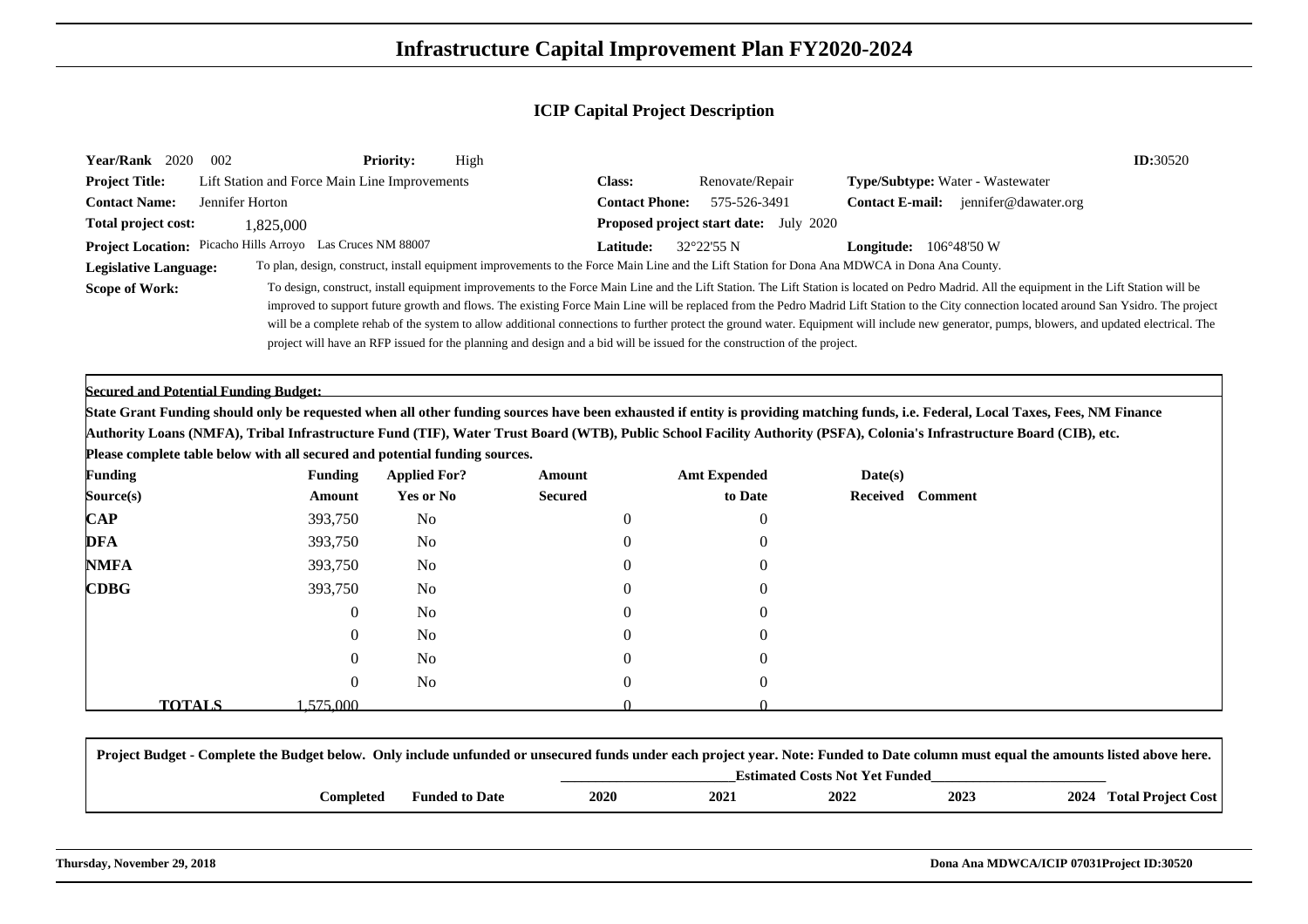| <b>Water Rights</b>                | N/A                          | $\theta$       | $\overline{0}$ | 0            | $\mathbf{0}$ | $\bf{0}$ |          |           |
|------------------------------------|------------------------------|----------------|----------------|--------------|--------------|----------|----------|-----------|
| <b>Easements and Rights of Way</b> | No                           |                | $\Omega$       | 0            | $\mathbf{0}$ | 0        |          |           |
| <b>Acquisition</b>                 | N/A                          | 0              | $\Omega$       | 0            | $\mathbf{0}$ | 0        |          |           |
| <b>Archaeological Studies</b>      | N/A                          | 0              | $\Omega$       | 0            | 0            | $\bf{0}$ |          |           |
| <b>Environmental Studies</b>       | N/A                          |                | $\Omega$       | 0            |              | $\bf{0}$ |          |           |
| <b>Planning</b>                    | N/A                          | $\Omega$       | 0              | 0            | 0            | $\bf{0}$ |          |           |
| Design (Engr./Arch.)               | No                           | 0              | 161,000        | 0            | $\mathbf{0}$ | $\bf{0}$ | $\bf{0}$ | 161,000   |
| <b>Construction</b>                | No                           | $\theta$       | 1,414,000      | $\mathbf{0}$ | $\mathbf{0}$ | $\bf{0}$ | $\bf{0}$ | 1,414,000 |
| <b>Furnishing/Equipment</b>        | No                           | $\overline{0}$ | 250,000        | $\bf{0}$     | $\mathbf{0}$ | $\bf{0}$ | $\bf{0}$ | 250,000   |
| <b>TOTALS</b>                      |                              | $\overline{0}$ | 1,825,000      | $\mathbf{0}$ | $\mathbf{0}$ | $\bf{0}$ | $\bf{0}$ | 1,825,000 |
|                                    | <b>Amount Not Yet Funded</b> | 1.825.000      |                |              |              |          |          |           |

#### **PHASING BUDGET**

**Phasing:**

 **Can this project be phased?**No

> **Stand Alone:** Yes**Multi-Phased:** No

 **A project single phase approach is used for projects that can be completed with one process because it is manageable, affordable, and will not require any foreseeable additional resources oractivities to be fully operational when complete.**

**A project multi-phased approach is used for breaking down very large projects into manageable standalone parts that are independently functional and easier to fund.**

| <b>Phase</b> | Amount   | Plan           | <b>Design</b>  | <b>Construct</b> | Furnish/Equip  | Other (Wtr Rights,<br>Easements, Acq) | # Mos to Complete |
|--------------|----------|----------------|----------------|------------------|----------------|---------------------------------------|-------------------|
|              | $\theta$ | N <sub>0</sub> | N <sub>0</sub> | N <sub>0</sub>   | N <sub>0</sub> | N <sub>0</sub>                        | $\theta$          |
| π.           |          | N <sub>0</sub> | N <sub>0</sub> | N <sub>0</sub>   | N <sub>0</sub> | N <sub>0</sub>                        | $\boldsymbol{0}$  |
|              |          | N <sub>0</sub> | N <sub>0</sub> | N <sub>0</sub>   | N <sub>0</sub> | N <sub>0</sub>                        | 0                 |
|              | $\theta$ | N <sub>0</sub> | N <sub>0</sub> | N <sub>0</sub>   | N <sub>0</sub> | N <sub>0</sub>                        | 0                 |
|              | $\theta$ | N <sub>0</sub> | N <sub>0</sub> | N <sub>0</sub>   | N <sub>0</sub> | N <sub>0</sub>                        | $\theta$          |
| <b>TOTAL</b> |          |                |                |                  |                |                                       |                   |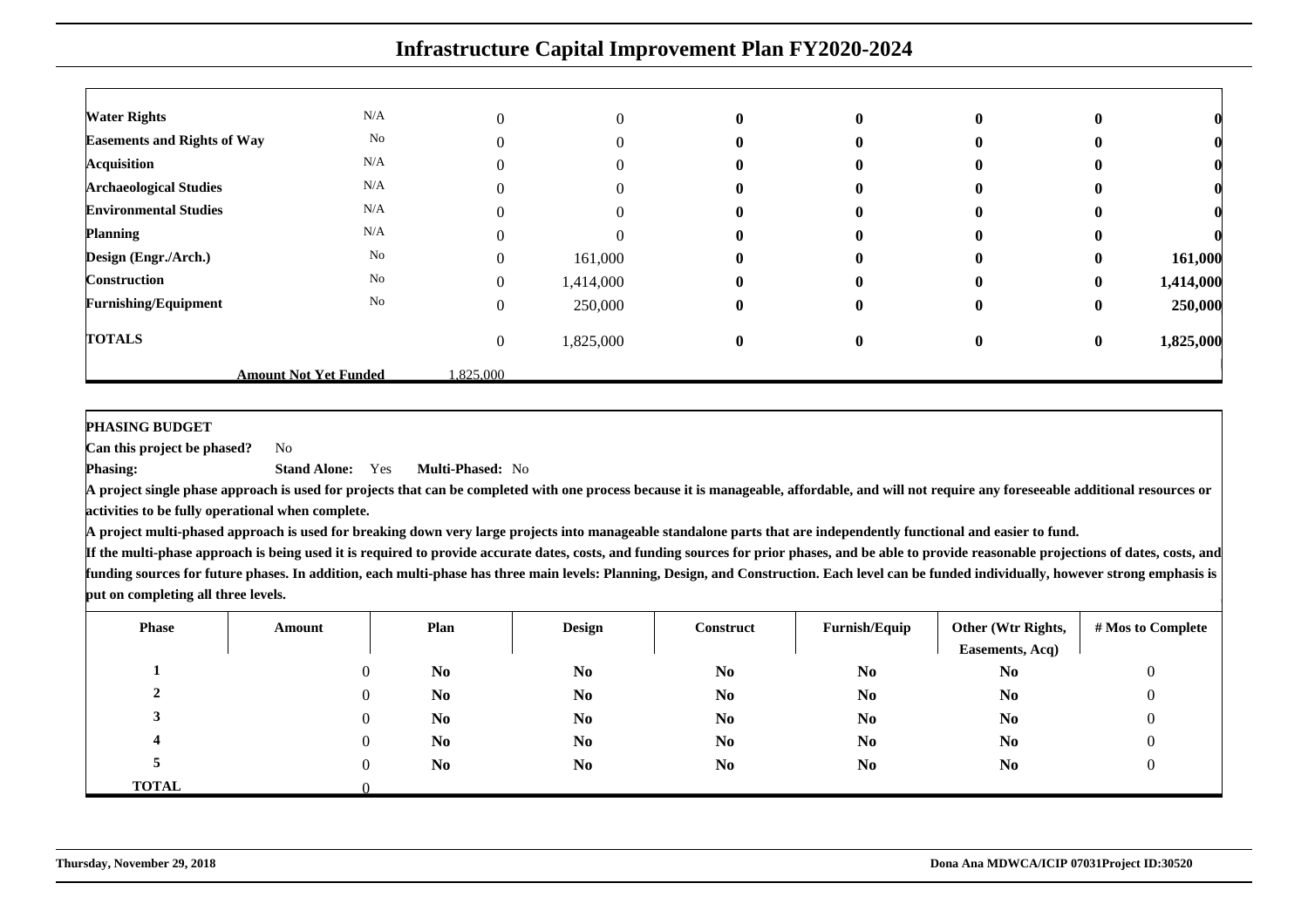| Has your local government/agency budgeted for operating expenses for the project when it is completed?<br><b>Yes</b> |         |         |         |                   |                   |              |  |
|----------------------------------------------------------------------------------------------------------------------|---------|---------|---------|-------------------|-------------------|--------------|--|
| If no, please explain why:                                                                                           |         |         |         |                   |                   |              |  |
| <b>ANNUAL OPERATING BUDGET</b>                                                                                       | YEAR 1  | YEAR 2  | YEAR 3  | YEAR <sub>4</sub> | YEAR <sub>5</sub> | <b>TOTAL</b> |  |
| <b>Annual Operating Expenses plus Debt Service</b>                                                                   | 25,000  | 25,000  | 25,000  | 25,000            | 25,000            | 125,000      |  |
| <b>Annual Operating Revenues</b>                                                                                     | 108.000 | 113.400 | 119.000 | 125.000           | 131.000           | 596.400      |  |

**Does the project lower operating costs?**<sup>2</sup> No

**If yes, please explain and provide estimates of operating savingsEntities who will assume the following responsibilites for this project:**

|                                     | <b>Fiscal Agent:</b> | Own:           | <b>Operate:</b> | Own Land:      | Own Asset:     | Maintain:      |
|-------------------------------------|----------------------|----------------|-----------------|----------------|----------------|----------------|
|                                     | Dona Ana MDWCA       | Dona Ana MDWCA | Dona Ana MDWCA  | Dona Ana MDWCA | Dona Ana MDWCA | Dona Ana MDWCA |
| Lease/operating agreement in place? | No                   | 'No            |                 | IN۵            | 'NG            | 'Nο            |

| More detailed information on project.                                                                                                                                                           |                                                                                                                                                                        |  |  |  |  |  |  |
|-------------------------------------------------------------------------------------------------------------------------------------------------------------------------------------------------|------------------------------------------------------------------------------------------------------------------------------------------------------------------------|--|--|--|--|--|--|
|                                                                                                                                                                                                 | (a) How many years is the requested project expected to be in use before needing Renovate/Repair or Replacement?<br>1-9 years                                          |  |  |  |  |  |  |
| (b) Has the project had public input and buy-in?                                                                                                                                                | Yes                                                                                                                                                                    |  |  |  |  |  |  |
|                                                                                                                                                                                                 | (c) Is the project necessary to address population or client growth and if so, will it provide services to that population or clientele?<br>Yes                        |  |  |  |  |  |  |
|                                                                                                                                                                                                 |                                                                                                                                                                        |  |  |  |  |  |  |
| (d) Regionalism - Does the project directly benefit an entity other than itself?                                                                                                                | Yes                                                                                                                                                                    |  |  |  |  |  |  |
| If yes, please list the other entity.<br>The funds requested above will complete the project of replacing the Force Main Line and upgrading the Lift Station which transmits was tewater to the |                                                                                                                                                                        |  |  |  |  |  |  |
|                                                                                                                                                                                                 | City of Las Cruces for treatment.                                                                                                                                      |  |  |  |  |  |  |
|                                                                                                                                                                                                 | (e) Are there oversight mechanisms built in that would ensure timely construction and completion of the project on budget?<br>Yes                                      |  |  |  |  |  |  |
| Please explain.                                                                                                                                                                                 | All Dona Ana MDWCA projects are bid out with completion dates, if not met by the contractor liquidated damages are assessed. Construction project schedule is required |  |  |  |  |  |  |
|                                                                                                                                                                                                 | before and during the project.                                                                                                                                         |  |  |  |  |  |  |
|                                                                                                                                                                                                 | (f) Other than the temporary construction jobs associated with the project, does the project maintain or advance the region's economy?<br>N <sub>0</sub>               |  |  |  |  |  |  |
| If yes, please explain.                                                                                                                                                                         |                                                                                                                                                                        |  |  |  |  |  |  |
|                                                                                                                                                                                                 | (g) Does the project benefit all citizens within a recognized region, district or political subdivision?<br>Yes                                                        |  |  |  |  |  |  |
|                                                                                                                                                                                                 |                                                                                                                                                                        |  |  |  |  |  |  |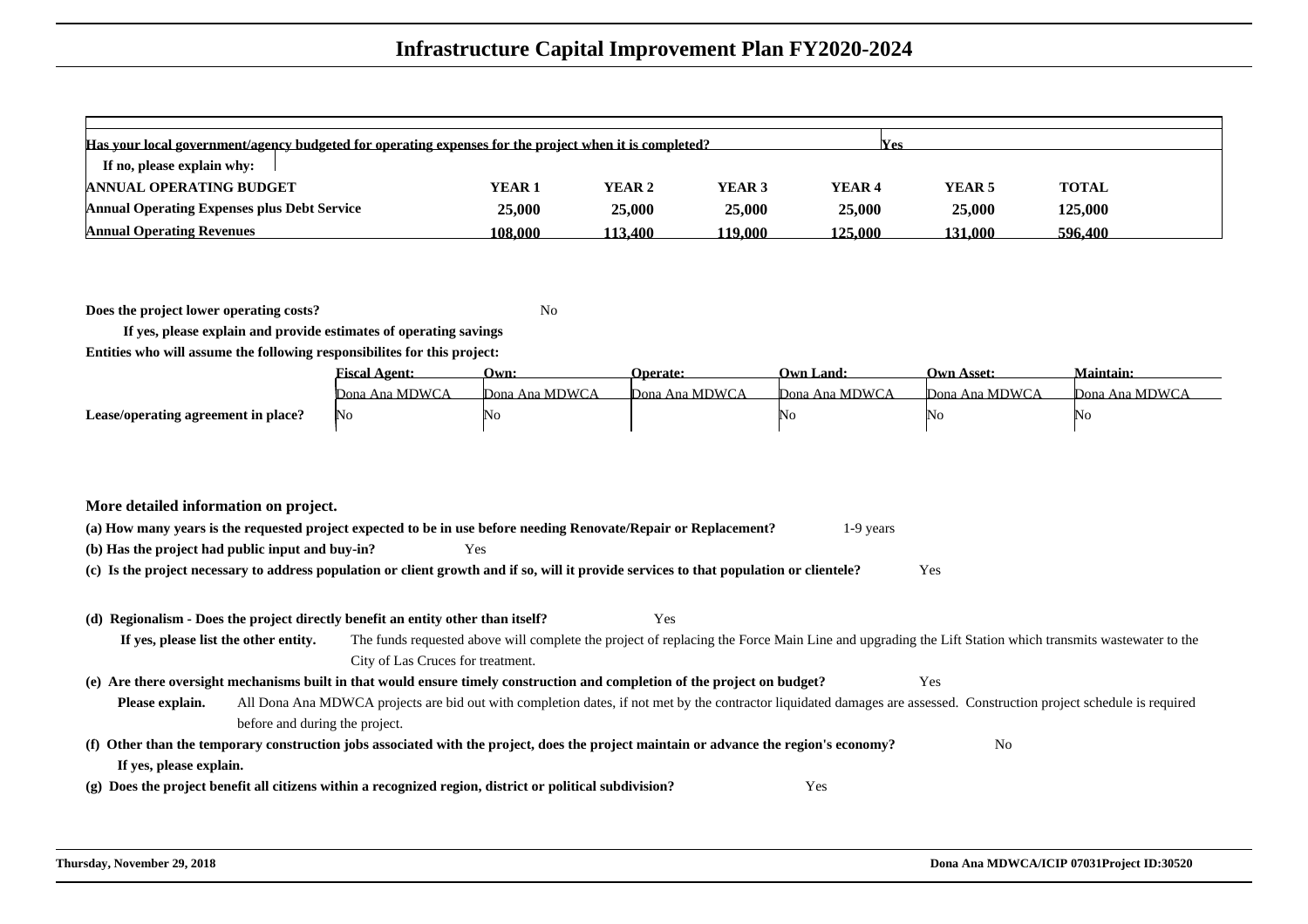**If yes, please explain and provide the number of people that will benefit from the project.**

 The upgrade to the Lift Station will provide more capacity which will allow for futuregrowth and additional residential and commercial connections.

**(h) Does the project eliminate a risk or hazard to public health and/or safety that immediately endangers occupants of the premises such that corrective action is urgent andunavoidable? Emergencies must be documented by a Subject Matter Expert.**Yes

**If yes, please explain. (If mandatory, provide Summary Page of the Federal, State or Judiciary Agency who issed the mandate.)**

 The project will eliminate a risk or hazard to the public because residents will have the option to connect to the force main line which will eliminatethe use of leaking septic tanks.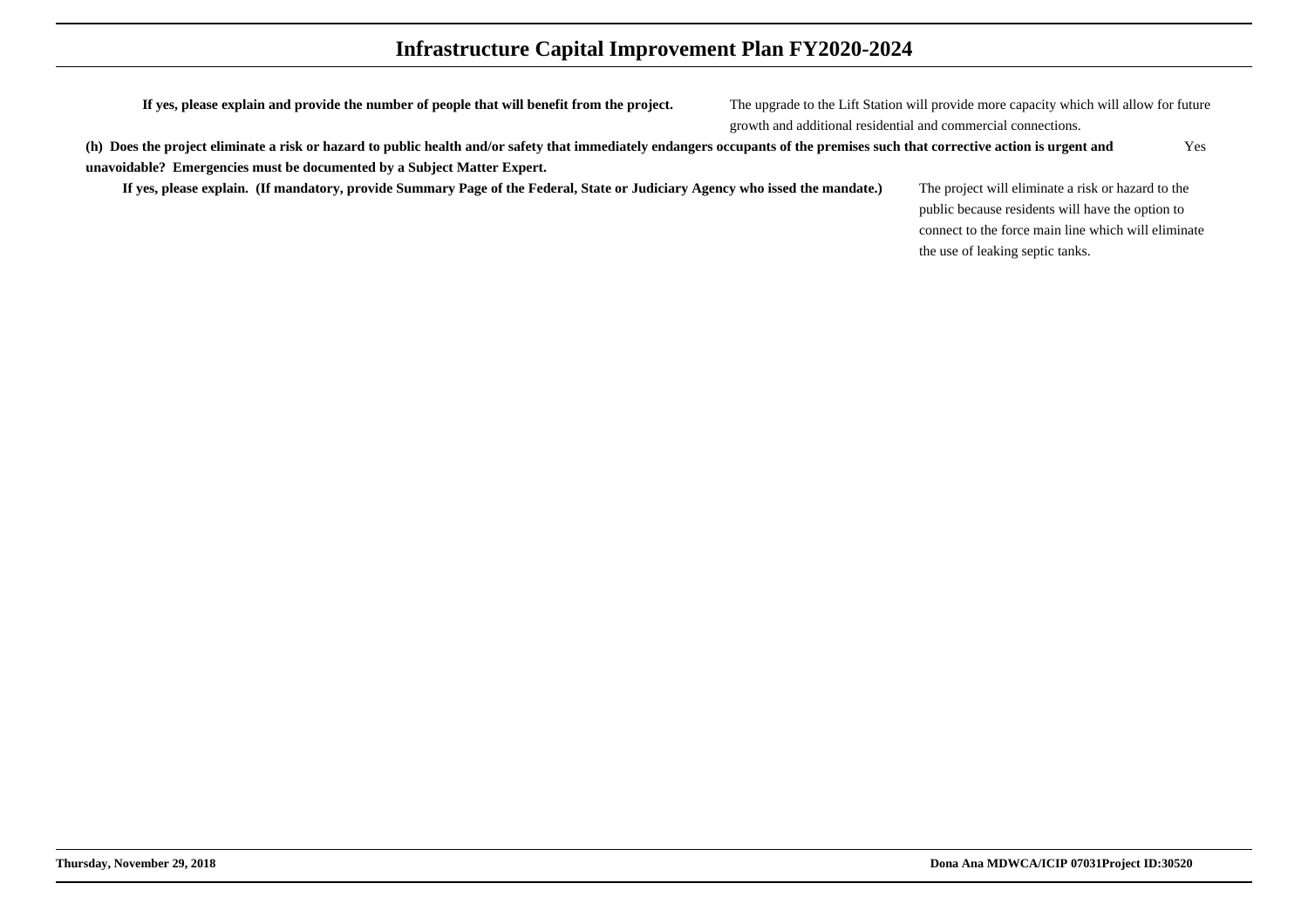| <b>Year/Rank</b><br>2020                                                                                                                                                                  | 003                                | <b>Priority:</b> | High |                       |                                                                                                                               |                        |                                                                                                                                                                                          | ID:16986 |
|-------------------------------------------------------------------------------------------------------------------------------------------------------------------------------------------|------------------------------------|------------------|------|-----------------------|-------------------------------------------------------------------------------------------------------------------------------|------------------------|------------------------------------------------------------------------------------------------------------------------------------------------------------------------------------------|----------|
| <b>Project Title:</b>                                                                                                                                                                     | Westwind Water Distribution System |                  |      | Class:                | Replace Existing                                                                                                              |                        | <b>Type/Subtype:</b> Water - Water Supply                                                                                                                                                |          |
| <b>Contact Name:</b>                                                                                                                                                                      | Jennifer Horton                    |                  |      | <b>Contact Phone:</b> | 575-526-3491                                                                                                                  | <b>Contact E-mail:</b> | jennifer@dawater.org                                                                                                                                                                     |          |
| Total project cost:                                                                                                                                                                       | 1.160.500                          |                  |      |                       | <b>Proposed project start date:</b> July 2020                                                                                 |                        |                                                                                                                                                                                          |          |
| <b>Project Location:</b>                                                                                                                                                                  | Westwind Road Las Cruces NM 88007  |                  |      | <b>Latitude:</b>      | $32^{\circ}21'20N$                                                                                                            | Longitude:             | $106^{\circ}49'41W$                                                                                                                                                                      |          |
| To design and construct water line upgrades in and around the Westwind Area. Acquire easements and ROW owned and operated by Dona Ana MDWCA, in Dona Ana County.<br>Legislative Language: |                                    |                  |      |                       |                                                                                                                               |                        |                                                                                                                                                                                          |          |
| <b>Scope of Work:</b>                                                                                                                                                                     |                                    |                  |      |                       |                                                                                                                               |                        | Design and construct 15,000' of 10" and 8" line upgrades in and around the Westwind Area to improve flow and provide fire protection. Acquire easements and ROW as determined necessary. |          |
|                                                                                                                                                                                           |                                    |                  |      |                       | The project will have an RFP issued for the planning and design and a bid will be issued for the construction of the project. |                        |                                                                                                                                                                                          |          |

**Secured and Potential Funding Budget:**

**State Grant Funding should only be requested when all other funding sources have been exhausted if entity is providing matching funds, i.e. Federal, Local Taxes, Fees, NM FinanceAuthority Loans (NMFA), Tribal Infrastructure Fund (TIF), Water Trust Board (WTB), Public School Facility Authority (PSFA), Colonia's Infrastructure Board (CIB), etc.**

**Please complete table below with all secured and potential funding sources.**

| <b>Funding</b> |               | <b>Funding</b> | <b>Applied For?</b> | Amount         | <b>Amt Expended</b> | Date(s)          |  |
|----------------|---------------|----------------|---------------------|----------------|---------------------|------------------|--|
| Source(s)      |               | Amount         | Yes or No           | <b>Secured</b> | to Date             | Received Comment |  |
| <b>NMFA</b>    |               | 495,547        | Yes                 | $\overline{0}$ | $\overline{0}$      |                  |  |
| <b>NMEDDL</b>  |               | 84,703         | Yes                 | $\overline{0}$ | $\overline{0}$      |                  |  |
| <b>FGRANT</b>  |               | 495,547        | Yes                 | $\overline{0}$ | $\overline{0}$      |                  |  |
| <b>FLOAN</b>   |               | 84,703         | Yes                 | $\overline{0}$ | $\overline{0}$      |                  |  |
|                |               | $\overline{0}$ | N <sub>o</sub>      | $\overline{0}$ | $\overline{0}$      |                  |  |
|                |               | $\overline{0}$ | N <sub>0</sub>      | $\overline{0}$ | $\overline{0}$      |                  |  |
|                |               | $\overline{0}$ | N <sub>o</sub>      | $\Omega$       | $\overline{0}$      |                  |  |
|                |               | $\overline{0}$ | N <sub>o</sub>      | $\overline{0}$ | $\overline{0}$      |                  |  |
|                | <b>TOTALS</b> | .160.500       |                     |                |                     |                  |  |

|              | Project Budget - Complete the Budget below. Only include unfunded or unsecured funds under each project year. Note: Funded to Date column must equal the amounts listed above here. |                       |             |                                       |      |      |                         |  |
|--------------|-------------------------------------------------------------------------------------------------------------------------------------------------------------------------------------|-----------------------|-------------|---------------------------------------|------|------|-------------------------|--|
|              |                                                                                                                                                                                     |                       |             | <b>Estimated Costs Not Yet Funded</b> |      |      |                         |  |
|              | Completed                                                                                                                                                                           | <b>Funded to Date</b> | <b>2020</b> | 2021                                  | 2022 | 2023 | 2024 Total Project Cost |  |
| Water Rights | No                                                                                                                                                                                  |                       |             |                                       |      |      |                         |  |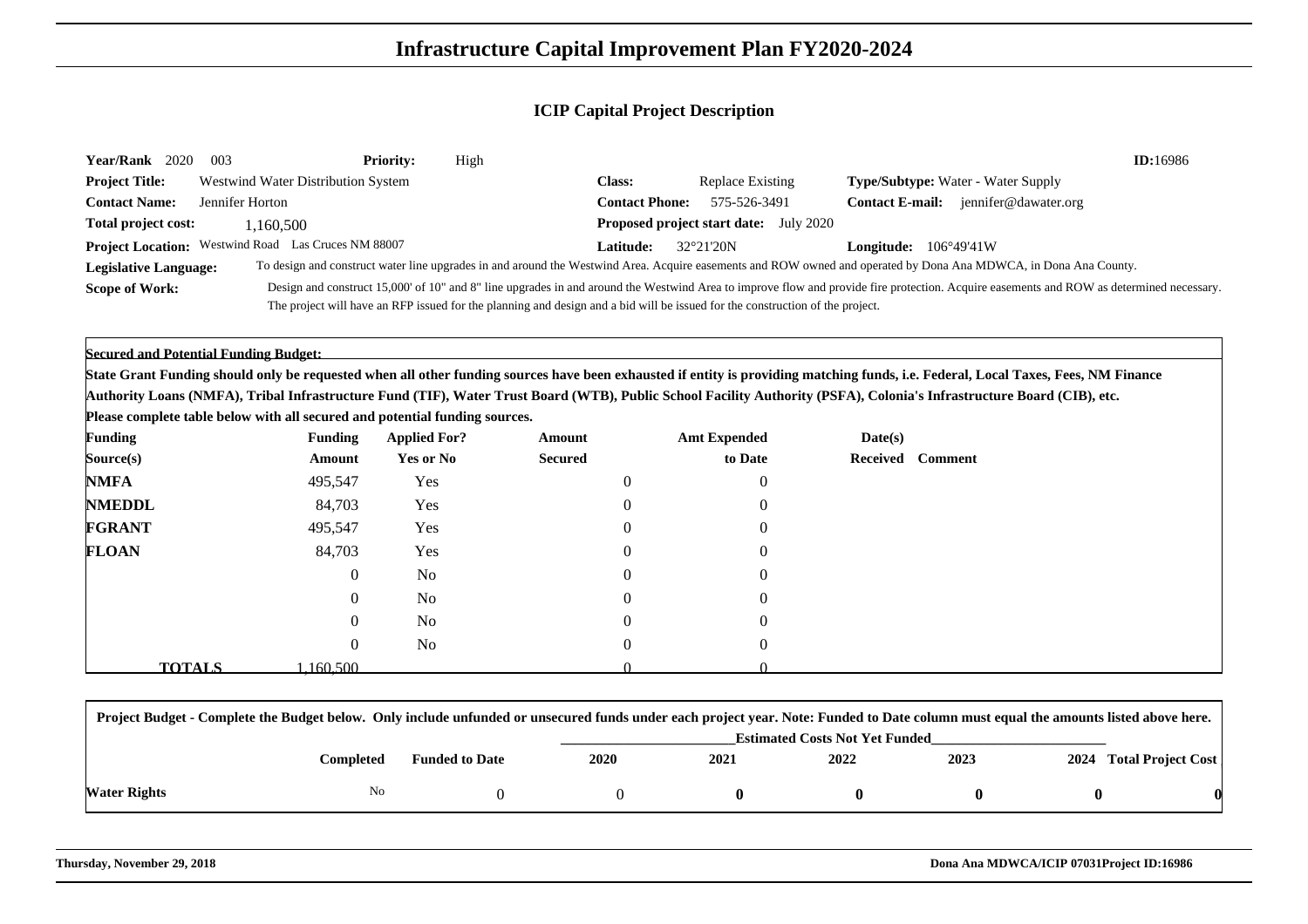| <b>Easements and Rights of Way</b> | $\rm No$                     | $\Omega$ | 10,000    | $\mathbf 0$  | $\mathbf{0}$ | $\bf{0}$ | $\mathbf{0}$ | 10,000    |
|------------------------------------|------------------------------|----------|-----------|--------------|--------------|----------|--------------|-----------|
| <b>Acquisition</b>                 | No                           | $\theta$ |           | 0            | $\mathbf{0}$ | $\bf{0}$ | $\bf{0}$     |           |
| <b>Archaeological Studies</b>      | No                           | $\Omega$ |           | 0            | $\mathbf{0}$ | $\bf{0}$ | $\bf{0}$     |           |
| <b>Environmental Studies</b>       | No                           |          |           |              | $\mathbf{0}$ | 0        | 0            |           |
| <b>Planning</b>                    | $\rm No$                     | 0        |           |              | $\mathbf{0}$ | $\bf{0}$ | o            |           |
| Design (Engr./Arch.)               | No                           | $\Omega$ | 128,500   | $\mathbf{0}$ | $\mathbf{0}$ | $\bf{0}$ | $\bf{0}$     | 128,500   |
| <b>Construction</b>                | No                           | $\Omega$ | 1,022,000 | $\mathbf{0}$ | $\mathbf{0}$ | $\bf{0}$ | $\bf{0}$     | 1,022,000 |
| <b>Furnishing/Equipment</b>        | No                           | $\theta$ |           | 0            | $\mathbf{0}$ | $\bf{0}$ | $\bf{0}$     |           |
| <b>TOTALS</b>                      |                              | $\theta$ | 1,160,500 | $\mathbf{0}$ | $\bf{0}$     | $\bf{0}$ | $\bf{0}$     | 1,160,500 |
|                                    | <b>Amount Not Yet Funded</b> | .160.500 |           |              |              |          |              |           |

**PHASING BUDGET**

 **Can this project be phased?**No

**Phasing: Stand Alone:** Yes**Multi-Phased:** No

**A project single phase approach is used for projects that can be completed with one process because it is manageable, affordable, and will not require any foreseeable additional resources oractivities to be fully operational when complete.**

**A project multi-phased approach is used for breaking down very large projects into manageable standalone parts that are independently functional and easier to fund.**

| <b>Phase</b> | Amount | Plan           | <b>Design</b>  | <b>Construct</b> | Furnish/Equip  | Other (Wtr Rights,<br>Easements, Acq) | # Mos to Complete |
|--------------|--------|----------------|----------------|------------------|----------------|---------------------------------------|-------------------|
|              |        | N <sub>0</sub> | N <sub>0</sub> | N <sub>0</sub>   | N <sub>0</sub> | N <sub>0</sub>                        | υ                 |
|              |        | N <sub>0</sub> | N <sub>0</sub> | N <sub>0</sub>   | N <sub>0</sub> | N <sub>0</sub>                        |                   |
|              |        | N <sub>0</sub> | N <sub>0</sub> | N <sub>0</sub>   | N <sub>0</sub> | N <sub>0</sub>                        |                   |
|              |        | N <sub>0</sub> | N <sub>0</sub> | N <sub>0</sub>   | N <sub>0</sub> | N <sub>0</sub>                        |                   |
|              |        | N <sub>0</sub> | N <sub>0</sub> | N <sub>0</sub>   | N <sub>0</sub> | N <sub>0</sub>                        |                   |
| <b>TOTAL</b> |        |                |                |                  |                |                                       |                   |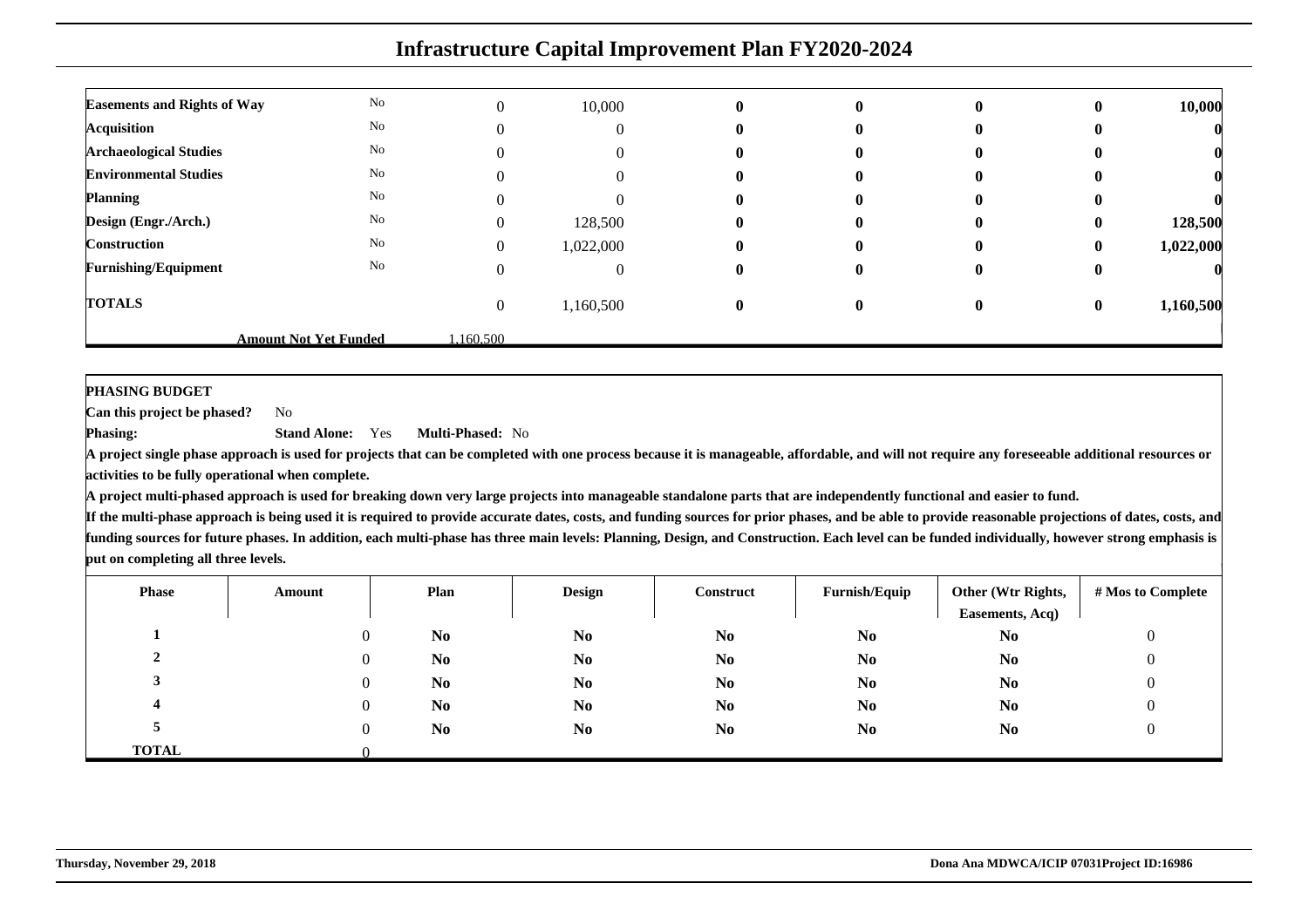| Has your local government/agency budgeted for operating expenses for the project when it is completed?<br><b>Yes</b> |           |           |           |                   |                   |              |  |  |
|----------------------------------------------------------------------------------------------------------------------|-----------|-----------|-----------|-------------------|-------------------|--------------|--|--|
| <b>If no, please explain why:</b> No additional operating cost for this project                                      |           |           |           |                   |                   |              |  |  |
| <b>ANNUAL OPERATING BUDGET</b>                                                                                       | YEAR 1    | YEAR 2    | YEAR 3    | YEAR <sub>4</sub> | YEAR <sub>5</sub> | <b>TOTAL</b> |  |  |
| <b>Annual Operating Expenses plus Debt Service</b>                                                                   | 5.000     | 5.000     | 5.000     | 5.000             | 5.000             | 25,000       |  |  |
| <b>Annual Operating Revenues</b>                                                                                     | 2.061.199 | 2.169.684 | 2.278.168 | 2.392.076         | 2.511.680         | 11.412.807   |  |  |

**Does the project lower operating costs?**<sup>2</sup> No

**If yes, please explain and provide estimates of operating savingsEntities who will assume the following responsibilites for this project:**

|                                     | <b>Fiscal Agent:</b> | Own:           | <b>Operate:</b> | Own Land:      | Own Asset:     | <b>Maintain:</b> |
|-------------------------------------|----------------------|----------------|-----------------|----------------|----------------|------------------|
|                                     | Doña Ana MDWCA       | Doña Ana MDWCA | Doña Ana MDWCA  | Dona Ana MDWCA | Dona Ana MDWCA | Dona Ana MDWCA   |
| Lease/operating agreement in place? | <b>No</b>            | Nο             |                 | No             | 'NG            | Νo               |

| More detailed information on project.                                                                                                                      |                                                                                  |  |  |  |  |  |  |
|------------------------------------------------------------------------------------------------------------------------------------------------------------|----------------------------------------------------------------------------------|--|--|--|--|--|--|
| (a) How many years is the requested project expected to be in use before needing Renovate/Repair or Replacement?                                           | 1-9 years                                                                        |  |  |  |  |  |  |
| (b) Has the project had public input and buy-in?<br>Yes                                                                                                    |                                                                                  |  |  |  |  |  |  |
| (c) Is the project necessary to address population or client growth and if so, will it provide services to that population or clientele?<br>N <sub>0</sub> |                                                                                  |  |  |  |  |  |  |
|                                                                                                                                                            |                                                                                  |  |  |  |  |  |  |
| (d) Regionalism - Does the project directly benefit an entity other than itself?<br>N <sub>o</sub>                                                         |                                                                                  |  |  |  |  |  |  |
| If yes, please list the other entity.                                                                                                                      |                                                                                  |  |  |  |  |  |  |
| (e) Are there oversight mechanisms built in that would ensure timely construction and completion of the project on budget?                                 | Yes                                                                              |  |  |  |  |  |  |
| All Dona Ana MDWCA projects are bid out with completion dates, if not met by the contractor liquidated damages are assessed<br>Please explain.             |                                                                                  |  |  |  |  |  |  |
| (f) Other than the temporary construction jobs associated with the project, does the project maintain or advance the region's economy?                     | N <sub>0</sub>                                                                   |  |  |  |  |  |  |
| If yes, please explain.                                                                                                                                    |                                                                                  |  |  |  |  |  |  |
| (g) Does the project benefit all citizens within a recognized region, district or political subdivision?                                                   | Yes                                                                              |  |  |  |  |  |  |
| If yes, please explain and provide the number of people that will benefit from the project.                                                                | This project does benefit all citizens in the Westwinds area as well as Dona Ana |  |  |  |  |  |  |
|                                                                                                                                                            | MDWCA.                                                                           |  |  |  |  |  |  |
|                                                                                                                                                            |                                                                                  |  |  |  |  |  |  |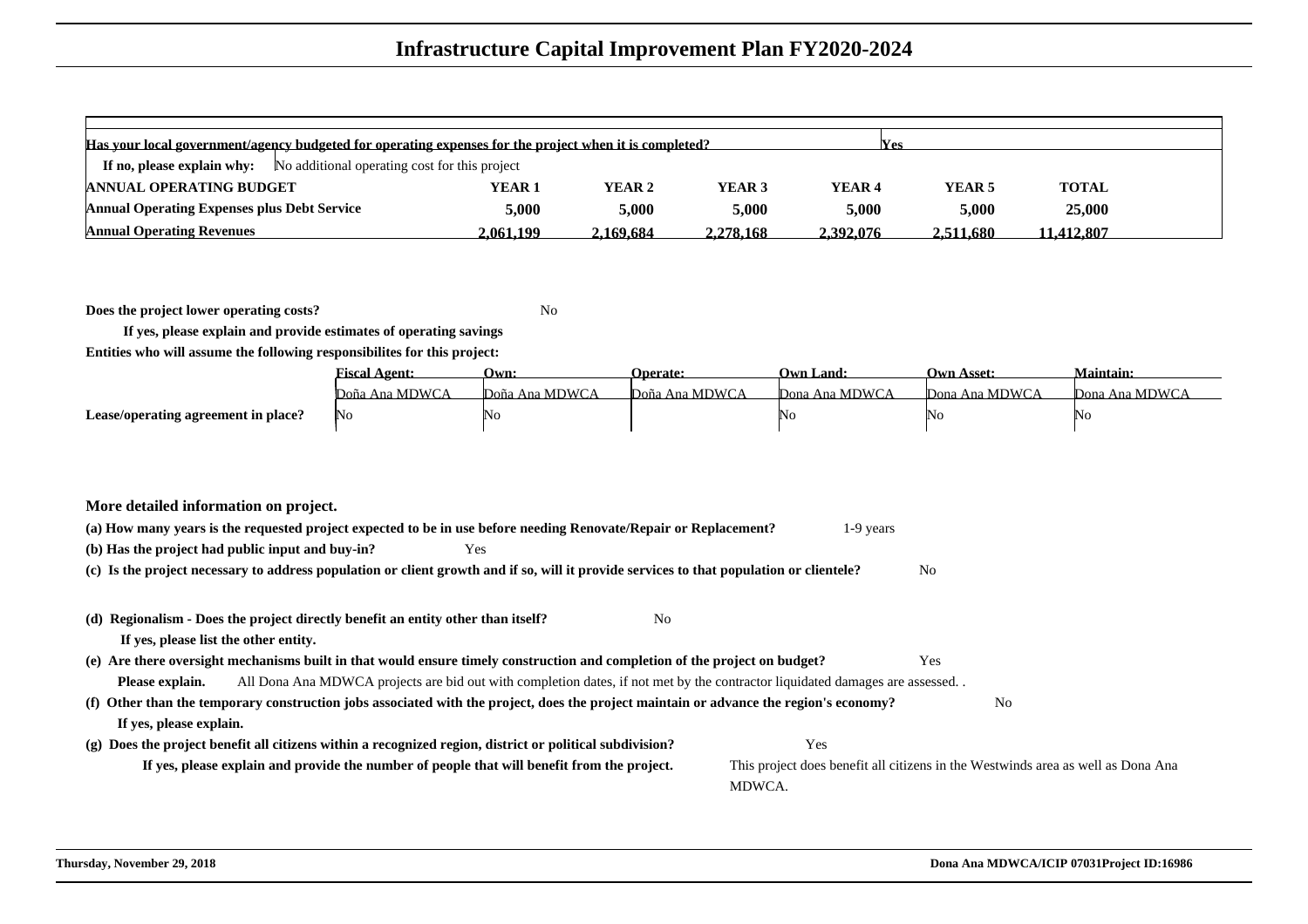**(h) Does the project eliminate a risk or hazard to public health and/or safety that immediately endangers occupants of the premises such that corrective action is urgent andunavoidable? Emergencies must be documented by a Subject Matter Expert.**Yes

**If yes, please explain. (If mandatory, provide Summary Page of the Federal, State or Judiciary Agency who issed the mandate.)**

 The project does eliminate a risk or hazard to the public health by installing the required lines neededto meet fire flows for the subdivision.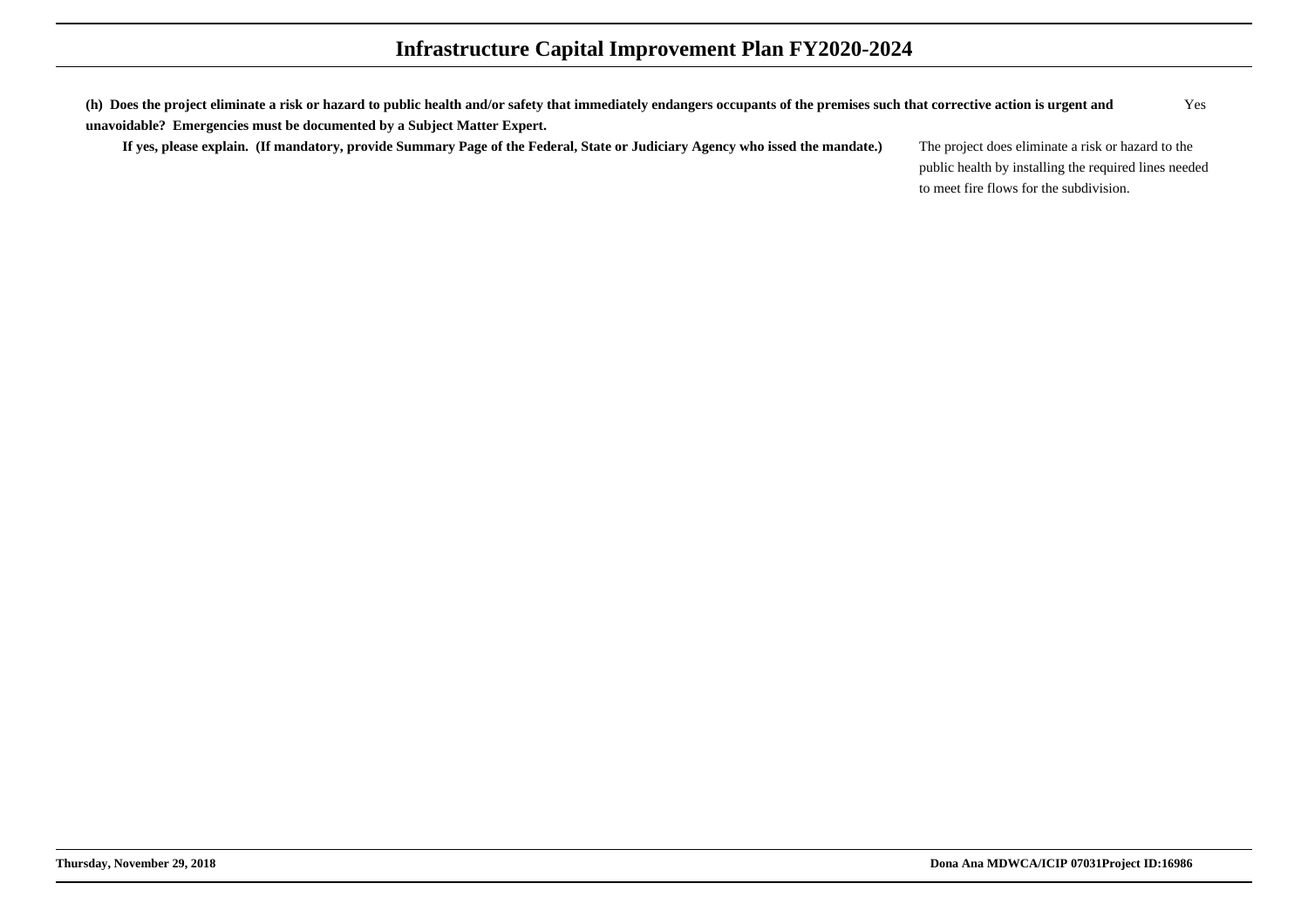| 2020<br><b>Year/Rank</b>     | -004             | <b>Priority:</b>                                                                      | High |                       |                                                                                                                      |                                                | ID:28257 |
|------------------------------|------------------|---------------------------------------------------------------------------------------|------|-----------------------|----------------------------------------------------------------------------------------------------------------------|------------------------------------------------|----------|
| <b>Project Title:</b>        | South Tank Rehab |                                                                                       |      | <b>Class:</b>         | Renovate/Repair                                                                                                      | <b>Type/Subtype:</b> Water - Water Supply      |          |
| <b>Contact Name:</b>         | Jennifer Horton  |                                                                                       |      | <b>Contact Phone:</b> | 575-526-3491                                                                                                         | jennifer@dawater.org<br><b>Contact E-mail:</b> |          |
| Total project cost:          | 360,000          |                                                                                       |      |                       | <b>Proposed project start date:</b> December 2020                                                                    |                                                |          |
|                              |                  | Project Location: Parkhill Drive Las Cruces NM 88005                                  |      | Latitude: .           | 32.21.59 N                                                                                                           | 106.46.58 W<br>Longitude:                      |          |
| <b>Legislative Language:</b> |                  |                                                                                       |      |                       | To design and construct of the south and north water storage tank rehabilitation, Dona Ana MDWCA, in Dona Ana County |                                                |          |
| <b>Scope of Work:</b>        |                  | Design and construct of the south and north water storage tank rehabilitation project |      |                       |                                                                                                                      |                                                |          |

#### **Secured and Potential Funding Budget:**

**State Grant Funding should only be requested when all other funding sources have been exhausted if entity is providing matching funds, i.e. Federal, Local Taxes, Fees, NM FinanceAuthority Loans (NMFA), Tribal Infrastructure Fund (TIF), Water Trust Board (WTB), Public School Facility Authority (PSFA), Colonia's Infrastructure Board (CIB), etc.**

**Please complete table below with all secured and potential funding sources.**

| <b>Funding</b>                             |               | <b>Funding</b> | <b>Applied For?</b> | Amount         | <b>Amt Expended</b> | Date(s)          |  |
|--------------------------------------------|---------------|----------------|---------------------|----------------|---------------------|------------------|--|
| Source(s)                                  |               | Amount         | <b>Yes or No</b>    | <b>Secured</b> | to Date             | Received Comment |  |
| $\mathbf{C}\mathbf{D}\mathbf{B}\mathbf{G}$ |               | 96,000         | Yes                 |                | $\overline{0}$      |                  |  |
| $\mathbf{CAP}$                             |               | 96,000         | Yes                 |                | 0                   |                  |  |
| <b>NMFA</b>                                |               | 96,000         | Yes                 |                | $\left($            |                  |  |
| <b>NMFAL</b>                               |               | 72,000         | Yes                 | $\theta$       | $\Omega$            |                  |  |
|                                            |               | $\overline{0}$ | No                  |                | $\theta$            |                  |  |
|                                            |               | $\overline{0}$ | N <sub>o</sub>      | $\Omega$       | $\Omega$            |                  |  |
|                                            |               | $\overline{0}$ | N <sub>o</sub>      |                | $\theta$            |                  |  |
|                                            |               | $\overline{0}$ | N <sub>o</sub>      | $\Omega$       | $\Omega$            |                  |  |
|                                            | <b>TOTALS</b> | 360,000        |                     |                |                     |                  |  |

| Project Budget - Complete the Budget below. Only include unfunded or unsecured funds under each project year. Note: Funded to Date column must equal the amounts listed above here. |                |                       |                                       |      |      |      |                                   |  |  |  |  |  |
|-------------------------------------------------------------------------------------------------------------------------------------------------------------------------------------|----------------|-----------------------|---------------------------------------|------|------|------|-----------------------------------|--|--|--|--|--|
|                                                                                                                                                                                     |                |                       | <b>Estimated Costs Not Yet Funded</b> |      |      |      |                                   |  |  |  |  |  |
|                                                                                                                                                                                     | Completed      | <b>Funded to Date</b> | 2020                                  | 2021 | 2022 | 2023 | <b>Total Project Cost</b><br>2024 |  |  |  |  |  |
| Water Rights                                                                                                                                                                        | N <sub>0</sub> |                       |                                       |      |      |      |                                   |  |  |  |  |  |
| <b>Easements and Rights of Way</b>                                                                                                                                                  | Yes            |                       |                                       |      |      |      |                                   |  |  |  |  |  |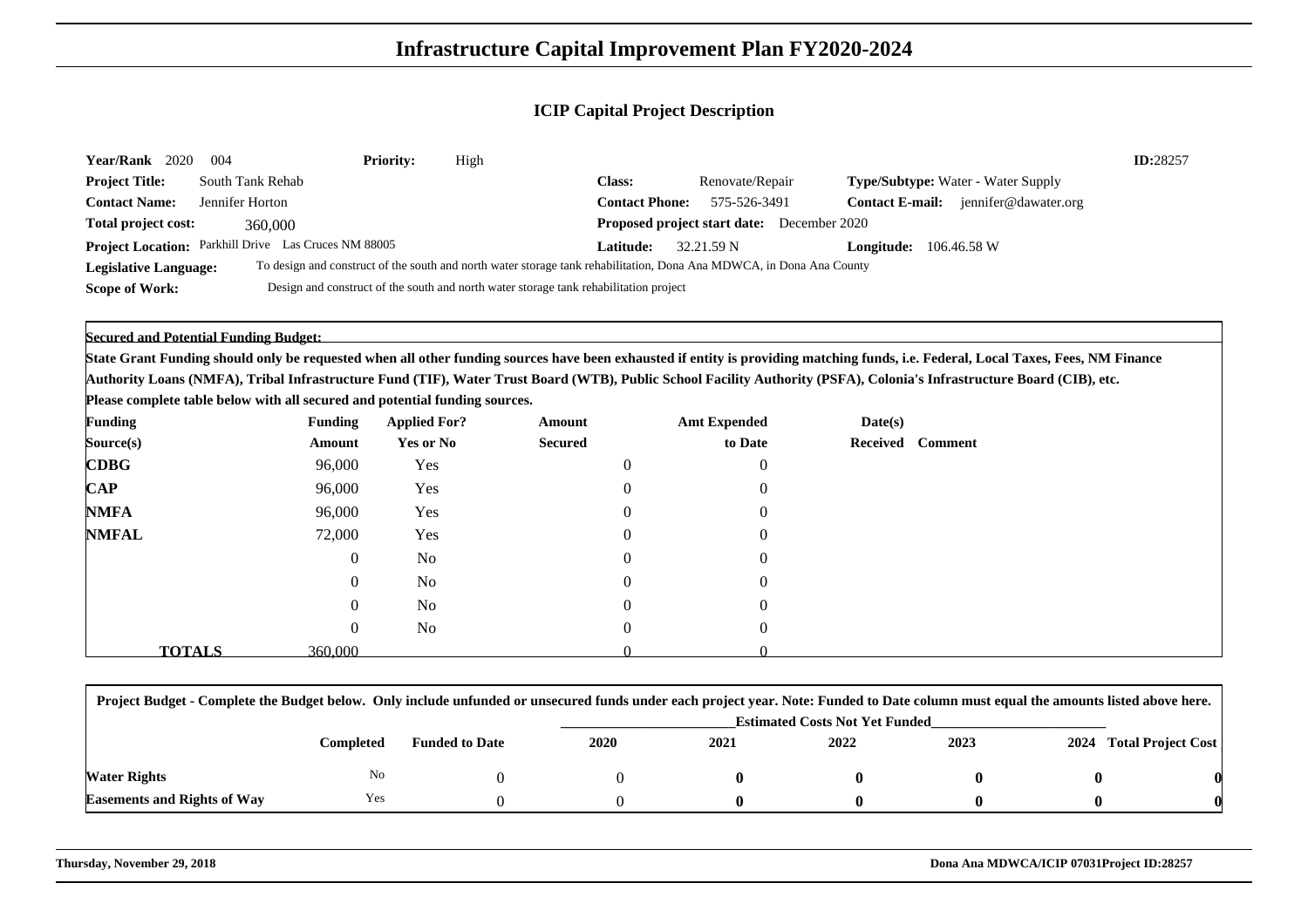| <b>Acquisition</b>            | No                           |         |         | $\bf{0}$     | 0        |   |              |         |
|-------------------------------|------------------------------|---------|---------|--------------|----------|---|--------------|---------|
| <b>Archaeological Studies</b> | No                           |         |         | $\bf{0}$     | 0        | U |              |         |
| <b>Environmental Studies</b>  | No                           |         |         | 0            | 0        |   |              |         |
| <b>Planning</b>               | Yes                          |         |         | $\mathbf{0}$ | o        | u |              |         |
| Design (Engr./Arch.)          | No                           |         | 30,000  | $\bf{0}$     | 0        | v | $\bf{0}$     | 30,000  |
| <b>Construction</b>           | No                           |         | 330,000 | $\bf{0}$     | $\bf{0}$ | v | $\mathbf{0}$ | 330,000 |
| <b>Furnishing/Equipment</b>   | No                           |         |         | $\bf{0}$     | 0        | U | v            |         |
| <b>TOTALS</b>                 |                              |         | 360,000 | $\mathbf{0}$ | 0        | O | $\bf{0}$     | 360,000 |
|                               | <b>Amount Not Yet Funded</b> | 360,000 |         |              |          |   |              |         |

#### **PHASING BUDGET**

 **Can this project be phased?**No

**Phasing: Stand Alone:** Yes**Multi-Phased:** No

 **A project single phase approach is used for projects that can be completed with one process because it is manageable, affordable, and will not require any foreseeable additional resources oractivities to be fully operational when complete.**

**A project multi-phased approach is used for breaking down very large projects into manageable standalone parts that are independently functional and easier to fund.**

| <b>Phase</b> | Amount | Plan           | <b>Design</b>  | Construct      | Furnish/Equip  | Other (Wtr Rights,<br>Easements, Acq) | # Mos to Complete |
|--------------|--------|----------------|----------------|----------------|----------------|---------------------------------------|-------------------|
|              |        | N <sub>0</sub> | N <sub>0</sub> | N <sub>0</sub> | N <sub>0</sub> | N <sub>o</sub>                        |                   |
| ∠            |        | N <sub>0</sub> | N <sub>0</sub> | N <sub>0</sub> | N <sub>0</sub> | N <sub>o</sub>                        |                   |
|              |        | N <sub>0</sub> | N <sub>0</sub> | N <sub>0</sub> | N <sub>0</sub> | N <sub>o</sub>                        |                   |
|              |        | N <sub>0</sub> | N <sub>0</sub> | N <sub>0</sub> | N <sub>0</sub> | N <sub>o</sub>                        |                   |
|              |        | N <sub>0</sub> | N <sub>0</sub> | N <sub>0</sub> | N <sub>0</sub> | N <sub>0</sub>                        |                   |
| <b>TOTAL</b> |        |                |                |                |                |                                       |                   |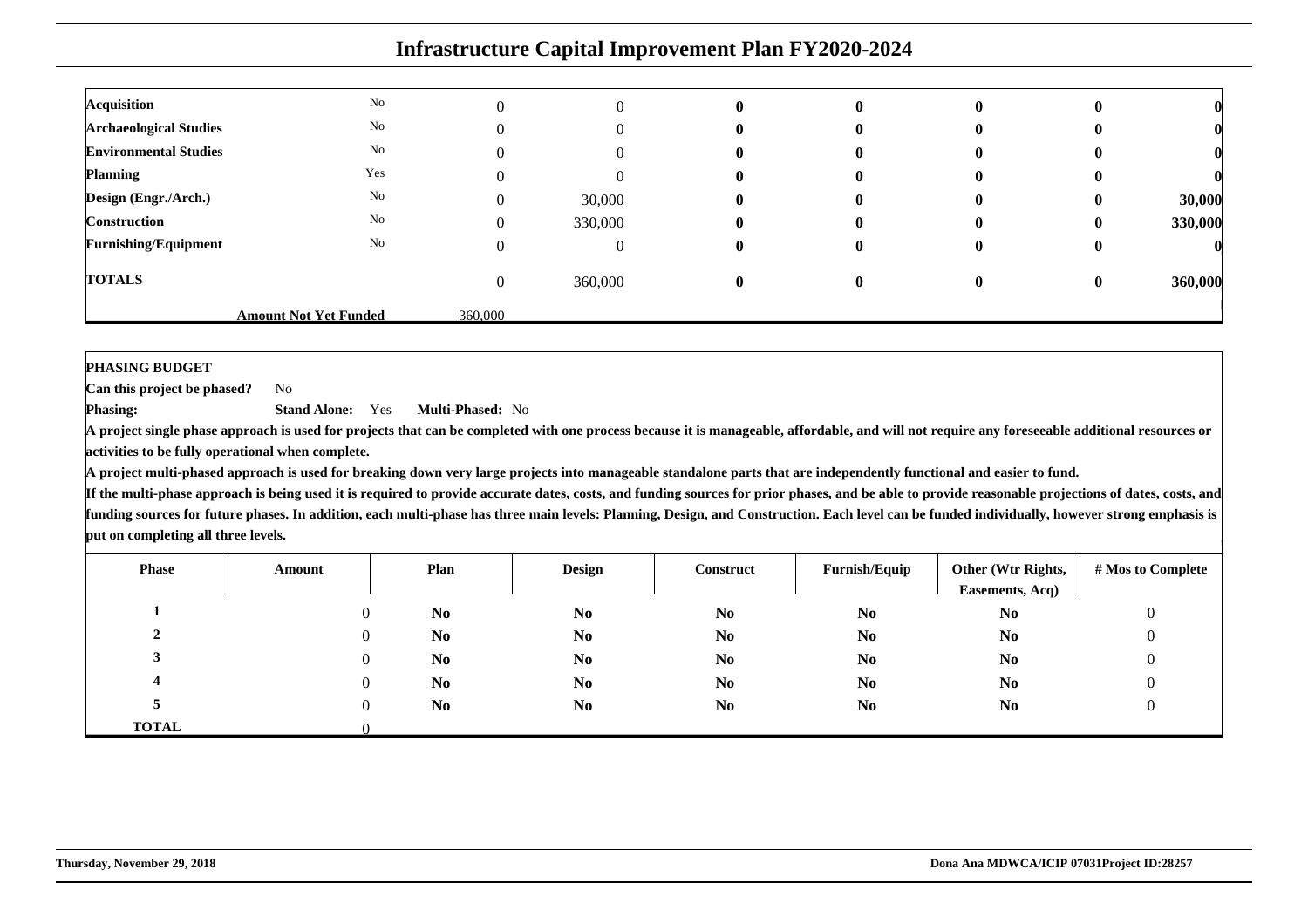| Has your local government/agency budgeted for operating expenses for the project when it is completed?<br><b>Nes</b> |                   |           |                   |           |                   |              |  |  |  |  |  |  |
|----------------------------------------------------------------------------------------------------------------------|-------------------|-----------|-------------------|-----------|-------------------|--------------|--|--|--|--|--|--|
| If no, please explain why:                                                                                           |                   |           |                   |           |                   |              |  |  |  |  |  |  |
| <b>ANNUAL OPERATING BUDGET</b>                                                                                       | YEAR <sub>1</sub> | YEAR 2    | YEAR <sub>3</sub> | YEAR 4    | YEAR <sub>5</sub> | <b>TOTAL</b> |  |  |  |  |  |  |
| <b>Annual Operating Expenses plus Debt Service</b>                                                                   | 5.000             | 5,000     | 5.000             | 5,000     | 5.000             | 25,000       |  |  |  |  |  |  |
| <b>Annual Operating Revenues</b>                                                                                     | 2.061.199         | 2.169.684 | 2.278.168         | 2.392.076 | 2.511.680         | 11.412.807   |  |  |  |  |  |  |

**Does the project lower operating costs?**<sup>2</sup> No

**If yes, please explain and provide estimates of operating savingsEntities who will assume the following responsibilites for this project:**

|                                     | <b>Fiscal Agent:</b> | Own:           | <b>Operate:</b> | Own Land:      | Own Asset:     | <b>Maintain:</b> |
|-------------------------------------|----------------------|----------------|-----------------|----------------|----------------|------------------|
|                                     | Dona Ana MDWCA       | Dona Ana MDWCA | Dona Ana MDWCA  | Dona Ana MDWCA | Dona Ana MDWCA | Dona Ana MDWCA   |
| Lease/operating agreement in place? | - No                 | NΟ             |                 | 'NΟ            | 'Ne            | ΙNο              |

| More detailed information on project.                                                                                                                                                     |                |
|-------------------------------------------------------------------------------------------------------------------------------------------------------------------------------------------|----------------|
| (a) How many years is the requested project expected to be in use before needing Renovate/Repair or Replacement?<br>$10-15$ years                                                         |                |
| (b) Has the project had public input and buy-in?<br><b>Yes</b>                                                                                                                            |                |
| (c) Is the project necessary to address population or client growth and if so, will it provide services to that population or clientele?                                                  | N <sub>o</sub> |
|                                                                                                                                                                                           |                |
| (d) Regionalism - Does the project directly benefit an entity other than itself?<br>Yes                                                                                                   |                |
| Dona Ana MDWCA provides emergency water to 2 other Mutual Domestic Water Associations.<br>If yes, please list the other entity.                                                           |                |
| (e) Are there oversight mechanisms built in that would ensure timely construction and completion of the project on budget?                                                                | Yes            |
| All Dona Ana MDWCA projects are bid out with completion dates, if not met by the contractor liquidated damaged are assessed. Construction project schedule is required<br>Please explain. |                |
| before and during                                                                                                                                                                         |                |
| (f) Other than the temporary construction jobs associated with the project, does the project maintain or advance the region's economy?                                                    | N <sub>0</sub> |
| If yes, please explain.                                                                                                                                                                   |                |
| (g) Does the project benefit all citizens within a recognized region, district or political subdivision?<br>Yes                                                                           |                |
| If yes, please explain and provide the number of people that will benefit from the project.<br>5500 connections                                                                           |                |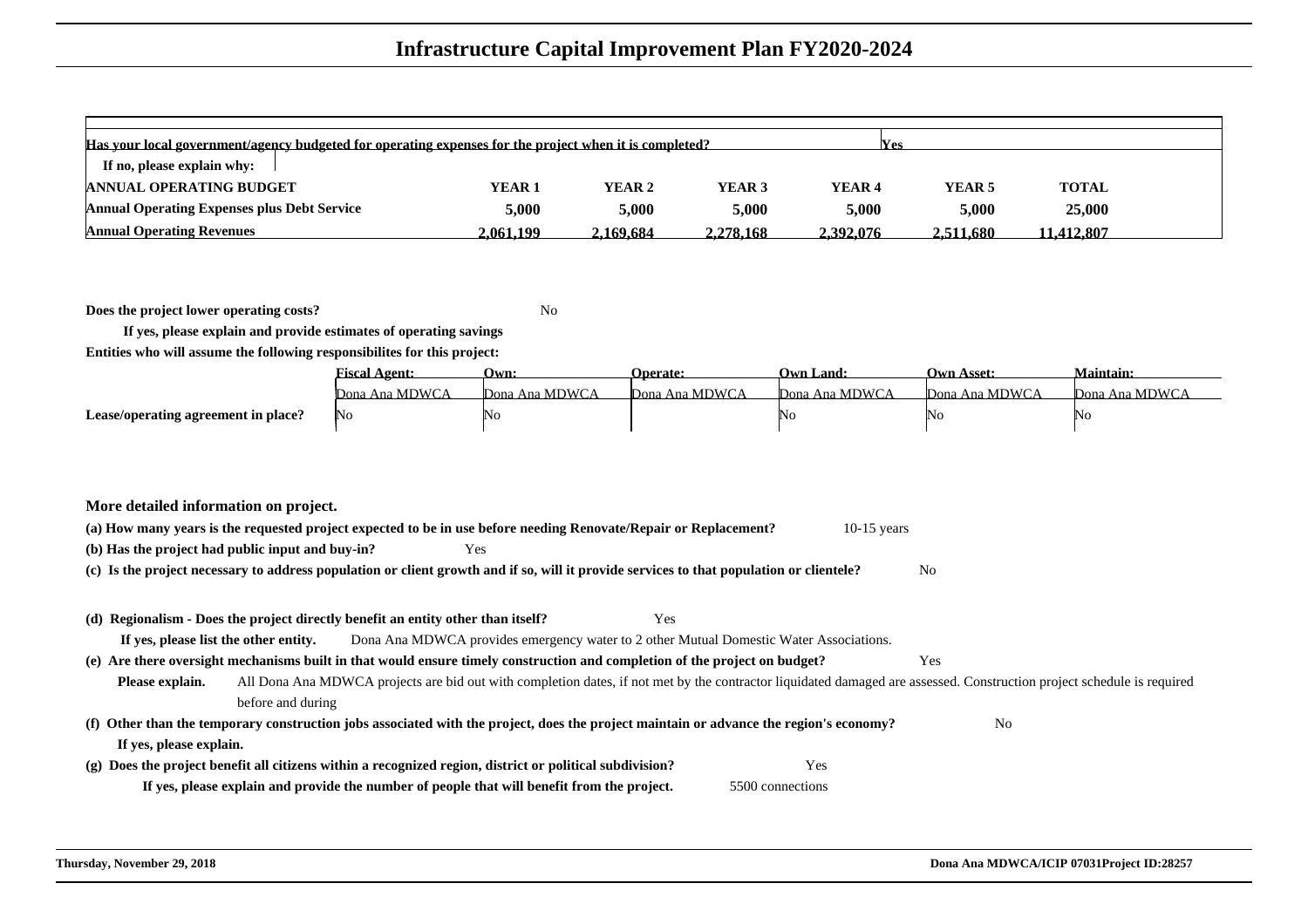**(h) Does the project eliminate a risk or hazard to public health and/or safety that immediately endangers occupants of the premises such that corrective action is urgent andunavoidable? Emergencies must be documented by a Subject Matter Expert.**No

**If yes, please explain. (If mandatory, provide Summary Page of the Federal, State or Judiciary Agency who issed the mandate.)**

**Thursday, November 29, 2018 Dona Ana MDWCA/ICIP 07031Project ID:28257**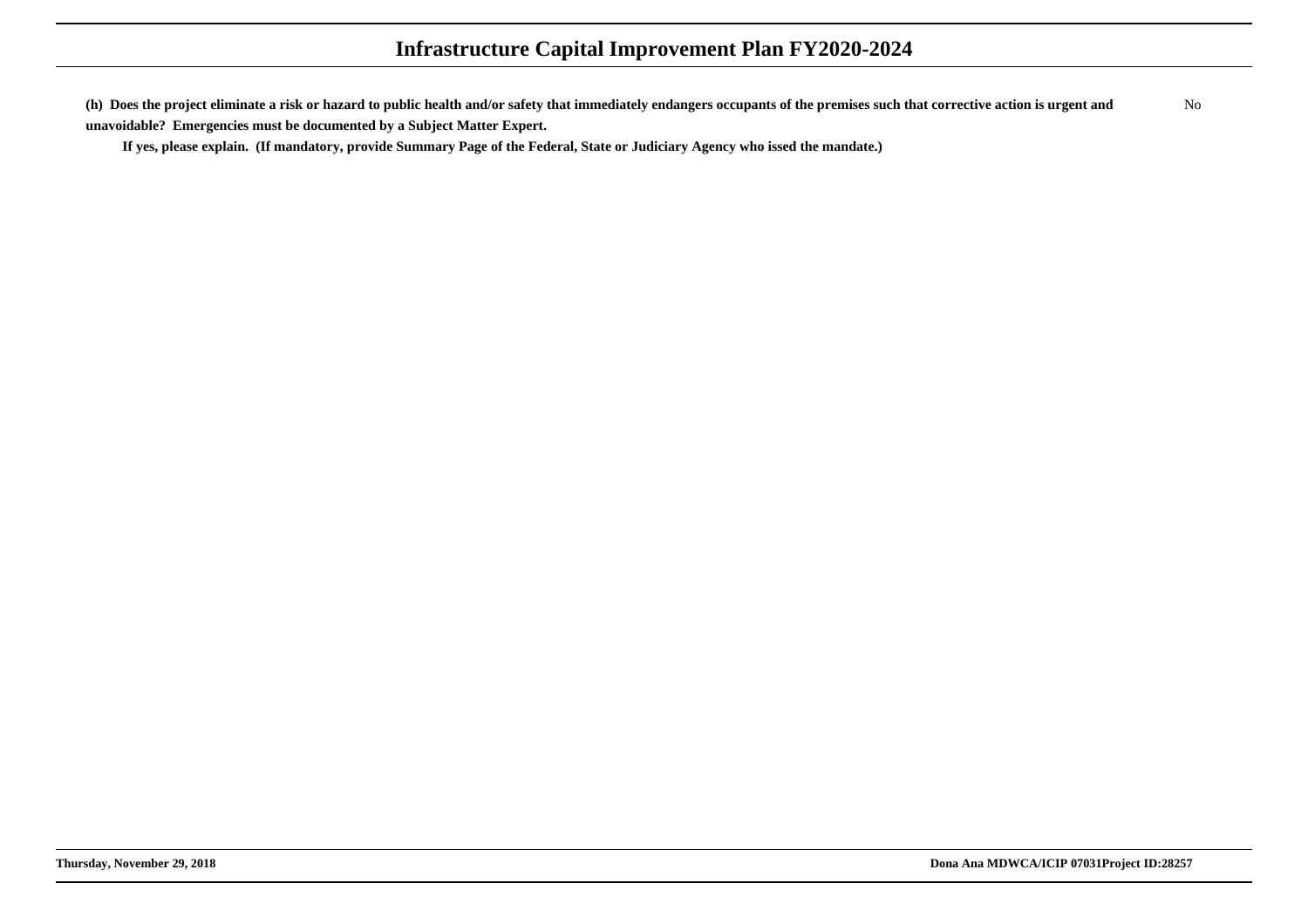| <b>Year/Rank</b><br>2020   | 005                                                 | <b>Priority:</b> | High |                       |                                                                                                                                                             |                             |                                                                                                                                                                                  | ID:25468 |
|----------------------------|-----------------------------------------------------|------------------|------|-----------------------|-------------------------------------------------------------------------------------------------------------------------------------------------------------|-----------------------------|----------------------------------------------------------------------------------------------------------------------------------------------------------------------------------|----------|
| <b>Project Title:</b>      | West Mesa Water Service Project                     |                  |      | <b>Class:</b>         | New                                                                                                                                                         |                             | <b>Type/Subtype:</b> Water - Water Supply                                                                                                                                        |          |
| <b>Contact Name:</b>       | Jennifer Horton                                     |                  |      | <b>Contact Phone:</b> | 575-526-3491                                                                                                                                                | <b>Contact E-mail:</b>      | jennifer@dawater.org                                                                                                                                                             |          |
| <b>Total project cost:</b> | 8.056.000                                           |                  |      |                       | Proposed project start date:<br>January 2020                                                                                                                |                             |                                                                                                                                                                                  |          |
|                            | Project Location: Weinrich Road Las Cruces NM 88005 |                  |      | Latitude: .           | 32'17'38                                                                                                                                                    | <b>Longitude:</b> 106'51'36 |                                                                                                                                                                                  |          |
| Legislative Language:      |                                                     |                  |      |                       | To purchase West Mesa Water Co., design and construct water lines. Acquire easements and ROW as determined necessary. - Dona Ana MDWCA, in Dona Ana County. |                             |                                                                                                                                                                                  |          |
| <b>Scope of Work:</b>      |                                                     |                  |      |                       |                                                                                                                                                             |                             | Purchase West Mesa Water Co to connect Fairview system and DAMDWCA's existing system. Design and construct 12- and 8-inch water lines for existing customers and expand service. |          |
|                            |                                                     |                  |      |                       |                                                                                                                                                             |                             | Acquire easements and ROW as determined necessary. The project will have an RFP issued for the planning and design and a bid will be issued for the construction of the project. |          |

**Secured and Potential Funding Budget:**

**State Grant Funding should only be requested when all other funding sources have been exhausted if entity is providing matching funds, i.e. Federal, Local Taxes, Fees, NM FinanceAuthority Loans (NMFA), Tribal Infrastructure Fund (TIF), Water Trust Board (WTB), Public School Facility Authority (PSFA), Colonia's Infrastructure Board (CIB), etc.**

**Please complete table below with all secured and potential funding sources.**

| <b>Funding</b> |               | <b>Funding</b> | <b>Applied For?</b> | Amount         | <b>Amt Expended</b> | Date(s)          |  |
|----------------|---------------|----------------|---------------------|----------------|---------------------|------------------|--|
| Source(s)      |               | Amount         | <b>Yes or No</b>    | <b>Secured</b> | to Date             | Received Comment |  |
| <b>NMFA</b>    |               | 3,222,400      | Yes                 | $\overline{0}$ | $\overline{0}$      |                  |  |
| <b>NMFAL</b>   |               | 805,600        | Yes                 | $\Omega$       | $\overline{0}$      |                  |  |
| <b>FGRANT</b>  |               | 3,222,400      | Yes                 | $\overline{0}$ | $\overline{0}$      |                  |  |
| <b>FLOAN</b>   |               | 805,600        | Yes                 | $\overline{0}$ | $\theta$            |                  |  |
|                |               | $\overline{0}$ | N <sub>0</sub>      | $\Omega$       | $\overline{0}$      |                  |  |
|                |               | $\overline{0}$ | N <sub>o</sub>      | $\overline{0}$ | $\overline{0}$      |                  |  |
|                |               | 0              | N <sub>o</sub>      | $\Omega$       | $\Omega$            |                  |  |
|                |               | $\overline{0}$ | N <sub>o</sub>      | $\overline{0}$ | $\overline{0}$      |                  |  |
|                | <b>TOTALS</b> | 8.056.000      |                     |                |                     |                  |  |

|              | Project Budget - Complete the Budget below. Only include unfunded or unsecured funds under each project year. Note: Funded to Date column must equal the amounts listed above here. |                       |             |                                       |      |      |                         |  |  |  |
|--------------|-------------------------------------------------------------------------------------------------------------------------------------------------------------------------------------|-----------------------|-------------|---------------------------------------|------|------|-------------------------|--|--|--|
|              |                                                                                                                                                                                     |                       |             | <b>Estimated Costs Not Yet Funded</b> |      |      |                         |  |  |  |
|              | Completed                                                                                                                                                                           | <b>Funded to Date</b> | <b>2020</b> | 2021                                  | 2022 | 2023 | 2024 Total Project Cost |  |  |  |
| Water Rights | No                                                                                                                                                                                  |                       |             |                                       |      |      |                         |  |  |  |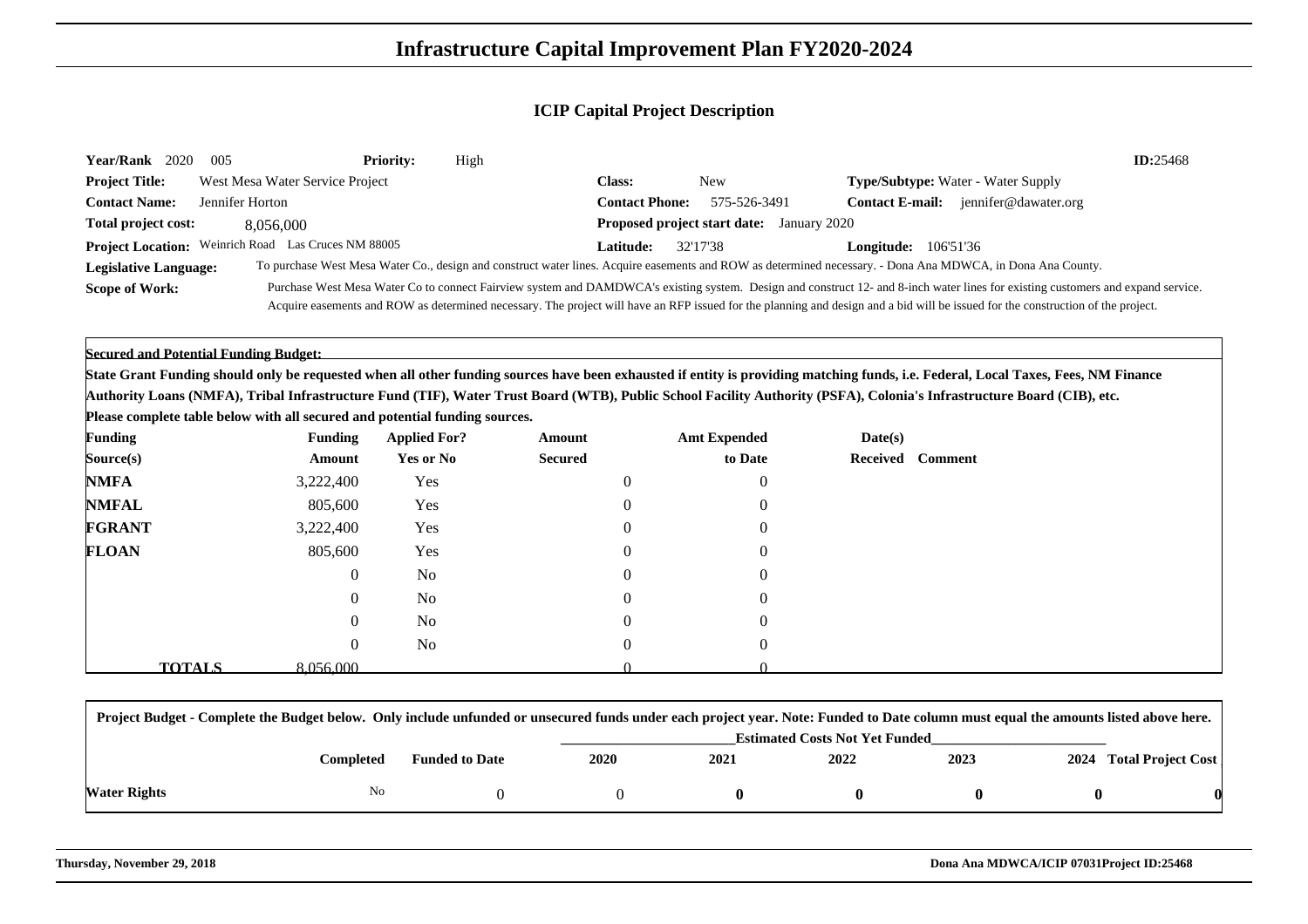|                                    | <b>Infrastructure Capital Improvement Plan FY2020-2024</b> |                |           |              |              |          |          |           |  |  |  |  |
|------------------------------------|------------------------------------------------------------|----------------|-----------|--------------|--------------|----------|----------|-----------|--|--|--|--|
| <b>Easements and Rights of Way</b> | No                                                         |                | 2,000     | 2,000        | 2,000        | $\bf{0}$ | $\bf{0}$ | 6,000     |  |  |  |  |
| <b>Acquisition</b>                 | No                                                         |                | 10,000    | 10,000       | 10,000       | 0        | $\bf{0}$ | 30,000    |  |  |  |  |
| <b>Archaeological Studies</b>      | No                                                         |                | 0         | o            | 0            | 0        | $\bf{0}$ |           |  |  |  |  |
| <b>Environmental Studies</b>       | No                                                         |                | 0         | 0            | 0            | $\bf{0}$ | 0        |           |  |  |  |  |
| <b>Planning</b>                    | No                                                         |                | 0         | $\mathbf{0}$ | $\mathbf{0}$ | 0        | 0        |           |  |  |  |  |
| Design (Engr./Arch.)               | No                                                         |                | 233,333   | 233,333      | 233,334      | $\bf{0}$ | $\bf{0}$ | 700,000   |  |  |  |  |
| <b>Construction</b>                | No                                                         |                | 2,440,000 | 2,440,000    | 2,440,000    | $\bf{0}$ | $\bf{0}$ | 7,320,000 |  |  |  |  |
| <b>Furnishing/Equipment</b>        | No                                                         |                | 0         | o            | $\mathbf{0}$ | $\bf{0}$ | $\bf{0}$ |           |  |  |  |  |
| <b>TOTALS</b>                      |                                                            | $\overline{0}$ | 2,685,333 | 2,685,333    | 2,685,334    | $\bf{0}$ | $\bf{0}$ | 8,056,000 |  |  |  |  |
|                                    | <b>Amount Not Yet Funded</b>                               | 8,056,000      |           |              |              |          |          |           |  |  |  |  |

**PHASING BUDGET**

 **Can this project be phased?**Yes

**Phasing: Stand Alone:** No**Multi-Phased:** Yes

**A project single phase approach is used for projects that can be completed with one process because it is manageable, affordable, and will not require any foreseeable additional resources oractivities to be fully operational when complete.**

**A project multi-phased approach is used for breaking down very large projects into manageable standalone parts that are independently functional and easier to fund.**

| <b>Phase</b> | Amount         | Plan           | <b>Design</b>  | Construct      | Furnish/Equip          | Other (Wtr Rights,<br>Easements, Acq) | # Mos to Complete |
|--------------|----------------|----------------|----------------|----------------|------------------------|---------------------------------------|-------------------|
|              | 2,685,333      | N <sub>0</sub> | Yes            | Yes            | $\mathbf{N}\mathbf{0}$ | Yes                                   | 12                |
| $\mathbf{2}$ | 2,685,333      | N <sub>0</sub> | Yes            | Yes            | N <sub>0</sub>         | Yes                                   | 12                |
|              | 2,685,334      | N <sub>0</sub> | Yes            | Yes            | N <sub>0</sub>         | Yes                                   | 12                |
| 4            | $\overline{0}$ | N <sub>0</sub> | N <sub>0</sub> | N <sub>0</sub> | N <sub>0</sub>         | N <sub>0</sub>                        |                   |
|              | v              | N <sub>0</sub> | N <sub>0</sub> | N <sub>0</sub> | N <sub>0</sub>         | N <sub>0</sub>                        |                   |
| <b>TOTAL</b> | 8.056.000      |                |                |                |                        |                                       |                   |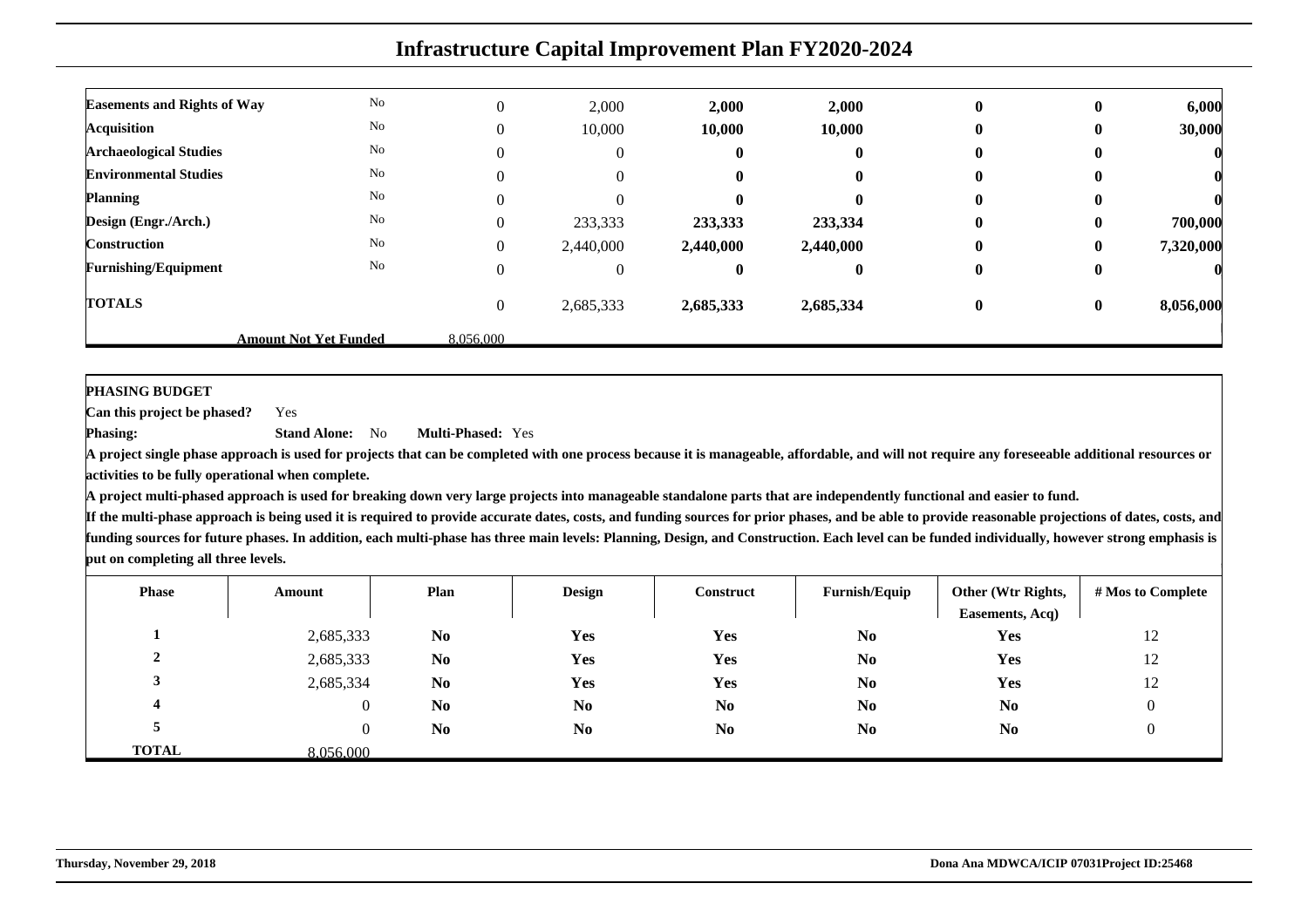| Has your local government/agency budgeted for operating expenses for the project when it is completed?<br><b>Yes</b> |          |          |          |                   |                   |              |  |  |
|----------------------------------------------------------------------------------------------------------------------|----------|----------|----------|-------------------|-------------------|--------------|--|--|
| If no, please explain why:                                                                                           |          |          |          |                   |                   |              |  |  |
| <b>ANNUAL OPERATING BUDGET</b>                                                                                       | YEAR 1   | YEAR 2   | YEAR 3   | YEAR <sub>4</sub> | YEAR <sub>5</sub> | <b>TOTAL</b> |  |  |
| <b>Annual Operating Expenses plus Debt Service</b>                                                                   | 35,000   | 35,000   | 35,000   | 35,000            | 35,000            | 175,000      |  |  |
| <b>Annual Operating Revenues</b>                                                                                     | .236.000 | .236.000 | .236.000 | 1.236.000         | 1.236.000         | 6.180.000    |  |  |

**Does the project lower operating costs?**<sup>2</sup> No

**If yes, please explain and provide estimates of operating savingsEntities who will assume the following responsibilites for this project:**

|                                     | <b>Fiscal Agent:</b> | Own:           | <b>Operate:</b> | Own Land:      | <b>Own Asset:</b> | Maintain:      |
|-------------------------------------|----------------------|----------------|-----------------|----------------|-------------------|----------------|
|                                     | Doña Ana MDWCA       | Doña Ana MDWCA | Doña Ana MDWCA  | Dona Ana MDWCA | Dona Ana MDWCA    | Dona Ana MDWCA |
| Lease/operating agreement in place? | No                   | 'Nu            |                 | NO             | 'No               | ΙNΟ            |

| More detailed information on project.                                                                                                                                                     |    |
|-------------------------------------------------------------------------------------------------------------------------------------------------------------------------------------------|----|
| (a) How many years is the requested project expected to be in use before needing Renovate/Repair or Replacement?<br>$10-15$ years                                                         |    |
| (b) Has the project had public input and buy-in?<br>Yes                                                                                                                                   |    |
| (c) Is the project necessary to address population or client growth and if so, will it provide services to that population or clientele?<br>N <sub>0</sub>                                |    |
|                                                                                                                                                                                           |    |
| (d) Regionalism - Does the project directly benefit an entity other than itself?<br>N <sub>0</sub>                                                                                        |    |
| If yes, please list the other entity.                                                                                                                                                     |    |
| (e) Are there oversight mechanisms built in that would ensure timely construction and completion of the project on budget?<br>Yes                                                         |    |
| All Dona Ana MDWCA projects are bid out with completion dates, if not met by the contractor liquidated damaged are assessed.<br>Please explain.                                           |    |
| (f) Other than the temporary construction jobs associated with the project, does the project maintain or advance the region's economy?<br>Yes                                             |    |
| This project will provide water to an area that does not currently have water provided which would allow for additional commercial or residential connections.<br>If yes, please explain. |    |
| (g) Does the project benefit all citizens within a recognized region, district or political subdivision?<br>N <sub>0</sub>                                                                |    |
| If yes, please explain and provide the number of people that will benefit from the project.                                                                                               |    |
| (h) Does the project eliminate a risk or hazard to public health and/or safety that immediately endangers occupants of the premises such that corrective action is urgent and             | No |
|                                                                                                                                                                                           |    |
|                                                                                                                                                                                           |    |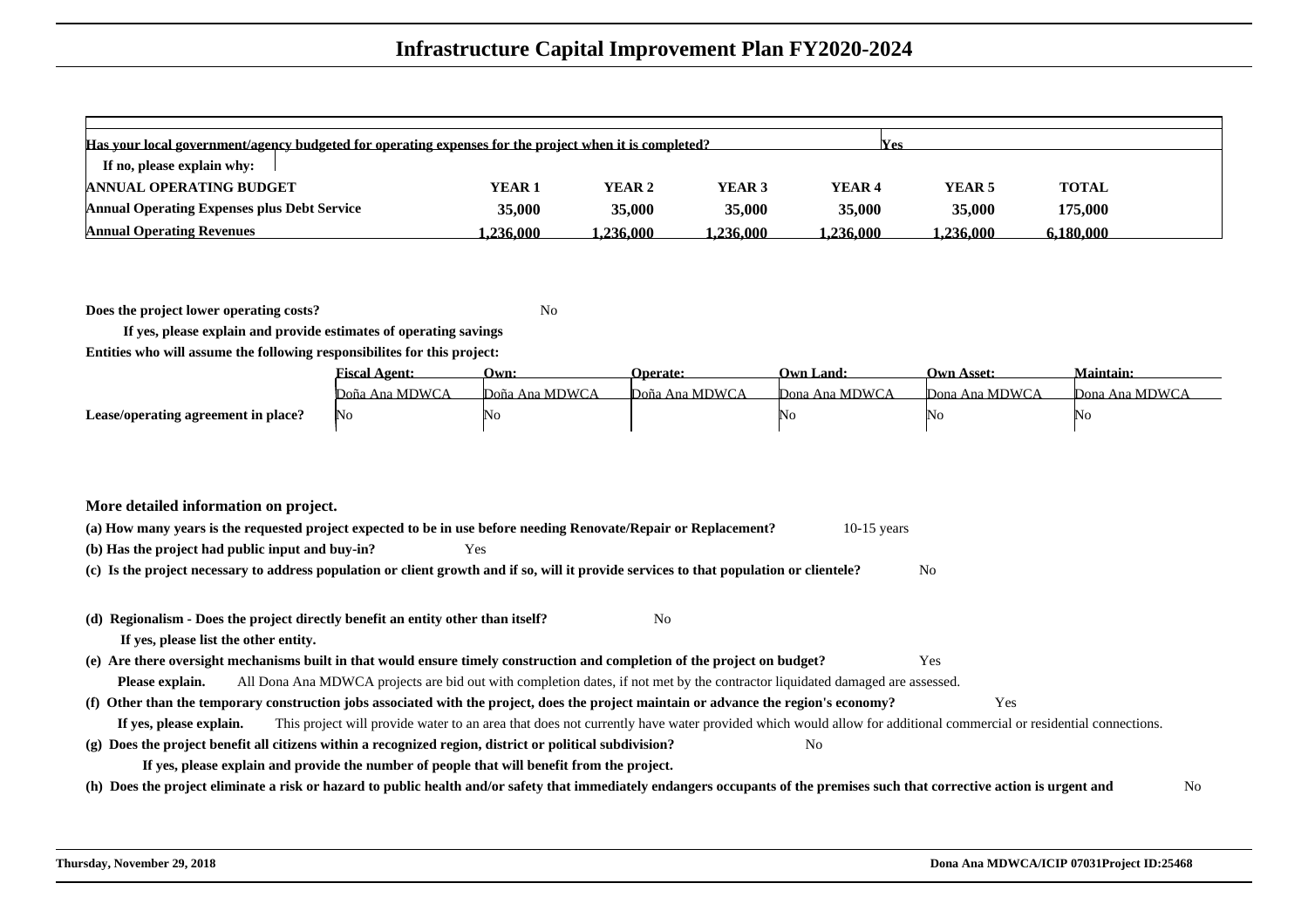**unavoidable? Emergencies must be documented by a Subject Matter Expert.**

**If yes, please explain. (If mandatory, provide Summary Page of the Federal, State or Judiciary Agency who issed the mandate.)**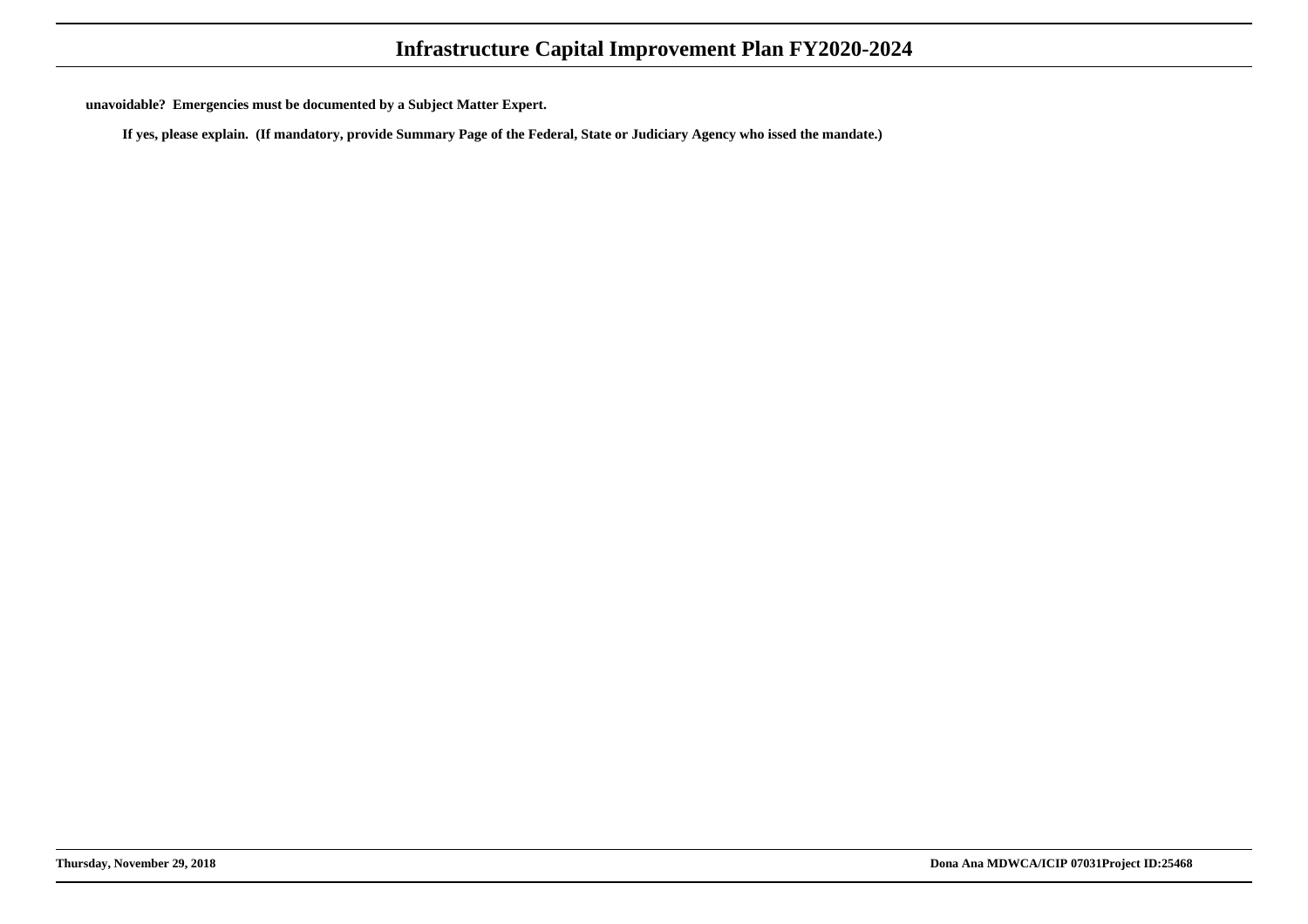| Year/Rank 2020        | 006                                                 | <b>Priority:</b> | High                                                                                                   |                       |                                                                                                                          |                             |                                                                                                                                                                                            | ID:17150 |
|-----------------------|-----------------------------------------------------|------------------|--------------------------------------------------------------------------------------------------------|-----------------------|--------------------------------------------------------------------------------------------------------------------------|-----------------------------|--------------------------------------------------------------------------------------------------------------------------------------------------------------------------------------------|----------|
| <b>Project Title:</b> | South Doña Ana Rd. Water System Improvements        |                  |                                                                                                        | Class:                | Replace Existing                                                                                                         |                             | <b>Type/Subtype:</b> Water - Water Supply                                                                                                                                                  |          |
| <b>Contact Name:</b>  | Jennifer Horton                                     |                  |                                                                                                        | <b>Contact Phone:</b> | 575-526-3491                                                                                                             | Contact <b>E-mail:</b>      | jennifer@dawater.org                                                                                                                                                                       |          |
| Total project cost:   | 1.344.000                                           |                  |                                                                                                        |                       | <b>Proposed project start date:</b> July 2020                                                                            |                             |                                                                                                                                                                                            |          |
|                       | Project Location: Dona Ana Road Las Cruces NM 88007 |                  |                                                                                                        | <b>Latitude:</b>      | 32'21'14                                                                                                                 | <b>Longitude:</b> 106'48'14 |                                                                                                                                                                                            |          |
| Legislative Language: |                                                     |                  |                                                                                                        |                       | To design and construct replacement water line including acquire easements and ROW for Dona Ana MDWCA in Dona Ana County |                             |                                                                                                                                                                                            |          |
| <b>Scope of Work:</b> |                                                     |                  |                                                                                                        |                       |                                                                                                                          |                             | Design and construct 8,700' of 18" water line along Doña Ana Rd. from Taylor Rd. to Engler Rd. This project will help complete the Master Plan, provide much needed flows for the domestic |          |
|                       |                                                     |                  | water demand, and meet required fire flow protection in a rapidly growing portion of the service area. |                       |                                                                                                                          |                             |                                                                                                                                                                                            |          |

**Secured and Potential Funding Budget:**

 **State Grant Funding should only be requested when all other funding sources have been exhausted if entity is providing matching funds, i.e. Federal, Local Taxes, Fees, NM FinanceAuthority Loans (NMFA), Tribal Infrastructure Fund (TIF), Water Trust Board (WTB), Public School Facility Authority (PSFA), Colonia's Infrastructure Board (CIB), etc.**

**Please complete table below with all secured and potential funding sources.**

| <b>Funding</b> |               | <b>Funding</b> | <b>Applied For?</b> | Amount         | <b>Amt Expended</b> | Date(s) |                  |
|----------------|---------------|----------------|---------------------|----------------|---------------------|---------|------------------|
| Source(s)      |               | Amount         | <b>Yes or No</b>    | <b>Secured</b> | to Date             |         | Received Comment |
| <b>NMFA</b>    |               | 93,250         | Yes                 | $\theta$       | $\overline{0}$      |         |                  |
| <b>NMFAL</b>   |               | 578,750        | Yes                 |                | $\overline{0}$      |         |                  |
| <b>FGRANT</b>  |               | 93,250         | Yes                 |                | $\overline{0}$      |         |                  |
| <b>FLOAN</b>   |               | 578,750        | Yes                 | $\Omega$       | $\overline{0}$      |         |                  |
|                |               | $\mathbf{0}$   | N <sub>o</sub>      |                | $\overline{0}$      |         |                  |
|                |               | $\mathbf{0}$   | N <sub>o</sub>      | $\Omega$       | $\overline{0}$      |         |                  |
|                |               | $\mathbf{0}$   | N <sub>o</sub>      |                | $\overline{0}$      |         |                  |
|                |               | $\mathbf{0}$   | N <sub>o</sub>      | $\Omega$       | $\overline{0}$      |         |                  |
|                | <b>TOTALS</b> | .344,000       |                     |                |                     |         |                  |

| Project Budget - Complete the Budget below. Only include unfunded or unsecured funds under each project year. Note: Funded to Date column must equal the amounts listed above here. |           |                       |                                       |      |      |      |  |                         |
|-------------------------------------------------------------------------------------------------------------------------------------------------------------------------------------|-----------|-----------------------|---------------------------------------|------|------|------|--|-------------------------|
|                                                                                                                                                                                     |           |                       | <b>Estimated Costs Not Yet Funded</b> |      |      |      |  |                         |
|                                                                                                                                                                                     | Completed | <b>Funded to Date</b> | <b>2020</b>                           | 2021 | 2022 | 2023 |  | 2024 Total Project Cost |
| <b>Water Rights</b>                                                                                                                                                                 | No        |                       |                                       |      |      |      |  |                         |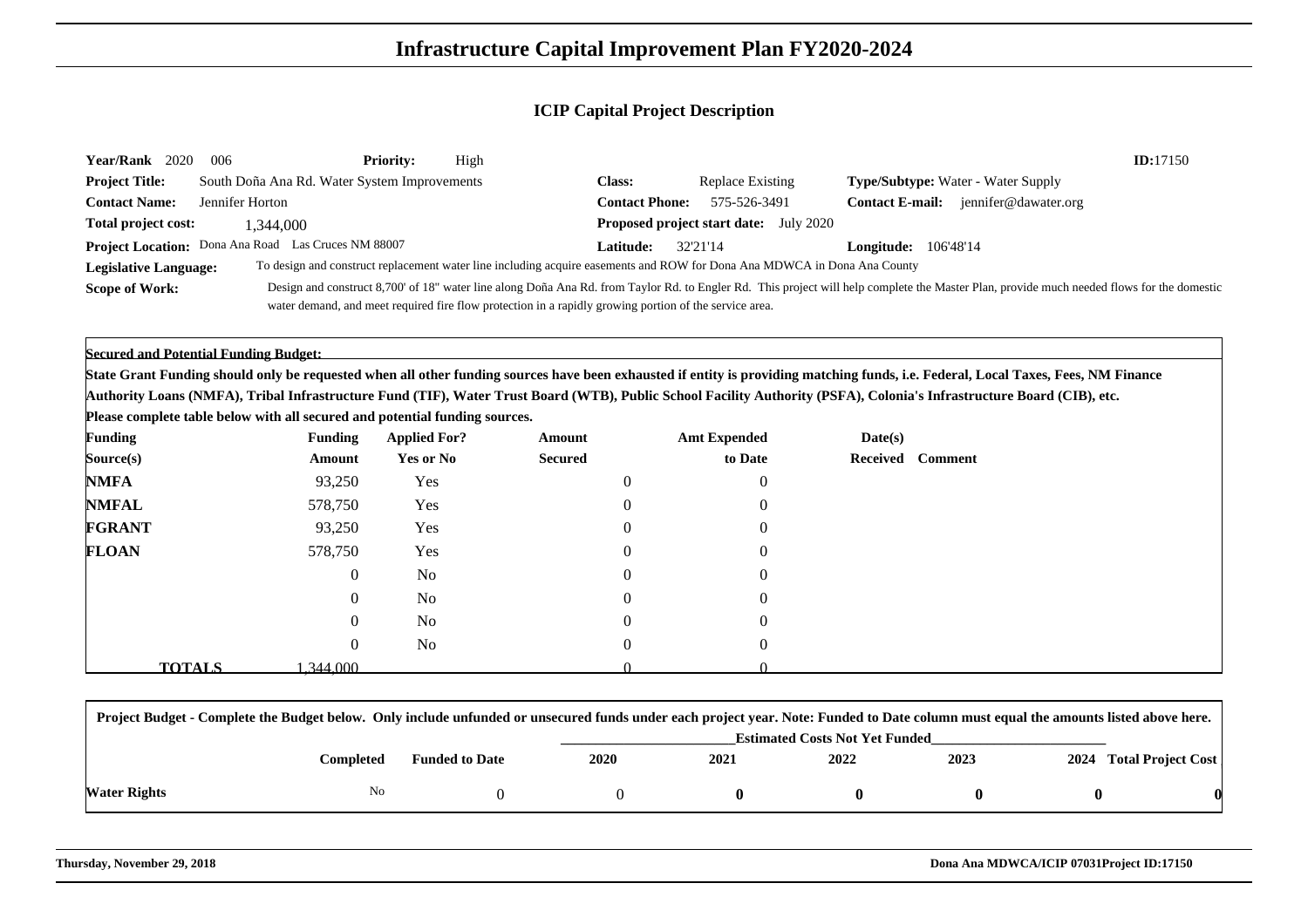| <b>Easements and Rights of Way</b> | $\rm No$                     | $\theta$       | 5,500     | 0            | $\mathbf{0}$ | $\bf{0}$     | $\bf{0}$     | 5,500     |
|------------------------------------|------------------------------|----------------|-----------|--------------|--------------|--------------|--------------|-----------|
| <b>Acquisition</b>                 | No                           | $\theta$       |           |              | $\mathbf{0}$ | $\bf{0}$     | $\bf{0}$     |           |
| <b>Archaeological Studies</b>      | No                           |                |           |              | $\mathbf{0}$ | $\bf{0}$     | 0            |           |
| <b>Environmental Studies</b>       | No                           |                |           |              | $\bf{0}$     | 0            | v            |           |
| <b>Planning</b>                    | Yes                          | $\theta$       |           |              | $\bf{0}$     | $\mathbf{0}$ | $\mathbf{0}$ |           |
| Design (Engr./Arch.)               | $\rm No$                     | $\Omega$       | 122,500   | o            | $\mathbf{0}$ | $\mathbf{0}$ | $\bf{0}$     | 122,500   |
| <b>Construction</b>                | No                           | $\Omega$       | 1,216,000 | 0            | $\mathbf{0}$ | $\bf{0}$     | $\bf{0}$     | 1,216,000 |
| <b>Furnishing/Equipment</b>        | $\rm No$                     | $\theta$       |           | 0            | $\mathbf{0}$ | $\bf{0}$     | $\bf{0}$     |           |
| <b>TOTALS</b>                      |                              | $\overline{0}$ | 1,344,000 | $\mathbf{0}$ | $\mathbf{0}$ | $\bf{0}$     | $\bf{0}$     | 1,344,000 |
|                                    | <b>Amount Not Yet Funded</b> | .344.000       |           |              |              |              |              |           |

**PHASING BUDGET**

 **Can this project be phased?**No

**Phasing: Stand Alone:** Yes**Multi-Phased:** No

**A project single phase approach is used for projects that can be completed with one process because it is manageable, affordable, and will not require any foreseeable additional resources oractivities to be fully operational when complete.**

**A project multi-phased approach is used for breaking down very large projects into manageable standalone parts that are independently functional and easier to fund.**

| <b>Phase</b> | Amount       | Plan           | <b>Design</b>  | <b>Construct</b> | Furnish/Equip  | Other (Wtr Rights,<br>Easements, Acq) | # Mos to Complete |
|--------------|--------------|----------------|----------------|------------------|----------------|---------------------------------------|-------------------|
|              | $\mathbf{0}$ | N <sub>0</sub> | N <sub>0</sub> | N <sub>0</sub>   | N <sub>0</sub> | N <sub>0</sub>                        | U                 |
|              | 0            | N <sub>0</sub> | N <sub>0</sub> | N <sub>0</sub>   | N <sub>0</sub> | N <sub>0</sub>                        |                   |
|              | 0            | N <sub>0</sub> | N <sub>0</sub> | N <sub>0</sub>   | N <sub>0</sub> | N <sub>0</sub>                        | U                 |
|              | 0            | N <sub>0</sub> | N <sub>0</sub> | N <sub>0</sub>   | N <sub>0</sub> | N <sub>0</sub>                        |                   |
|              | $\Omega$     | N <sub>0</sub> | N <sub>0</sub> | N <sub>0</sub>   | N <sub>0</sub> | N <sub>0</sub>                        |                   |
| <b>TOTAL</b> |              |                |                |                  |                |                                       |                   |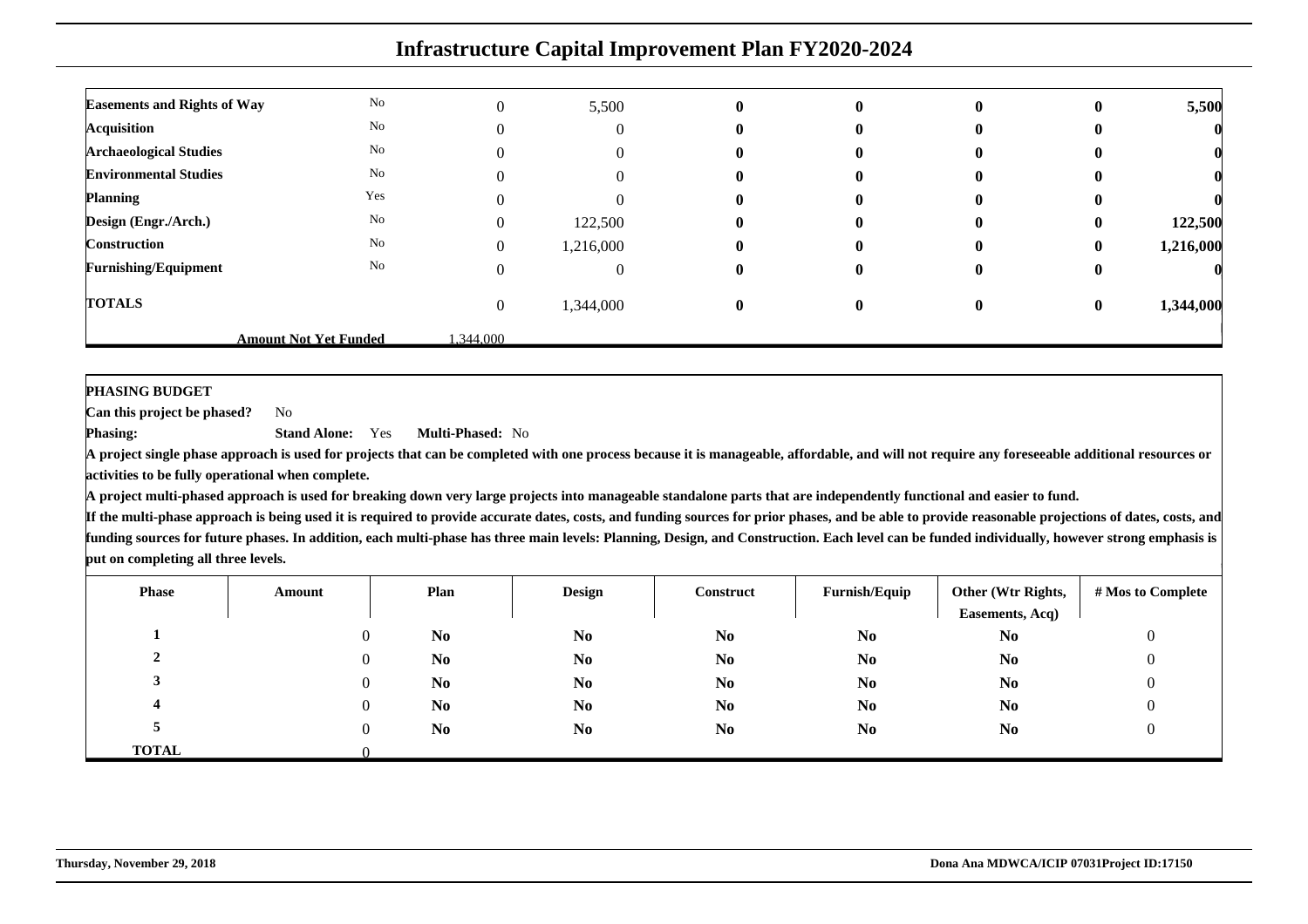| Has your local government/agency budgeted for operating expenses for the project when it is completed?<br><b>Nes</b> |                   |           |                   |           |                   |              |  |  |
|----------------------------------------------------------------------------------------------------------------------|-------------------|-----------|-------------------|-----------|-------------------|--------------|--|--|
| If no, please explain why:                                                                                           |                   |           |                   |           |                   |              |  |  |
| <b>ANNUAL OPERATING BUDGET</b>                                                                                       | YEAR <sub>1</sub> | YEAR 2    | YEAR <sub>3</sub> | YEAR 4    | YEAR <sub>5</sub> | <b>TOTAL</b> |  |  |
| <b>Annual Operating Expenses plus Debt Service</b>                                                                   | 5.000             | 5,000     | 5.000             | 5,000     | 5.000             | 25,000       |  |  |
| <b>Annual Operating Revenues</b>                                                                                     | 2.061.199         | 2.169.684 | 2.278.168         | 2.392.076 | 2.511.680         | 11.412.807   |  |  |

**Does the project lower operating costs?**<sup>2</sup> No

**If yes, please explain and provide estimates of operating savingsEntities who will assume the following responsibilites for this project:**

|                                     | <b>Fiscal Agent:</b> | Own:           | <b>Operate:</b> | <b>Own Land:</b> | Own Asset:     | <b>Maintain:</b> |
|-------------------------------------|----------------------|----------------|-----------------|------------------|----------------|------------------|
|                                     | Doña Ana MDWCA       | Doña Ana MDWCA | Doña Ana MDWCA  | Dona Ana MDWCA   | Dona Ana MDWCA | Dona Ana MDWCA   |
| Lease/operating agreement in place? | <b>No</b>            | 'NG            |                 | NO.              | 'NG            | No               |

| More detailed information on project. |                                                                                                                                                                        |                                                                |                |
|---------------------------------------|------------------------------------------------------------------------------------------------------------------------------------------------------------------------|----------------------------------------------------------------|----------------|
|                                       | (a) How many years is the requested project expected to be in use before needing Renovate/Repair or Replacement?                                                       | 1-9 years                                                      |                |
|                                       | (b) Has the project had public input and buy-in?<br>Yes                                                                                                                |                                                                |                |
|                                       | (c) Is the project necessary to address population or client growth and if so, will it provide services to that population or clientele?                               |                                                                | N <sub>0</sub> |
|                                       |                                                                                                                                                                        |                                                                |                |
|                                       | (d) Regionalism - Does the project directly benefit an entity other than itself?<br>N <sub>0</sub>                                                                     |                                                                |                |
| If yes, please list the other entity. |                                                                                                                                                                        |                                                                |                |
|                                       | (e) Are there oversight mechanisms built in that would ensure timely construction and completion of the project on budget?                                             |                                                                | Yes            |
| Please explain.                       | All Dona Ana MDWCA projects are bid out with completion dates, if not met by the contractor liquidated damaged are assessed. Construction project schedule is required |                                                                |                |
|                                       | before and during                                                                                                                                                      |                                                                |                |
|                                       | (f) Other than the temporary construction jobs associated with the project, does the project maintain or advance the region's economy?                                 |                                                                | N <sub>o</sub> |
| If yes, please explain.               |                                                                                                                                                                        |                                                                |                |
|                                       | (g) Does the project benefit all citizens within a recognized region, district or political subdivision?                                                               | Yes                                                            |                |
|                                       | If yes, please explain and provide the number of people that will benefit from the project.                                                                            | This project improves flow for the entire area of 4,000 homes. |                |
|                                       |                                                                                                                                                                        |                                                                |                |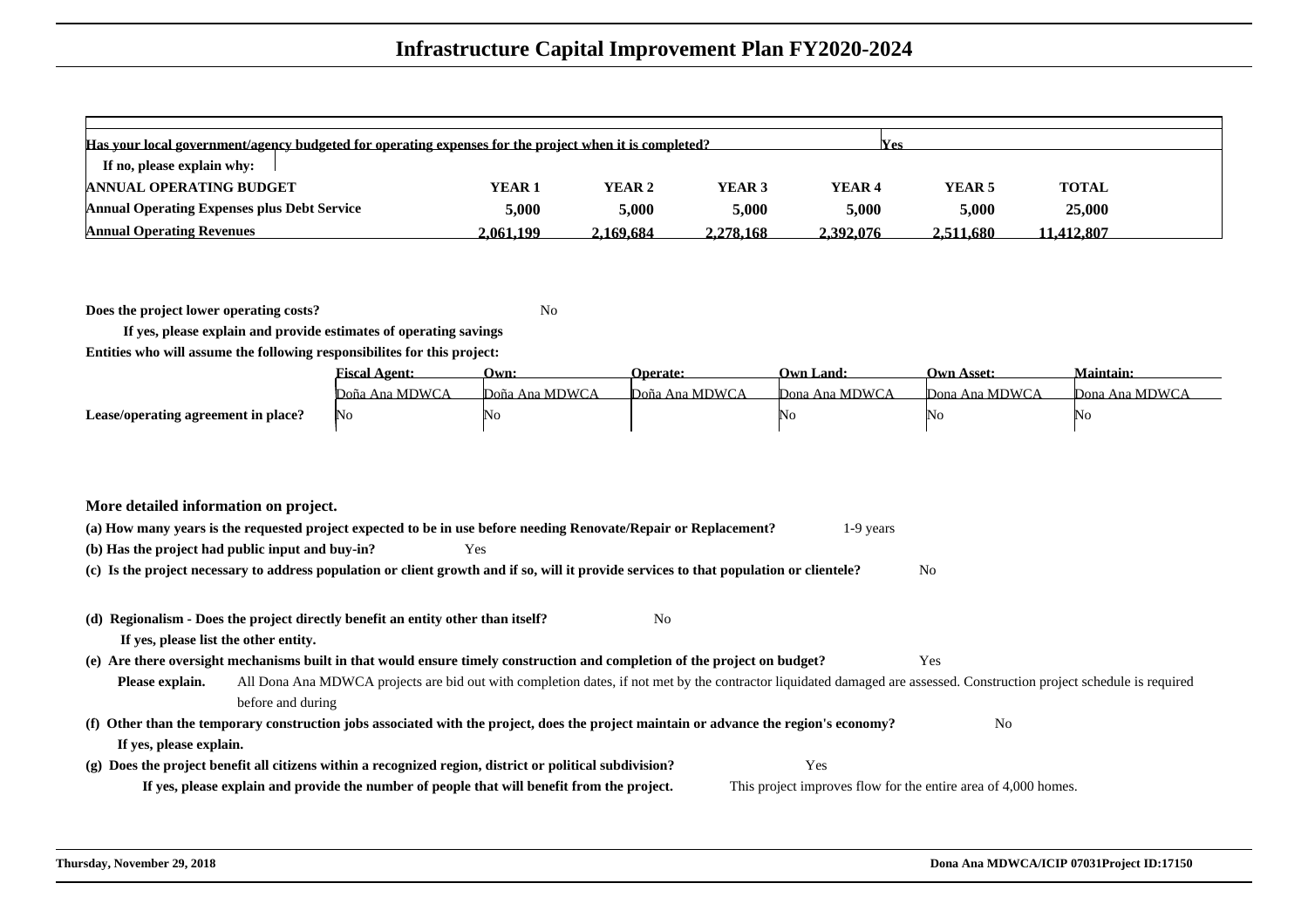**(h) Does the project eliminate a risk or hazard to public health and/or safety that immediately endangers occupants of the premises such that corrective action is urgent andunavoidable? Emergencies must be documented by a Subject Matter Expert.**No

**If yes, please explain. (If mandatory, provide Summary Page of the Federal, State or Judiciary Agency who issed the mandate.)**

**Thursday, November 29, 2018 Dona Ana MDWCA/ICIP 07031Project ID:17150**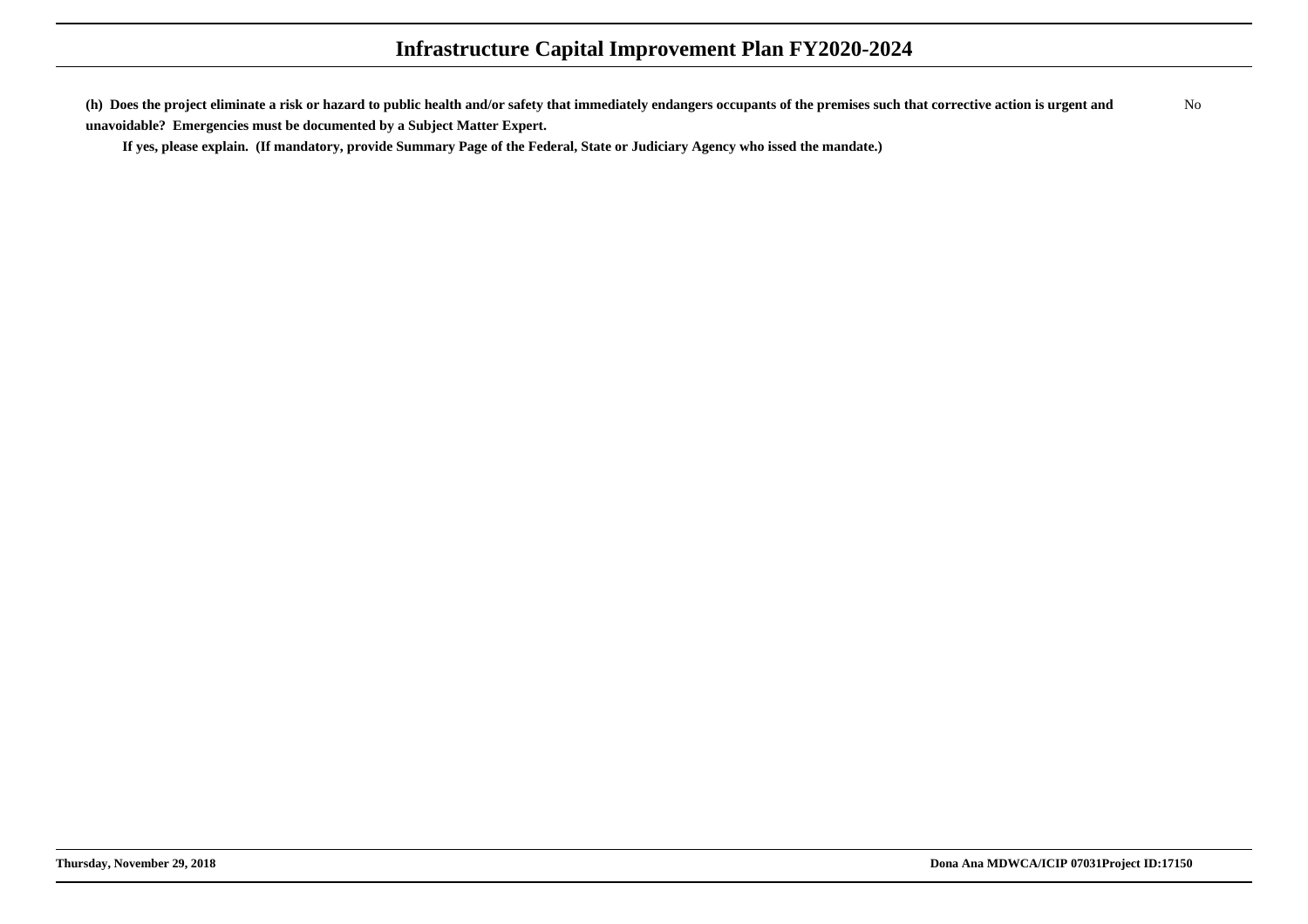| Year/Rank 2021<br>001                                                       |                | <b>Priority:</b><br>High                     |                                                                                                                 |                                         | ID:32319                                                                                                                                                                                                                                                                                                                                                                                                                                                                                                                                                                          |
|-----------------------------------------------------------------------------|----------------|----------------------------------------------|-----------------------------------------------------------------------------------------------------------------|-----------------------------------------|-----------------------------------------------------------------------------------------------------------------------------------------------------------------------------------------------------------------------------------------------------------------------------------------------------------------------------------------------------------------------------------------------------------------------------------------------------------------------------------------------------------------------------------------------------------------------------------|
| <b>Project Title:</b>                                                       |                | Picacho Hills Arroyo Sewer Line Improvements | <b>Class:</b>                                                                                                   | <b>Replace Existing</b>                 | Type/Subtype: Water - Wastewater                                                                                                                                                                                                                                                                                                                                                                                                                                                                                                                                                  |
| <b>Contact Name:</b><br>Jennifer Horton                                     |                |                                              | <b>Contact Phone:</b>                                                                                           | 575-526-3491                            | Contact E-mail: jennifer@dawater.org                                                                                                                                                                                                                                                                                                                                                                                                                                                                                                                                              |
| Total project cost:<br>857,200                                              |                |                                              |                                                                                                                 | Proposed project start date: 07/01/2021 |                                                                                                                                                                                                                                                                                                                                                                                                                                                                                                                                                                                   |
| Project Location: Picacho Hills Arroyo Las Cruces NM 88007                  |                |                                              | Latitude:                                                                                                       | 32'18'31 N                              | <b>Longitude:</b> 106'52'06' W                                                                                                                                                                                                                                                                                                                                                                                                                                                                                                                                                    |
| <b>Legislative Language:</b>                                                |                |                                              |                                                                                                                 |                                         | To plan, design, and construct sewer line improvements for the Picacho Hills Arroyo sewer line improvements, owned and operated by Dona Ana MDWCA, in Dona Ana County.                                                                                                                                                                                                                                                                                                                                                                                                            |
| <b>Scope of Work:</b>                                                       |                |                                              | through the arroyos. The manholes will be grouted to prevent seepage of water entering or exiting the manholes. |                                         | To design, construct, improvements to the wastewater manholes and sewer lines in the arroyos. The wastewater lines run through arroyos located in Picacho Hills. The arroyos are eroding<br>away due to the large rains causing our wastewater lines to be exposed and causing damages to our manholes. Arroyo structures need to be installed to slow down the water through the<br>arroyos to protect our wastewater lines. Also, the manhole structures need to be reinforced and improved to prevent leakage of waste. The existing manholes are damaged due to the rain flow |
| <b>Secured and Potential Funding Budget:</b>                                |                |                                              |                                                                                                                 |                                         |                                                                                                                                                                                                                                                                                                                                                                                                                                                                                                                                                                                   |
|                                                                             |                |                                              |                                                                                                                 |                                         | State Grant Funding should only be requested when all other funding sources have been exhausted if entity is providing matching funds, i.e. Federal, Local Taxes, Fees, NM Finance                                                                                                                                                                                                                                                                                                                                                                                                |
|                                                                             |                |                                              |                                                                                                                 |                                         | Authority Loans (NMFA), Tribal Infrastructure Fund (TIF), Water Trust Board (WTB), Public School Facility Authority (PSFA), Colonia's Infrastructure Board (CIB), etc.                                                                                                                                                                                                                                                                                                                                                                                                            |
| Please complete table below with all secured and potential funding sources. |                |                                              |                                                                                                                 |                                         |                                                                                                                                                                                                                                                                                                                                                                                                                                                                                                                                                                                   |
| <b>Funding</b>                                                              | <b>Funding</b> | <b>Applied For?</b>                          | Amount                                                                                                          | <b>Amt Expended</b>                     | Date(s)                                                                                                                                                                                                                                                                                                                                                                                                                                                                                                                                                                           |
| Source(s)                                                                   | Amount         | Yes or No                                    | <b>Secured</b>                                                                                                  | to Date                                 | Received Comment                                                                                                                                                                                                                                                                                                                                                                                                                                                                                                                                                                  |
| <b>CAP</b>                                                                  | 360,800        | N <sub>o</sub>                               |                                                                                                                 |                                         |                                                                                                                                                                                                                                                                                                                                                                                                                                                                                                                                                                                   |
| <b>CDBG</b>                                                                 | 360,800        | N <sub>0</sub>                               |                                                                                                                 |                                         |                                                                                                                                                                                                                                                                                                                                                                                                                                                                                                                                                                                   |
| <b>NMFAL</b>                                                                | 27,120         | N <sub>0</sub>                               |                                                                                                                 |                                         |                                                                                                                                                                                                                                                                                                                                                                                                                                                                                                                                                                                   |
| <b>NMFA</b>                                                                 | 108,480        | N <sub>0</sub>                               |                                                                                                                 |                                         |                                                                                                                                                                                                                                                                                                                                                                                                                                                                                                                                                                                   |
|                                                                             | 0              | N <sub>0</sub>                               |                                                                                                                 |                                         |                                                                                                                                                                                                                                                                                                                                                                                                                                                                                                                                                                                   |
|                                                                             | 0              | N <sub>0</sub>                               |                                                                                                                 |                                         |                                                                                                                                                                                                                                                                                                                                                                                                                                                                                                                                                                                   |
|                                                                             | $\Omega$       | N <sub>o</sub>                               |                                                                                                                 |                                         |                                                                                                                                                                                                                                                                                                                                                                                                                                                                                                                                                                                   |
|                                                                             | $\theta$       | N <sub>0</sub>                               |                                                                                                                 | $\theta$                                |                                                                                                                                                                                                                                                                                                                                                                                                                                                                                                                                                                                   |
| <b>TOTALS</b>                                                               | 857.200        |                                              |                                                                                                                 |                                         |                                                                                                                                                                                                                                                                                                                                                                                                                                                                                                                                                                                   |

| Project Budget - Complete the Budget below. Only include unfunded or unsecured funds under each project year. Note: Funded to Date column must equal the amounts listed above here. |                       |                                       |      |      |      |                         |  |  |  |  |  |
|-------------------------------------------------------------------------------------------------------------------------------------------------------------------------------------|-----------------------|---------------------------------------|------|------|------|-------------------------|--|--|--|--|--|
|                                                                                                                                                                                     |                       | <b>Estimated Costs Not Yet Funded</b> |      |      |      |                         |  |  |  |  |  |
| <b>Completed</b>                                                                                                                                                                    | <b>Funded to Date</b> | 2020                                  | 2021 | 2022 | 2023 | 2024 Total Project Cost |  |  |  |  |  |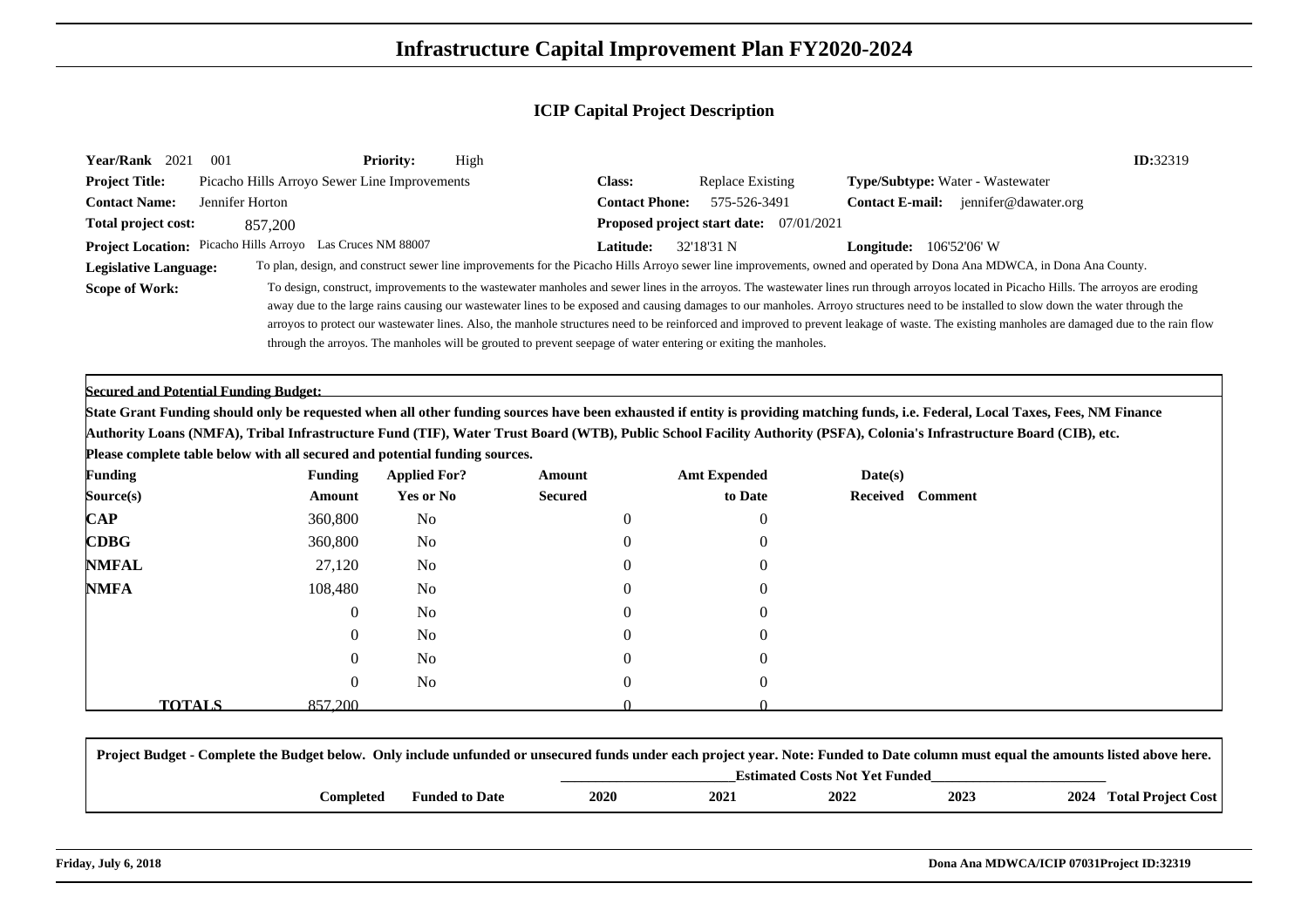|                                    |                              |          |          | <b>Infrastructure Capital Improvement Plan FY2020-2024</b> |                  |             |              |         |
|------------------------------------|------------------------------|----------|----------|------------------------------------------------------------|------------------|-------------|--------------|---------|
| <b>Water Rights</b>                | N/A                          |          |          | $\mathbf{0}$                                               | $\bf{0}$         |             |              |         |
| <b>Easements and Rights of Way</b> | No                           |          |          | 20,000                                                     | 0                | $\mathbf 0$ | $\bf{0}$     | 20,000  |
| <b>Acquisition</b>                 | N/A                          |          |          | o                                                          |                  |             | O            |         |
| <b>Archaeological Studies</b>      | N/A                          |          |          | 0                                                          | 0                |             | $\mathbf 0$  |         |
| <b>Environmental Studies</b>       | N/A                          |          |          |                                                            |                  |             | u            |         |
| <b>Planning</b>                    | N/A                          |          |          | 0                                                          | 0                |             | $\mathbf{0}$ |         |
| Design (Engr./Arch.)               | No                           |          |          | 233,200                                                    | 0                |             | $\bf{0}$     | 233,200 |
| <b>Construction</b>                | No                           |          |          | 604,000                                                    | $\mathbf 0$      |             | $\mathbf{0}$ | 604,000 |
| <b>Furnishing/Equipment</b>        | N/A                          | $\theta$ |          | $\bf{0}$                                                   | $\bf{0}$         | $\bf{0}$    | $\bf{0}$     |         |
| <b>TOTALS</b>                      |                              |          | $\theta$ | 857,200                                                    | $\boldsymbol{0}$ | $\bf{0}$    | $\bf{0}$     | 857,200 |
|                                    | <b>Amount Not Yet Funded</b> | 857.200  |          |                                                            |                  |             |              |         |

**Amount Not Yet Funded**

#### **PHASING BUDGET**

**Phasing:**

 **Can this project be phased?**No

> **Stand Alone:** Yes**Multi-Phased:** No

 **A project single phase approach is used for projects that can be completed with one process because it is manageable, affordable, and will not require any foreseeable additional resources oractivities to be fully operational when complete.**

**A project multi-phased approach is used for breaking down very large projects into manageable standalone parts that are independently functional and easier to fund.**

| <b>Phase</b> | Amount   | Plan           | <b>Design</b>  | <b>Construct</b> | <b>Furnish/Equip</b> | Other (Wtr Rights,<br>Easements, Acq) | # Mos to Complete |
|--------------|----------|----------------|----------------|------------------|----------------------|---------------------------------------|-------------------|
|              | $\Omega$ | N <sub>0</sub> | N <sub>0</sub> | N <sub>0</sub>   | N <sub>0</sub>       | N <sub>0</sub>                        | 0                 |
|              | $\theta$ | N <sub>0</sub> | N <sub>0</sub> | N <sub>0</sub>   | N <sub>0</sub>       | N <sub>0</sub>                        | $\theta$          |
|              |          | N <sub>0</sub> | N <sub>0</sub> | N <sub>0</sub>   | N <sub>0</sub>       | N <sub>0</sub>                        | 0                 |
|              | $\theta$ | N <sub>0</sub> | N <sub>0</sub> | N <sub>0</sub>   | N <sub>0</sub>       | N <sub>0</sub>                        | 0                 |
|              |          | N <sub>0</sub> | N <sub>0</sub> | N <sub>0</sub>   | N <sub>0</sub>       | N <sub>0</sub>                        | 0                 |
| <b>TOTAL</b> |          |                |                |                  |                      |                                       |                   |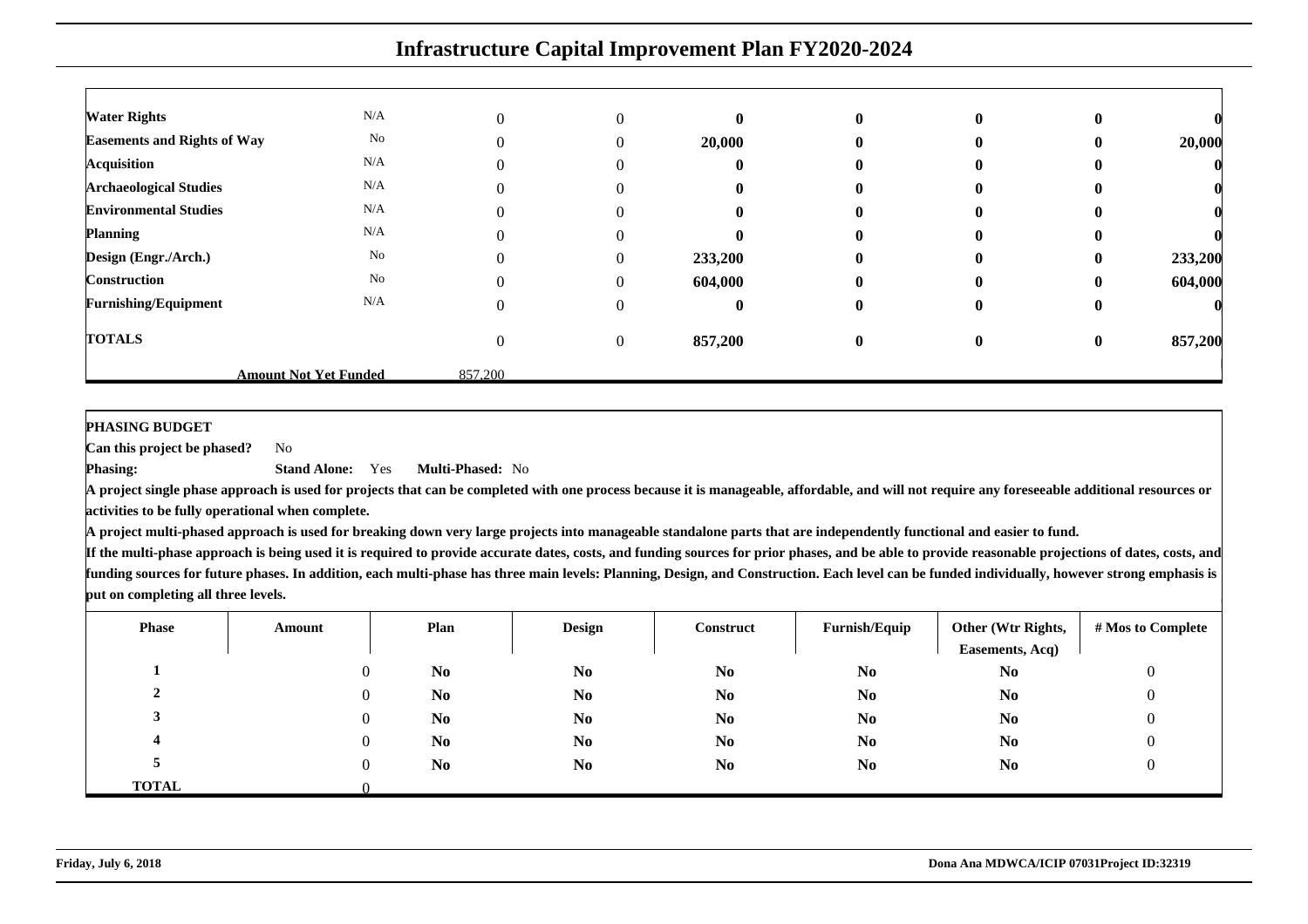| Has your local government/agency budgeted for operating expenses for the project when it is completed?<br><b>Nes</b> |                   |         |                   |                   |                   |              |  |  |  |  |  |
|----------------------------------------------------------------------------------------------------------------------|-------------------|---------|-------------------|-------------------|-------------------|--------------|--|--|--|--|--|
| If no, please explain why:                                                                                           |                   |         |                   |                   |                   |              |  |  |  |  |  |
| <b>ANNUAL OPERATING BUDGET</b>                                                                                       | YEAR <sub>1</sub> | YEAR 2  | YEAR <sub>3</sub> | YEAR <sub>4</sub> | YEAR <sub>5</sub> | <b>TOTAL</b> |  |  |  |  |  |
| <b>Annual Operating Expenses plus Debt Service</b>                                                                   | 175,000           | 175.000 | 175.000           | 175,000           | 175,000           | 875,000      |  |  |  |  |  |
| <b>Annual Operating Revenues</b>                                                                                     | 325,000           | 341,000 | 358.000           | 375,000           | .792.000          | ۔ 191.000    |  |  |  |  |  |

**Does the project lower operating costs?**<sup>2</sup> No

**If yes, please explain and provide estimates of operating savingsEntities who will assume the following responsibilites for this project:**

|                                     | <b>Fiscal Agent:</b> | Own:           | Operate:       | <b>Own Land:</b> | <b>Own Asset:</b> | Maintain:      |
|-------------------------------------|----------------------|----------------|----------------|------------------|-------------------|----------------|
|                                     | Dona Ana MDWCA       | Dona Ana MDWCA | Dona Ana MDWCA | Dona Ana MDWCA   | Dona Ana MDWCA    | Dona Ana MDWCA |
| Lease/operating agreement in place? | - No                 | No             |                | No               | 'NG               | 'Nο            |

| More detailed information on project.            |                                                                                                                                          |     |                |               |                                                                                                                                                                |
|--------------------------------------------------|------------------------------------------------------------------------------------------------------------------------------------------|-----|----------------|---------------|----------------------------------------------------------------------------------------------------------------------------------------------------------------|
|                                                  | (a) How many years is the requested project expected to be in use before needing Renovate/Repair or Replacement?                         |     |                | $10-15$ years |                                                                                                                                                                |
| (b) Has the project had public input and buy-in? |                                                                                                                                          | Yes |                |               |                                                                                                                                                                |
|                                                  | (c) Is the project necessary to address population or client growth and if so, will it provide services to that population or clientele? |     |                |               | N <sub>o</sub>                                                                                                                                                 |
|                                                  |                                                                                                                                          |     |                |               |                                                                                                                                                                |
|                                                  | (d) Regionalism - Does the project directly benefit an entity other than itself?                                                         |     | N <sub>0</sub> |               |                                                                                                                                                                |
| If yes, please list the other entity.            |                                                                                                                                          |     |                |               |                                                                                                                                                                |
|                                                  | (e) Are there oversight mechanisms built in that would ensure timely construction and completion of the project on budget?               |     |                |               | Yes                                                                                                                                                            |
| Please explain.                                  |                                                                                                                                          |     |                |               | All Dona Ana MDWCA projects are bid out with competion dates, if not met by the contractor liquidated damages are assessed. Jennifer Horton/Abenicio Fernandez |
|                                                  | procurement officers.                                                                                                                    |     |                |               |                                                                                                                                                                |
|                                                  | (f) Other than the temporary construction jobs associated with the project, does the project maintain or advance the region's economy?   |     |                |               | N <sub>0</sub>                                                                                                                                                 |
| If yes, please explain.                          |                                                                                                                                          |     |                |               |                                                                                                                                                                |
|                                                  | (g) Does the project benefit all citizens within a recognized region, district or political subdivision?                                 |     | Yes            |               |                                                                                                                                                                |
|                                                  | If yes, please explain and provide the number of people that will benefit from the project.                                              |     |                |               | This project does benefit all citizens in Picacho Hills as well as Dona Ana MDWCA. It                                                                          |
|                                                  |                                                                                                                                          |     |                |               |                                                                                                                                                                |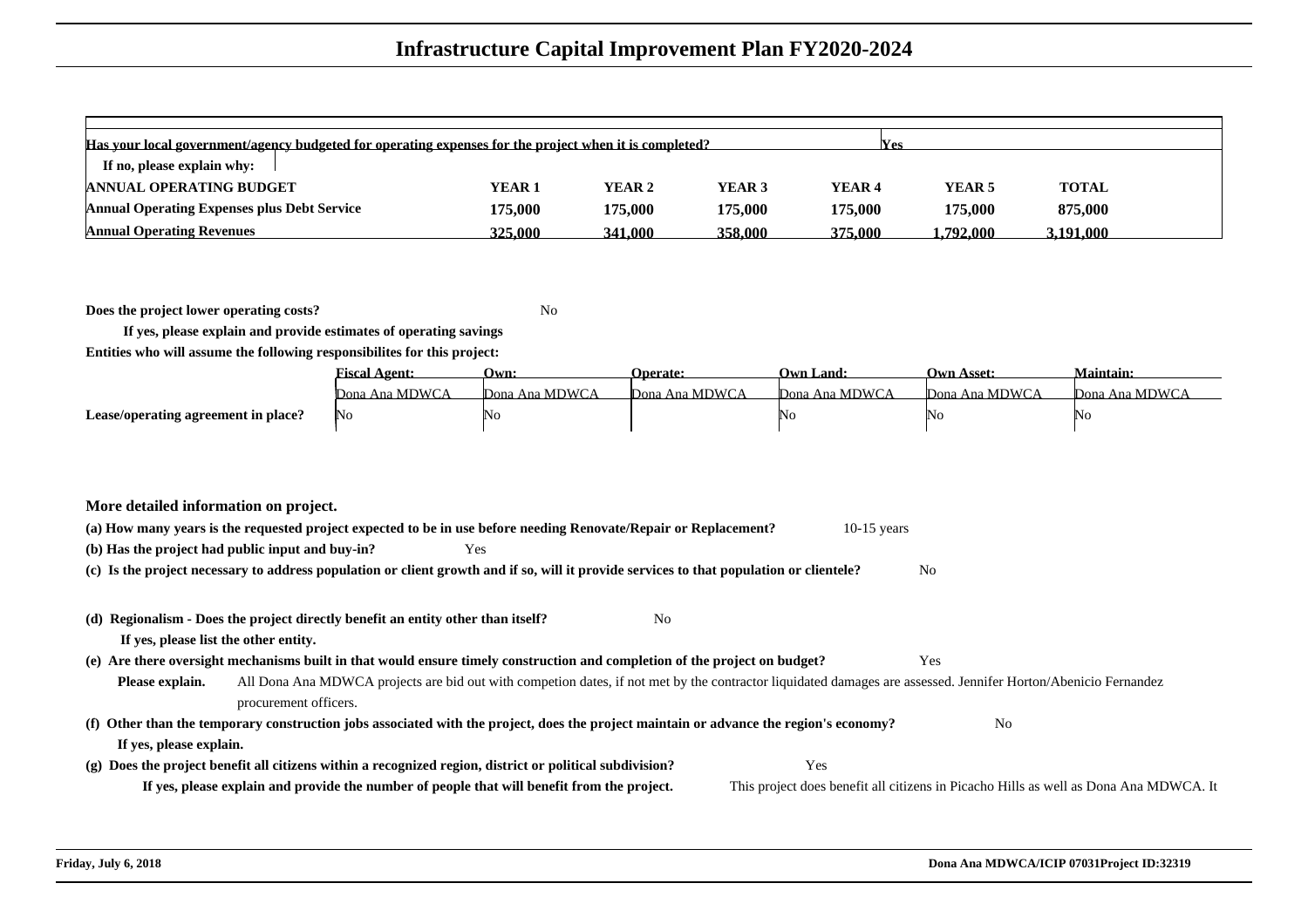#### will prevent e

| (h) Does the project eliminate a risk or hazard to public health and/or safety that immediately endangers occupants of the premises such that corrective action is urgent and          |                                                      | Yes |  |  |  |
|----------------------------------------------------------------------------------------------------------------------------------------------------------------------------------------|------------------------------------------------------|-----|--|--|--|
| unavoidable? Emergencies must be documented by a Subject Matter Expert.                                                                                                                |                                                      |     |  |  |  |
| If yes, please explain. (If mandatory, provide Summary Page of the Federal, State or Judiciary Agency who issed the mandate.)<br>The project does eliminate a risk or hazard to public |                                                      |     |  |  |  |
|                                                                                                                                                                                        | health by ensuring the sewer line is not exposed and |     |  |  |  |
|                                                                                                                                                                                        | break when a big rain comes through the arroyo.      |     |  |  |  |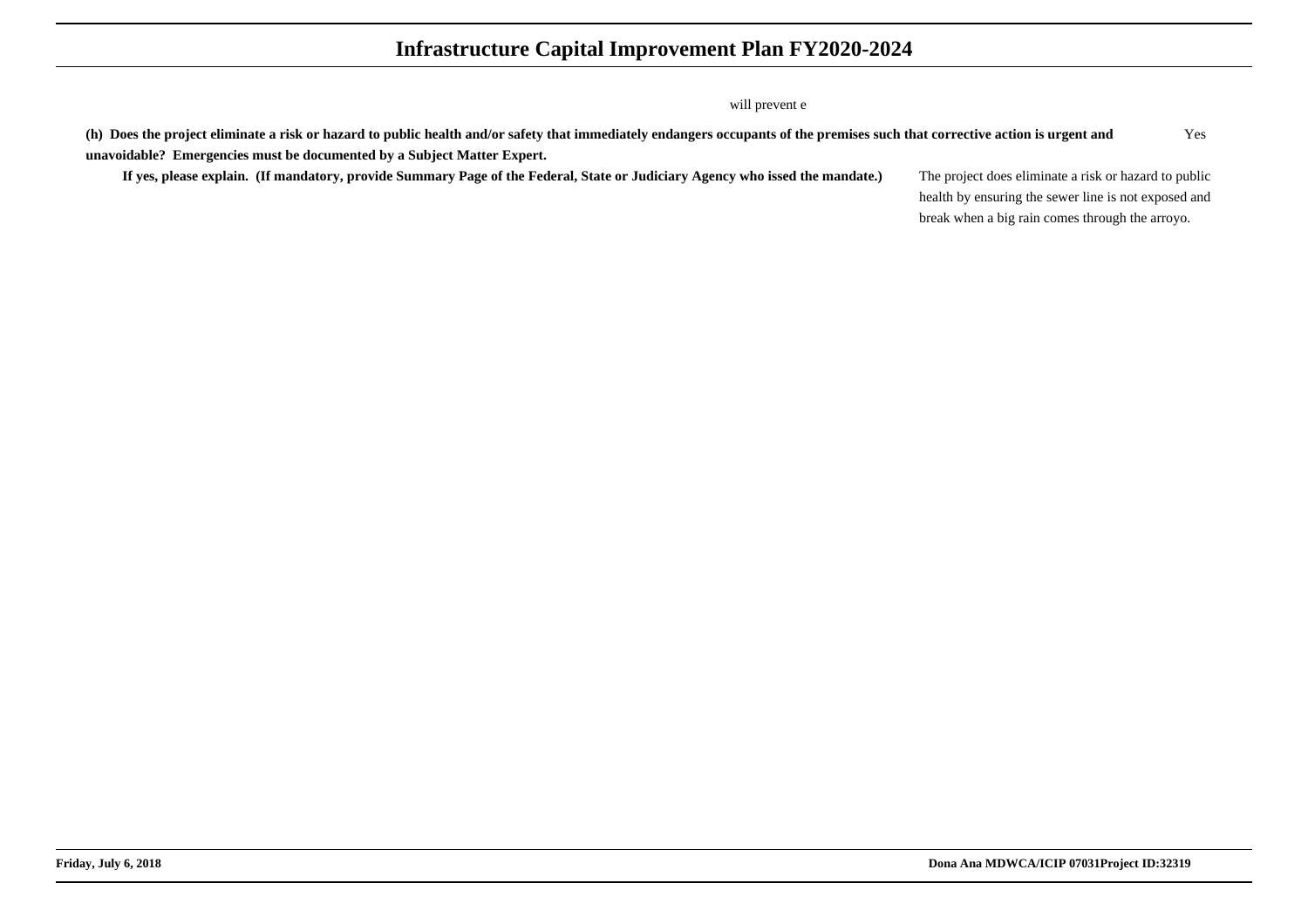| Year/Rank 2021                                                                                                                                                                                                                                                           | 002                               | <b>Priority:</b> | High                                                                                                       |                              |                  |                        |                                                                                                                                                                                                                                                                                                                                                                                                                                                                                                                                                                                  | ID:32327 |  |
|--------------------------------------------------------------------------------------------------------------------------------------------------------------------------------------------------------------------------------------------------------------------------|-----------------------------------|------------------|------------------------------------------------------------------------------------------------------------|------------------------------|------------------|------------------------|----------------------------------------------------------------------------------------------------------------------------------------------------------------------------------------------------------------------------------------------------------------------------------------------------------------------------------------------------------------------------------------------------------------------------------------------------------------------------------------------------------------------------------------------------------------------------------|----------|--|
| <b>Project Title:</b>                                                                                                                                                                                                                                                    | Riverwalk Water Transmission Line |                  |                                                                                                            | <b>Class:</b>                | Replace Existing |                        | <b>Type/Subtype:</b> Water - Water Supply                                                                                                                                                                                                                                                                                                                                                                                                                                                                                                                                        |          |  |
| <b>Contact Name:</b>                                                                                                                                                                                                                                                     | Jennifer Horton                   |                  |                                                                                                            | <b>Contact Phone:</b>        | 575-526-3491     | <b>Contact E-mail:</b> | jennifer@dawater.org                                                                                                                                                                                                                                                                                                                                                                                                                                                                                                                                                             |          |  |
| Total project cost:                                                                                                                                                                                                                                                      | 923,200                           |                  |                                                                                                            | Proposed project start date: | 07/01/2021       |                        |                                                                                                                                                                                                                                                                                                                                                                                                                                                                                                                                                                                  |          |  |
|                                                                                                                                                                                                                                                                          |                                   |                  |                                                                                                            | <b>Latitude:</b>             | 32 18 55 N       |                        |                                                                                                                                                                                                                                                                                                                                                                                                                                                                                                                                                                                  |          |  |
| Project Location: 1705 Roadrunner Lane Las Cruces NM 88005<br><b>Longitude:</b> $1064929W$<br>To plan, design, construct and acquire easements and ROW for the Riverwalk Water Transmission Line for Dona Ana MDWCA, in Dona Ana County.<br><b>Legislative Language:</b> |                                   |                  |                                                                                                            |                              |                  |                        |                                                                                                                                                                                                                                                                                                                                                                                                                                                                                                                                                                                  |          |  |
| <b>Scope of Work:</b>                                                                                                                                                                                                                                                    |                                   |                  | Environmental documents will be required by the funding agencies as part of the planning and design phase. |                              |                  |                        | Design, construct and acquire easements and ROW for the Riverwalk Water Transmission Line. A 12-inch transmission line including approximately 3,900 linear feet along Roadrunner Lane<br>south near the intersections of Bruins Lane, approximately 1,600 linear feet along Calle de Fira and approximately 1400 linear feet along Burk Road (County Road C507) south from the<br>intersection at Calle de Fira. The alignment of the proposed waterline will possibly require acquisition of property because of existing utilities and limited ROW access. Archaeological and |          |  |

**Secured and Potential Funding Budget:**

 **State Grant Funding should only be requested when all other funding sources have been exhausted if entity is providing matching funds, i.e. Federal, Local Taxes, Fees, NM FinanceAuthority Loans (NMFA), Tribal Infrastructure Fund (TIF), Water Trust Board (WTB), Public School Facility Authority (PSFA), Colonia's Infrastructure Board (CIB), etc.Please complete table below with all secured and potential funding sources.**

| <b>Funding</b> | <b>Funding</b>           |                | <b>Applied For?</b> | Amount         | <b>Amt Expended</b> | Date(s) |                  |
|----------------|--------------------------|----------------|---------------------|----------------|---------------------|---------|------------------|
| Source(s)      | Amount                   |                | <b>Yes or No</b>    | <b>Secured</b> | to Date             |         | Received Comment |
| <b>NMFA</b>    | 51,600                   |                | Yes                 | $\theta$       | $\overline{0}$      |         |                  |
| <b>NMFAL</b>   | 410,000                  |                | Yes                 | $\mathbf{0}$   | $\overline{0}$      |         |                  |
| <b>FGRANT</b>  | 51,600                   |                | Yes                 | $\Omega$       | $\left($            |         |                  |
| <b>FLOAN</b>   | 410,000                  |                | Yes                 | $\theta$       | $\overline{0}$      |         |                  |
|                |                          | $\overline{0}$ | No                  |                | $\left($            |         |                  |
|                |                          | $\overline{0}$ | N <sub>o</sub>      | $\overline{0}$ | $\Omega$            |         |                  |
|                |                          | $\overline{0}$ | N <sub>o</sub>      |                | $\Omega$            |         |                  |
|                |                          | $\overline{0}$ | N <sub>o</sub>      | $\Omega$       | $\Omega$            |         |                  |
|                | <b>TOTALS</b><br>923,200 |                |                     |                |                     |         |                  |

| Project Budget - Complete the Budget below. Only include unfunded or unsecured funds under each project year. Note: Funded to Date column must equal the amounts listed above here. |                       |                                       |      |      |      |                         |  |  |  |  |
|-------------------------------------------------------------------------------------------------------------------------------------------------------------------------------------|-----------------------|---------------------------------------|------|------|------|-------------------------|--|--|--|--|
|                                                                                                                                                                                     |                       | <b>Estimated Costs Not Yet Funded</b> |      |      |      |                         |  |  |  |  |
| <b>Completed</b>                                                                                                                                                                    | <b>Funded to Date</b> | 2020                                  | 2021 | 2022 | 2023 | 2024 Total Project Cost |  |  |  |  |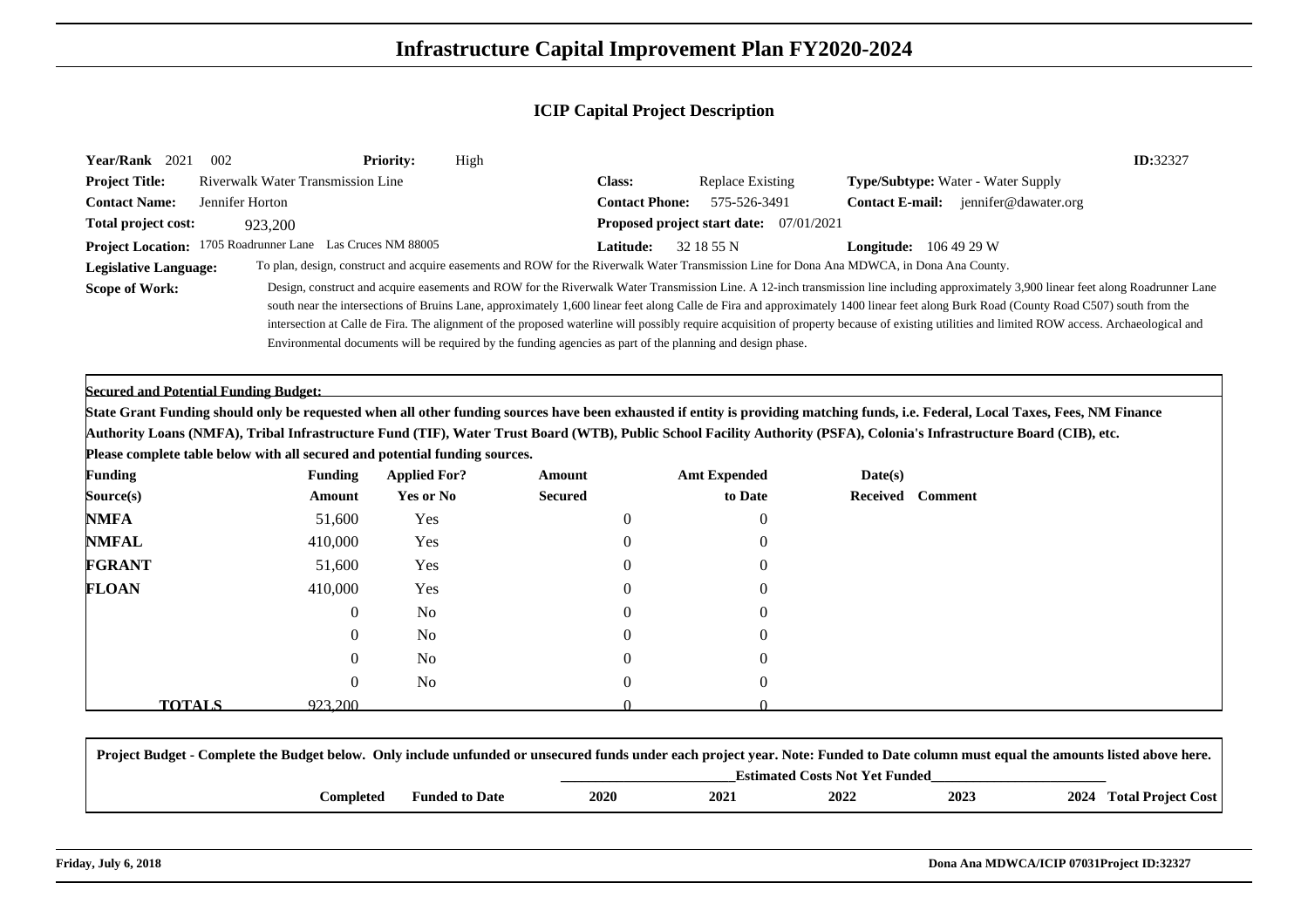| <b>Acquisition</b>                              | No                           | $\Omega$ | 0                | 5,000            | $\mathbf{0}$             | $\bf{0}$             | $\bf{0}$             | 5,000            |
|-------------------------------------------------|------------------------------|----------|------------------|------------------|--------------------------|----------------------|----------------------|------------------|
| <b>Archaeological Studies</b>                   | No<br>No                     | $\Omega$ | 0                | 2,000            | $\bf{0}$                 | $\bf{0}$             | $\bf{0}$             | 2,000            |
| <b>Environmental Studies</b><br><b>Planning</b> | No                           | $\theta$ | 0<br>0           | 23,000<br>19,000 | $\bf{0}$<br>$\mathbf{0}$ | $\bf{0}$<br>$\bf{0}$ | $\bf{0}$<br>$\bf{0}$ | 23,000<br>19,000 |
| Design (Engr./Arch.)                            | N <sub>o</sub>               |          | $\overline{0}$   | 78,000           | $\mathbf{0}$             | $\bf{0}$             | $\bf{0}$             | 78,000           |
| <b>Construction</b>                             | No                           | $\Omega$ | $\Omega$         | 776,200          | $\mathbf{0}$             | $\mathbf{0}$         | $\mathbf{0}$         | 776,200          |
| <b>Furnishing/Equipment</b>                     | N <sub>o</sub>               | $\Omega$ | $\theta$         | $\bf{0}$         | $\bf{0}$                 | $\bf{0}$             | $\bf{0}$             |                  |
| <b>TOTALS</b>                                   |                              | $\theta$ | $\boldsymbol{0}$ | 923,200          | $\bf{0}$                 | $\bf{0}$             | $\bf{0}$             | 923,200          |
|                                                 | <b>Amount Not Yet Funded</b> | 923,200  |                  |                  |                          |                      |                      |                  |

#### **PHASING BUDGET**

**Phasing:**

 **Can this project be phased?**No

> **Stand Alone:** Yes**Multi-Phased:** No

 **A project single phase approach is used for projects that can be completed with one process because it is manageable, affordable, and will not require any foreseeable additional resources oractivities to be fully operational when complete.**

**A project multi-phased approach is used for breaking down very large projects into manageable standalone parts that are independently functional and easier to fund.**

| <b>Phase</b> | Amount   | Plan           | <b>Design</b>  | <b>Construct</b> | Furnish/Equip  | Other (Wtr Rights,<br>Easements, Acq) | # Mos to Complete |
|--------------|----------|----------------|----------------|------------------|----------------|---------------------------------------|-------------------|
|              | $\theta$ | N <sub>0</sub> | N <sub>0</sub> | N <sub>0</sub>   | N <sub>0</sub> | N <sub>0</sub>                        | $\theta$          |
| π.           |          | N <sub>0</sub> | N <sub>0</sub> | N <sub>0</sub>   | N <sub>0</sub> | N <sub>0</sub>                        | $\boldsymbol{0}$  |
|              |          | N <sub>0</sub> | N <sub>0</sub> | N <sub>0</sub>   | N <sub>0</sub> | N <sub>0</sub>                        | 0                 |
|              | $\theta$ | N <sub>0</sub> | N <sub>0</sub> | N <sub>0</sub>   | N <sub>0</sub> | N <sub>0</sub>                        | 0                 |
|              | $\theta$ | N <sub>0</sub> | N <sub>0</sub> | N <sub>0</sub>   | N <sub>0</sub> | N <sub>0</sub>                        | $\theta$          |
| <b>TOTAL</b> |          |                |                |                  |                |                                       |                   |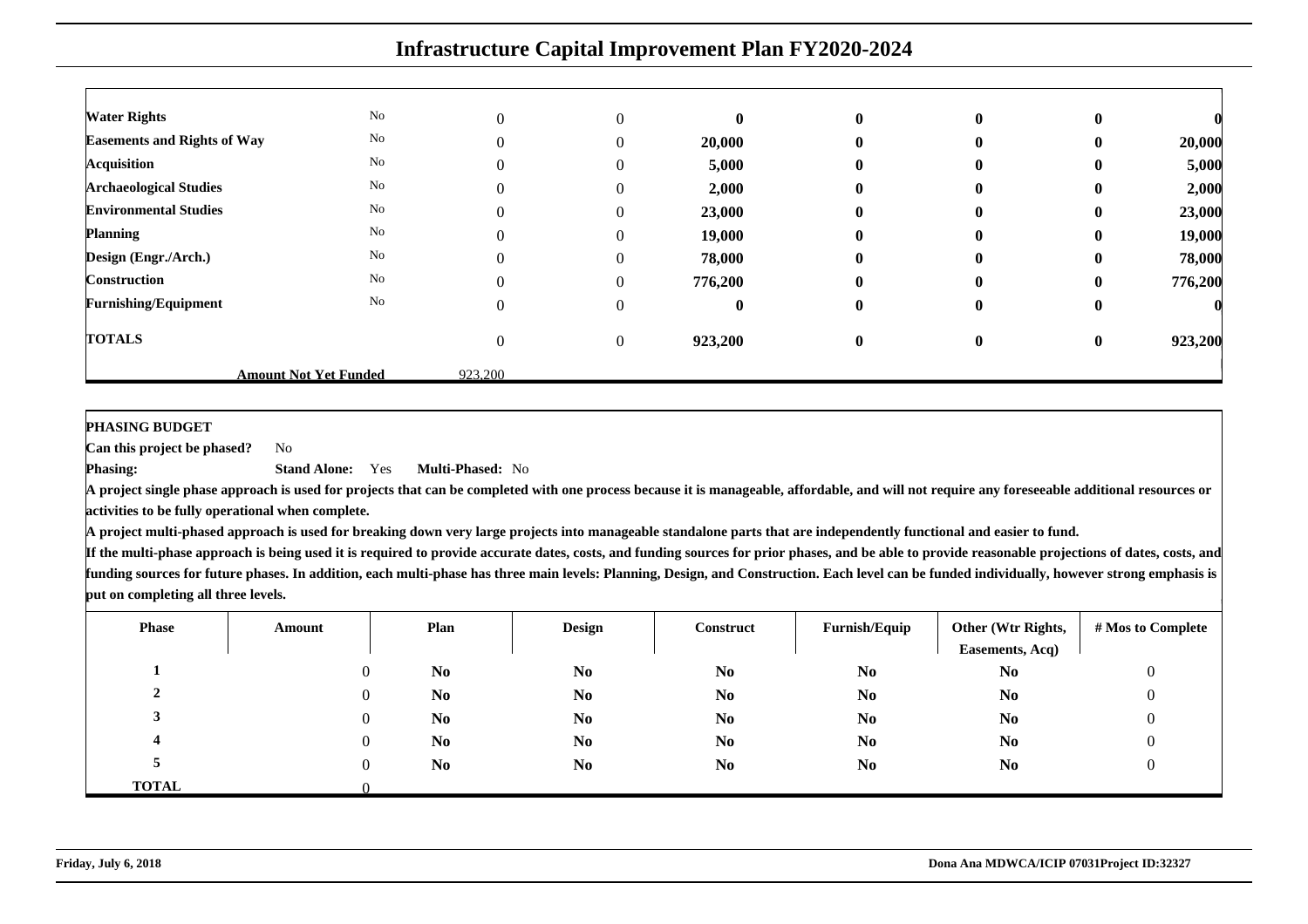| Has your local government/agency budgeted for operating expenses for the project when it is completed?<br><b>Yes</b> |           |           |           |                   |                   |              |  |  |  |  |
|----------------------------------------------------------------------------------------------------------------------|-----------|-----------|-----------|-------------------|-------------------|--------------|--|--|--|--|
| If no, please explain why:                                                                                           |           |           |           |                   |                   |              |  |  |  |  |
| <b>ANNUAL OPERATING BUDGET</b>                                                                                       | YEAR 1    | YEAR 2    | YEAR 3    | YEAR <sub>4</sub> | YEAR <sub>5</sub> | <b>TOTAL</b> |  |  |  |  |
| <b>Annual Operating Expenses plus Debt Service</b>                                                                   | 5.000     | 5,000     | 5.000     | 5.000             | 5.000             | 25,000       |  |  |  |  |
| <b>Annual Operating Revenues</b>                                                                                     | 2.061.199 | 2.169.684 | 2.278.168 | 2.392.076         | 2.511.680         | 11.412.807   |  |  |  |  |

**Does the project lower operating costs?**<sup>2</sup> No

**If yes, please explain and provide estimates of operating savingsEntities who will assume the following responsibilites for this project:**

|                                     | <b>Fiscal Agent:</b> | Own:           | <b>Operate:</b> | <b>Own Land:</b> | <b>Own Asset:</b> | Maintain:      |
|-------------------------------------|----------------------|----------------|-----------------|------------------|-------------------|----------------|
|                                     | Dona Ana MDWCA       | Dona Ana MDWCA | Dona Ana MDWCA  | Dona Ana MDWCA   | Dona Ana MDWCA    | Dona Ana MDWCA |
| Lease/operating agreement in place? | No                   | 'Nu            |                 | NΟ               | 'No               | 'No            |

| 16 years or more                                                                                                                                                    |
|---------------------------------------------------------------------------------------------------------------------------------------------------------------------|
|                                                                                                                                                                     |
| Yes                                                                                                                                                                 |
|                                                                                                                                                                     |
|                                                                                                                                                                     |
|                                                                                                                                                                     |
| Yes                                                                                                                                                                 |
| All Dona Ana MDWCA projects are bid out with completion dates, if not met by the contractor liquidated damages are assessed. Jennifer Horton/Abenicio Fernandez are |
|                                                                                                                                                                     |
| N <sub>0</sub><br>(f) Other than the temporary construction jobs associated with the project, does the project maintain or advance the region's economy?            |
|                                                                                                                                                                     |
|                                                                                                                                                                     |
|                                                                                                                                                                     |
|                                                                                                                                                                     |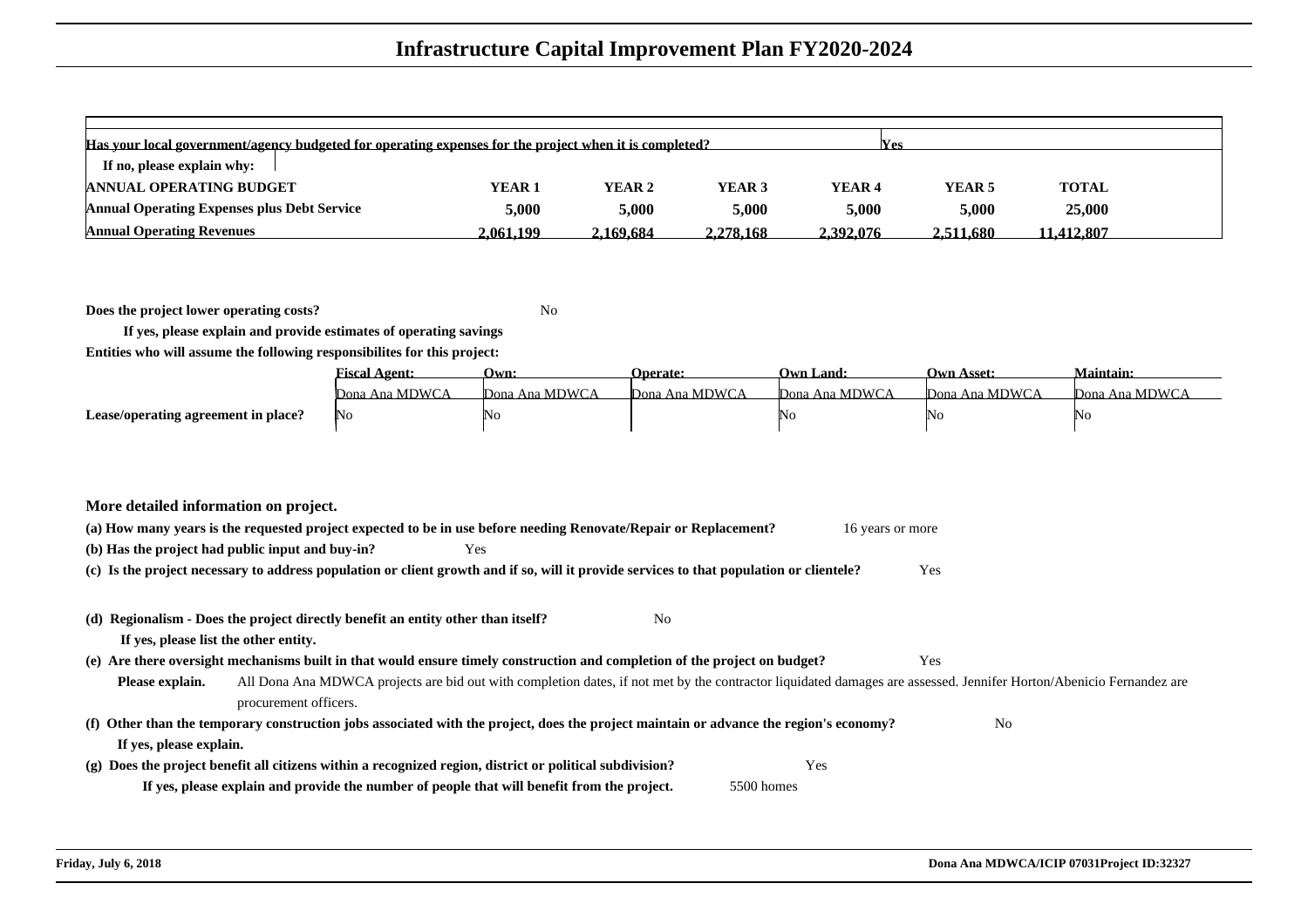**(h) Does the project eliminate a risk or hazard to public health and/or safety that immediately endangers occupants of the premises such that corrective action is urgent andunavoidable? Emergencies must be documented by a Subject Matter Expert.**No

**If yes, please explain. (If mandatory, provide Summary Page of the Federal, State or Judiciary Agency who issed the mandate.)**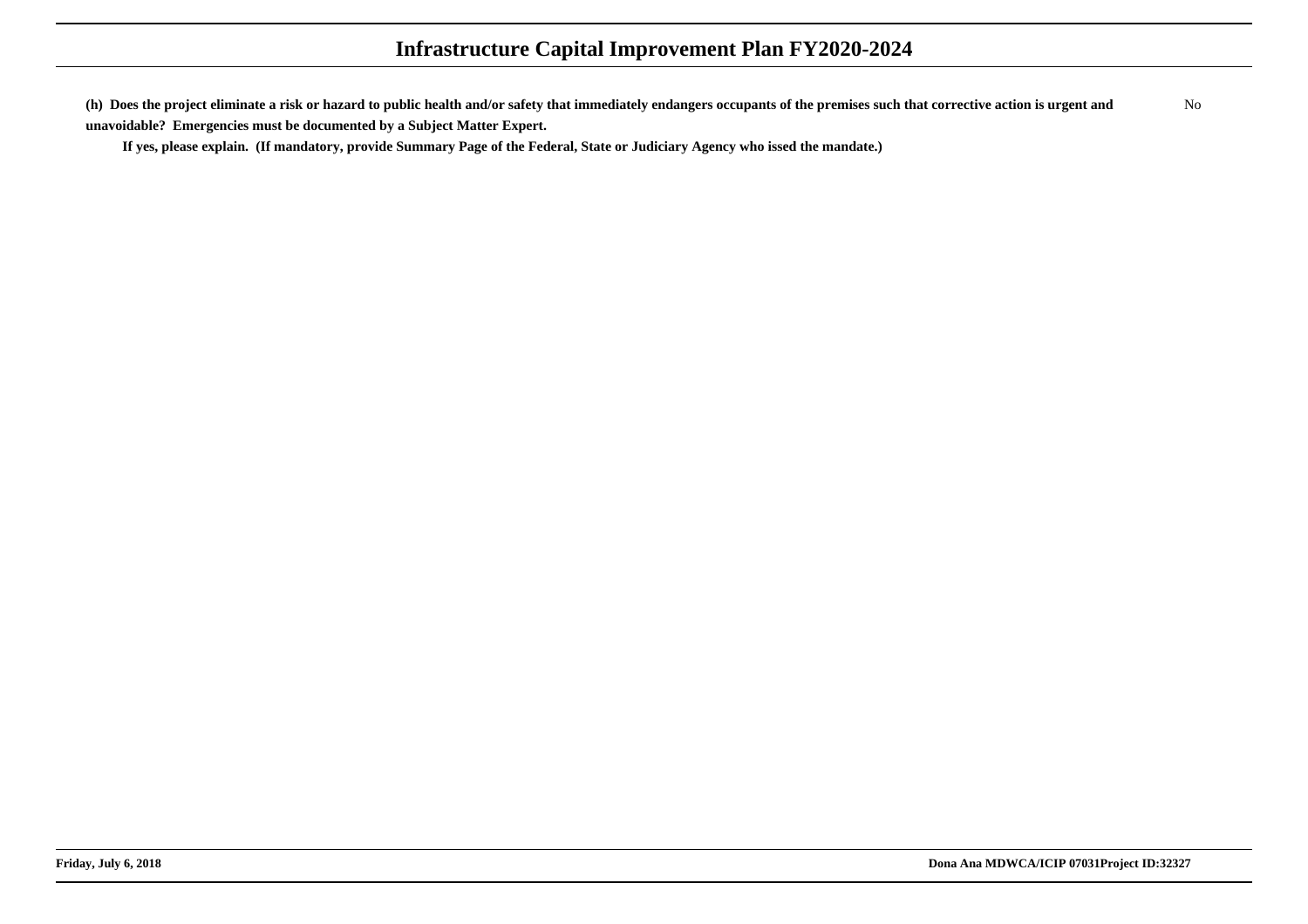| Year/Rank 2021                                                                                                                                     | 003                                                    | <b>Priority:</b> | High |                       |                                         |                                                                                                                                                                                            | ID:17158 |  |
|----------------------------------------------------------------------------------------------------------------------------------------------------|--------------------------------------------------------|------------------|------|-----------------------|-----------------------------------------|--------------------------------------------------------------------------------------------------------------------------------------------------------------------------------------------|----------|--|
| <b>Project Title:</b>                                                                                                                              | Replacement Well                                       |                  |      | <b>Class:</b>         | Replace Existing                        | <b>Type/Subtype:</b> Water - Water Supply                                                                                                                                                  |          |  |
| <b>Contact Name:</b>                                                                                                                               | Jennifer Horton                                        |                  |      | <b>Contact Phone:</b> | 575-526-3491                            | jennifer@dawater.org<br><b>Contact E-mail:</b>                                                                                                                                             |          |  |
| Total project cost:                                                                                                                                | 427,750                                                |                  |      |                       | Proposed project start date: 07/01/2021 |                                                                                                                                                                                            |          |  |
|                                                                                                                                                    | Project Location: To Be Determined Las Cruces NM 88007 |                  |      | <b>Latitude:</b>      | $32^{\circ}24'18N$                      | $106^{\circ}50'37W$<br>Longitude:                                                                                                                                                          |          |  |
| Property acquisition, well design and construction of replacement well, acquire easements / ROW for Dona Ana MDWCA<br><b>Legislative Language:</b> |                                                        |                  |      |                       |                                         |                                                                                                                                                                                            |          |  |
| <b>Scope of Work:</b>                                                                                                                              |                                                        |                  |      |                       |                                         | Property acquisition, water source design well, construction / drilling of a replacement well for Well No. 3 (no longer operational) in the North Rio Grande Valley. Acquire easements and |          |  |
|                                                                                                                                                    | ROW as determined necessary.                           |                  |      |                       |                                         |                                                                                                                                                                                            |          |  |

**Secured and Potential Funding Budget:**

**State Grant Funding should only be requested when all other funding sources have been exhausted if entity is providing matching funds, i.e. Federal, Local Taxes, Fees, NM FinanceAuthority Loans (NMFA), Tribal Infrastructure Fund (TIF), Water Trust Board (WTB), Public School Facility Authority (PSFA), Colonia's Infrastructure Board (CIB), etc.**

**Please complete table below with all secured and potential funding sources.**

| <b>Funding</b> |               | <b>Funding</b> | <b>Applied For?</b> | Amount         | <b>Amt Expended</b> | Date(s) |                  |
|----------------|---------------|----------------|---------------------|----------------|---------------------|---------|------------------|
| Source(s)      |               | Amount         | <b>Yes or No</b>    | <b>Secured</b> | to Date             |         | Received Comment |
| <b>NMFA</b>    |               | 42,775         | No                  | $\overline{0}$ | $\mathbf{0}$        |         |                  |
| <b>NMFAL</b>   |               | 171,100        | No                  | $\overline{0}$ | $\overline{0}$      |         |                  |
| <b>FGRANT</b>  |               | 42,775         | No                  | $\overline{0}$ | $\overline{0}$      |         |                  |
| <b>FLOAN</b>   |               | 171,100        | No                  | $\overline{0}$ | $\overline{0}$      |         |                  |
|                |               | $\overline{0}$ | No                  | $\overline{0}$ | $\overline{0}$      |         |                  |
|                |               | $\overline{0}$ | No                  | $\overline{0}$ | $\overline{0}$      |         |                  |
|                |               | $\overline{0}$ | No                  | $\theta$       | $\overline{0}$      |         |                  |
|                |               | $\overline{0}$ | No                  | $\overline{0}$ | $\overline{0}$      |         |                  |
|                | <b>TOTALS</b> | 427,750        |                     |                |                     |         |                  |

| Project Budget - Complete the Budget below. Only include unfunded or unsecured funds under each project year. Note: Funded to Date column must equal the amounts listed above here. |           |                       |             |                                       |      |      |  |                         |
|-------------------------------------------------------------------------------------------------------------------------------------------------------------------------------------|-----------|-----------------------|-------------|---------------------------------------|------|------|--|-------------------------|
|                                                                                                                                                                                     |           |                       |             | <b>Estimated Costs Not Yet Funded</b> |      |      |  |                         |
|                                                                                                                                                                                     | Completed | <b>Funded to Date</b> | <b>2020</b> | 2021                                  | 2022 | 2023 |  | 2024 Total Project Cost |
| <b>Water Rights</b>                                                                                                                                                                 | No        |                       |             |                                       |      |      |  |                         |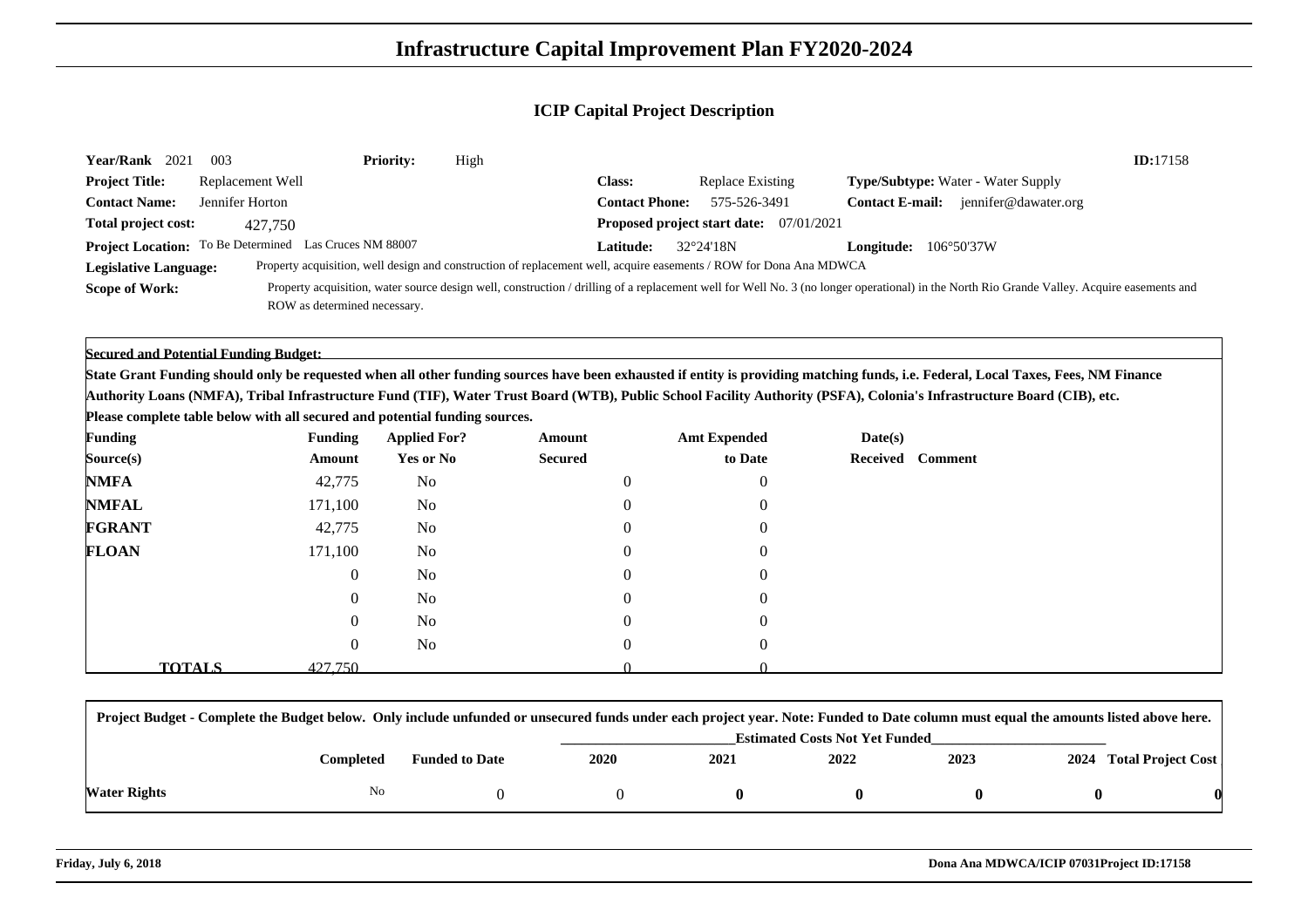|                                    | <b>Infrastructure Capital Improvement Plan FY2020-2024</b> |         |          |              |              |              |              |         |  |  |  |
|------------------------------------|------------------------------------------------------------|---------|----------|--------------|--------------|--------------|--------------|---------|--|--|--|
|                                    | No                                                         |         |          |              |              |              |              |         |  |  |  |
| <b>Easements and Rights of Way</b> |                                                            |         |          | 5,500        | $\mathbf{0}$ | $\bf{0}$     | $\bf{0}$     | 5,500   |  |  |  |
| <b>Acquisition</b>                 | No                                                         |         | $_{0}$   | 18,000       | $\mathbf{0}$ | $\mathbf{0}$ | $\bf{0}$     | 18,000  |  |  |  |
| <b>Archaeological Studies</b>      | No                                                         |         |          |              |              |              | o            |         |  |  |  |
| <b>Environmental Studies</b>       | No                                                         |         |          |              | o            |              |              |         |  |  |  |
| <b>Planning</b>                    | No                                                         |         |          |              | $\mathbf{0}$ | 0            | 0            |         |  |  |  |
| Design (Engr./Arch.)               | No                                                         |         | $^{(1)}$ | 36,750       | $\mathbf{0}$ | $\mathbf{0}$ | $\mathbf{0}$ | 36,750  |  |  |  |
| <b>Construction</b>                | No                                                         |         | 0        | 367,500      | 0            | $\mathbf{0}$ | $\mathbf{0}$ | 367,500 |  |  |  |
| <b>Furnishing/Equipment</b>        | No                                                         |         |          | $\mathbf{u}$ | $\mathbf{0}$ | 0            | $\bf{0}$     |         |  |  |  |
| <b>TOTALS</b>                      |                                                            |         | $\theta$ | 427,750      | $\mathbf{0}$ | 0            | $\mathbf{0}$ | 427,750 |  |  |  |
|                                    | <b>Amount Not Yet Funded</b>                               | 427,750 |          |              |              |              |              |         |  |  |  |

### **PHASING BUDGET**

 **Can this project be phased?**No

**Phasing: Stand Alone:** No**Multi-Phased:** No

**A project single phase approach is used for projects that can be completed with one process because it is manageable, affordable, and will not require any foreseeable additional resources oractivities to be fully operational when complete.**

**A project multi-phased approach is used for breaking down very large projects into manageable standalone parts that are independently functional and easier to fund.**

| <b>Phase</b> | Amount | Plan           | <b>Design</b>  | <b>Construct</b> | Furnish/Equip  | Other (Wtr Rights,<br>Easements, Acq) | # Mos to Complete |
|--------------|--------|----------------|----------------|------------------|----------------|---------------------------------------|-------------------|
|              |        | N <sub>0</sub> | N <sub>0</sub> | N <sub>0</sub>   | N <sub>0</sub> | N <sub>0</sub>                        | υ                 |
|              |        | N <sub>0</sub> | N <sub>0</sub> | N <sub>0</sub>   | N <sub>0</sub> | N <sub>0</sub>                        |                   |
|              |        | N <sub>0</sub> | N <sub>0</sub> | N <sub>0</sub>   | N <sub>0</sub> | N <sub>0</sub>                        |                   |
|              |        | N <sub>0</sub> | N <sub>0</sub> | N <sub>0</sub>   | N <sub>0</sub> | N <sub>0</sub>                        |                   |
|              |        | N <sub>0</sub> | N <sub>0</sub> | N <sub>0</sub>   | N <sub>0</sub> | N <sub>0</sub>                        |                   |
| <b>TOTAL</b> |        |                |                |                  |                |                                       |                   |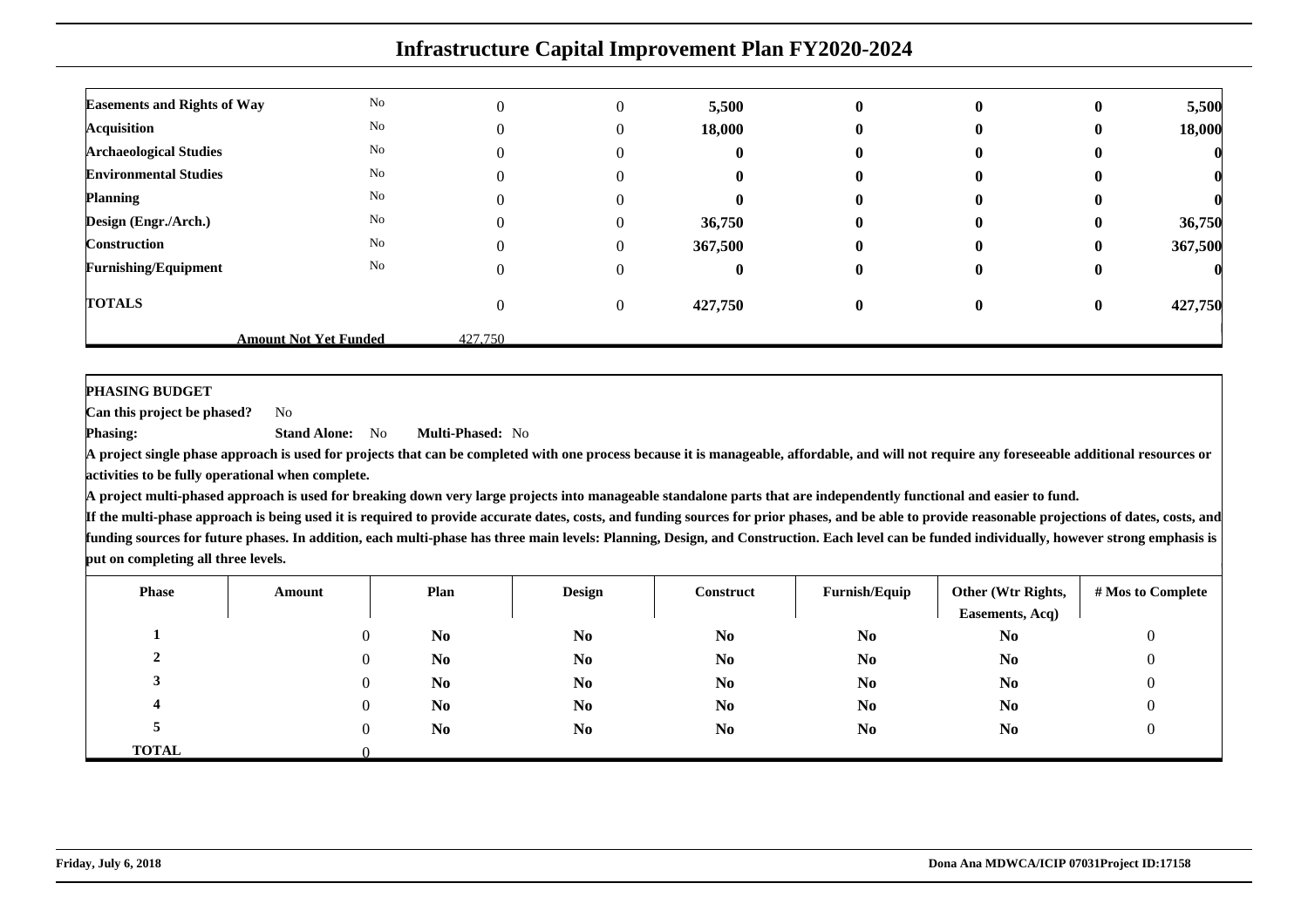| Has your local government/agency budgeted for operating expenses for the project when it is completed?<br><b>Yes</b> |           |          |           |                   |                   |              |  |  |  |  |
|----------------------------------------------------------------------------------------------------------------------|-----------|----------|-----------|-------------------|-------------------|--------------|--|--|--|--|
| If no, please explain why:                                                                                           |           |          |           |                   |                   |              |  |  |  |  |
| <b>ANNUAL OPERATING BUDGET</b>                                                                                       | YEAR 1    | YEAR 2   | YEAR 3    | YEAR <sub>4</sub> | YEAR <sub>5</sub> | <b>TOTAL</b> |  |  |  |  |
| <b>Annual Operating Expenses plus Debt Service</b>                                                                   | 30,000    | 30,000   | 30.000    | 30,000            | 30,000            | 150,000      |  |  |  |  |
| <b>Annual Operating Revenues</b>                                                                                     | 2.061.199 | .169.684 | 2.278.168 | 2.392.076         | 2.511.680         | 11.412.807   |  |  |  |  |

**Does the project lower operating costs?**<sup>2</sup> No

**If yes, please explain and provide estimates of operating savingsEntities who will assume the following responsibilites for this project:**

|                                     | <b>Fiscal Agent:</b> | Own:           | Operate:       | <b>Own Land:</b> | Own Asset:     | Maintain:      |
|-------------------------------------|----------------------|----------------|----------------|------------------|----------------|----------------|
|                                     | Dona Ana MDWCA       | Dona Ana MDWCA | Dona Ana MDWCA | Dona Ana MDWCA   | Dona Ana MDWCA | Dona Ana MDWCA |
| Lease/operating agreement in place? | No                   | 'No            |                | 'Nο              | IN G           | N٥             |

| More detailed information on project.                                                                                                           |                                                                                                                                                                        |                |  |  |  |  |  |  |  |  |  |
|-------------------------------------------------------------------------------------------------------------------------------------------------|------------------------------------------------------------------------------------------------------------------------------------------------------------------------|----------------|--|--|--|--|--|--|--|--|--|
|                                                                                                                                                 | (a) How many years is the requested project expected to be in use before needing Renovate/Repair or Replacement?<br>16 years or more                                   |                |  |  |  |  |  |  |  |  |  |
|                                                                                                                                                 | (b) Has the project had public input and buy-in?<br>Yes                                                                                                                |                |  |  |  |  |  |  |  |  |  |
| (c) Is the project necessary to address population or client growth and if so, will it provide services to that population or clientele?<br>Yes |                                                                                                                                                                        |                |  |  |  |  |  |  |  |  |  |
|                                                                                                                                                 |                                                                                                                                                                        |                |  |  |  |  |  |  |  |  |  |
|                                                                                                                                                 | (d) Regionalism - Does the project directly benefit an entity other than itself?<br>Yes                                                                                |                |  |  |  |  |  |  |  |  |  |
| If yes, please list the other entity.                                                                                                           | Dona Ana MDWCA provides emergency water to 2 other Mutual Domestic Water Associations.                                                                                 |                |  |  |  |  |  |  |  |  |  |
|                                                                                                                                                 | (e) Are there oversight mechanisms built in that would ensure timely construction and completion of the project on budget?                                             | Yes            |  |  |  |  |  |  |  |  |  |
| Please explain.                                                                                                                                 | All Dona Ana MDWCA projects are bid out with completion dates, if not met by the contractor liquidated damaged are assessed. Construction project schedule is required |                |  |  |  |  |  |  |  |  |  |
|                                                                                                                                                 | before and during                                                                                                                                                      |                |  |  |  |  |  |  |  |  |  |
|                                                                                                                                                 | (f) Other than the temporary construction jobs associated with the project, does the project maintain or advance the region's economy?                                 | N <sub>0</sub> |  |  |  |  |  |  |  |  |  |
| If yes, please explain.                                                                                                                         |                                                                                                                                                                        |                |  |  |  |  |  |  |  |  |  |
|                                                                                                                                                 | (g) Does the project benefit all citizens within a recognized region, district or political subdivision?<br>Yes                                                        |                |  |  |  |  |  |  |  |  |  |
|                                                                                                                                                 | If yes, please explain and provide the number of people that will benefit from the project.<br>5500 homes                                                              |                |  |  |  |  |  |  |  |  |  |
|                                                                                                                                                 |                                                                                                                                                                        |                |  |  |  |  |  |  |  |  |  |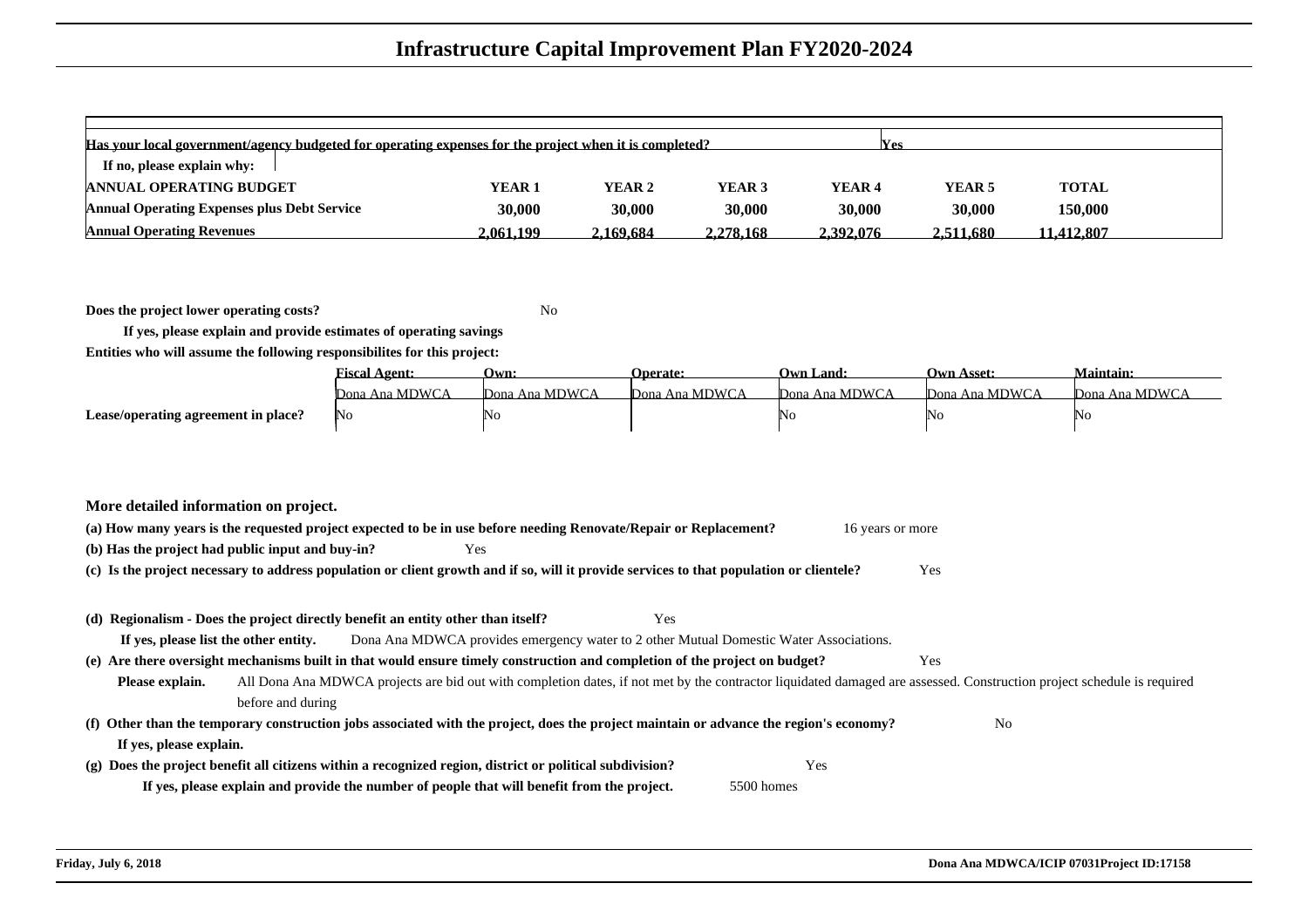**(h) Does the project eliminate a risk or hazard to public health and/or safety that immediately endangers occupants of the premises such that corrective action is urgent andunavoidable? Emergencies must be documented by a Subject Matter Expert.**No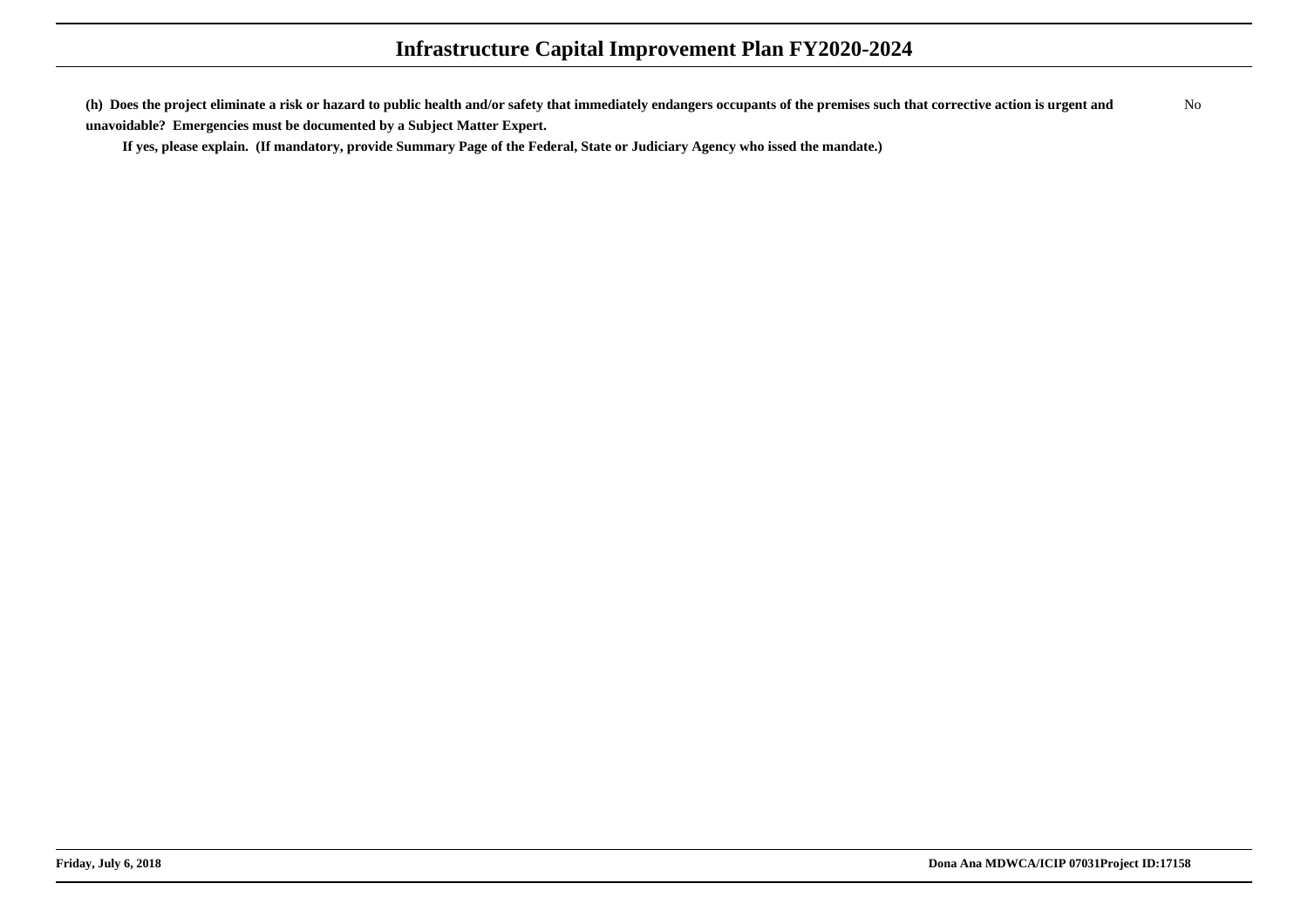| <b>Year/Rank</b><br>2021     | -004                                               | <b>Priority:</b> | High                                                             |                                                |              |                                                                                                                                                                                         | ID:15197 |  |
|------------------------------|----------------------------------------------------|------------------|------------------------------------------------------------------|------------------------------------------------|--------------|-----------------------------------------------------------------------------------------------------------------------------------------------------------------------------------------|----------|--|
| <b>Project Title:</b>        | Barela Loop Water System Improvements Project      |                  |                                                                  | <b>Class:</b>                                  | <b>New</b>   | <b>Type/Subtype:</b> Water - Water Supply                                                                                                                                               |          |  |
| <b>Contact Name:</b>         | Jennifer Horton                                    |                  |                                                                  | <b>Contact Phone:</b>                          | 575-526-3491 | jennifer@dawater.org<br><b>Contact E-mail:</b>                                                                                                                                          |          |  |
| Total project cost:          | 1.368.500                                          |                  |                                                                  | <b>Proposed project start date:</b> 07/01/2021 |              |                                                                                                                                                                                         |          |  |
|                              | Project Location: Barela Drive Las Cruces NM 88007 |                  |                                                                  | Latitude: .                                    | 32'23'34     | Longitude:<br>106'49'23                                                                                                                                                                 |          |  |
| <b>Legislative Language:</b> |                                                    |                  |                                                                  |                                                |              | Design and construct water main to loop the north east section of the Dona Ana MDWCA system. Acquire easements and ROW as determined necessary.                                         |          |  |
| <b>Scope of Work:</b>        |                                                    |                  |                                                                  |                                                |              | Design and construct a 1.5 miles of 12" water main to loop the system while increasing volume and provide adequate fire flows for the rapidly growing area of the system; including the |          |  |
|                              |                                                    |                  | installation of fire hydrants for adequate fire flow protection. |                                                |              |                                                                                                                                                                                         |          |  |

**Secured and Potential Funding Budget:**

 **State Grant Funding should only be requested when all other funding sources have been exhausted if entity is providing matching funds, i.e. Federal, Local Taxes, Fees, NM FinanceAuthority Loans (NMFA), Tribal Infrastructure Fund (TIF), Water Trust Board (WTB), Public School Facility Authority (PSFA), Colonia's Infrastructure Board (CIB), etc.**

| <b>Funding</b> |               | <b>Funding</b> | <b>Applied For?</b> | Amount         | <b>Amt Expended</b> | Date(s) |                  |
|----------------|---------------|----------------|---------------------|----------------|---------------------|---------|------------------|
| Source(s)      |               | Amount         | <b>Yes or No</b>    | <b>Secured</b> | to Date             |         | Received Comment |
| <b>NMFA</b>    |               | 601,350        | Yes                 | $\mathbf{0}$   | $\mathbf{0}$        |         |                  |
| <b>NMFAL</b>   |               | 82,900         | Yes                 | $\overline{0}$ | $\overline{0}$      |         |                  |
| <b>FGRANT</b>  |               | 601,350        | Yes                 | $\overline{0}$ | $\overline{0}$      |         |                  |
| <b>FLOAN</b>   |               | 82,900         | Yes                 | $\overline{0}$ | $\overline{0}$      |         |                  |
|                |               | $\overline{0}$ | No                  | $\overline{0}$ | $\overline{0}$      |         |                  |
|                |               | $\overline{0}$ | No                  | $\overline{0}$ | $\overline{0}$      |         |                  |
|                |               | $\overline{0}$ | No                  | $\Omega$       | $\overline{0}$      |         |                  |
|                |               | $\overline{0}$ | No                  | $\overline{0}$ | $\overline{0}$      |         |                  |
|                | <b>TOTALS</b> | .368.500       |                     |                |                     |         |                  |

| Project Budget - Complete the Budget below. Only include unfunded or unsecured funds under each project year. Note: Funded to Date column must equal the amounts listed above here. |           |                       |             |      |      |      |                         |
|-------------------------------------------------------------------------------------------------------------------------------------------------------------------------------------|-----------|-----------------------|-------------|------|------|------|-------------------------|
|                                                                                                                                                                                     |           |                       |             |      |      |      |                         |
|                                                                                                                                                                                     | Completed | <b>Funded to Date</b> | <b>2020</b> | 2021 | 2022 | 2023 | 2024 Total Project Cost |
| <b>Water Rights</b>                                                                                                                                                                 | No        |                       |             |      |      |      |                         |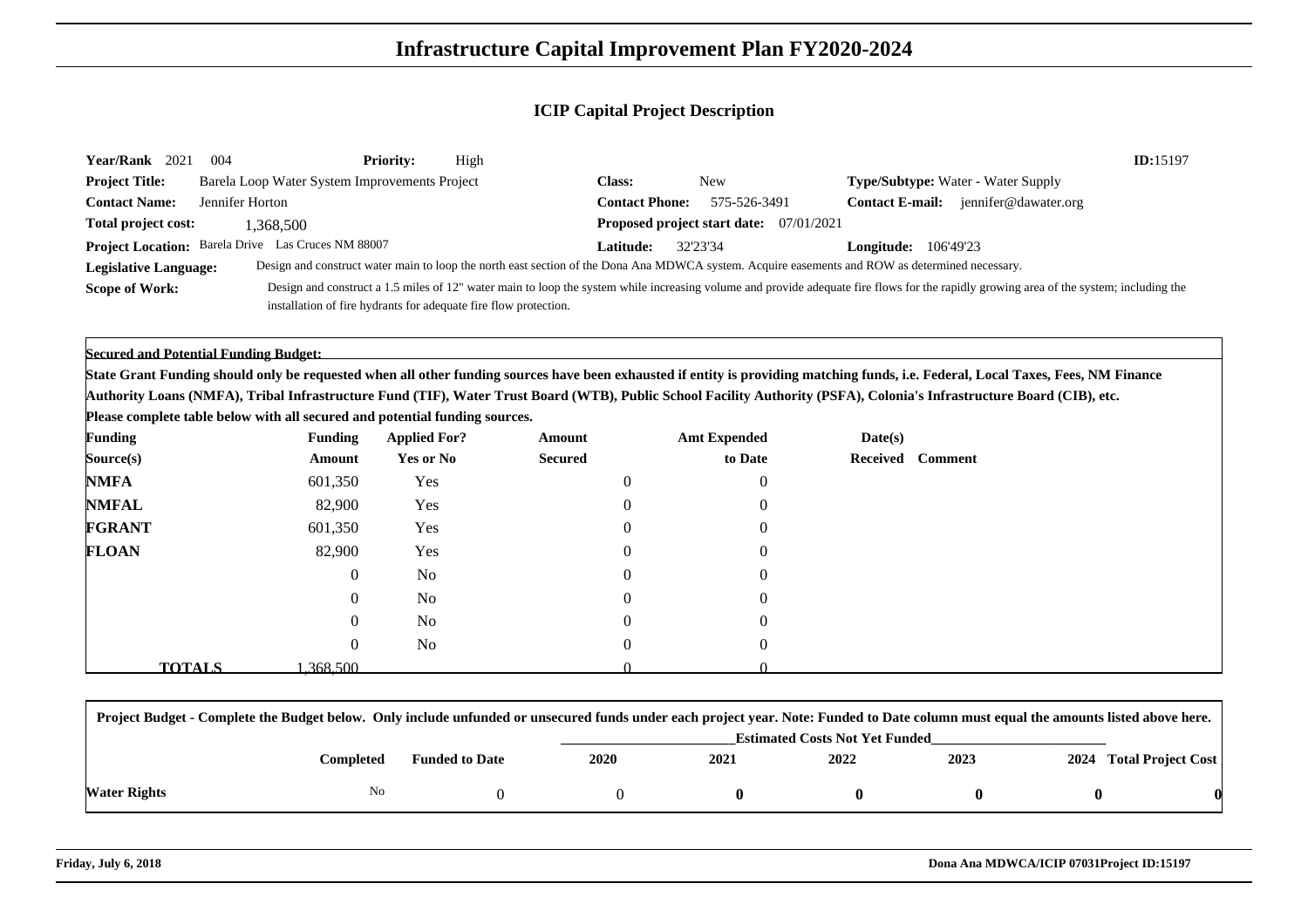|                                    | <b>Infrastructure Capital Improvement Plan FY2020-2024</b> |          |                |              |              |              |              |           |  |  |  |  |
|------------------------------------|------------------------------------------------------------|----------|----------------|--------------|--------------|--------------|--------------|-----------|--|--|--|--|
| <b>Easements and Rights of Way</b> | N <sub>o</sub>                                             | 0        | $\Omega$       | 5,500        | $\mathbf{0}$ | $\mathbf{0}$ | $\mathbf{0}$ | 5,500     |  |  |  |  |
| <b>Acquisition</b>                 | N <sub>o</sub>                                             |          | 0              | 0            | $\mathbf{0}$ | $\mathbf{0}$ | $\mathbf{0}$ |           |  |  |  |  |
| <b>Archaeological Studies</b>      | N <sub>o</sub>                                             |          | 0              | 0            | 0            | o            | o            |           |  |  |  |  |
| <b>Environmental Studies</b>       | No                                                         |          | 0              | 0            | 0            | o            | o            |           |  |  |  |  |
| <b>Planning</b>                    | Yes                                                        |          | 0              | 0            | 0            | 0            | $\bf{0}$     |           |  |  |  |  |
| Design (Engr./Arch.)               | N <sub>o</sub>                                             |          | $\Omega$       | 133,000      | $\mathbf{0}$ | $\mathbf{0}$ | $\bf{0}$     | 133,000   |  |  |  |  |
| <b>Construction</b>                | N <sub>o</sub>                                             |          | $\Omega$       | 1,230,000    | $\mathbf{0}$ | $\mathbf{0}$ | $\mathbf{0}$ | 1,230,000 |  |  |  |  |
| <b>Furnishing/Equipment</b>        | N <sub>o</sub>                                             |          | $\theta$       | $\mathbf{0}$ | $\bf{0}$     | $\bf{0}$     | $\bf{0}$     |           |  |  |  |  |
| <b>TOTALS</b>                      |                                                            |          | $\overline{0}$ | 1,368,500    | $\bf{0}$     | $\mathbf{0}$ | $\bf{0}$     | 1,368,500 |  |  |  |  |
|                                    | <b>Amount Not Yet Funded</b>                               | .368.500 |                |              |              |              |              |           |  |  |  |  |

### **PHASING BUDGET**

 **Can this project be phased?**No

**Phasing: Stand Alone:** Yes**Multi-Phased:** No

 **A project single phase approach is used for projects that can be completed with one process because it is manageable, affordable, and will not require any foreseeable additional resources oractivities to be fully operational when complete.**

**A project multi-phased approach is used for breaking down very large projects into manageable standalone parts that are independently functional and easier to fund.**

| <b>Phase</b> | Amount | Plan           | <b>Design</b>  | <b>Construct</b> | Furnish/Equip  | Other (Wtr Rights,<br>Easements, Acq) | # Mos to Complete |
|--------------|--------|----------------|----------------|------------------|----------------|---------------------------------------|-------------------|
|              |        | N <sub>0</sub> | N <sub>0</sub> | N <sub>0</sub>   | N <sub>0</sub> | N <sub>0</sub>                        | υ                 |
|              |        | N <sub>0</sub> | N <sub>0</sub> | N <sub>0</sub>   | N <sub>0</sub> | N <sub>0</sub>                        |                   |
|              |        | N <sub>0</sub> | N <sub>0</sub> | N <sub>0</sub>   | N <sub>0</sub> | N <sub>0</sub>                        |                   |
|              |        | N <sub>0</sub> | N <sub>0</sub> | N <sub>0</sub>   | N <sub>0</sub> | N <sub>0</sub>                        |                   |
|              |        | N <sub>0</sub> | N <sub>0</sub> | N <sub>0</sub>   | N <sub>0</sub> | N <sub>0</sub>                        |                   |
| <b>TOTAL</b> |        |                |                |                  |                |                                       |                   |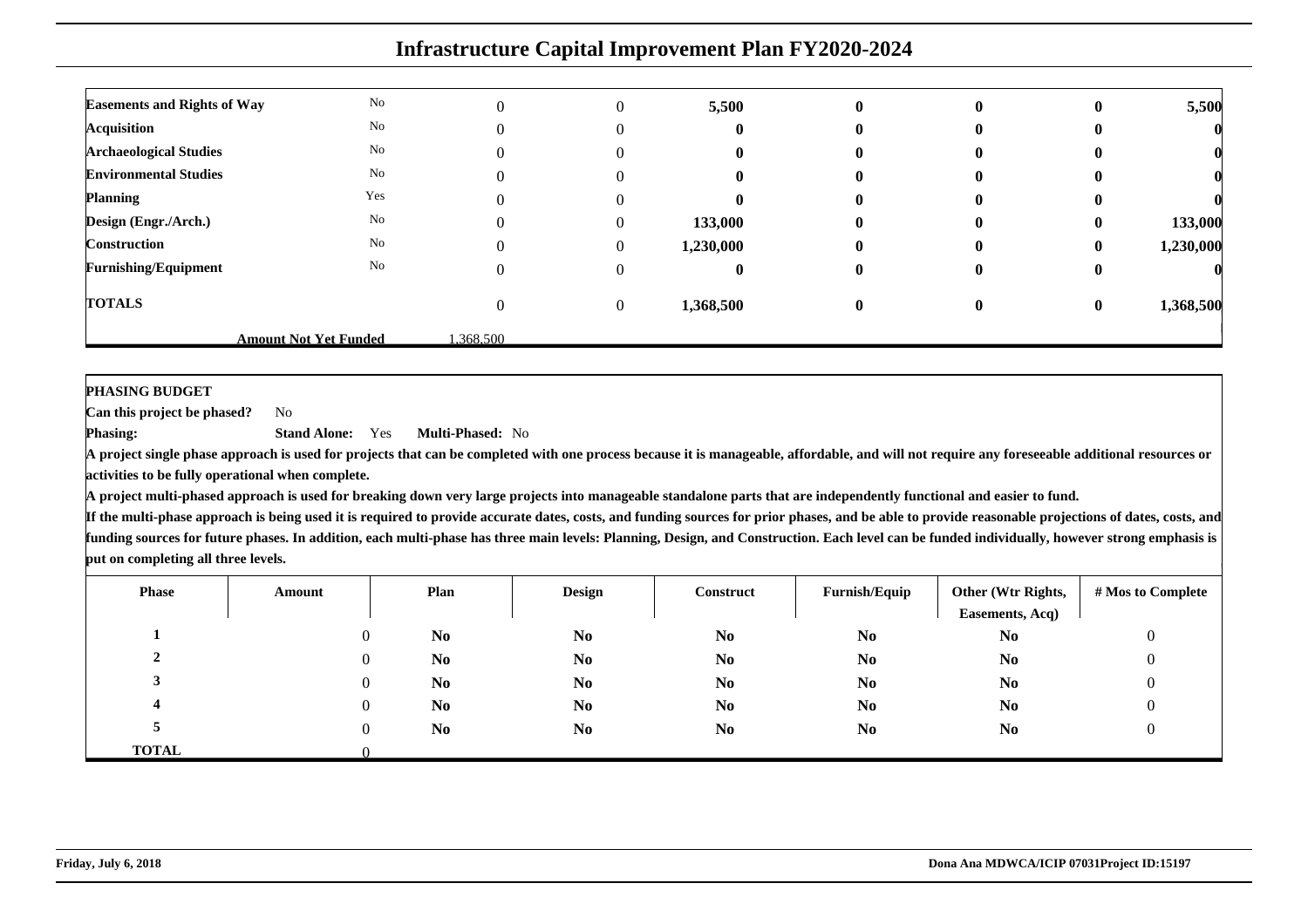| Has your local government/agency budgeted for operating expenses for the project when it is completed?<br>No. |           |           |                   |                   |                   |              |  |  |  |  |
|---------------------------------------------------------------------------------------------------------------|-----------|-----------|-------------------|-------------------|-------------------|--------------|--|--|--|--|
| If no, please explain why:<br>No additional operating cost for this project                                   |           |           |                   |                   |                   |              |  |  |  |  |
| <b>ANNUAL OPERATING BUDGET</b>                                                                                | YEAR 1    | YEAR 2    | YEAR <sub>3</sub> | YEAR <sub>4</sub> | YEAR <sub>5</sub> | <b>TOTAL</b> |  |  |  |  |
| <b>Annual Operating Expenses plus Debt Service</b>                                                            | 5.000     | 5.000     | 5.000             | 5.000             | 5.000             | 25,000       |  |  |  |  |
| <b>Annual Operating Revenues</b>                                                                              | 2.061.199 | 2.169.684 | 2.278.168         | 2.392.076         | 2.511.680         | 11.412.807   |  |  |  |  |

**Does the project lower operating costs?**<sup>2</sup> No

**If yes, please explain and provide estimates of operating savingsEntities who will assume the following responsibilites for this project:**

|                                     | <b>Fiscal Agent:</b> | Own:           | <b>Operate:</b> | <b>Own Land:</b> | <b>Own Asset:</b> | <b>Maintain:</b> |
|-------------------------------------|----------------------|----------------|-----------------|------------------|-------------------|------------------|
|                                     | Doña Ana MDWCA       | Doña Ana MDWCA | Doña Ana MDWCA  | Dona Ana MDWCA   | Dona Ana MDWCA    | Dona Ana MDWCA   |
| Lease/operating agreement in place? | No                   | 'Nu            |                 | 'NΩ              | No                | IΝo              |

| More detailed information on project. |                                                                                                                                                                        |  |
|---------------------------------------|------------------------------------------------------------------------------------------------------------------------------------------------------------------------|--|
|                                       | (a) How many years is the requested project expected to be in use before needing Renovate/Repair or Replacement?<br>16 years or more                                   |  |
|                                       | (b) Has the project had public input and buy-in?<br>Yes                                                                                                                |  |
|                                       | (c) Is the project necessary to address population or client growth and if so, will it provide services to that population or clientele?<br>N <sub>0</sub>             |  |
|                                       |                                                                                                                                                                        |  |
|                                       | (d) Regionalism - Does the project directly benefit an entity other than itself?<br>No                                                                                 |  |
| If yes, please list the other entity. |                                                                                                                                                                        |  |
|                                       | (e) Are there oversight mechanisms built in that would ensure timely construction and completion of the project on budget?<br>Yes                                      |  |
| Please explain.                       | All Dona Ana MDWCA projects are bid out with completion dates, if not met by the contractor liquidated damaged are assessed. Construction project schedule is required |  |
|                                       | before and during                                                                                                                                                      |  |
|                                       | (f) Other than the temporary construction jobs associated with the project, does the project maintain or advance the region's economy?<br>N <sub>0</sub>               |  |
| If yes, please explain.               |                                                                                                                                                                        |  |
|                                       | (g) Does the project benefit all citizens within a recognized region, district or political subdivision?<br>Yes                                                        |  |
|                                       | If yes, please explain and provide the number of people that will benefit from the project.<br>5500 homes                                                              |  |
|                                       |                                                                                                                                                                        |  |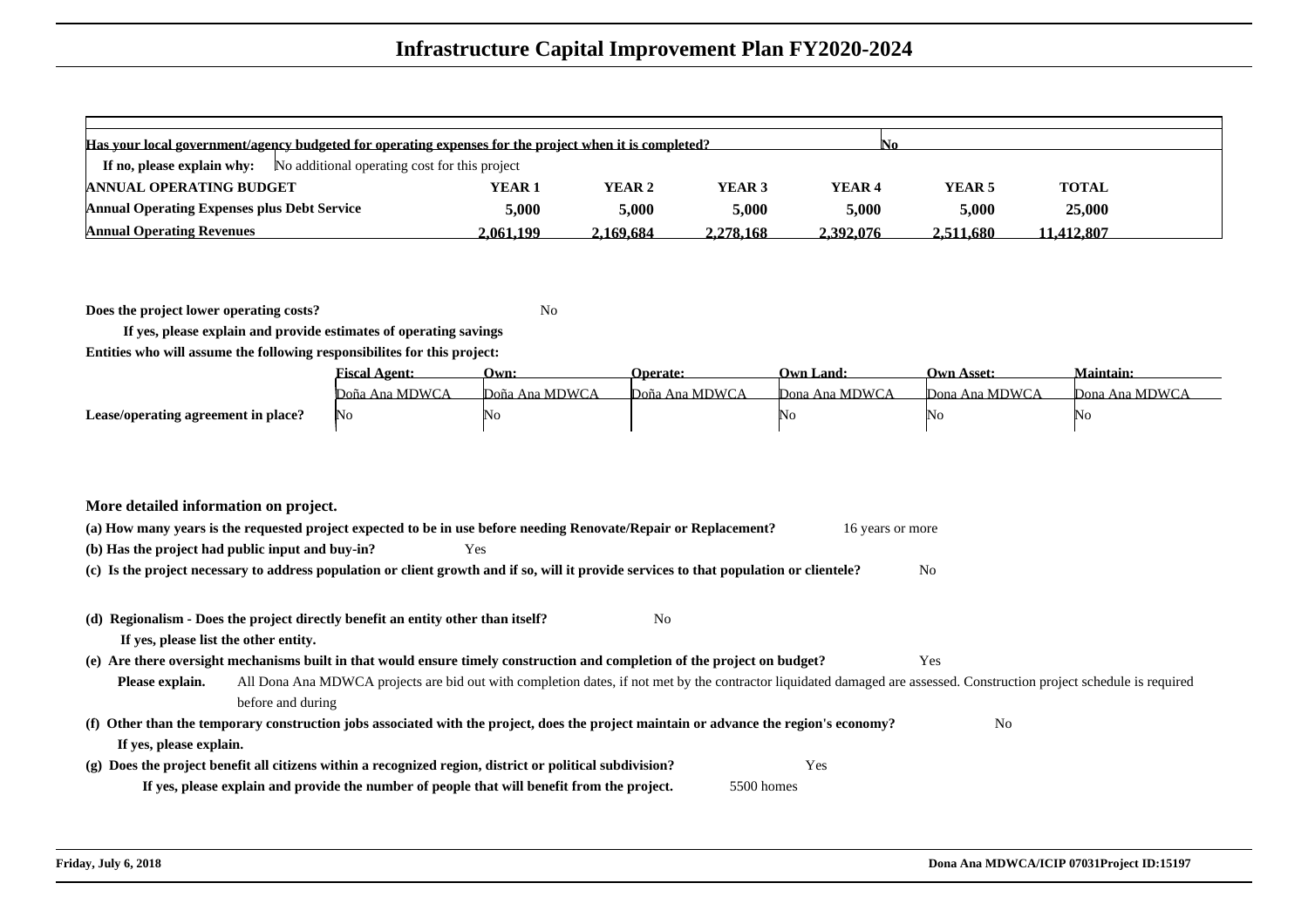**(h) Does the project eliminate a risk or hazard to public health and/or safety that immediately endangers occupants of the premises such that corrective action is urgent andunavoidable? Emergencies must be documented by a Subject Matter Expert.**No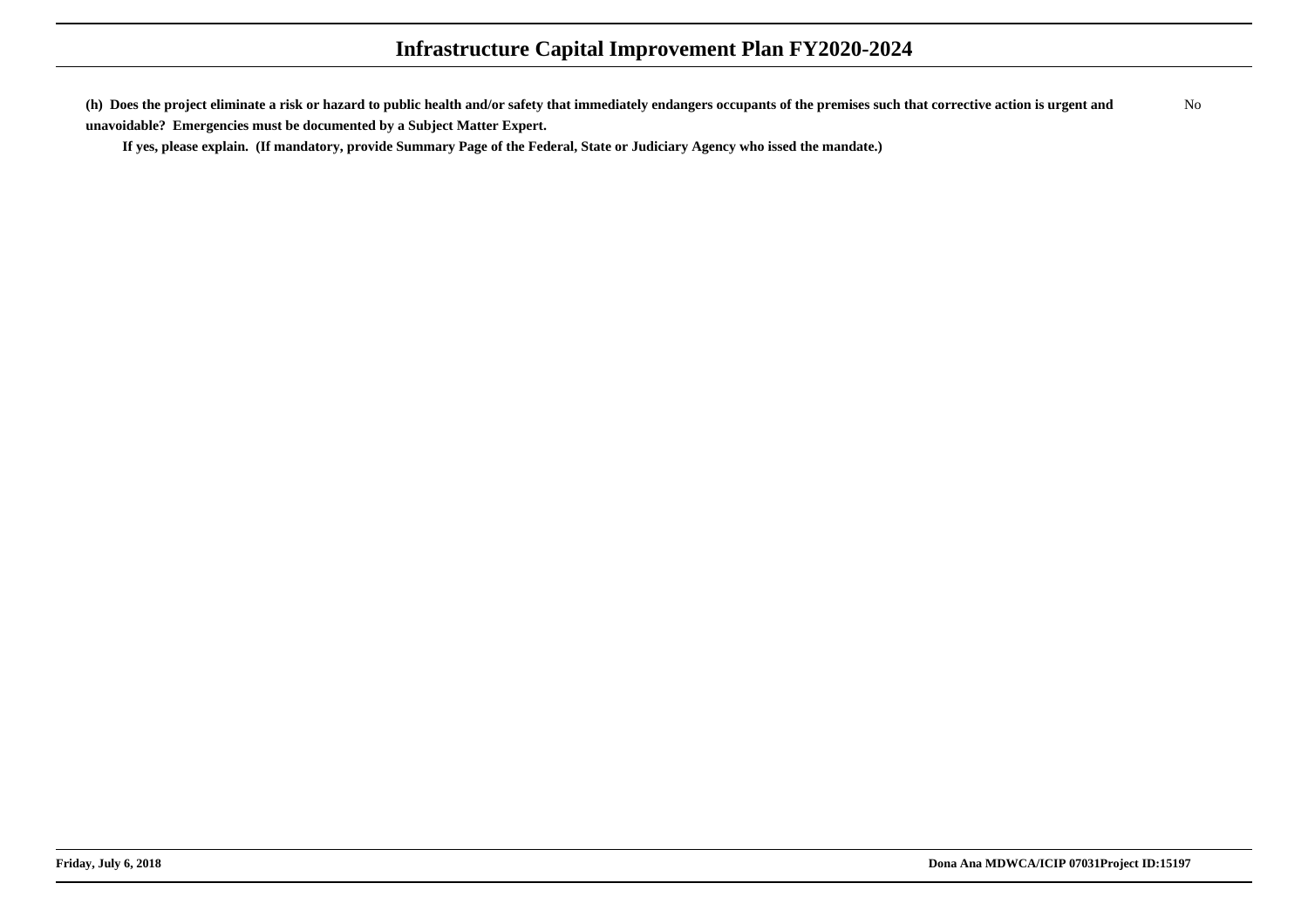| <b>Year/Rank</b><br>2021                                                                                                                                                                                            | 005                                                   | <b>Priority:</b> | High                                                                                             |                  |                                                                                                                              |                                           | ID:17156 |  |
|---------------------------------------------------------------------------------------------------------------------------------------------------------------------------------------------------------------------|-------------------------------------------------------|------------------|--------------------------------------------------------------------------------------------------|------------------|------------------------------------------------------------------------------------------------------------------------------|-------------------------------------------|----------|--|
| <b>Project Title:</b>                                                                                                                                                                                               | West Trails End Water Improvements Project            |                  |                                                                                                  | <b>Class:</b>    | <b>New</b>                                                                                                                   | <b>Type/Subtype:</b> Water - Water Supply |          |  |
| <b>Contact Name:</b>                                                                                                                                                                                                |                                                       |                  | <b>Contact Phone:</b>                                                                            |                  | <b>Contact E-mail:</b>                                                                                                       |                                           |          |  |
| <b>Total project cost:</b>                                                                                                                                                                                          |                                                       |                  |                                                                                                  |                  | Proposed project start date:                                                                                                 |                                           |          |  |
|                                                                                                                                                                                                                     | Project Location: Trails End Road Las Cruces NM 88007 |                  |                                                                                                  | <b>Latitude:</b> | 32'23                                                                                                                        | 106'51<br>Longitude:                      |          |  |
| <b>Legislative Language:</b>                                                                                                                                                                                        |                                                       |                  |                                                                                                  |                  | Design and construct water line for the Trails End area. Acquire easements and ROW as determined necessary. - Dona Ana MDWCA |                                           |          |  |
| Design and construct the remaining 3,000' of 8" water line for the Trails End Project. Acquire easements and ROW as determined necessary. This project will help complete the Master Plan,<br><b>Scope of Work:</b> |                                                       |                  |                                                                                                  |                  |                                                                                                                              |                                           |          |  |
|                                                                                                                                                                                                                     |                                                       |                  | provide much needed flows for the domestic water demand, and meet required fire flow protection. |                  |                                                                                                                              |                                           |          |  |

**Secured and Potential Funding Budget:**

 **State Grant Funding should only be requested when all other funding sources have been exhausted if entity is providing matching funds, i.e. Federal, Local Taxes, Fees, NM FinanceAuthority Loans (NMFA), Tribal Infrastructure Fund (TIF), Water Trust Board (WTB), Public School Facility Authority (PSFA), Colonia's Infrastructure Board (CIB), etc.**

| <b>Funding</b> |               | <b>Funding</b> | <b>Applied For?</b> | Amount         | <b>Amt Expended</b> | Date(s) |                  |
|----------------|---------------|----------------|---------------------|----------------|---------------------|---------|------------------|
| Source(s)      |               | Amount         | <b>Yes or No</b>    | <b>Secured</b> | to Date             |         | Received Comment |
| <b>NMFA</b>    |               | 66,723         | Yes                 | $\mathbf{0}$   | $\mathbf{0}$        |         |                  |
| <b>NMFAL</b>   |               | 16,681         | Yes                 | $\overline{0}$ | $\overline{0}$      |         |                  |
| <b>FGRANT</b>  |               | 66,723         | Yes                 | $\overline{0}$ | $\overline{0}$      |         |                  |
| <b>FLOAN</b>   |               | 16,681         | Yes                 | $\overline{0}$ | $\overline{0}$      |         |                  |
|                |               | $\overline{0}$ | No                  | $\overline{0}$ | $\overline{0}$      |         |                  |
|                |               | $\overline{0}$ | No                  | $\overline{0}$ | $\overline{0}$      |         |                  |
|                |               | $\overline{0}$ | No                  | $\Omega$       | $\overline{0}$      |         |                  |
|                |               | $\overline{0}$ | No                  | $\overline{0}$ | $\overline{0}$      |         |                  |
|                | <b>TOTALS</b> | 166.808        |                     |                |                     |         |                  |

| Project Budget - Complete the Budget below. Only include unfunded or unsecured funds under each project year. Note: Funded to Date column must equal the amounts listed above here. |           |                       |             |      |                                       |      |      |                           |
|-------------------------------------------------------------------------------------------------------------------------------------------------------------------------------------|-----------|-----------------------|-------------|------|---------------------------------------|------|------|---------------------------|
|                                                                                                                                                                                     |           |                       |             |      | <b>Estimated Costs Not Yet Funded</b> |      |      |                           |
|                                                                                                                                                                                     | Completed | <b>Funded to Date</b> | <b>2020</b> | 2021 | 2022                                  | 2023 | 2024 | <b>Total Project Cost</b> |
| Water Rights                                                                                                                                                                        | No        |                       |             |      |                                       |      |      |                           |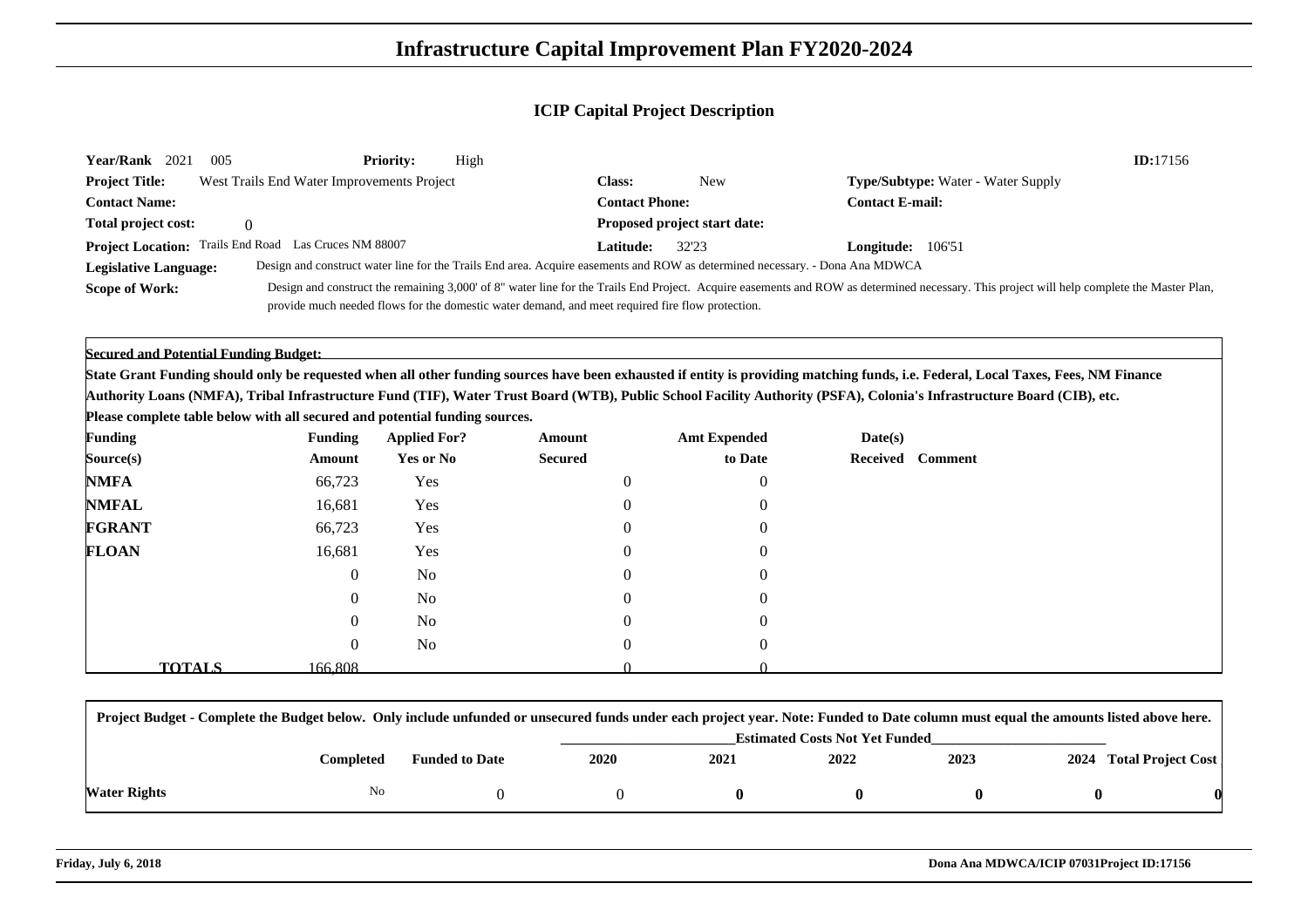| <b>Easements and Rights of Way</b> | No                           |              | 5,500        | $\bf{0}$     | $\mathbf{0}$ | $\bf{0}$ | 5,500   |
|------------------------------------|------------------------------|--------------|--------------|--------------|--------------|----------|---------|
| <b>Acquisition</b>                 | $\rm No$                     |              |              | $\mathbf{0}$ | $\bf{0}$     | o        |         |
| <b>Archaeological Studies</b>      | No                           | U            |              | $\mathbf{0}$ | o            | v        |         |
| <b>Environmental Studies</b>       | $\rm No$                     | $\mathbf{U}$ | $\mathbf{u}$ | $\mathbf{0}$ | $\mathbf{0}$ | o        |         |
| <b>Planning</b>                    | Yes                          | $\mathbf{U}$ | $\mathbf{u}$ | $\mathbf{0}$ | $\mathbf{0}$ | o        |         |
| Design (Engr./Arch.)               | No                           | $\theta$     | 10,500       | $\mathbf{0}$ | $\bf{0}$     | $\bf{0}$ | 10,500  |
| Construction                       | No                           | $\theta$     | 150,808      | $\bf{0}$     | $\bf{0}$     | $\bf{0}$ | 150,808 |
| <b>Furnishing/Equipment</b>        | No                           | $\theta$     | o            | $\bf{0}$     | $\bf{0}$     | $\bf{0}$ |         |
| <b>TOTALS</b>                      |                              |              | 166,808      | $\bf{0}$     | $\bf{0}$     | $\bf{0}$ | 166,808 |
|                                    | <b>Amount Not Yet Funded</b> | 166,808      |              |              |              |          |         |

**PHASING BUDGET**

 **Can this project be phased?**No

**Phasing: Stand Alone:** Yes**Multi-Phased:** No

 **A project single phase approach is used for projects that can be completed with one process because it is manageable, affordable, and will not require any foreseeable additional resources oractivities to be fully operational when complete.**

**A project multi-phased approach is used for breaking down very large projects into manageable standalone parts that are independently functional and easier to fund.**

| <b>Phase</b> | Amount | Plan           | <b>Design</b>  | Construct      | Furnish/Equip  | Other (Wtr Rights,<br>Easements, Acq) | # Mos to Complete |
|--------------|--------|----------------|----------------|----------------|----------------|---------------------------------------|-------------------|
|              |        | N <sub>0</sub> | N <sub>0</sub> | N <sub>0</sub> | N <sub>0</sub> | N <sub>0</sub>                        | U                 |
|              |        | N <sub>0</sub> | N <sub>0</sub> | N <sub>0</sub> | N <sub>0</sub> | N <sub>0</sub>                        |                   |
|              |        | N <sub>0</sub> | N <sub>0</sub> | N <sub>0</sub> | N <sub>0</sub> | N <sub>0</sub>                        |                   |
|              |        | N <sub>0</sub> | N <sub>0</sub> | N <sub>0</sub> | N <sub>0</sub> | N <sub>0</sub>                        |                   |
|              |        | N <sub>0</sub> | N <sub>0</sub> | N <sub>0</sub> | N <sub>0</sub> | N <sub>0</sub>                        |                   |
| <b>TOTAL</b> |        |                |                |                |                |                                       |                   |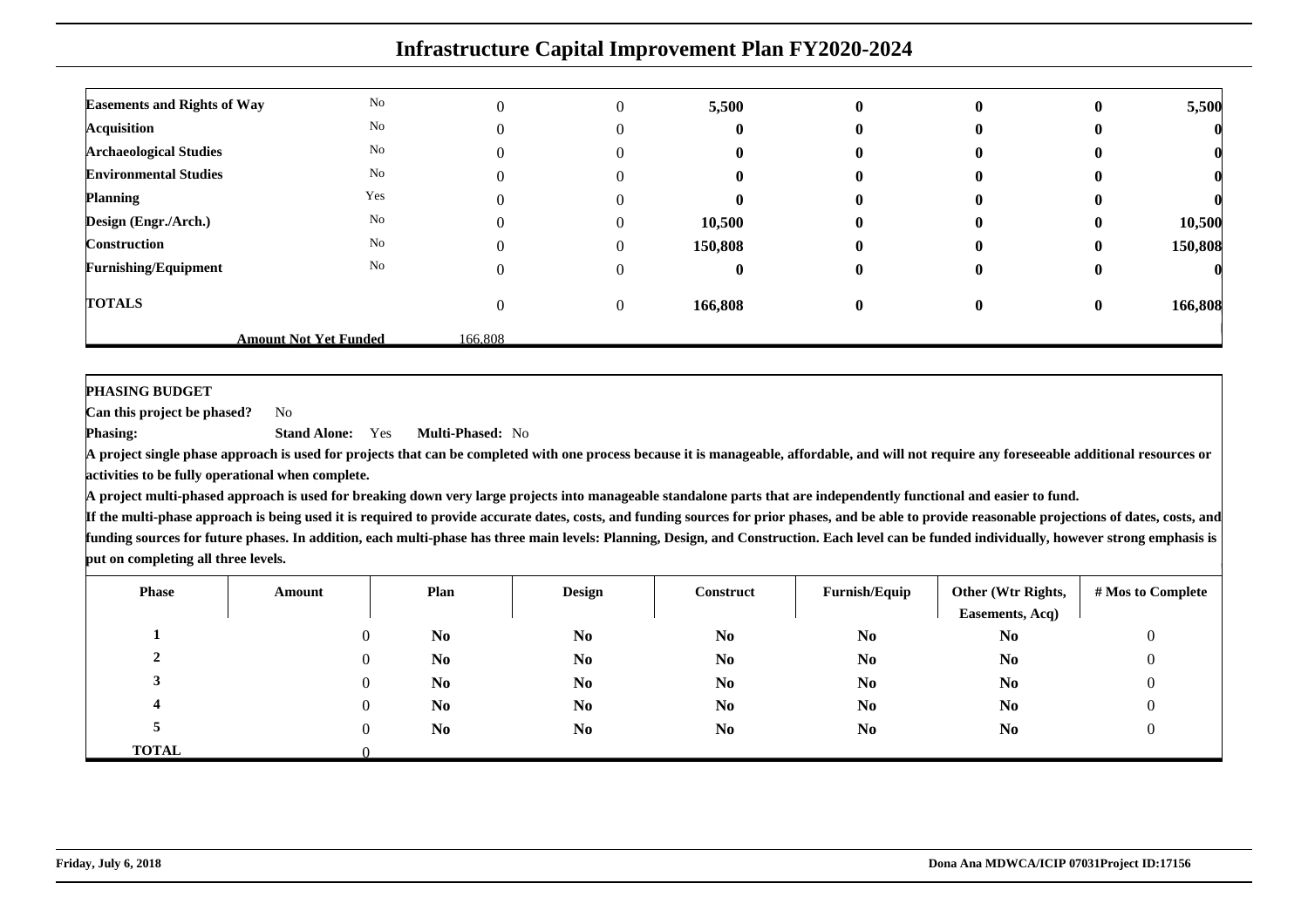| Has your local government/agency budgeted for operating expenses for the project when it is completed?<br><b>Nes</b> |                   |        |                   |        |                   |              |  |  |  |  |  |
|----------------------------------------------------------------------------------------------------------------------|-------------------|--------|-------------------|--------|-------------------|--------------|--|--|--|--|--|
| If no, please explain why:                                                                                           |                   |        |                   |        |                   |              |  |  |  |  |  |
| <b>ANNUAL OPERATING BUDGET</b>                                                                                       | YEAR <sub>1</sub> | YEAR 2 | YEAR <sub>3</sub> | YEAR 4 | YEAR <sub>5</sub> | <b>TOTAL</b> |  |  |  |  |  |
| <b>Annual Operating Expenses plus Debt Service</b>                                                                   | 5.000             | 5,000  | 5.000             | 5,000  | 5.000             | 25,000       |  |  |  |  |  |
| <b>Annual Operating Revenues</b><br>2.278.168<br>2.392.076<br>2.511.680<br>2.169.684<br>11.412.807<br>2.061.199      |                   |        |                   |        |                   |              |  |  |  |  |  |

**Does the project lower operating costs?**<sup>2</sup> No

**If yes, please explain and provide estimates of operating savingsEntities who will assume the following responsibilites for this project:**

|                                     | <b>Fiscal Agent:</b> | Own:           | <b>Operate:</b> | <b>Own Land:</b> | <b>Own Asset:</b> | <b>Maintain:</b> |
|-------------------------------------|----------------------|----------------|-----------------|------------------|-------------------|------------------|
|                                     | Doña Ana MDWCA       | Doña Ana MDWCA | Doña Ana MDWCA  | Dona Ana MDWCA   | Doña Ana MDWCA    | Doña Ana MDWCA   |
| Lease/operating agreement in place? | - INO                | 'NC            |                 | Νo               | 'NO               | Νo               |

| More detailed information on project.                                                                                                                                                     |  |  |  |  |  |  |  |  |  |  |
|-------------------------------------------------------------------------------------------------------------------------------------------------------------------------------------------|--|--|--|--|--|--|--|--|--|--|
| (a) How many years is the requested project expected to be in use before needing Renovate/Repair or Replacement?<br>1-9 years                                                             |  |  |  |  |  |  |  |  |  |  |
| (b) Has the project had public input and buy-in?<br>Yes                                                                                                                                   |  |  |  |  |  |  |  |  |  |  |
| (c) Is the project necessary to address population or client growth and if so, will it provide services to that population or clientele?<br>N <sub>o</sub>                                |  |  |  |  |  |  |  |  |  |  |
|                                                                                                                                                                                           |  |  |  |  |  |  |  |  |  |  |
| (d) Regionalism - Does the project directly benefit an entity other than itself?<br>N <sub>0</sub>                                                                                        |  |  |  |  |  |  |  |  |  |  |
| If yes, please list the other entity.                                                                                                                                                     |  |  |  |  |  |  |  |  |  |  |
| (e) Are there oversight mechanisms built in that would ensure timely construction and completion of the project on budget?<br>Yes                                                         |  |  |  |  |  |  |  |  |  |  |
| All Dona Ana MDWCA projects are bid out with completion dates, if not met by the contractor liquidated damaged are assessed. Construction project schedule is required<br>Please explain. |  |  |  |  |  |  |  |  |  |  |
| before and during                                                                                                                                                                         |  |  |  |  |  |  |  |  |  |  |
| (f) Other than the temporary construction jobs associated with the project, does the project maintain or advance the region's economy?<br>Yes                                             |  |  |  |  |  |  |  |  |  |  |
| Provides water to an area that does not currently have water service.<br>If yes, please explain.                                                                                          |  |  |  |  |  |  |  |  |  |  |
| (g) Does the project benefit all citizens within a recognized region, district or political subdivision?<br>Yes                                                                           |  |  |  |  |  |  |  |  |  |  |
| If yes, please explain and provide the number of people that will benefit from the project.<br>50 homes                                                                                   |  |  |  |  |  |  |  |  |  |  |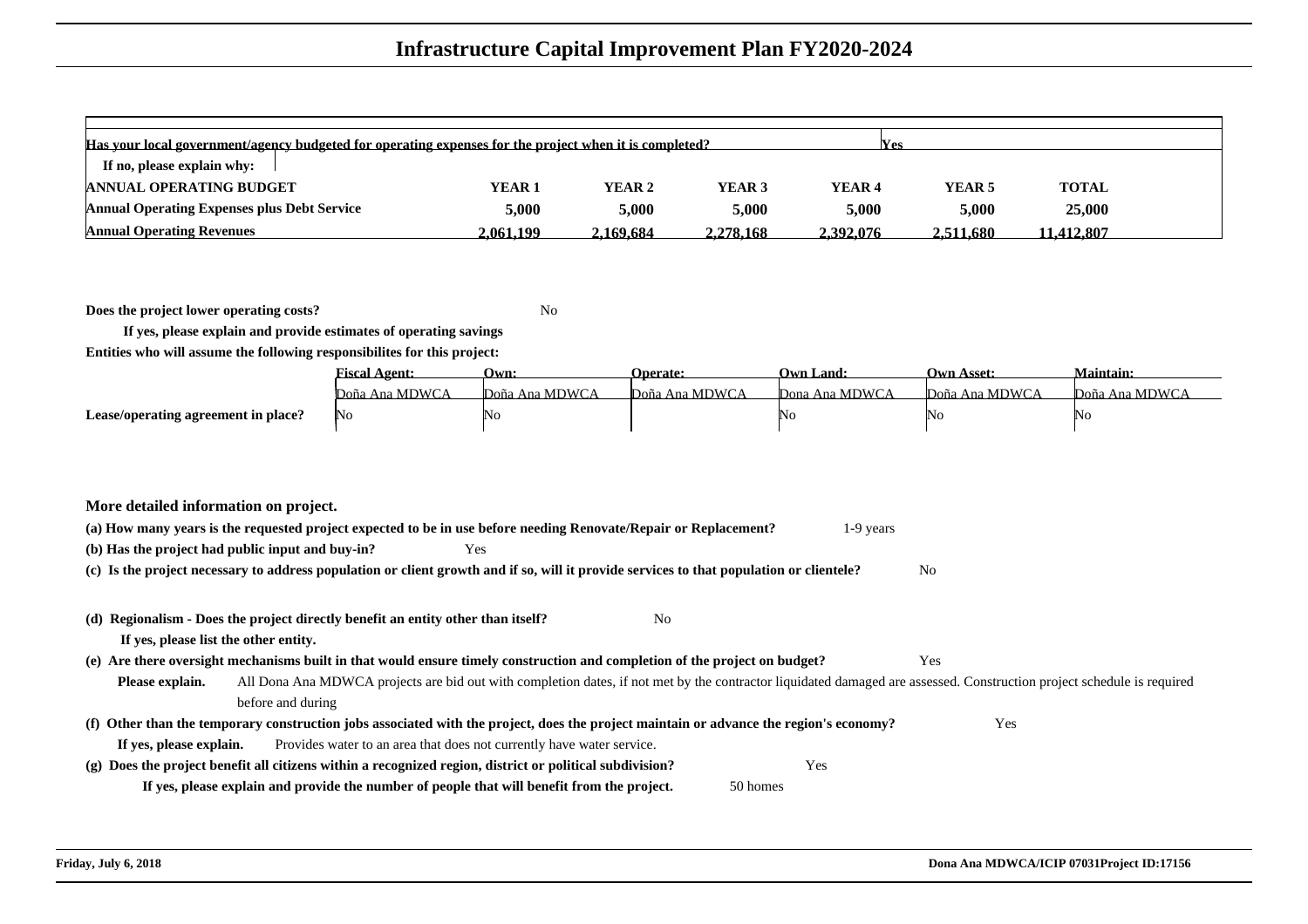**(h) Does the project eliminate a risk or hazard to public health and/or safety that immediately endangers occupants of the premises such that corrective action is urgent andunavoidable? Emergencies must be documented by a Subject Matter Expert.**No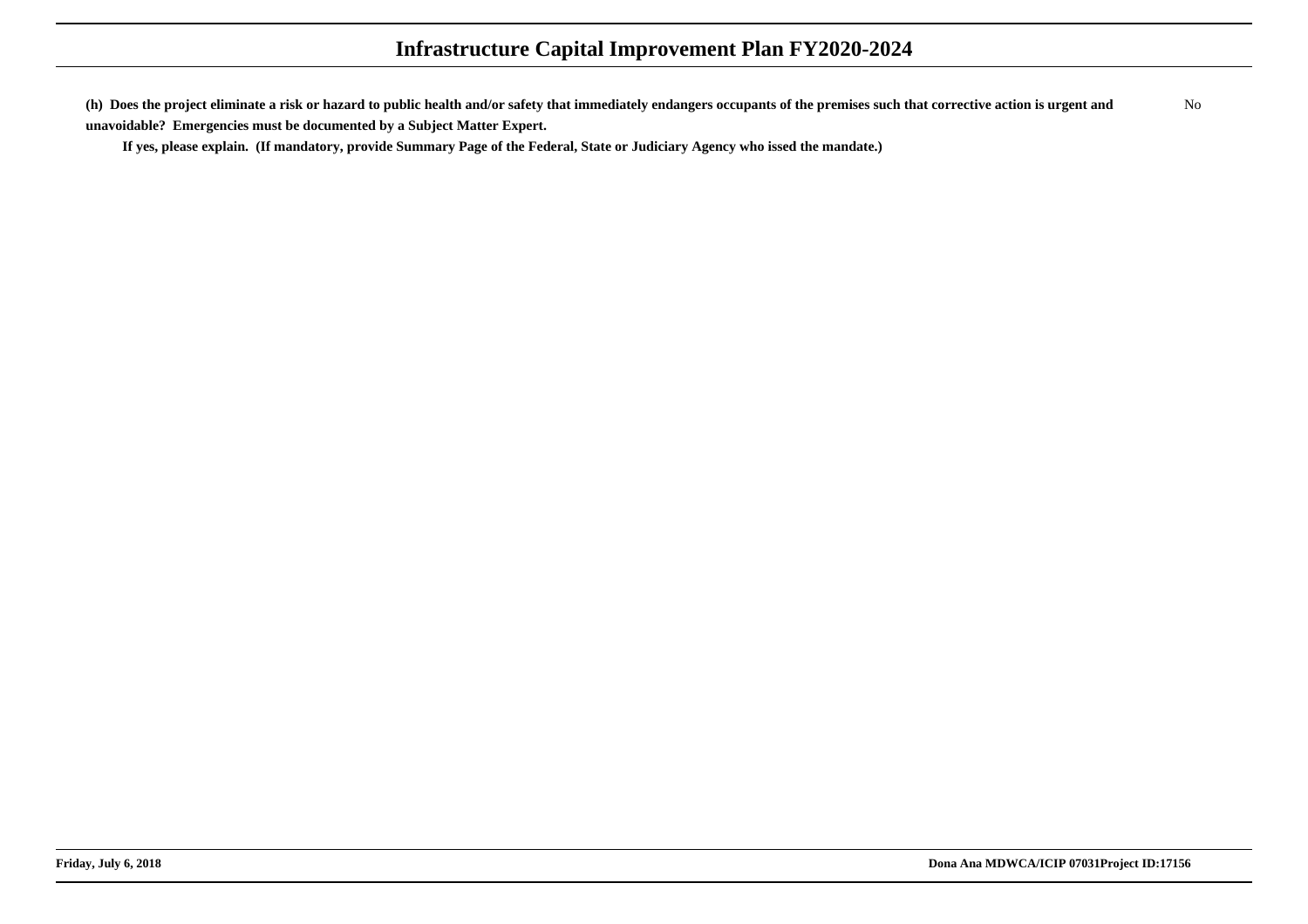| Year/Rank 2022               | 001                                                | <b>Priority:</b> | High                                                                                                   |                       |                                                |                                                                                                                                                                                         | ID:17152 |
|------------------------------|----------------------------------------------------|------------------|--------------------------------------------------------------------------------------------------------|-----------------------|------------------------------------------------|-----------------------------------------------------------------------------------------------------------------------------------------------------------------------------------------|----------|
| <b>Project Title:</b>        | North Tank Water System Improvements Project       |                  |                                                                                                        | Class:                | <b>New</b>                                     | <b>Type/Subtype:</b> Water - Water Supply                                                                                                                                               |          |
| <b>Contact Name:</b>         |                                                    |                  |                                                                                                        | <b>Contact Phone:</b> |                                                | <b>Contact E-mail:</b>                                                                                                                                                                  |          |
| Total project cost:          | 1.885.500                                          |                  |                                                                                                        |                       | <b>Proposed project start date:</b> 07/01/2022 |                                                                                                                                                                                         |          |
|                              | Project Location: Del Rey Blvd Las Cruces NM 88007 |                  |                                                                                                        | <b>Latitude:</b>      | 32 29 19 N                                     | <b>Longitude:</b> $1065513W$                                                                                                                                                            |          |
| <b>Legislative Language:</b> |                                                    |                  |                                                                                                        |                       |                                                | Design and construct a water storage reservoir (with associated piping) North Tank Site including land purchase. Acquire easements and ROW as determined necessary. - Dona Ana MDWCA    |          |
| <b>Scope of Work:</b>        |                                                    |                  |                                                                                                        |                       |                                                | Design and construct a 2 million gallon storage reservoir (with associated piping) North Tank Site including land purchase. This reservoir will provide capacity for the domestic water |          |
|                              |                                                    |                  | demands in the rapidly growing areas of the system. Acquire easements and ROW as determined necessary. |                       |                                                |                                                                                                                                                                                         |          |

**Secured and Potential Funding Budget:**

 **State Grant Funding should only be requested when all other funding sources have been exhausted if entity is providing matching funds, i.e. Federal, Local Taxes, Fees, NM FinanceAuthority Loans (NMFA), Tribal Infrastructure Fund (TIF), Water Trust Board (WTB), Public School Facility Authority (PSFA), Colonia's Infrastructure Board (CIB), etc.**

| <b>Funding</b> |               | <b>Funding</b> | <b>Applied For?</b> | Amount         | <b>Amt Expended</b> | Date(s) |                  |
|----------------|---------------|----------------|---------------------|----------------|---------------------|---------|------------------|
| Source(s)      |               | Amount         | <b>Yes or No</b>    | <b>Secured</b> | to Date             |         | Received Comment |
| <b>NMFA</b>    |               | 754,200        | No                  | $\mathbf{0}$   | $\overline{0}$      |         |                  |
| <b>NMFAL</b>   |               | 188,550        | No                  |                | $\overline{0}$      |         |                  |
| <b>FGRANT</b>  |               | 754,200        | No                  |                | $\Omega$            |         |                  |
| <b>FLOAN</b>   |               | 188,550        | No                  | $\theta$       | $\overline{0}$      |         |                  |
|                |               | $\overline{0}$ | N <sub>o</sub>      |                | $\theta$            |         |                  |
|                |               | $\overline{0}$ | N <sub>o</sub>      | $\mathbf{0}$   | $\Omega$            |         |                  |
|                |               | $\overline{0}$ | N <sub>o</sub>      |                | $\Omega$            |         |                  |
|                |               | $\overline{0}$ | N <sub>o</sub>      | $\Omega$       | $\Omega$            |         |                  |
|                | <b>TOTALS</b> | 1.885.500      |                     |                |                     |         |                  |

| Project Budget - Complete the Budget below. Only include unfunded or unsecured funds under each project year. Note: Funded to Date column must equal the amounts listed above here. |           |                       |             |                                       |      |      |  |                         |  |  |  |
|-------------------------------------------------------------------------------------------------------------------------------------------------------------------------------------|-----------|-----------------------|-------------|---------------------------------------|------|------|--|-------------------------|--|--|--|
|                                                                                                                                                                                     |           |                       |             | <b>Estimated Costs Not Yet Funded</b> |      |      |  |                         |  |  |  |
|                                                                                                                                                                                     | Completed | <b>Funded to Date</b> | <b>2020</b> | 2021                                  | 2022 | 2023 |  | 2024 Total Project Cost |  |  |  |
| Water Rights                                                                                                                                                                        | No        |                       |             |                                       |      |      |  |                         |  |  |  |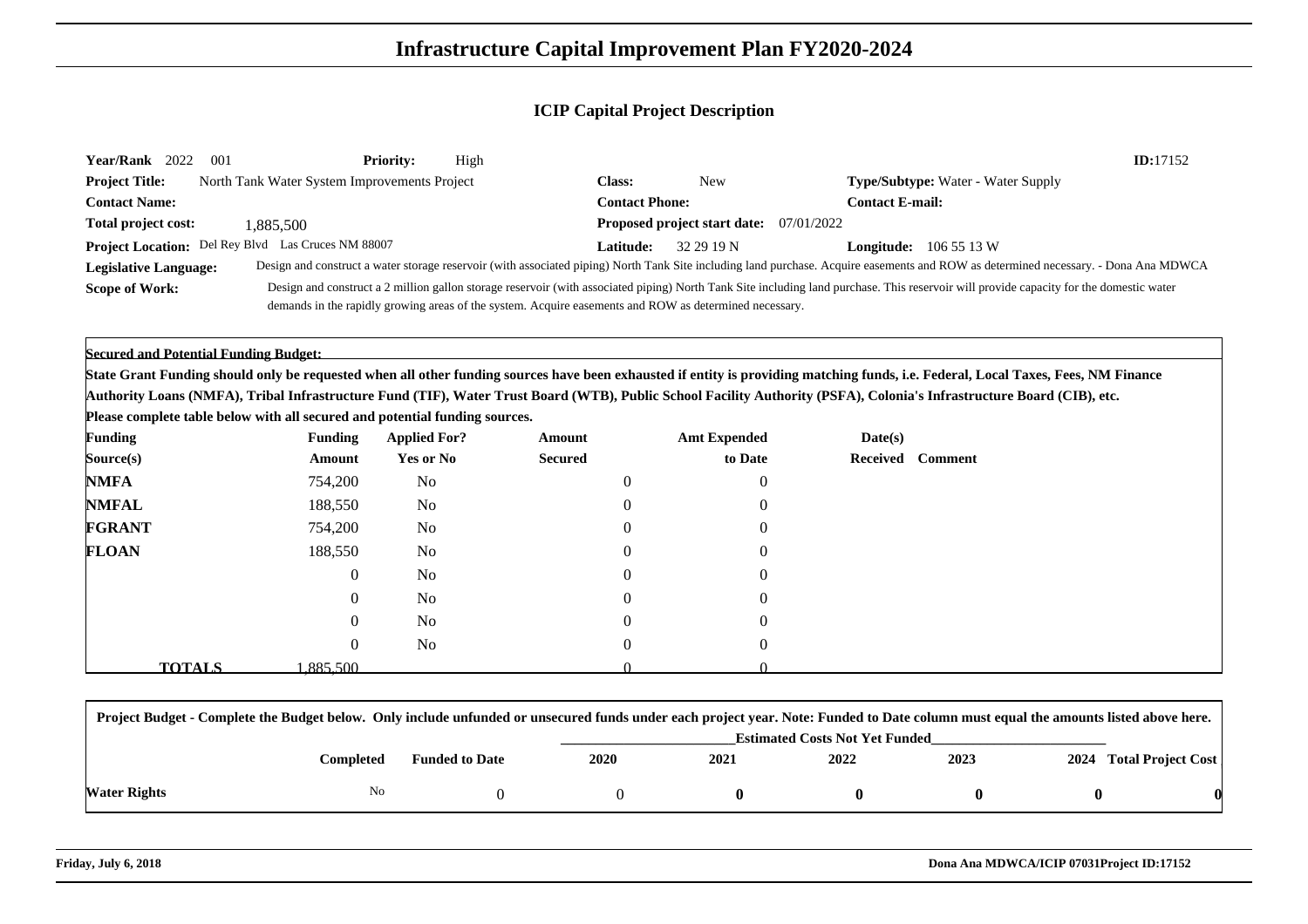|                                    |                              |          |          |              | <b>Infrastructure Capital Improvement Plan FY2020-2024</b> |                  |              |           |
|------------------------------------|------------------------------|----------|----------|--------------|------------------------------------------------------------|------------------|--------------|-----------|
| <b>Easements and Rights of Way</b> | No                           |          |          |              |                                                            |                  |              |           |
|                                    |                              |          | 0        | $\mathbf{0}$ | 5,500                                                      | $\mathbf{0}$     |              | 5,500     |
| <b>Acquisition</b>                 | No                           |          |          | 0            | 30,000                                                     | 0                | o            | 30,000    |
| <b>Archaeological Studies</b>      | No                           |          |          | 0            |                                                            |                  |              |           |
| <b>Environmental Studies</b>       | No                           |          |          | o            |                                                            |                  |              |           |
| <b>Planning</b>                    | Yes                          |          | 0        | 0            | 0                                                          | O                |              |           |
| Design (Engr./Arch.)               | No                           |          | 0        | $\mathbf{0}$ | 150,000                                                    | $\mathbf{0}$     | $\mathbf{0}$ | 150,000   |
| <b>Construction</b>                | No                           |          | 0        | $\mathbf{0}$ | 1,700,000                                                  | $\mathbf{0}$     | 0            | 1,700,000 |
| <b>Furnishing/Equipment</b>        | N <sub>o</sub>               |          | $\Omega$ | $\mathbf{0}$ | $\mathbf{0}$                                               | 0                | v            |           |
| <b>TOTALS</b>                      |                              |          | $\Omega$ | $\mathbf{0}$ | 1,885,500                                                  | $\boldsymbol{0}$ | $\bf{0}$     | 1,885,500 |
|                                    | <b>Amount Not Yet Funded</b> | .885.500 |          |              |                                                            |                  |              |           |

**PHASING BUDGET**

 **Can this project be phased?**No

**Phasing: Stand Alone:** No**Multi-Phased:** No

**A project single phase approach is used for projects that can be completed with one process because it is manageable, affordable, and will not require any foreseeable additional resources oractivities to be fully operational when complete.**

**A project multi-phased approach is used for breaking down very large projects into manageable standalone parts that are independently functional and easier to fund.**

| <b>Phase</b> | Amount | Plan           | <b>Design</b>  | Construct      | Furnish/Equip  | Other (Wtr Rights,<br>Easements, Acq) | # Mos to Complete |
|--------------|--------|----------------|----------------|----------------|----------------|---------------------------------------|-------------------|
|              |        | N <sub>0</sub> | N <sub>0</sub> | N <sub>0</sub> | N <sub>0</sub> | N <sub>0</sub>                        |                   |
|              |        | N <sub>0</sub> | N <sub>0</sub> | N <sub>0</sub> | N <sub>0</sub> | N <sub>0</sub>                        |                   |
|              |        | N <sub>0</sub> | N <sub>0</sub> | N <sub>0</sub> | N <sub>0</sub> | N <sub>0</sub>                        |                   |
|              |        | N <sub>0</sub> | N <sub>0</sub> | N <sub>0</sub> | N <sub>0</sub> | N <sub>0</sub>                        |                   |
|              |        | N <sub>0</sub> | N <sub>0</sub> | N <sub>0</sub> | N <sub>0</sub> | N <sub>0</sub>                        |                   |
| <b>TOTAL</b> |        |                |                |                |                |                                       |                   |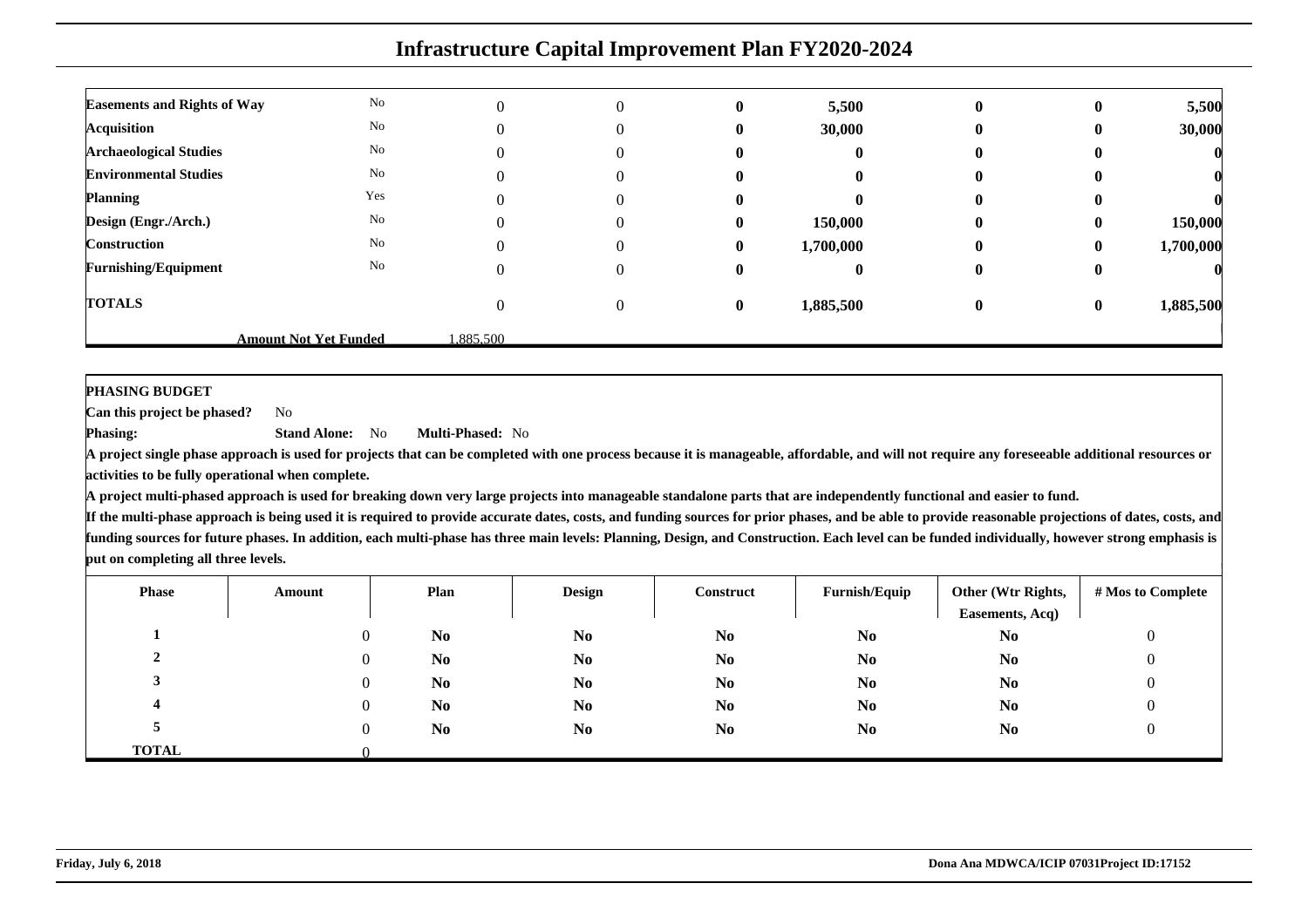| Has your local government/agency budgeted for operating expenses for the project when it is completed?<br><b>Nes</b> |                   |           |                   |           |                   |              |  |  |  |  |  |  |
|----------------------------------------------------------------------------------------------------------------------|-------------------|-----------|-------------------|-----------|-------------------|--------------|--|--|--|--|--|--|
| If no, please explain why:                                                                                           |                   |           |                   |           |                   |              |  |  |  |  |  |  |
| <b>ANNUAL OPERATING BUDGET</b>                                                                                       | YEAR <sub>1</sub> | YEAR 2    | YEAR <sub>3</sub> | YEAR 4    | YEAR <sub>5</sub> | <b>TOTAL</b> |  |  |  |  |  |  |
| <b>Annual Operating Expenses plus Debt Service</b>                                                                   | 5.000             | 5,000     | 5.000             | 5,000     | 5.000             | 25,000       |  |  |  |  |  |  |
| <b>Annual Operating Revenues</b>                                                                                     | 2.061.199         | 2.169.684 | 2.278.168         | 2.392.076 | 2.511.680         | 11.412.807   |  |  |  |  |  |  |

**Does the project lower operating costs?**<sup>2</sup> No

**If yes, please explain and provide estimates of operating savingsEntities who will assume the following responsibilites for this project:**

|                                     | <b>Fiscal Agent:</b> | Own:           | <b>Operate:</b> | Own Land:      | <b>Own Asset:</b> | Maintain:      |
|-------------------------------------|----------------------|----------------|-----------------|----------------|-------------------|----------------|
|                                     | Doña Ana MDWCA       | Doña Ana MDWCA | Doña Ana MDWCA  | Doña Ana MDWCA | Doña Ana MDWCA    | Doña Ana MDWCA |
| Lease/operating agreement in place? | No                   | 'No            |                 | 'NΩ            | 'No               | ΙNΟ            |

| More detailed information on project.                                                                                                                                                     |     |
|-------------------------------------------------------------------------------------------------------------------------------------------------------------------------------------------|-----|
| (a) How many years is the requested project expected to be in use before needing Renovate/Repair or Replacement?<br>$10-15$ years                                                         |     |
| (b) Has the project had public input and buy-in?<br>Yes                                                                                                                                   |     |
| (c) Is the project necessary to address population or client growth and if so, will it provide services to that population or clientele?                                                  | Yes |
|                                                                                                                                                                                           |     |
| (d) Regionalism - Does the project directly benefit an entity other than itself?<br>Yes                                                                                                   |     |
| Dona Ana MDWCA provides emergency water to 2 other Mutual Domestic Water Associations.<br>If yes, please list the other entity.                                                           |     |
| (e) Are there oversight mechanisms built in that would ensure timely construction and completion of the project on budget?                                                                | Yes |
| All Dona Ana MDWCA projects are bid out with completion dates, if not met by the contractor liquidated damaged are assessed. Construction project schedule is required<br>Please explain. |     |
| before and during                                                                                                                                                                         |     |
| (f) Other than the temporary construction jobs associated with the project, does the project maintain or advance the region's economy?                                                    | on  |
| If yes, please explain.                                                                                                                                                                   |     |
| (g) Does the project benefit all citizens within a recognized region, district or political subdivision?<br>Yes                                                                           |     |
| If yes, please explain and provide the number of people that will benefit from the project.<br>5500 Homes                                                                                 |     |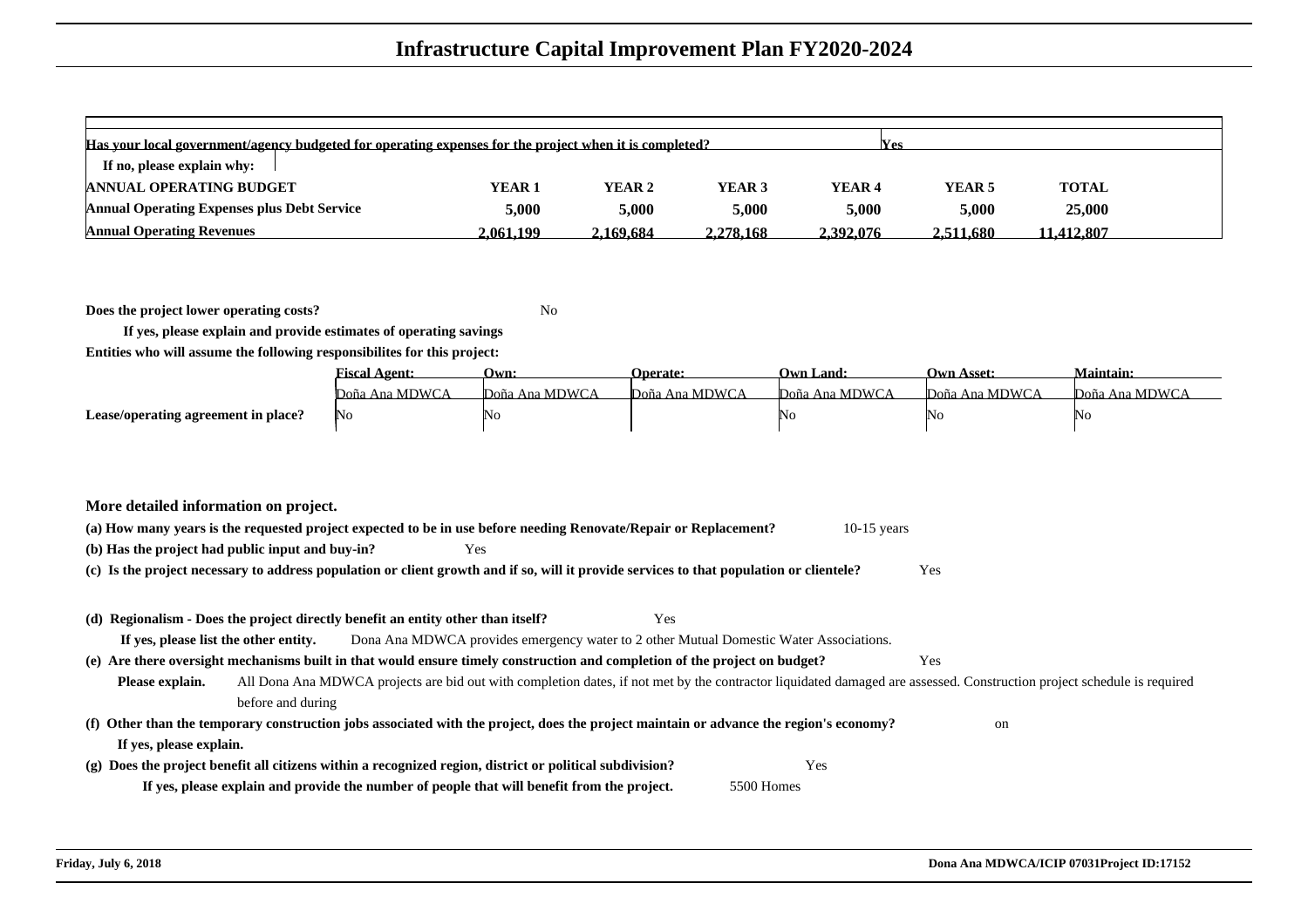**(h) Does the project eliminate a risk or hazard to public health and/or safety that immediately endangers occupants of the premises such that corrective action is urgent andunavoidable? Emergencies must be documented by a Subject Matter Expert.**No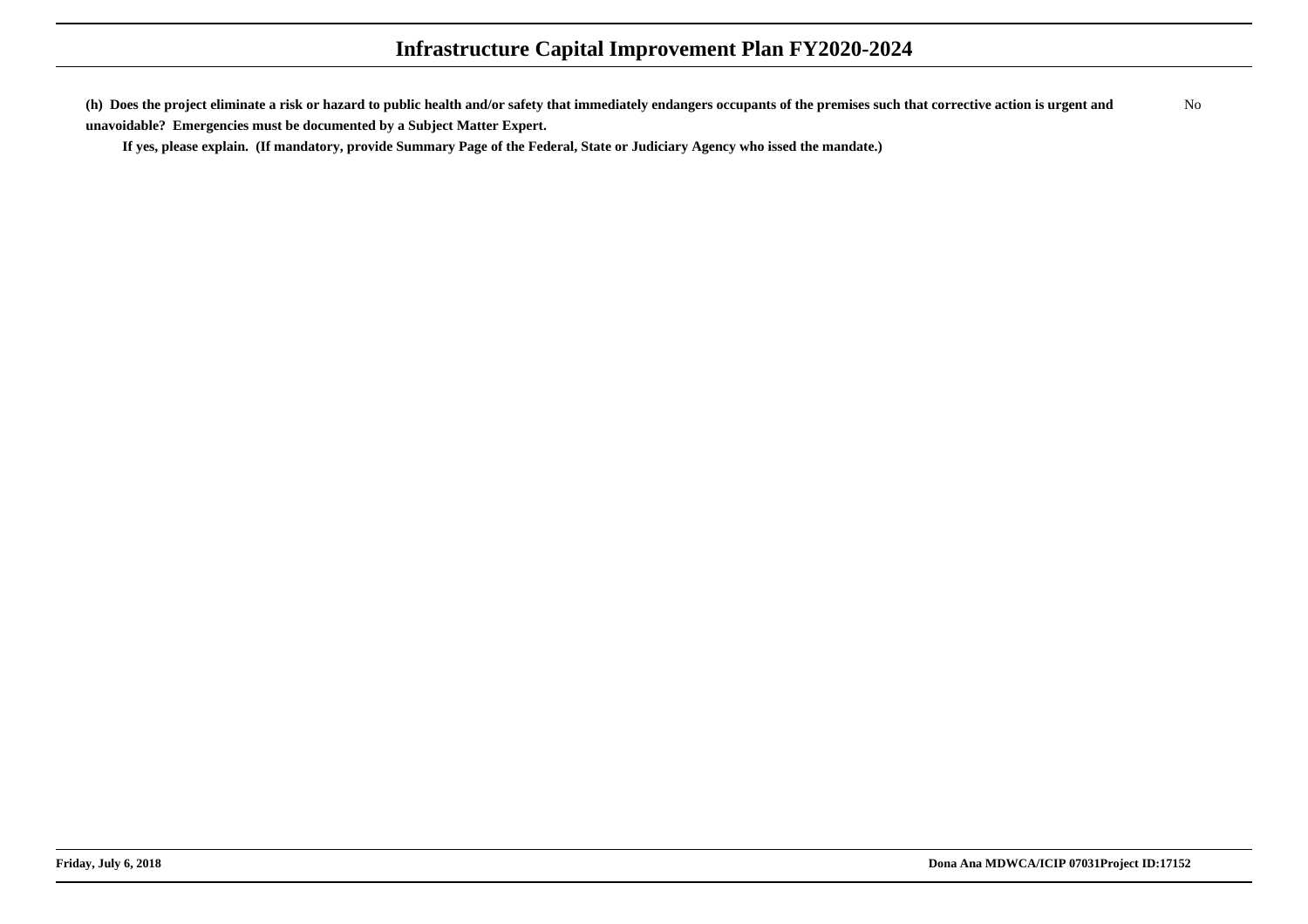| 17159               | 2022 003 | Replacement Well No. 10                            |            | Water - Water Supply |           | $\mathbf{0}$     | $\overline{0}$ | $\boldsymbol{0}$ | 409,751          | $\mathbf{0}$ | $\mathbf{0}$               | 409,751               | 409,751                      | No          |
|---------------------|----------|----------------------------------------------------|------------|----------------------|-----------|------------------|----------------|------------------|------------------|--------------|----------------------------|-----------------------|------------------------------|-------------|
| 17153               | 2022 004 | <b>Shalem Colony Water Improvements</b><br>Project |            | Water - Water Supply |           | $\overline{0}$   | $\overline{0}$ | $\overline{0}$   | 384,275          | $\theta$     | $\overline{0}$             | 384,275               | 384,275                      | $\rm No$    |
| 15774               | 2023 001 | <b>Ground Water Rights</b>                         |            | Water - Water Rights |           | $\mathbf{0}$     | $\overline{0}$ | $\overline{0}$   | $\overline{0}$   | 400,000      | 400,000                    | 800,000               | 800,000                      | Yes         |
| 25470               | 2023 002 | South Doña Ana Rd FM                               |            | Water - Wastewater   |           | $\mathbf{0}$     | $\mathbf{0}$   | $\overline{0}$   |                  | 0 1,928,000  | $\overline{0}$             | 1,928,000             | 1,928,000                    | No          |
| 15820               | 2023 003 | <b>Surface Water Rights</b>                        |            | Water - Water Rights |           | $\mathbf{0}$     | $\overline{0}$ | $\mathbf{0}$     | $\overline{0}$   | 450,000      | 450,000                    | 900,000               | 900,000                      | Yes         |
| 17053               | 2024 001 | East Central Area Collection System                |            | Water - Wastewater   |           | $\mathbf{0}$     | $\overline{0}$ | $\mathbf{0}$     | $\mathbf{0}$     |              | 0 19,441,500               | 19,441,500 19,441,500 |                              | Yes         |
| 17046 2024 002      |          | Jornada Area Collect. Sys.                         |            | Water - Wastewater   |           | $\boldsymbol{0}$ | $\overline{0}$ | $\mathbf{0}$     | $\boldsymbol{0}$ |              | 0 14,937,000               | 14,937,000 14,937,000 |                              | Yes         |
| 15738               | 2024 003 | Westwind Collect. Sys.                             |            | Water - Wastewater   |           | $\mathbf{0}$     | $\overline{0}$ | $\overline{0}$   | $\mathbf{0}$     |              | 0 11,915,000               | 11,915,000 11,915,000 |                              | Yes         |
| 15739               | 2024 004 | Picacho Area Collect. Sys.                         |            | Water - Wastewater   |           | $\overline{0}$   | $\Omega$       | $\overline{0}$   | $\overline{0}$   |              | 0 6,820,000                | 6,820,000             | 6,820,000                    | Yes         |
| 15740               | 2024 005 | Ft Selden Area Collect. Sys.                       |            | Water - Wastewater   |           | $\mathbf{0}$     | $\Omega$       | $\mathbf{0}$     | $\mathbf{0}$     |              | 0 9,191,200                |                       | 9,191,200 9,191,200          | Yes         |
| 16981               | 2024 006 | Trails End Collection Sys.                         |            | Water - Wastewater   |           | $\overline{0}$   | $\overline{0}$ | $\overline{0}$   | $\overline{0}$   |              | 0 13,490,000               | 13,490,000 13,490,000 |                              | Yes         |
| Number of projects: |          | 24<br><b>Funded to date:</b>                       | Year 1:    | Year 2:              | Year 3:   |                  | Year 4:        |                  | Year 5:          |              | <b>Total Project Cost:</b> |                       | <b>Total Not Yet Funded:</b> |             |
| <b>Grand Totals</b> |          | 2,771,222                                          | 10,932,783 | 8,104,791            | 9,048,180 |                  | 4,454,000      |                  | 78,320,704       |              | 113,631,672                |                       |                              | 110,860,456 |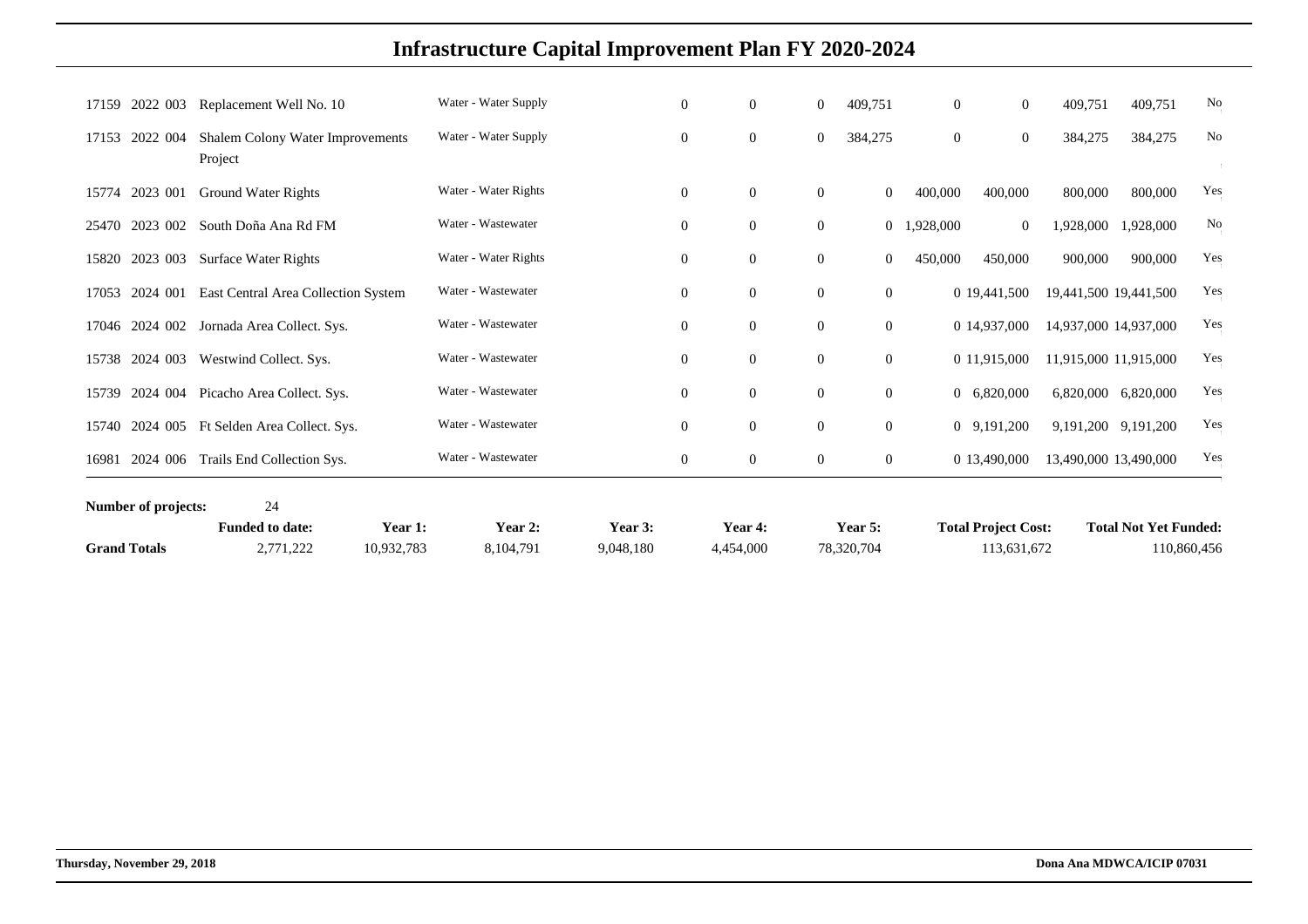| Year/Rank 2022               | 002                                                | <b>Priority:</b> | High |                              |                                                                                                                           |                        |                                                                                                                                                                                                | ID:17118 |
|------------------------------|----------------------------------------------------|------------------|------|------------------------------|---------------------------------------------------------------------------------------------------------------------------|------------------------|------------------------------------------------------------------------------------------------------------------------------------------------------------------------------------------------|----------|
| <b>Project Title:</b>        | New 2 Million Gallon South Tank                    |                  |      | Class:                       | New                                                                                                                       |                        | <b>Type/Subtype:</b> Water - Water Supply                                                                                                                                                      |          |
| <b>Contact Name:</b>         | Jennifer Horton                                    |                  |      | <b>Contact Phone:</b>        | 575-526-3491                                                                                                              | <b>Contact E-mail:</b> | jennifer@dawater.org                                                                                                                                                                           |          |
| Total project cost:          |                                                    |                  |      | Proposed project start date: |                                                                                                                           |                        |                                                                                                                                                                                                |          |
|                              | Project Location: Weaver Trail Las Cruces NM 88005 |                  |      | <b>Latitude:</b>             | 32.21.58 N                                                                                                                | Longitude:             | 106.46.58 W                                                                                                                                                                                    |          |
| <b>Legislative Language:</b> |                                                    |                  |      |                              | Design and construction of a water storage reservoir, at the South Tank Site with acquisition of land, easements and ROW. |                        |                                                                                                                                                                                                |          |
| <b>Scope of Work:</b>        |                                                    |                  |      |                              |                                                                                                                           |                        | Design and construction of a 2 million gallon storage reservoir, at the South Tank Site with purchase of land, easements and ROW. This reservoir will provide capacity for the requested water |          |
|                              | demands in our rapidly growing community.          |                  |      |                              |                                                                                                                           |                        |                                                                                                                                                                                                |          |

**Secured and Potential Funding Budget:**

 **State Grant Funding should only be requested when all other funding sources have been exhausted if entity is providing matching funds, i.e. Federal, Local Taxes, Fees, NM FinanceAuthority Loans (NMFA), Tribal Infrastructure Fund (TIF), Water Trust Board (WTB), Public School Facility Authority (PSFA), Colonia's Infrastructure Board (CIB), etc.**

| <b>Funding</b> |               | <b>Funding</b> | <b>Applied For?</b> | Amount         | <b>Amt Expended</b> | Date(s) |                  |
|----------------|---------------|----------------|---------------------|----------------|---------------------|---------|------------------|
| Source(s)      |               | Amount         | <b>Yes or No</b>    | <b>Secured</b> | to Date             |         | Received Comment |
| <b>FGRANT</b>  |               | 802,928        | No                  | $\overline{0}$ | $\boldsymbol{0}$    |         |                  |
| <b>FLOAN</b>   |               | 200,732        | No                  | $\overline{0}$ | $\overline{0}$      |         |                  |
| <b>NMFA</b>    |               | 802,928        | No                  | $\overline{0}$ | $\overline{0}$      |         |                  |
| <b>NMFAL</b>   |               | 200,732        | No                  | $\overline{0}$ | $\overline{0}$      |         |                  |
|                |               | $\overline{0}$ | No                  | $\overline{0}$ | $\overline{0}$      |         |                  |
|                |               | $\overline{0}$ | No                  | $\overline{0}$ | $\overline{0}$      |         |                  |
|                |               | $\overline{0}$ | N <sub>0</sub>      | $\Omega$       | $\overline{0}$      |         |                  |
|                |               | $\overline{0}$ | No                  | $\overline{0}$ | $\overline{0}$      |         |                  |
|                | <b>TOTALS</b> | 2.007.320      |                     |                |                     |         |                  |

| Project Budget - Complete the Budget below. Only include unfunded or unsecured funds under each project year. Note: Funded to Date column must equal the amounts listed above here. |           |                       |             |      |                                       |      |                         |
|-------------------------------------------------------------------------------------------------------------------------------------------------------------------------------------|-----------|-----------------------|-------------|------|---------------------------------------|------|-------------------------|
|                                                                                                                                                                                     |           |                       |             |      | <b>Estimated Costs Not Yet Funded</b> |      |                         |
|                                                                                                                                                                                     | Completed | <b>Funded to Date</b> | <b>2020</b> | 2021 | 2022                                  | 2023 | 2024 Total Project Cost |
| <b>Water Rights</b>                                                                                                                                                                 | No        |                       |             |      |                                       |      |                         |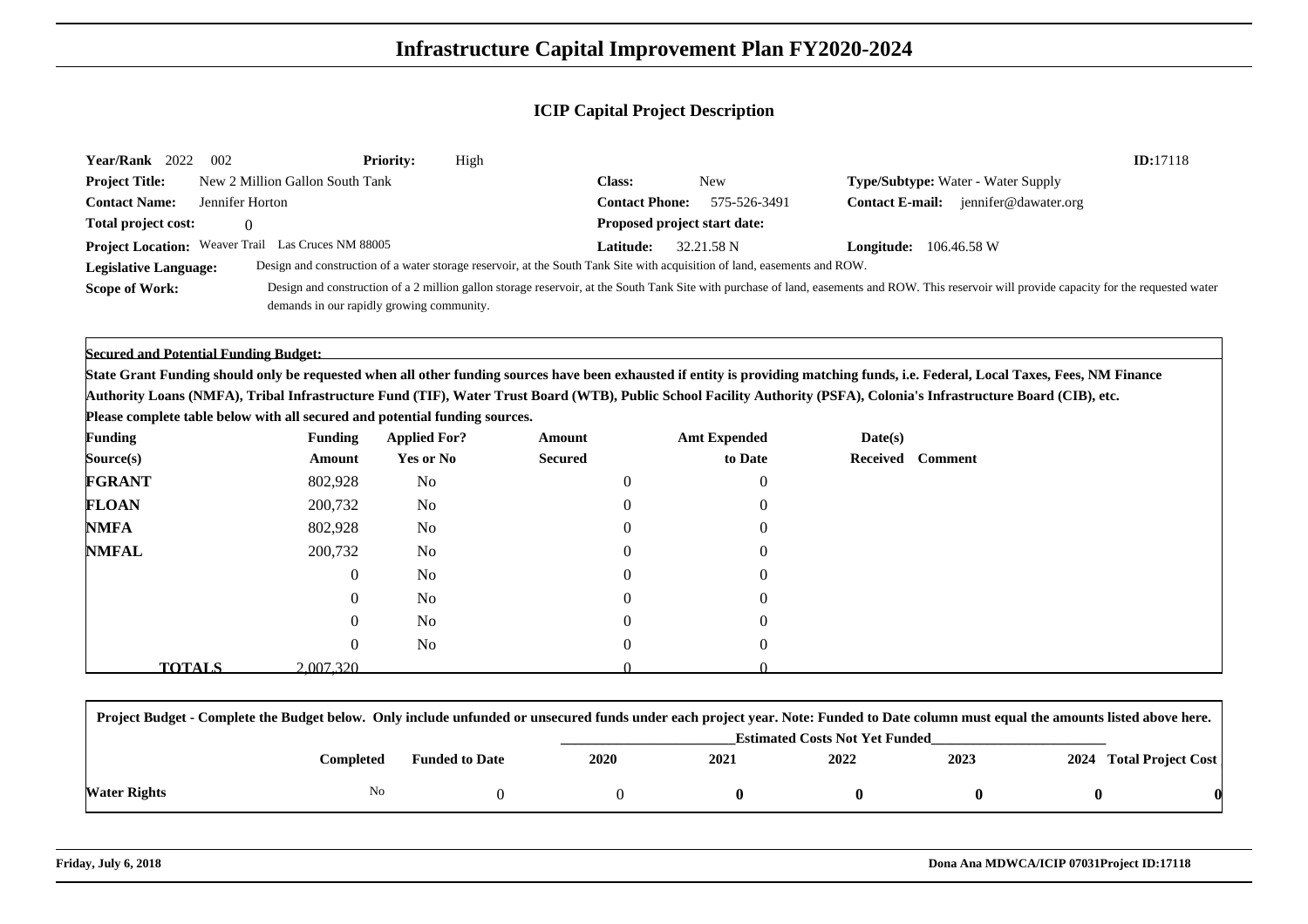|                                    |                              |           |   |              | <b>Infrastructure Capital Improvement Plan FY2020-2024</b> |              |              |           |
|------------------------------------|------------------------------|-----------|---|--------------|------------------------------------------------------------|--------------|--------------|-----------|
| <b>Easements and Rights of Way</b> | No                           |           |   | 0            | 5,000                                                      | $\bf{0}$     | $\bf{0}$     | 5,000     |
| <b>Acquisition</b>                 | No                           |           |   |              | 50,000                                                     | 0            | $\bf{0}$     | 50,000    |
| <b>Archaeological Studies</b>      | No                           |           |   | o            | $\mathbf{0}$                                               | $\mathbf{0}$ | $\mathbf{0}$ |           |
| <b>Environmental Studies</b>       | No                           |           |   | 0            | 0                                                          | 0            | 0            |           |
| <b>Planning</b>                    | No                           |           |   | 0            | $\mathbf{0}$                                               | $\bf{0}$     | $\mathbf{0}$ |           |
| Design (Engr./Arch.)               | No                           |           |   | 0            | 230,320                                                    | $\mathbf{0}$ | $\mathbf{0}$ | 230,320   |
| <b>Construction</b>                | No                           |           |   | 0            | 1,722,000                                                  | 0            | $\bf{0}$     | 1,722,000 |
| <b>Furnishing/Equipment</b>        | No                           |           | 0 | 0            | $\mathbf{0}$                                               | $\bf{0}$     | $\bf{0}$     |           |
| <b>TOTALS</b>                      |                              |           | 0 | $\mathbf{0}$ | 2,007,320                                                  | $\bf{0}$     | $\bf{0}$     | 2,007,320 |
|                                    | <b>Amount Not Yet Funded</b> | 2.007.320 |   |              |                                                            |              |              |           |

**PHASING BUDGET**

 **Can this project be phased?**No

**Phasing: Stand Alone:** Yes**Multi-Phased:** No

 **A project single phase approach is used for projects that can be completed with one process because it is manageable, affordable, and will not require any foreseeable additional resources oractivities to be fully operational when complete.**

**A project multi-phased approach is used for breaking down very large projects into manageable standalone parts that are independently functional and easier to fund.**

| <b>Phase</b> | Amount | Plan           | <b>Design</b>  | <b>Construct</b> | Furnish/Equip  | Other (Wtr Rights,<br>Easements, Acq) | # Mos to Complete |
|--------------|--------|----------------|----------------|------------------|----------------|---------------------------------------|-------------------|
|              |        | N <sub>0</sub> | N <sub>0</sub> | N <sub>0</sub>   | N <sub>0</sub> | N <sub>0</sub>                        | υ                 |
|              |        | N <sub>0</sub> | N <sub>0</sub> | N <sub>0</sub>   | N <sub>0</sub> | N <sub>0</sub>                        |                   |
|              |        | N <sub>0</sub> | N <sub>0</sub> | N <sub>0</sub>   | N <sub>0</sub> | N <sub>0</sub>                        |                   |
|              |        | N <sub>0</sub> | N <sub>0</sub> | N <sub>0</sub>   | N <sub>0</sub> | N <sub>0</sub>                        |                   |
|              |        | N <sub>0</sub> | N <sub>0</sub> | N <sub>0</sub>   | N <sub>0</sub> | N <sub>0</sub>                        |                   |
| <b>TOTAL</b> |        |                |                |                  |                |                                       |                   |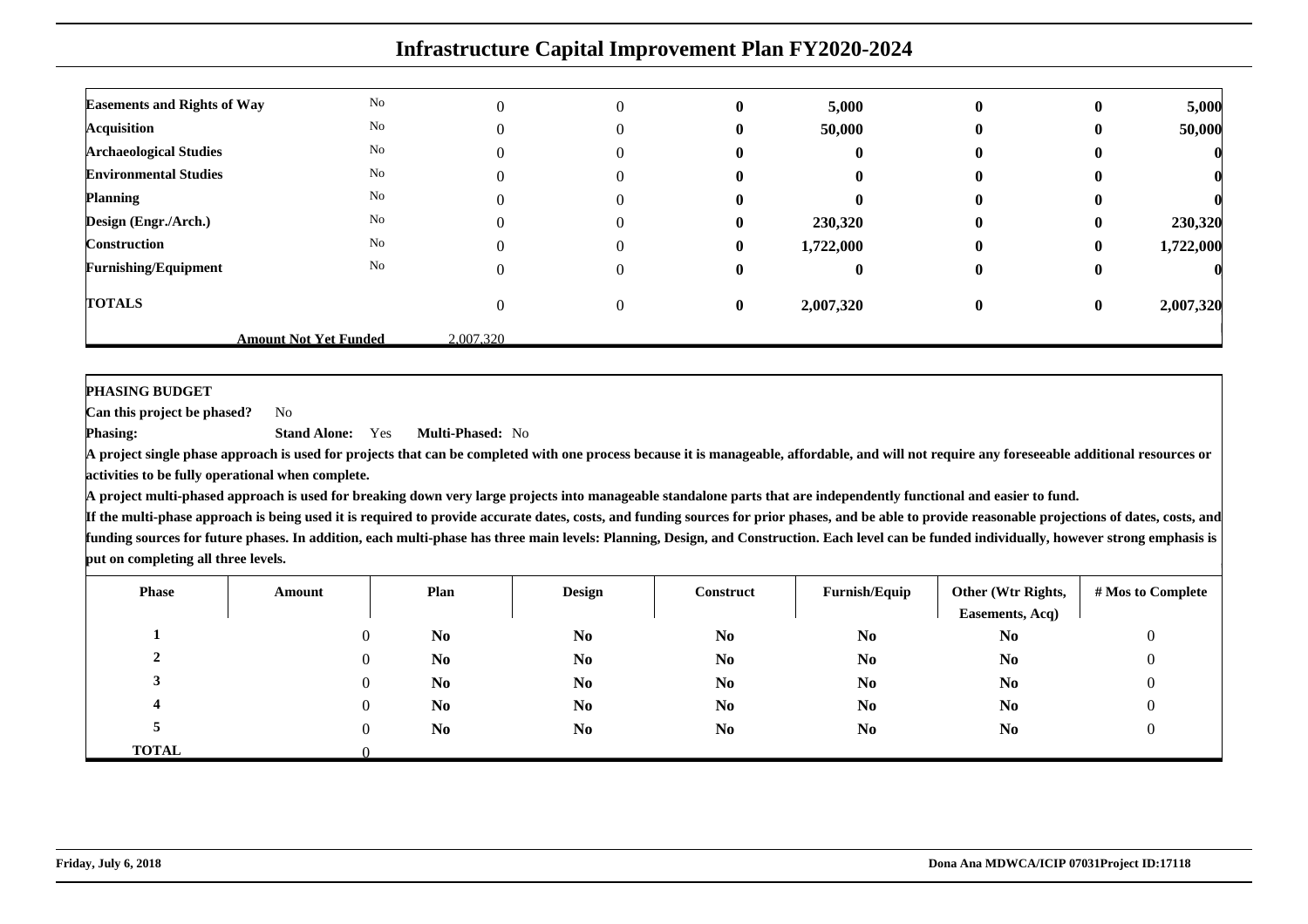| Has your local government/agency budgeted for operating expenses for the project when it is completed?<br><b>Nes</b> |               |           |                   |                   |           |              |  |  |  |  |  |
|----------------------------------------------------------------------------------------------------------------------|---------------|-----------|-------------------|-------------------|-----------|--------------|--|--|--|--|--|
| If no, please explain why:                                                                                           |               |           |                   |                   |           |              |  |  |  |  |  |
| <b>ANNUAL OPERATING BUDGET</b>                                                                                       | <b>YEAR 1</b> | YEAR 2    | YEAR <sub>3</sub> | YEAR <sub>4</sub> | YEAR 5    | <b>TOTAL</b> |  |  |  |  |  |
| <b>Annual Operating Expenses plus Debt Service</b>                                                                   | 5.000         | 5.000     | 5.000             | 5.000             | 5.000     | 25,000       |  |  |  |  |  |
| <b>Annual Operating Revenues</b>                                                                                     | 2.061.199     | 2.169.684 | 2.278.168         | 2.392.076         | 2.511.680 | 11.412.807   |  |  |  |  |  |

**Does the project lower operating costs?**<sup>2</sup> No

**If yes, please explain and provide estimates of operating savingsEntities who will assume the following responsibilites for this project:**

|                                     | <b>Fiscal Agent:</b> | Own:           | <b>Operate:</b> | <b>Own Land:</b> | <b>Own Asset:</b> | Maintain:      |
|-------------------------------------|----------------------|----------------|-----------------|------------------|-------------------|----------------|
|                                     | Doña Ana MDWCA       | Doña Ana MDWCA | Doña Ana MDWCA  | Doña Ana MDWCA   | Dona Ana MDWCA    | Doña Ana MDWCA |
| Lease/operating agreement in place? | No                   | 'Nu            |                 | NΟ               | No.               | 'No            |

| More detailed information on project.                                                                                                                                                     |  |
|-------------------------------------------------------------------------------------------------------------------------------------------------------------------------------------------|--|
| (a) How many years is the requested project expected to be in use before needing Renovate/Repair or Replacement?<br>16 years or more                                                      |  |
| (b) Has the project had public input and buy-in?<br>Yes                                                                                                                                   |  |
| (c) Is the project necessary to address population or client growth and if so, will it provide services to that population or clientele?<br>Yes                                           |  |
|                                                                                                                                                                                           |  |
| (d) Regionalism - Does the project directly benefit an entity other than itself?<br>Yes                                                                                                   |  |
| Dona Ana MDWCA provides emergency water to 2 other Mutual Domestic Water Associations.<br>If yes, please list the other entity.                                                           |  |
| (e) Are there oversight mechanisms built in that would ensure timely construction and completion of the project on budget?<br>Yes                                                         |  |
| All Dona Ana MDWCA projects are bid out with completion dates, if not met by the contractor liquidated damaged are assessed. Construction project schedule is required<br>Please explain. |  |
| before and during                                                                                                                                                                         |  |
| (f) Other than the temporary construction jobs associated with the project, does the project maintain or advance the region's economy?<br>on                                              |  |
| If yes, please explain.                                                                                                                                                                   |  |
| (g) Does the project benefit all citizens within a recognized region, district or political subdivision?<br>Yes                                                                           |  |
| If yes, please explain and provide the number of people that will benefit from the project.<br>5500 Homes                                                                                 |  |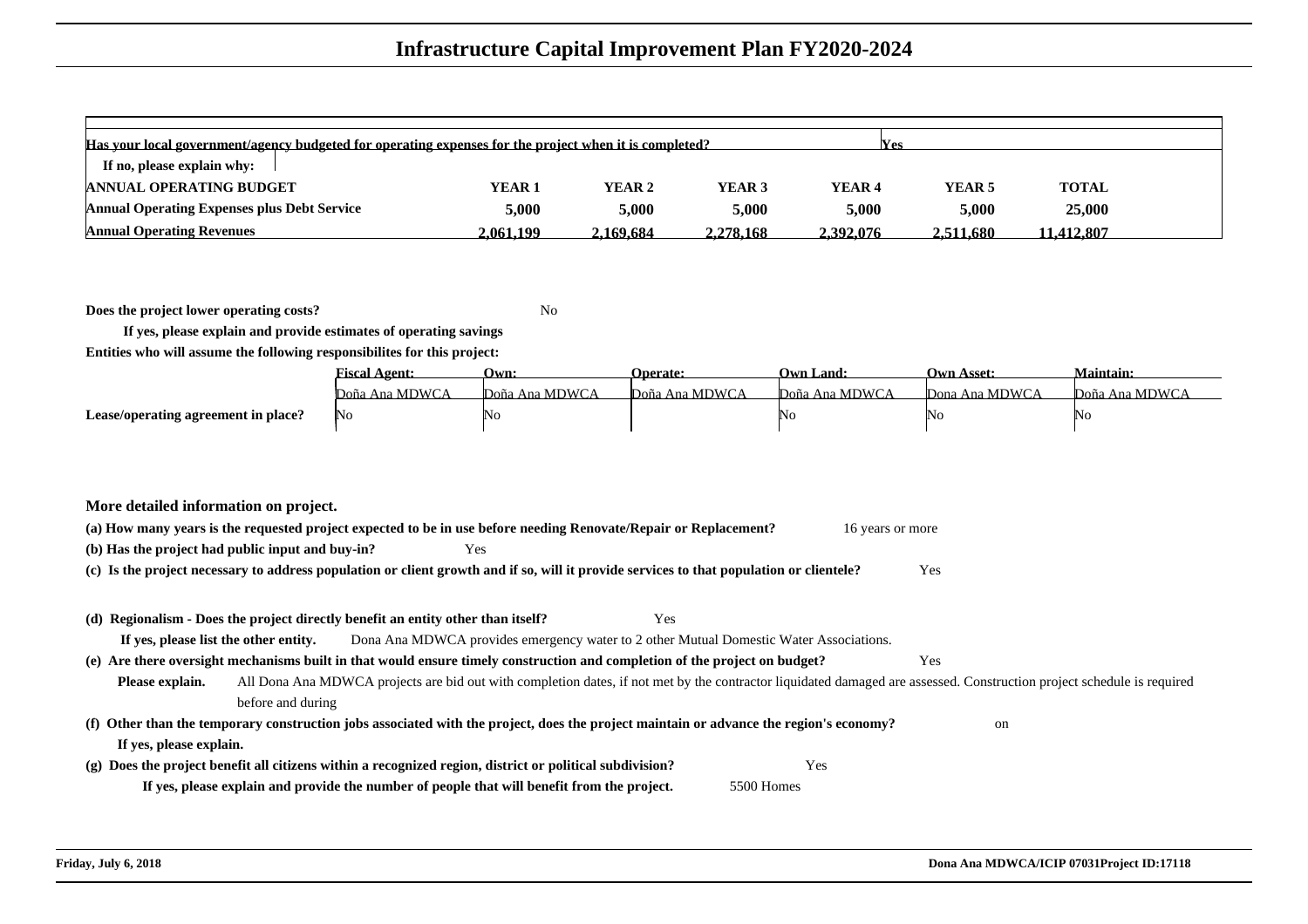**(h) Does the project eliminate a risk or hazard to public health and/or safety that immediately endangers occupants of the premises such that corrective action is urgent andunavoidable? Emergencies must be documented by a Subject Matter Expert.**No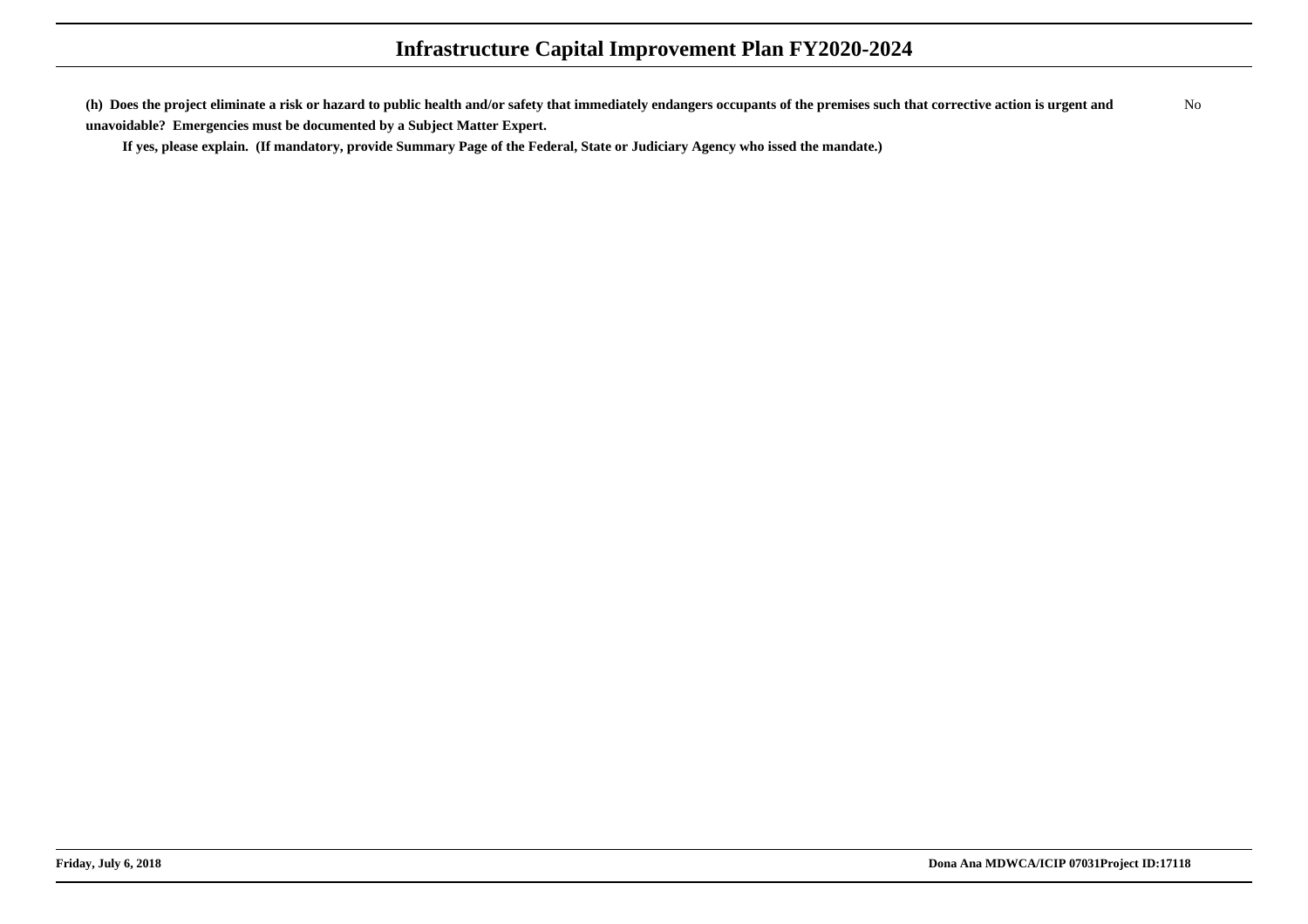| <b>Year/Rank</b><br>2022<br>003                  |                         | <b>Priority:</b> | High |                              |                                                                                                                                |                                                                                                                                                                         | ID:17159 |
|--------------------------------------------------|-------------------------|------------------|------|------------------------------|--------------------------------------------------------------------------------------------------------------------------------|-------------------------------------------------------------------------------------------------------------------------------------------------------------------------|----------|
| <b>Project Title:</b>                            | Replacement Well No. 10 |                  |      | <b>Class:</b>                | Replace Existing                                                                                                               | <b>Type/Subtype:</b> Water - Water Supply                                                                                                                               |          |
| <b>Contact Name:</b>                             |                         |                  |      | <b>Contact Phone:</b>        |                                                                                                                                | <b>Contact E-mail:</b>                                                                                                                                                  |          |
| <b>Total project cost:</b>                       | 409.751                 |                  |      | Proposed project start date: | 07/01/2022                                                                                                                     |                                                                                                                                                                         |          |
| Project Location: To Be Determined Las Cruces NM |                         |                  |      | <b>Latitude:</b>             |                                                                                                                                | <b>Longitude:</b>                                                                                                                                                       |          |
| <b>Legislative Language:</b>                     |                         |                  |      |                              | Design, construct/drill replacement well for Well No. 4, and acquire easements and ROW in the North Valley for Dona Ana MDWCA. |                                                                                                                                                                         |          |
| Scope of Work:                                   |                         |                  |      |                              |                                                                                                                                | Design and construct/drill replacement well for Well No. 4 in the North Valley. Acquire easements and ROW as determined necessary. Potentially acquisition of property. |          |

**Secured and Potential Funding Budget:**

**State Grant Funding should only be requested when all other funding sources have been exhausted if entity is providing matching funds, i.e. Federal, Local Taxes, Fees, NM FinanceAuthority Loans (NMFA), Tribal Infrastructure Fund (TIF), Water Trust Board (WTB), Public School Facility Authority (PSFA), Colonia's Infrastructure Board (CIB), etc.**

| <b>Funding</b> |               | <b>Funding</b> | <b>Applied For?</b> | Amount         | <b>Amt Expended</b> | Date(s)          |  |
|----------------|---------------|----------------|---------------------|----------------|---------------------|------------------|--|
| Source(s)      |               | Amount         | <b>Yes or No</b>    | <b>Secured</b> | to Date             | Received Comment |  |
| $\bf CAP$      |               | 109,267        | Yes                 | $\overline{0}$ | $\boldsymbol{0}$    |                  |  |
| <b>CDBG</b>    |               | 109,267        | Yes                 | $\overline{0}$ | $\boldsymbol{0}$    |                  |  |
| <b>NMFA</b>    |               | 81,950         | Yes                 | $\overline{0}$ | $\overline{0}$      |                  |  |
| <b>NMFAL</b>   |               | 109,267        | Yes                 | $\overline{0}$ | $\overline{0}$      |                  |  |
|                |               | $\overline{0}$ | No                  | $\overline{0}$ | $\overline{0}$      |                  |  |
|                |               | $\overline{0}$ | No                  | $\overline{0}$ | $\overline{0}$      |                  |  |
|                |               | $\overline{0}$ | N <sub>o</sub>      | $\Omega$       | $\overline{0}$      |                  |  |
|                |               | $\overline{0}$ | No                  | $\theta$       | $\overline{0}$      |                  |  |
|                | <b>TOTALS</b> | 409.751        |                     |                |                     |                  |  |

| Project Budget - Complete the Budget below. Only include unfunded or unsecured funds under each project year. Note: Funded to Date column must equal the amounts listed above here. |                |                       |      |      |                                       |      |      |                           |
|-------------------------------------------------------------------------------------------------------------------------------------------------------------------------------------|----------------|-----------------------|------|------|---------------------------------------|------|------|---------------------------|
|                                                                                                                                                                                     |                |                       |      |      | <b>Estimated Costs Not Yet Funded</b> |      |      |                           |
|                                                                                                                                                                                     | Completed      | <b>Funded to Date</b> | 2020 | 2021 | 2022                                  | 2023 | 2024 | <b>Total Project Cost</b> |
| Water Rights                                                                                                                                                                        | No             |                       |      |      |                                       |      |      |                           |
| <b>Easements and Rights of Way</b>                                                                                                                                                  | N <sub>o</sub> |                       |      |      | 5.500                                 |      |      | 5,500                     |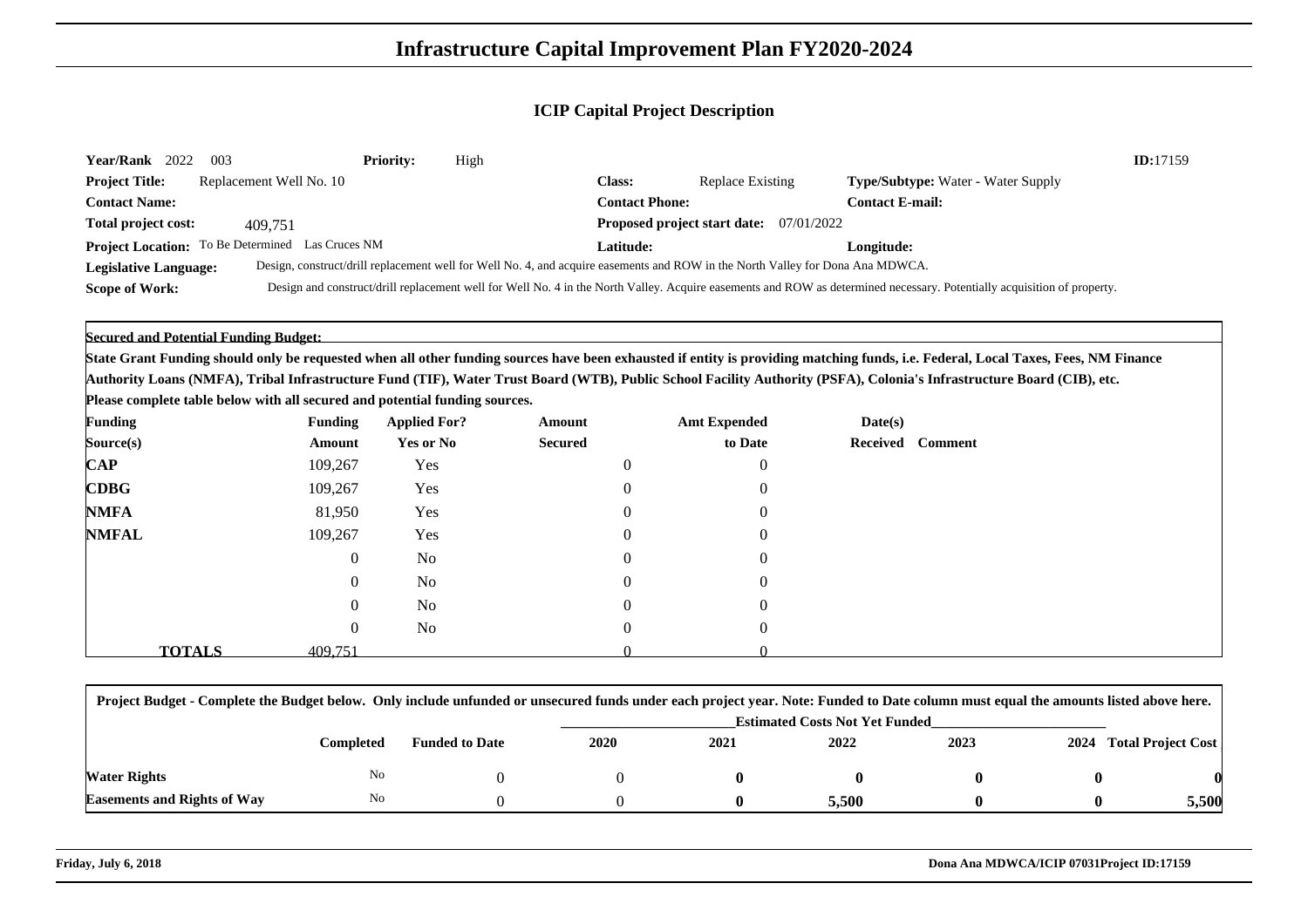|                               |                              |         |          |   | <b>Infrastructure Capital Improvement Plan FY2020-2024</b> |                  |              |         |
|-------------------------------|------------------------------|---------|----------|---|------------------------------------------------------------|------------------|--------------|---------|
|                               |                              |         |          |   |                                                            |                  |              |         |
| <b>Acquisition</b>            | No                           | 0       | 0        |   |                                                            |                  |              |         |
| <b>Archaeological Studies</b> | No                           |         | $\Omega$ |   |                                                            |                  |              |         |
| <b>Environmental Studies</b>  | No                           |         | 0        |   |                                                            |                  |              |         |
| <b>Planning</b>               | No                           |         | $\theta$ |   |                                                            |                  |              |         |
| Design (Engr./Arch.)          | No                           |         | 0        |   | 36,751                                                     |                  | $\mathbf{0}$ | 36,751  |
| <b>Construction</b>           | No                           |         | $\Omega$ | o | 367,500                                                    |                  | $\bf{0}$     | 367,500 |
| <b>Furnishing/Equipment</b>   | No                           | 0       | $\Omega$ |   |                                                            |                  |              |         |
| <b>TOTALS</b>                 |                              |         | $\Omega$ | 0 | 409,751                                                    | $\boldsymbol{0}$ | $\bf{0}$     | 409,751 |
|                               | <b>Amount Not Yet Funded</b> | 409.751 |          |   |                                                            |                  |              |         |

### **PHASING BUDGET**

 **Can this project be phased?**No

**Phasing: Stand Alone:** Yes**Multi-Phased:** No

 **A project single phase approach is used for projects that can be completed with one process because it is manageable, affordable, and will not require any foreseeable additional resources oractivities to be fully operational when complete.**

**A project multi-phased approach is used for breaking down very large projects into manageable standalone parts that are independently functional and easier to fund.**

| <b>Phase</b>   | Amount | Plan           | <b>Design</b>  | Construct      | Furnish/Equip  | Other (Wtr Rights,<br>Easements, Acq) | # Mos to Complete |
|----------------|--------|----------------|----------------|----------------|----------------|---------------------------------------|-------------------|
|                |        | N <sub>0</sub> | N <sub>0</sub> | N <sub>0</sub> | N <sub>0</sub> | N <sub>0</sub>                        |                   |
| $\overline{ }$ |        | N <sub>0</sub> | N <sub>0</sub> | N <sub>0</sub> | N <sub>0</sub> | N <sub>0</sub>                        |                   |
|                |        | N <sub>0</sub> | N <sub>0</sub> | N <sub>0</sub> | N <sub>0</sub> | N <sub>0</sub>                        |                   |
|                |        | N <sub>0</sub> | N <sub>0</sub> | N <sub>0</sub> | N <sub>0</sub> | N <sub>0</sub>                        |                   |
|                |        | N <sub>0</sub> | N <sub>0</sub> | N <sub>0</sub> | N <sub>0</sub> | N <sub>0</sub>                        |                   |
| <b>TOTAL</b>   |        |                |                |                |                |                                       |                   |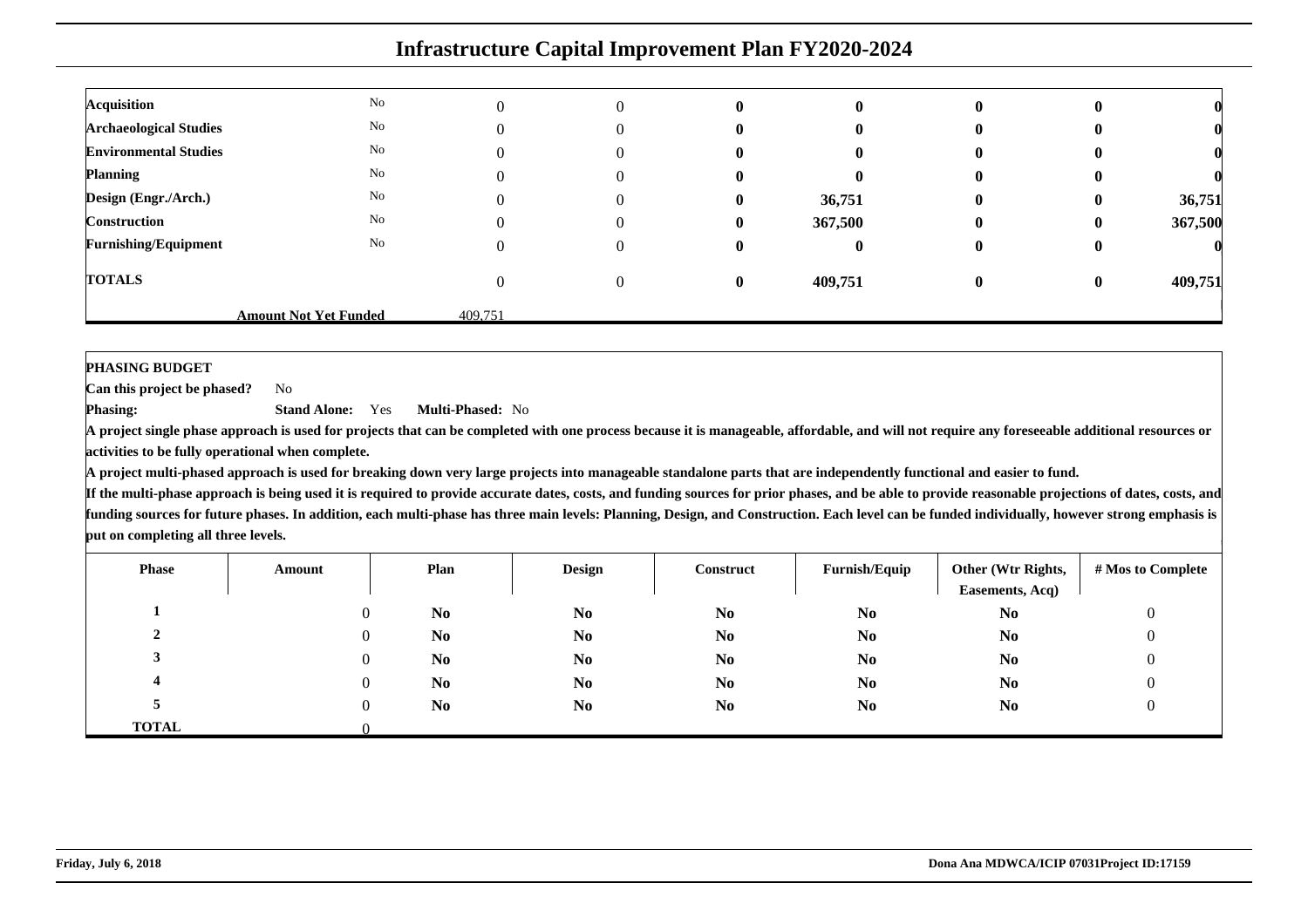| Has your local government/agency budgeted for operating expenses for the project when it is completed? |           |          |           | <b>Yes</b>        |                   |              |  |
|--------------------------------------------------------------------------------------------------------|-----------|----------|-----------|-------------------|-------------------|--------------|--|
| If no, please explain why:                                                                             |           |          |           |                   |                   |              |  |
| <b>ANNUAL OPERATING BUDGET</b>                                                                         | YEAR 1    | YEAR 2   | YEAR 3    | YEAR <sub>4</sub> | YEAR <sub>5</sub> | <b>TOTAL</b> |  |
| <b>Annual Operating Expenses plus Debt Service</b>                                                     | 30,000    | 30,000   | 30.000    | 30,000            | 30,000            | 150,000      |  |
| <b>Annual Operating Revenues</b>                                                                       | 2.061.199 | .169.684 | 2.278.168 | 2.392.076         | 2.511.680         | 11.412.807   |  |

**Does the project lower operating costs?**<sup>2</sup> No

**If yes, please explain and provide estimates of operating savingsEntities who will assume the following responsibilites for this project:**

|                                     | <b>Fiscal Agent:</b> | Own:           | <b>Operate:</b> | <b>Own Land:</b> | <b>Own Asset:</b> | Maintain:      |
|-------------------------------------|----------------------|----------------|-----------------|------------------|-------------------|----------------|
|                                     | Doña Ana MDWCA       | Doña Ana MDWCA | Doña Ana MDWCA  | Doña Ana MDWCA   | Doña Ana MDWCA    | Doña Ana MDWCA |
| Lease/operating agreement in place? | <b>No</b>            | 'NΩ            |                 | No               | - No              | 'No            |

| (a) How many years is the requested project expected to be in use before needing Renovate/Repair or Replacement?<br>16 years or more<br>(b) Has the project had public input and buy-in?<br>Yes<br>(c) Is the project necessary to address population or client growth and if so, will it provide services to that population or clientele?<br>Yes<br>(d) Regionalism - Does the project directly benefit an entity other than itself?<br>Yes<br>Dona Ana MDWCA provides emergency water to 2 other Mutual Domestic Water Associations.<br>If yes, please list the other entity.<br>(e) Are there oversight mechanisms built in that would ensure timely construction and completion of the project on budget?<br>Yes<br>All Dona Ana MDWCA projects are bid out with completion dates, if not met by the contractor liquidated damaged are assessed. Construction project schedule is required<br>Please explain. |
|--------------------------------------------------------------------------------------------------------------------------------------------------------------------------------------------------------------------------------------------------------------------------------------------------------------------------------------------------------------------------------------------------------------------------------------------------------------------------------------------------------------------------------------------------------------------------------------------------------------------------------------------------------------------------------------------------------------------------------------------------------------------------------------------------------------------------------------------------------------------------------------------------------------------|
|                                                                                                                                                                                                                                                                                                                                                                                                                                                                                                                                                                                                                                                                                                                                                                                                                                                                                                                    |
|                                                                                                                                                                                                                                                                                                                                                                                                                                                                                                                                                                                                                                                                                                                                                                                                                                                                                                                    |
|                                                                                                                                                                                                                                                                                                                                                                                                                                                                                                                                                                                                                                                                                                                                                                                                                                                                                                                    |
|                                                                                                                                                                                                                                                                                                                                                                                                                                                                                                                                                                                                                                                                                                                                                                                                                                                                                                                    |
|                                                                                                                                                                                                                                                                                                                                                                                                                                                                                                                                                                                                                                                                                                                                                                                                                                                                                                                    |
|                                                                                                                                                                                                                                                                                                                                                                                                                                                                                                                                                                                                                                                                                                                                                                                                                                                                                                                    |
|                                                                                                                                                                                                                                                                                                                                                                                                                                                                                                                                                                                                                                                                                                                                                                                                                                                                                                                    |
|                                                                                                                                                                                                                                                                                                                                                                                                                                                                                                                                                                                                                                                                                                                                                                                                                                                                                                                    |
| before and during                                                                                                                                                                                                                                                                                                                                                                                                                                                                                                                                                                                                                                                                                                                                                                                                                                                                                                  |
| (f) Other than the temporary construction jobs associated with the project, does the project maintain or advance the region's economy?<br>N <sub>0</sub>                                                                                                                                                                                                                                                                                                                                                                                                                                                                                                                                                                                                                                                                                                                                                           |
| If yes, please explain.                                                                                                                                                                                                                                                                                                                                                                                                                                                                                                                                                                                                                                                                                                                                                                                                                                                                                            |
| (g) Does the project benefit all citizens within a recognized region, district or political subdivision?<br>Yes                                                                                                                                                                                                                                                                                                                                                                                                                                                                                                                                                                                                                                                                                                                                                                                                    |
| If yes, please explain and provide the number of people that will benefit from the project.<br>5500 Homes                                                                                                                                                                                                                                                                                                                                                                                                                                                                                                                                                                                                                                                                                                                                                                                                          |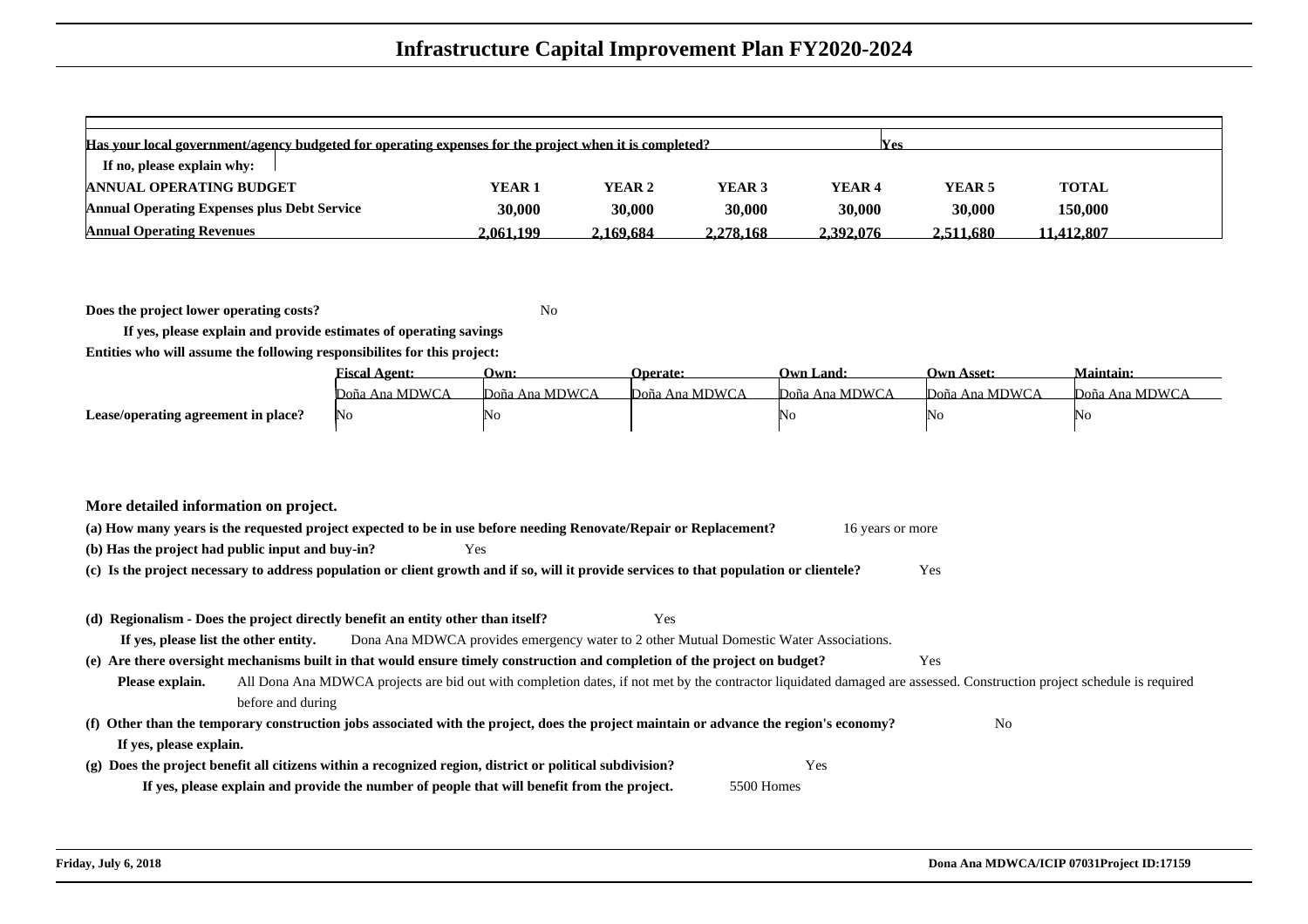**(h) Does the project eliminate a risk or hazard to public health and/or safety that immediately endangers occupants of the premises such that corrective action is urgent andunavoidable? Emergencies must be documented by a Subject Matter Expert.**No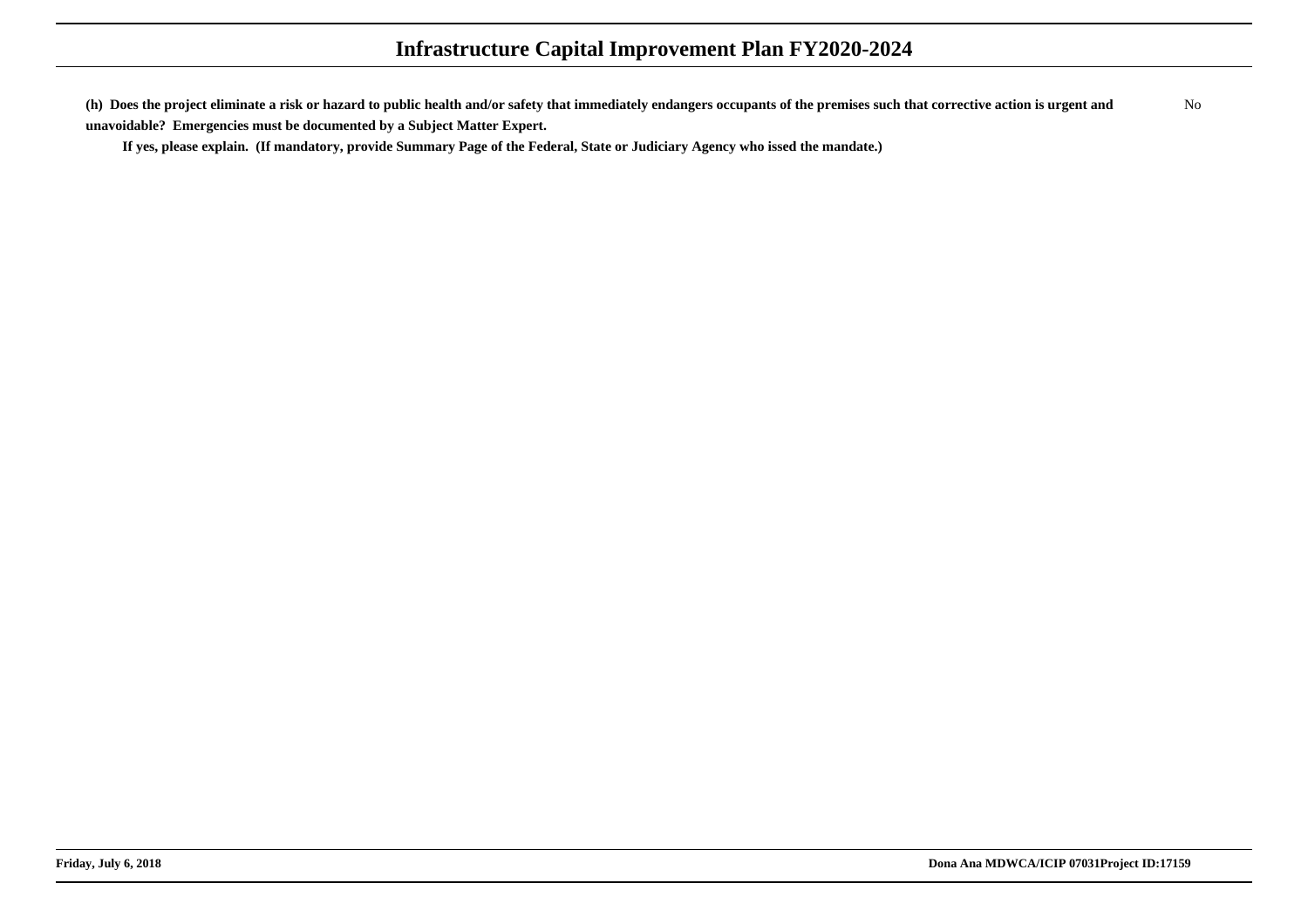| Year/Rank 2022        | -004                                                      | <b>Priority:</b> | High |                              |                                                                                                                          |                                                                                                                                                                                            | ID:17153 |
|-----------------------|-----------------------------------------------------------|------------------|------|------------------------------|--------------------------------------------------------------------------------------------------------------------------|--------------------------------------------------------------------------------------------------------------------------------------------------------------------------------------------|----------|
| <b>Project Title:</b> | Shalem Colony Water Improvements Project                  |                  |      | Class:                       | New                                                                                                                      | <b>Type/Subtype:</b> Water - Water Supply                                                                                                                                                  |          |
| <b>Contact Name:</b>  | Jennifer Horton                                           |                  |      | <b>Contact Phone:</b>        | 575-526-3491                                                                                                             | jennifer@dawater.org<br>Contact <b>E-mail:</b>                                                                                                                                             |          |
| Total project cost:   | 384,275                                                   |                  |      | Proposed project start date: |                                                                                                                          |                                                                                                                                                                                            |          |
|                       | Project Location: Shalem Colony Trail Las Cruces NM 88007 |                  |      | <b>Latitude:</b>             | 32'22'50                                                                                                                 | <b>Longitude:</b> 106'50'49                                                                                                                                                                |          |
| Legislative Language: |                                                           |                  |      |                              | Design and construct water line along Shalem Colony. Acquire easements and ROW as determined necessary. - Dona Ana MDWCA |                                                                                                                                                                                            |          |
| <b>Scope of Work:</b> |                                                           |                  |      |                              |                                                                                                                          | Design and construct 5,000' of 12" water line along Shalem Colony from Valley Dr. to Rio Grande Bridge. This project will help complete the Master Plan, provide much needed flows for the |          |
|                       |                                                           |                  |      |                              |                                                                                                                          | domestic water demand, and meet required fire flow protection in a rapidly growing portion of the service area. Acquire easements and ROW as determined necessary.                         |          |

**Secured and Potential Funding Budget:**

 **State Grant Funding should only be requested when all other funding sources have been exhausted if entity is providing matching funds, i.e. Federal, Local Taxes, Fees, NM FinanceAuthority Loans (NMFA), Tribal Infrastructure Fund (TIF), Water Trust Board (WTB), Public School Facility Authority (PSFA), Colonia's Infrastructure Board (CIB), etc.**

| <b>Funding</b> |               | <b>Funding</b> | <b>Applied For?</b> | Amount         | <b>Amt Expended</b> | Date(s)          |  |
|----------------|---------------|----------------|---------------------|----------------|---------------------|------------------|--|
| Source(s)      |               | Amount         | <b>Yes or No</b>    | <b>Secured</b> | to Date             | Received Comment |  |
| <b>NMFA</b>    |               | 38,427         | Yes                 | $\mathbf{0}$   | $\overline{0}$      |                  |  |
| <b>NMFAL</b>   |               | 153,710        | Yes                 |                | $\overline{0}$      |                  |  |
| <b>FGRANT</b>  |               | 38,428         | Yes                 | 0              | $\overline{0}$      |                  |  |
| <b>FLOAN</b>   |               | 153,710        | Yes                 | $\mathbf{0}$   | $\overline{0}$      |                  |  |
|                |               | $\overline{0}$ | No                  | $\Omega$       | $\overline{0}$      |                  |  |
|                |               | $\overline{0}$ | N <sub>o</sub>      | $\theta$       | $\overline{0}$      |                  |  |
|                |               | $\overline{0}$ | N <sub>o</sub>      |                | $\Omega$            |                  |  |
|                |               | $\overline{0}$ | N <sub>o</sub>      | $\mathbf{0}$   | $\overline{0}$      |                  |  |
|                | <b>TOTALS</b> | 384,275        |                     |                |                     |                  |  |

| Project Budget - Complete the Budget below. Only include unfunded or unsecured funds under each project year. Note: Funded to Date column must equal the amounts listed above here. |           |                       |                                       |      |      |      |  |                         |  |  |  |
|-------------------------------------------------------------------------------------------------------------------------------------------------------------------------------------|-----------|-----------------------|---------------------------------------|------|------|------|--|-------------------------|--|--|--|
|                                                                                                                                                                                     |           |                       | <b>Estimated Costs Not Yet Funded</b> |      |      |      |  |                         |  |  |  |
|                                                                                                                                                                                     | Completed | <b>Funded to Date</b> | <b>2020</b>                           | 2021 | 2022 | 2023 |  | 2024 Total Project Cost |  |  |  |
| <b>Water Rights</b>                                                                                                                                                                 | No        |                       |                                       |      |      |      |  |                         |  |  |  |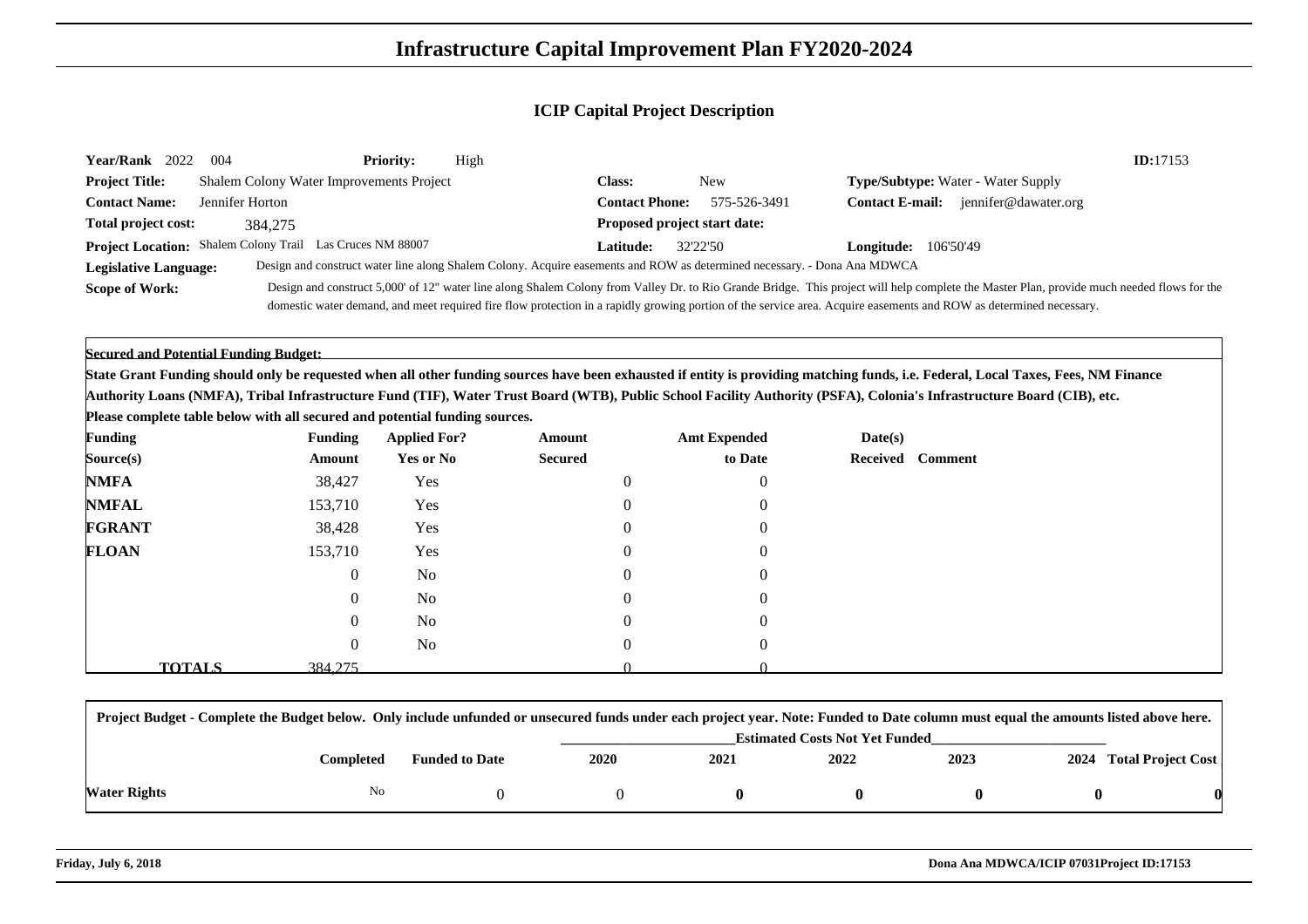|                                    | <b>Infrastructure Capital Improvement Plan FY2020-2024</b> |          |  |              |              |              |              |         |  |  |  |  |  |
|------------------------------------|------------------------------------------------------------|----------|--|--------------|--------------|--------------|--------------|---------|--|--|--|--|--|
| <b>Easements and Rights of Way</b> | No                                                         |          |  |              | 5,500        | $\bf{0}$     | $\bf{0}$     | 5,500   |  |  |  |  |  |
| <b>Acquisition</b>                 | No                                                         |          |  |              | $\mathbf{0}$ |              |              |         |  |  |  |  |  |
| <b>Archaeological Studies</b>      | No                                                         |          |  |              | $\mathbf{0}$ |              | v            |         |  |  |  |  |  |
| <b>Environmental Studies</b>       | No                                                         |          |  |              | $\mathbf{0}$ | 0            |              |         |  |  |  |  |  |
| <b>Planning</b>                    | Yes                                                        |          |  |              | 0            | $\mathbf{0}$ | $\mathbf{0}$ |         |  |  |  |  |  |
| Design (Engr./Arch.)               | No                                                         |          |  | 0            | 42,525       | $\bf{0}$     | $\bf{0}$     | 42,525  |  |  |  |  |  |
| <b>Construction</b>                | No                                                         |          |  |              | 336,250      | $\bf{0}$     | $\bf{0}$     | 336,250 |  |  |  |  |  |
| <b>Furnishing/Equipment</b>        | No                                                         | $\theta$ |  | v            | $\mathbf{0}$ | $\mathbf{0}$ | $\bf{0}$     |         |  |  |  |  |  |
| <b>TOTALS</b>                      |                                                            |          |  | $\mathbf{0}$ | 384,275      | $\bf{0}$     | $\bf{0}$     | 384,275 |  |  |  |  |  |
|                                    | <b>Amount Not Yet Funded</b>                               | 384,275  |  |              |              |              |              |         |  |  |  |  |  |

**PHASING BUDGET**

 **Can this project be phased?**No

**Phasing: Stand Alone:** No**Multi-Phased:** No

**A project single phase approach is used for projects that can be completed with one process because it is manageable, affordable, and will not require any foreseeable additional resources oractivities to be fully operational when complete.**

**A project multi-phased approach is used for breaking down very large projects into manageable standalone parts that are independently functional and easier to fund.**

| <b>Phase</b> | Amount | Plan           | <b>Design</b>  | <b>Construct</b> | Furnish/Equip  | Other (Wtr Rights,<br>Easements, Acq) | # Mos to Complete |
|--------------|--------|----------------|----------------|------------------|----------------|---------------------------------------|-------------------|
|              |        | N <sub>0</sub> | N <sub>0</sub> | N <sub>0</sub>   | N <sub>0</sub> | N <sub>0</sub>                        | U                 |
|              |        | N <sub>0</sub> | N <sub>o</sub> | N <sub>0</sub>   | N <sub>0</sub> | N <sub>0</sub>                        |                   |
|              |        | N <sub>0</sub> | N <sub>0</sub> | N <sub>0</sub>   | N <sub>0</sub> | N <sub>0</sub>                        |                   |
|              |        | N <sub>0</sub> | N <sub>0</sub> | N <sub>0</sub>   | N <sub>0</sub> | N <sub>0</sub>                        |                   |
|              |        | N <sub>0</sub> | N <sub>o</sub> | N <sub>0</sub>   | N <sub>0</sub> | N <sub>0</sub>                        |                   |
| <b>TOTAL</b> |        |                |                |                  |                |                                       |                   |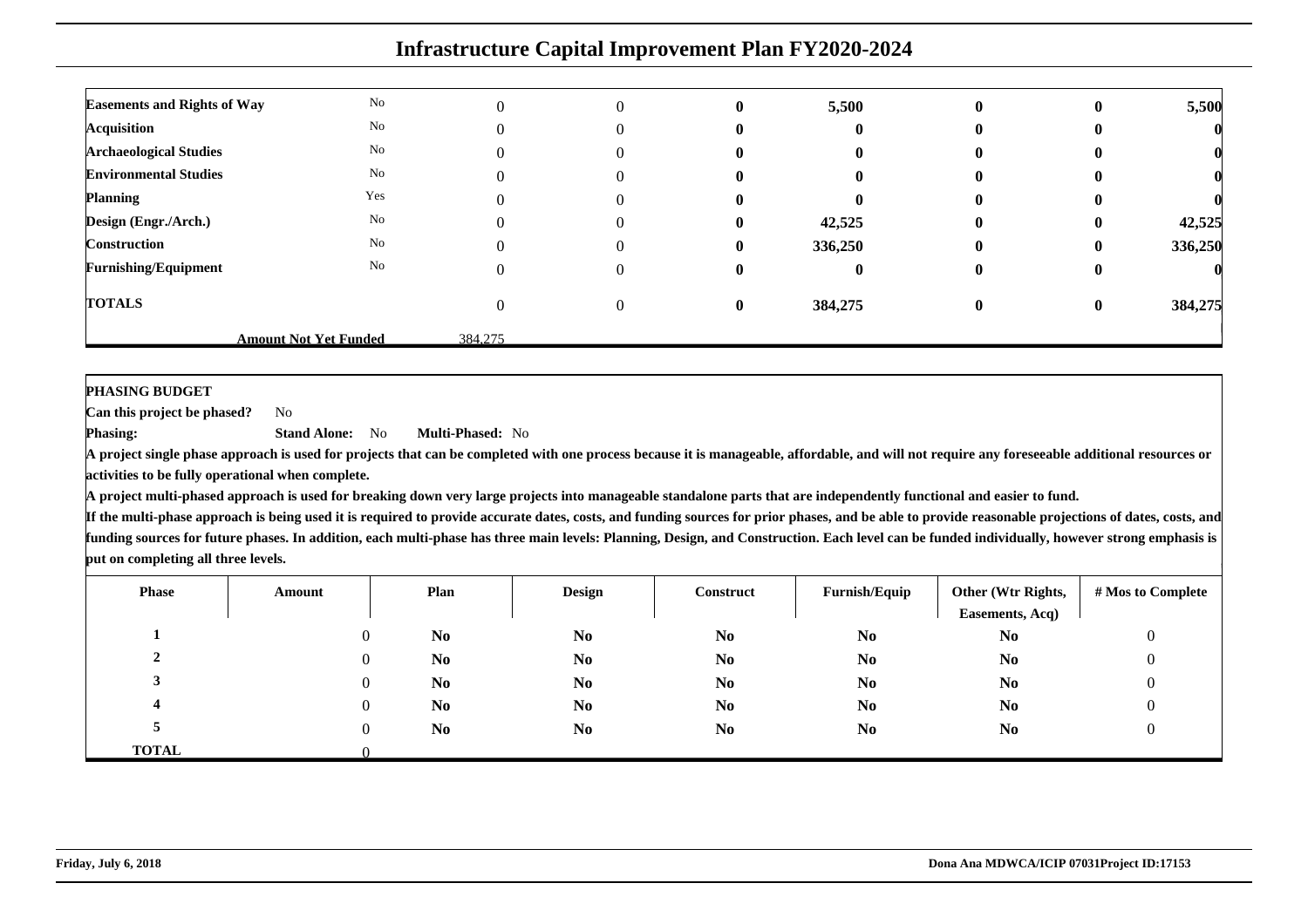| Has your local government/agency budgeted for operating expenses for the project when it is completed?<br><b>Nes</b> |              |           |           |           |                   |              |  |  |  |  |  |  |
|----------------------------------------------------------------------------------------------------------------------|--------------|-----------|-----------|-----------|-------------------|--------------|--|--|--|--|--|--|
| If no, please explain why:                                                                                           |              |           |           |           |                   |              |  |  |  |  |  |  |
| <b>ANNUAL OPERATING BUDGET</b>                                                                                       | <b>YEAR1</b> | YEAR 2    | YEAR 3    | YEAR 4    | YEAR <sub>5</sub> | <b>TOTAL</b> |  |  |  |  |  |  |
| <b>Annual Operating Expenses plus Debt Service</b>                                                                   | 5.000        | 5.000     | 5.000     | 5.000     | 5.000             | 25,000       |  |  |  |  |  |  |
| <b>Annual Operating Revenues</b>                                                                                     | 2.061.199    | 2.169.684 | 2.278.168 | 2.392.076 | 2.511.680         | 11.412.807   |  |  |  |  |  |  |

**Does the project lower operating costs?**<sup>2</sup> No

**If yes, please explain and provide estimates of operating savings** <sup>36</sup>**Entities who will assume the following responsibilites for this project:**

|                                     | <b>Fiscal Agent:</b> | Own:           | <b>Operate:</b> | Own Land:      | <b>Own Asset:</b> | Maintain:      |
|-------------------------------------|----------------------|----------------|-----------------|----------------|-------------------|----------------|
|                                     | Doña Ana MDWCA       | Doña Ana MDWCA | Doña Ana MDWCA  | Dona Ana MDWCA | Dona Ana MDWCA    | Dona Ana MDWCA |
| Lease/operating agreement in place? | ΙNο                  | 'N (           |                 | NC             | ™u.               | 'NG            |

| More detailed information on project.                                                                                                                                                     |
|-------------------------------------------------------------------------------------------------------------------------------------------------------------------------------------------|
| (a) How many years is the requested project expected to be in use before needing Renovate/Repair or Replacement?<br>16 years or more                                                      |
| (b) Has the project had public input and buy-in?<br><b>Yes</b>                                                                                                                            |
| (c) Is the project necessary to address population or client growth and if so, will it provide services to that population or clientele?<br>N <sub>o</sub>                                |
|                                                                                                                                                                                           |
| (d) Regionalism - Does the project directly benefit an entity other than itself?<br>Yes                                                                                                   |
| Picacho Mutual Domestic Water Consumers Association<br>If yes, please list the other entity.                                                                                              |
| (e) Are there oversight mechanisms built in that would ensure timely construction and completion of the project on budget?<br>Yes                                                         |
| All Dona Ana MDWCA projects are bid out with completion dates, if not met by the contractor liquidated damaged are assessed. Construction project schedule is required<br>Please explain. |
| before and during                                                                                                                                                                         |
| (f) Other than the temporary construction jobs associated with the project, does the project maintain or advance the region's economy?<br>N <sub>0</sub>                                  |
| If yes, please explain.                                                                                                                                                                   |
| (g) Does the project benefit all citizens within a recognized region, district or political subdivision?<br>Yes                                                                           |
| If yes, please explain and provide the number of people that will benefit from the project.<br>6000 connections                                                                           |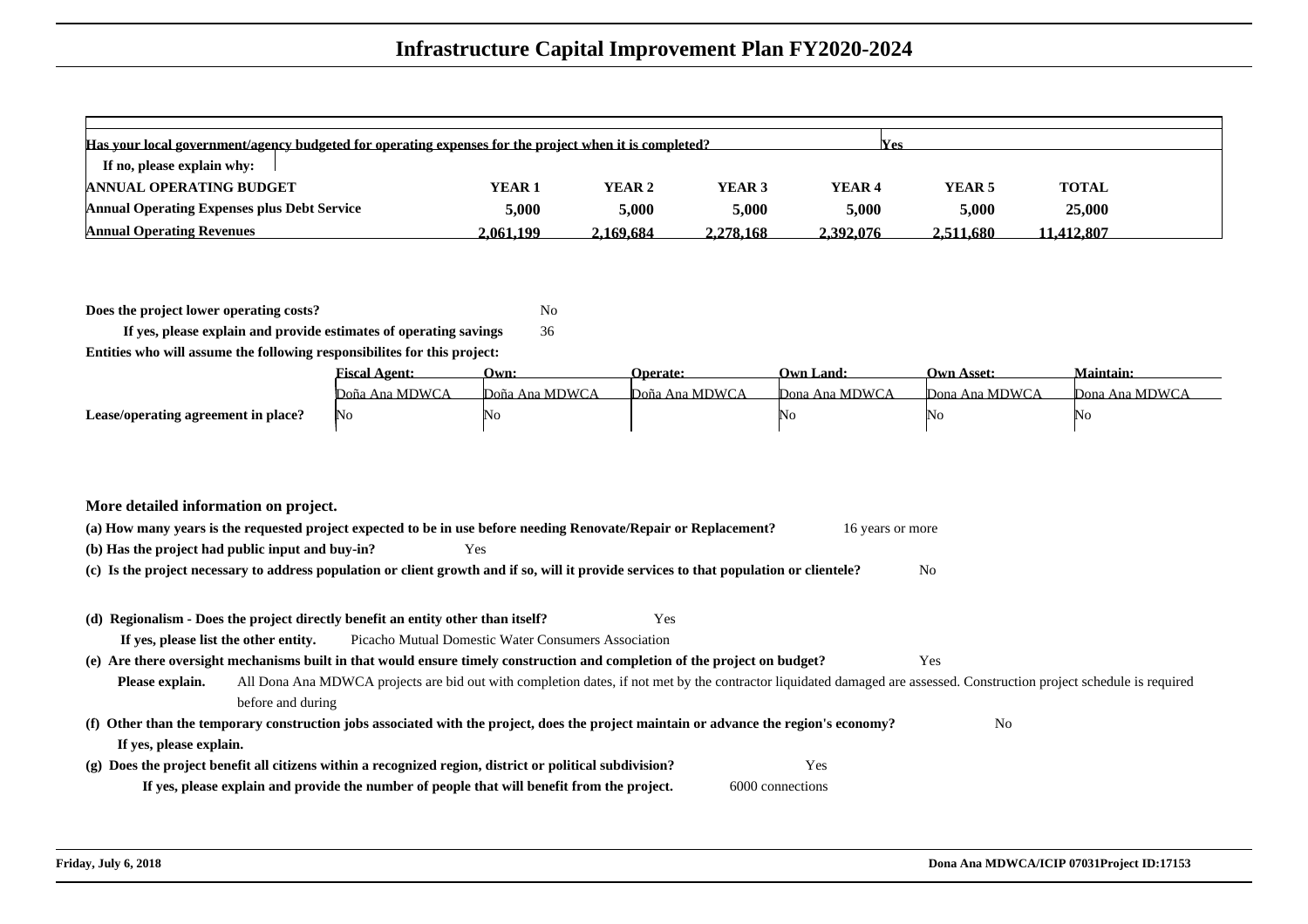**(h) Does the project eliminate a risk or hazard to public health and/or safety that immediately endangers occupants of the premises such that corrective action is urgent andunavoidable? Emergencies must be documented by a Subject Matter Expert.**No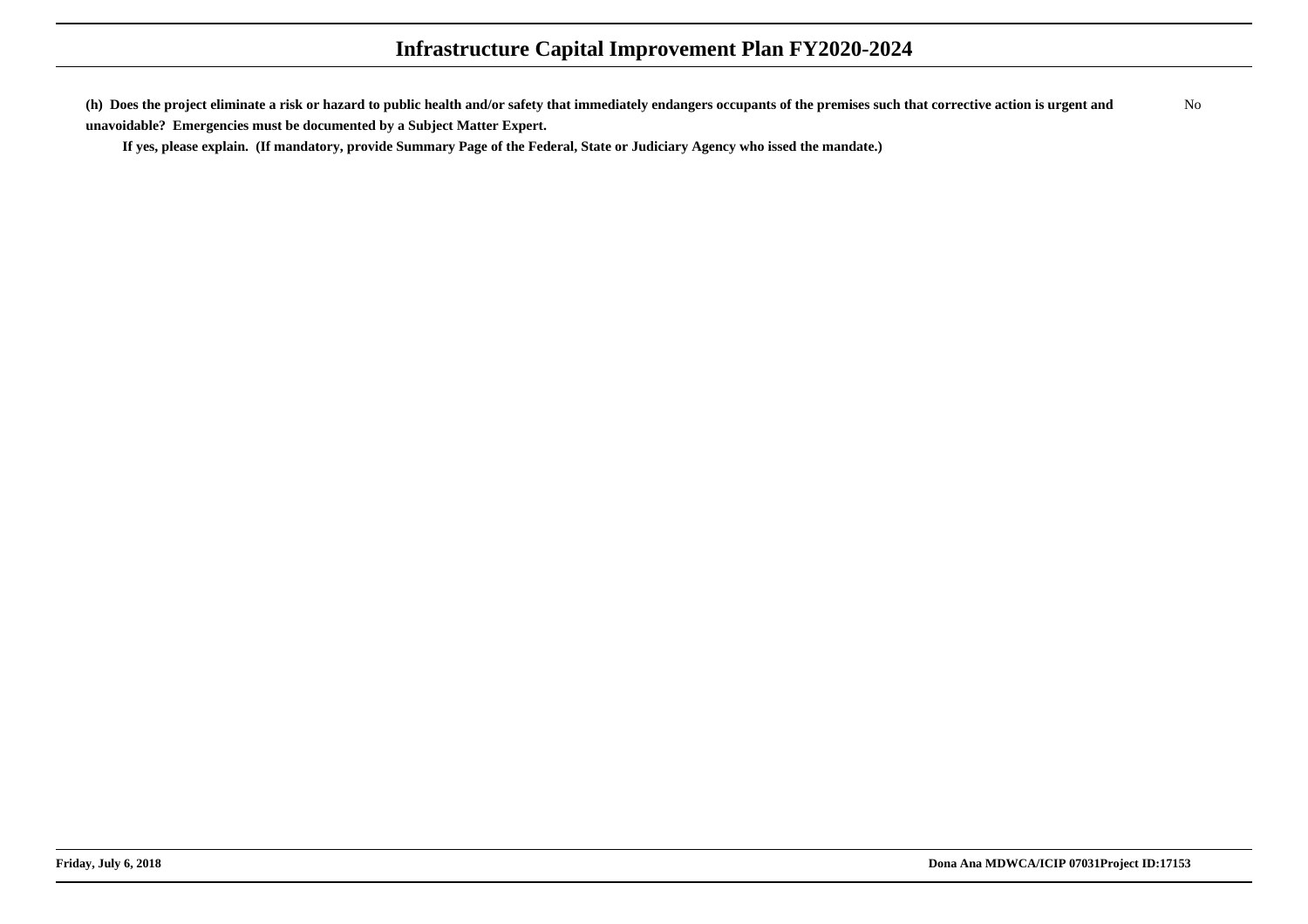| Year/Rank 2023               | <b>Priority:</b><br>-001                            | High |                              |                     |                                                                                                                                                                                                  | ID:15774 |
|------------------------------|-----------------------------------------------------|------|------------------------------|---------------------|--------------------------------------------------------------------------------------------------------------------------------------------------------------------------------------------------|----------|
| <b>Project Title:</b>        | Ground Water Rights                                 |      | Class:                       | New                 | <b>Type/Subtype:</b> Water - Water Rights                                                                                                                                                        |          |
| <b>Contact Name:</b>         | Jennifer Horton                                     |      | <b>Contact Phone:</b>        | 575-526-3491        | jennifer@dawater.org<br><b>Contact E-mail:</b>                                                                                                                                                   |          |
| <b>Total project cost:</b>   | 800,000                                             |      | Proposed project start date: |                     |                                                                                                                                                                                                  |          |
|                              | Project Location: Ledesma Drive Las Cruces NM 88007 |      | <b>Latitude:</b>             | $32^{\circ}23'25$ N | $106^{\circ}48'52$ W<br>Longitude:                                                                                                                                                               |          |
| <b>Legislative Language:</b> | Purchase 1,927 acre feet of ground water rights     |      |                              |                     |                                                                                                                                                                                                  |          |
| <b>Scope of Work:</b>        |                                                     |      |                              |                     | Purchase ground water rights to meet our 40 year plan which indicates that the Association needs to acquire approximately 1,927 acre feet of water rights above their existing water rights meet |          |
|                              | the anticipated demand by 2040.                     |      |                              |                     |                                                                                                                                                                                                  |          |

**Secured and Potential Funding Budget:**

**State Grant Funding should only be requested when all other funding sources have been exhausted if entity is providing matching funds, i.e. Federal, Local Taxes, Fees, NM FinanceAuthority Loans (NMFA), Tribal Infrastructure Fund (TIF), Water Trust Board (WTB), Public School Facility Authority (PSFA), Colonia's Infrastructure Board (CIB), etc.**

| <b>Funding</b> |               | <b>Funding</b> | <b>Applied For?</b> | Amount           | <b>Amt Expended</b> | Date(s) |                  |
|----------------|---------------|----------------|---------------------|------------------|---------------------|---------|------------------|
| Source(s)      |               | Amount         | <b>Yes or No</b>    | <b>Secured</b>   | to Date             |         | Received Comment |
| <b>NMFA</b>    |               | 320,000        | Yes                 | $\boldsymbol{0}$ | $\overline{0}$      |         |                  |
| <b>NMFAL</b>   |               | 80,000         | Yes                 | $\theta$         | $\overline{0}$      |         |                  |
| <b>SGRANT</b>  |               | 320,000        | Yes                 | $\theta$         | $\overline{0}$      |         |                  |
| <b>SLOAN</b>   |               | 80,000         | Yes                 | $\overline{0}$   | $\overline{0}$      |         |                  |
|                |               | $\overline{0}$ | N <sub>o</sub>      | $\theta$         | $\overline{0}$      |         |                  |
|                |               | $\overline{0}$ | N <sub>o</sub>      | $\overline{0}$   | $\overline{0}$      |         |                  |
|                |               | 0              | N <sub>0</sub>      | $\Omega$         | $\overline{0}$      |         |                  |
|                |               | $\overline{0}$ | N <sub>o</sub>      | $\overline{0}$   | $\overline{0}$      |         |                  |
|                | <b>TOTALS</b> | 800,000        |                     |                  |                     |         |                  |

| Project Budget - Complete the Budget below. Only include unfunded or unsecured funds under each project year. Note: Funded to Date column must equal the amounts listed above here. |           |                       |             |                                       |      |         |         |                         |  |  |  |
|-------------------------------------------------------------------------------------------------------------------------------------------------------------------------------------|-----------|-----------------------|-------------|---------------------------------------|------|---------|---------|-------------------------|--|--|--|
|                                                                                                                                                                                     |           |                       |             | <b>Estimated Costs Not Yet Funded</b> |      |         |         |                         |  |  |  |
|                                                                                                                                                                                     | Completed | <b>Funded to Date</b> | <b>2020</b> | 2021                                  | 2022 | 2023    |         | 2024 Total Project Cost |  |  |  |
| Water Rights                                                                                                                                                                        | No        |                       |             |                                       |      | 400,000 | 400,000 | 800,000                 |  |  |  |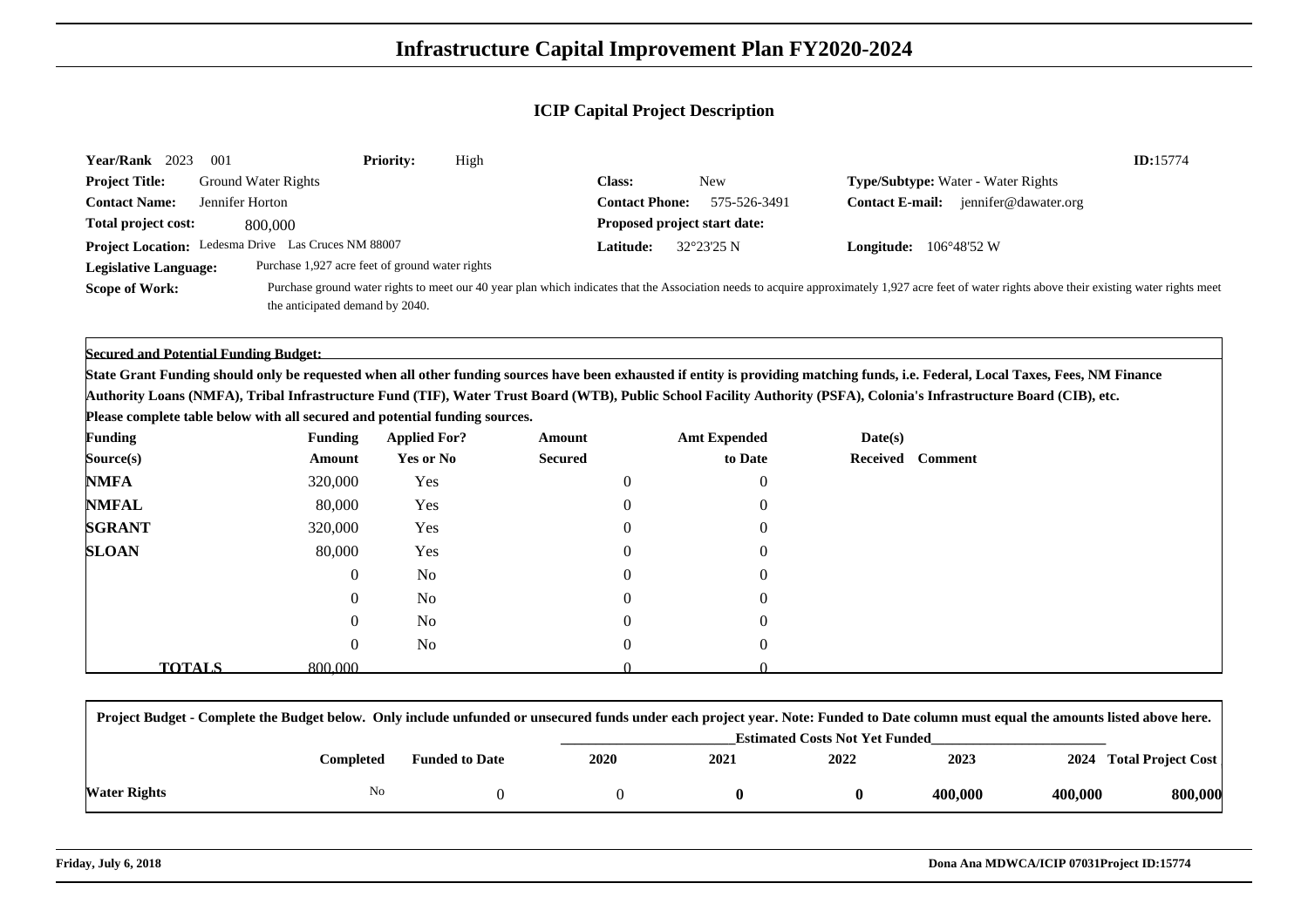|                                    | <b>Infrastructure Capital Improvement Plan FY2020-2024</b> |         |          |              |  |         |         |         |  |  |  |  |  |
|------------------------------------|------------------------------------------------------------|---------|----------|--------------|--|---------|---------|---------|--|--|--|--|--|
| <b>Easements and Rights of Way</b> | No                                                         |         | $\Omega$ | $\mathbf{u}$ |  |         | o       |         |  |  |  |  |  |
| <b>Acquisition</b>                 | No                                                         |         | $\Omega$ |              |  |         |         |         |  |  |  |  |  |
| <b>Archaeological Studies</b>      | No                                                         |         |          |              |  |         |         |         |  |  |  |  |  |
| <b>Environmental Studies</b>       | No                                                         |         |          |              |  |         |         |         |  |  |  |  |  |
| <b>Planning</b>                    | No                                                         |         | $\Omega$ |              |  |         | O       |         |  |  |  |  |  |
| Design (Engr./Arch.)               | No                                                         |         | $\Omega$ |              |  |         | 0       |         |  |  |  |  |  |
| <b>Construction</b>                | No                                                         |         | $\Omega$ |              |  |         |         |         |  |  |  |  |  |
| <b>Furnishing/Equipment</b>        | No                                                         |         | $\theta$ |              |  |         | o       |         |  |  |  |  |  |
| <b>TOTALS</b>                      |                                                            |         | $\theta$ | 0            |  | 400,000 | 400,000 | 800,000 |  |  |  |  |  |
|                                    | <b>Amount Not Yet Funded</b>                               | 800,000 |          |              |  |         |         |         |  |  |  |  |  |

**PHASING BUDGET**

 **Can this project be phased?**Yes

**Phasing: Stand Alone:** No**Multi-Phased:** No

**A project single phase approach is used for projects that can be completed with one process because it is manageable, affordable, and will not require any foreseeable additional resources oractivities to be fully operational when complete.**

**A project multi-phased approach is used for breaking down very large projects into manageable standalone parts that are independently functional and easier to fund.**

| <b>Phase</b> | Amount  | Plan           | <b>Design</b>  | Construct      | Furnish/Equip  | Other (Wtr Rights,<br>Easements, Acq) | # Mos to Complete |
|--------------|---------|----------------|----------------|----------------|----------------|---------------------------------------|-------------------|
|              | 200,000 | N <sub>0</sub> | N <sub>0</sub> | N <sub>0</sub> | N <sub>0</sub> | Yes                                   | 12                |
|              | 200,000 | N <sub>0</sub> | N <sub>0</sub> | N <sub>0</sub> | N <sub>0</sub> | Yes                                   | 12                |
|              | 200,000 | N <sub>0</sub> | N <sub>0</sub> | N <sub>0</sub> | N <sub>0</sub> | Yes                                   | 12                |
|              | 200,000 | N <sub>0</sub> | N <sub>0</sub> | N <sub>0</sub> | N <sub>0</sub> | Yes                                   | 12                |
|              |         | N <sub>0</sub> | N <sub>0</sub> | N <sub>0</sub> | N <sub>0</sub> | N <sub>0</sub>                        |                   |
| <b>TOTAL</b> | 800,000 |                |                |                |                |                                       |                   |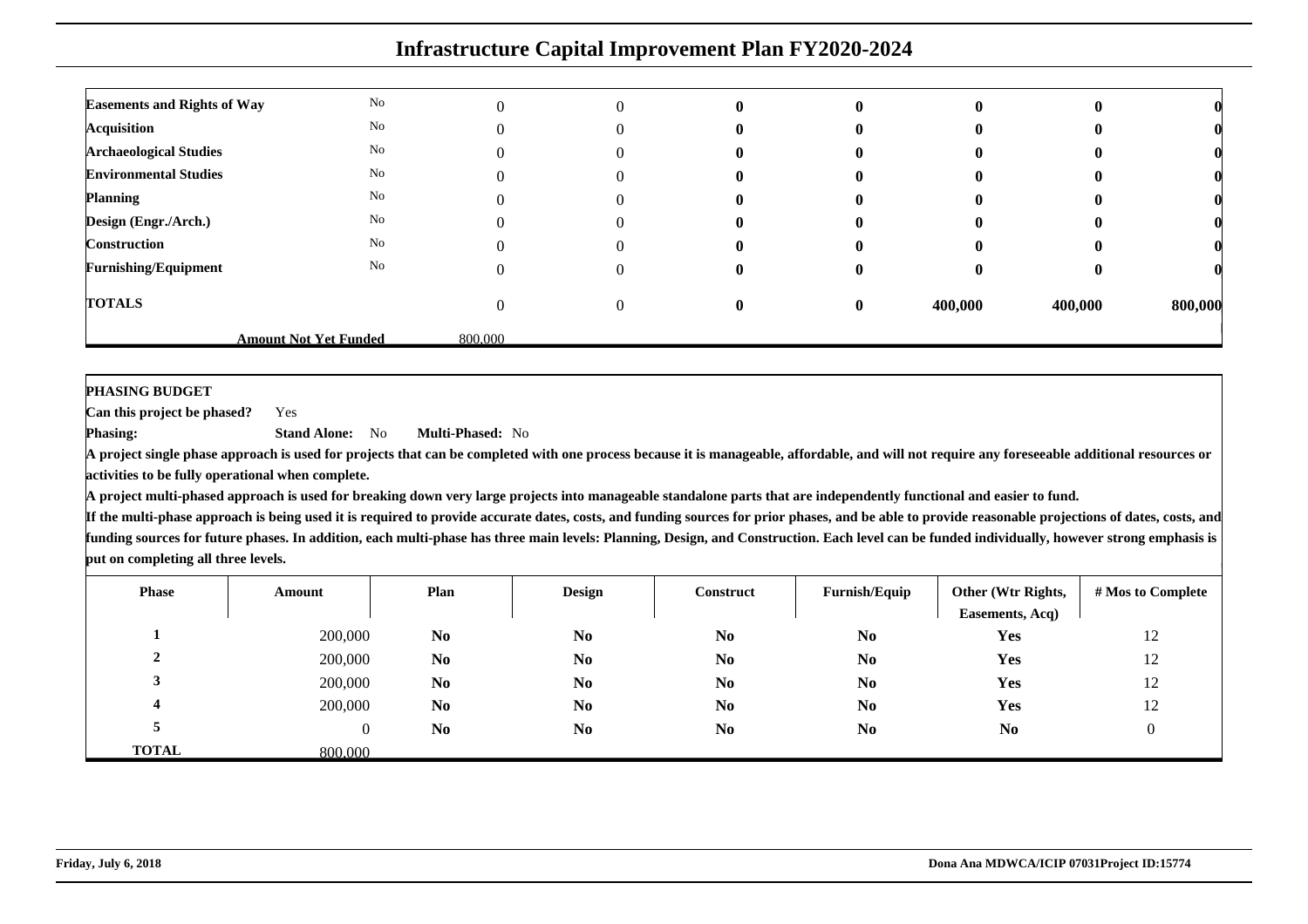| Has your local government/agency budgeted for operating expenses for the project when it is completed? |                   |        |        |                   |        |              |  |  |  |  |  |  |
|--------------------------------------------------------------------------------------------------------|-------------------|--------|--------|-------------------|--------|--------------|--|--|--|--|--|--|
| <b>If no, please explain why:</b> No additional operating cost for this project                        |                   |        |        |                   |        |              |  |  |  |  |  |  |
| <b>ANNUAL OPERATING BUDGET</b>                                                                         | YEAR <sub>1</sub> | YEAR 2 | YEAR 3 | YEAR <sub>4</sub> | YEAR 5 | <b>TOTAL</b> |  |  |  |  |  |  |
| <b>Annual Operating Expenses plus Debt Service</b>                                                     |                   |        |        |                   |        |              |  |  |  |  |  |  |
| <b>Annual Operating Revenues</b>                                                                       |                   |        |        |                   |        |              |  |  |  |  |  |  |

**Does the project lower operating costs?**

<sup>2</sup> No

**If yes, please explain and provide estimates of operating savingsEntities who will assume the following responsibilites for this project:**

|                                     | <b>Fiscal Agent:</b> | Own:           | <b>Operate:</b> | <b>Own Land:</b> | <b>Own Asset:</b> | <b>Maintain:</b> |
|-------------------------------------|----------------------|----------------|-----------------|------------------|-------------------|------------------|
|                                     | Doña Ana MDWCA       | Doña Ana MDWCA | Doña Ana MDWCA  | Doña Ana MDWCA   | Doña Ana MDWCA    | Doña Ana MDWCA   |
| Lease/operating agreement in place? | No                   | 'No            |                 | 'NG              | 4NG               | 'NG              |

|  |  | More detailed information on project. |  |  |
|--|--|---------------------------------------|--|--|
|--|--|---------------------------------------|--|--|

| 16 years or more                                                                                                                                                                     |
|--------------------------------------------------------------------------------------------------------------------------------------------------------------------------------------|
|                                                                                                                                                                                      |
| Yes                                                                                                                                                                                  |
|                                                                                                                                                                                      |
|                                                                                                                                                                                      |
|                                                                                                                                                                                      |
| No                                                                                                                                                                                   |
|                                                                                                                                                                                      |
| N <sub>0</sub>                                                                                                                                                                       |
|                                                                                                                                                                                      |
|                                                                                                                                                                                      |
|                                                                                                                                                                                      |
| (h) Does the project eliminate a risk or hazard to public health and/or safety that immediately endangers occupants of the premises such that corrective action is urgent and<br>No. |
|                                                                                                                                                                                      |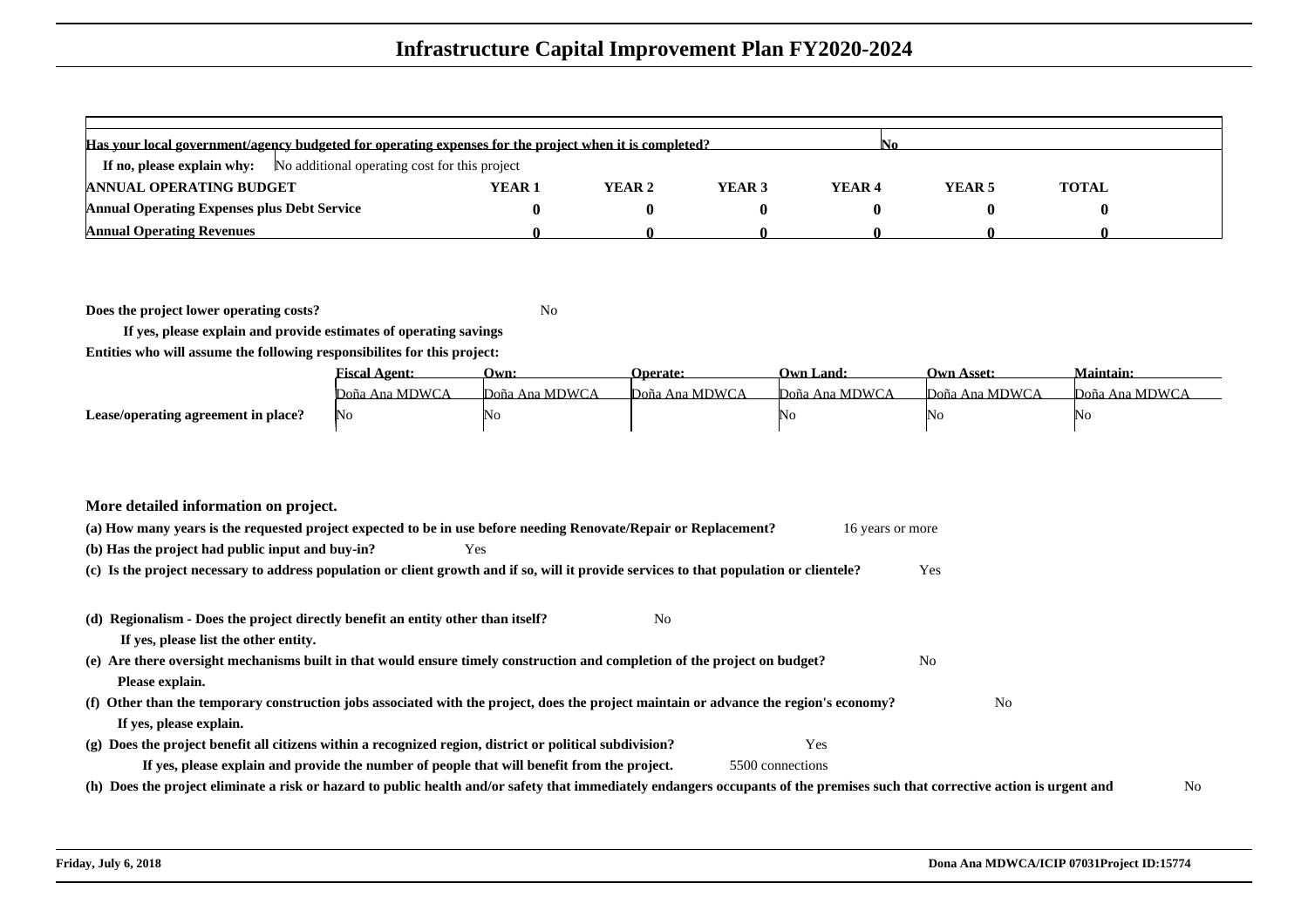**unavoidable? Emergencies must be documented by a Subject Matter Expert.**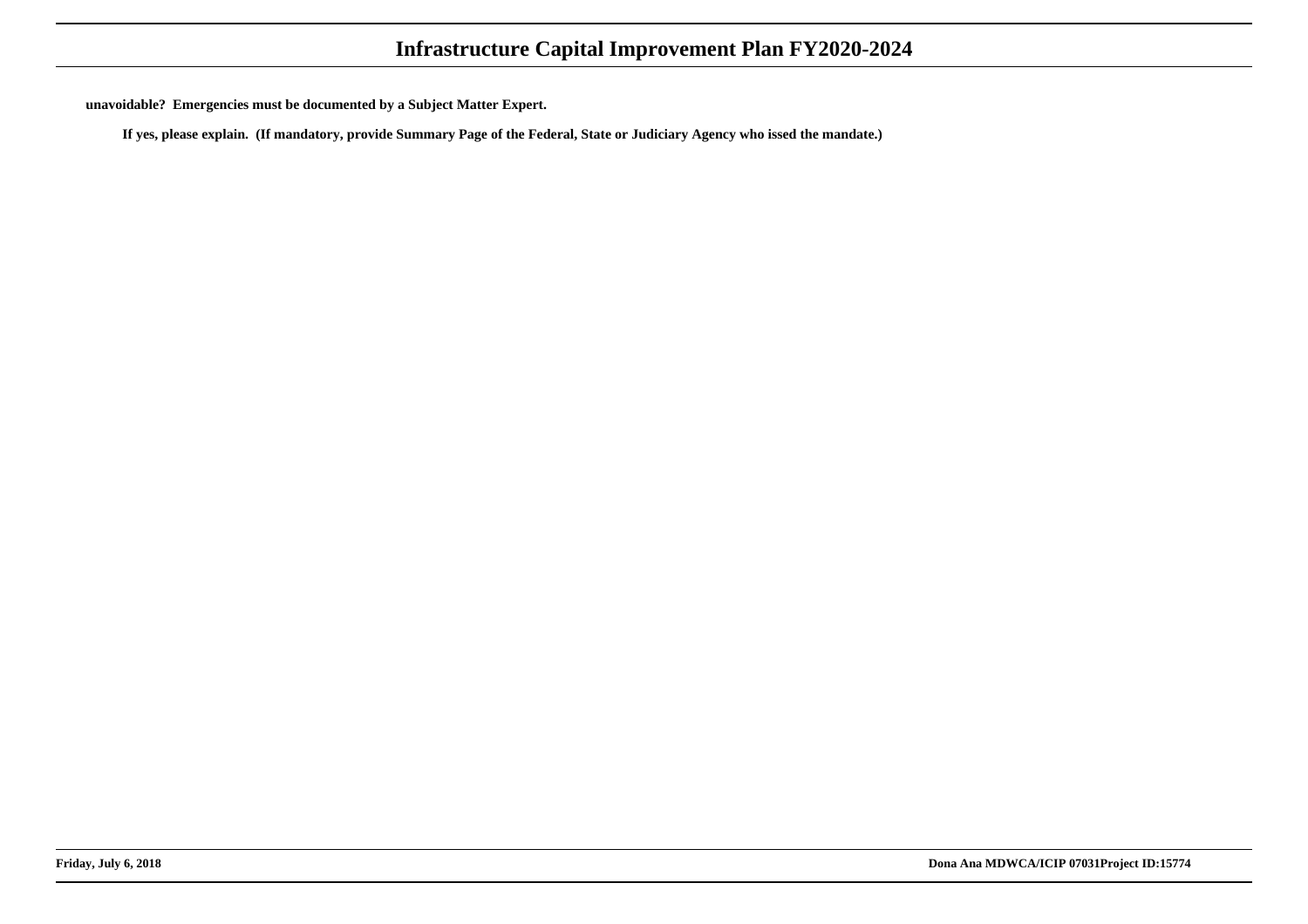| Year/Rank 2023               | 002                                                       | <b>Priority:</b> | High |                              |                                                                                                                                 |                                                                                                                                                                                     | ID:25470 |
|------------------------------|-----------------------------------------------------------|------------------|------|------------------------------|---------------------------------------------------------------------------------------------------------------------------------|-------------------------------------------------------------------------------------------------------------------------------------------------------------------------------------|----------|
| <b>Project Title:</b>        | South Doña Ana Rd FM                                      |                  |      | Class:                       | <b>New</b>                                                                                                                      | <b>Type/Subtype:</b> Water - Wastewater                                                                                                                                             |          |
| <b>Contact Name:</b>         | Jennifer Horton                                           |                  |      | <b>Contact Phone:</b>        | 6575-526-3491                                                                                                                   | jennifer@dawater.org<br><b>Contact E-mail:</b>                                                                                                                                      |          |
| Total project cost:          | 1.928.000                                                 |                  |      | Proposed project start date: |                                                                                                                                 |                                                                                                                                                                                     |          |
|                              | Project Location: South Doña Ana Road Las Cruces NM 88007 |                  |      | <b>Latitude:</b>             | $32^{\circ}21'12$ N                                                                                                             | <b>Longitude:</b> $106^{\circ}48'14$ W                                                                                                                                              |          |
| <b>Legislative Language:</b> |                                                           |                  |      |                              |                                                                                                                                 | Design and construction of South Doña Ana Road Force Main area within the boundaries of the southeast W/W collection area. - Dona Ana MDWCA                                         |          |
| <b>Scope of Work:</b>        |                                                           |                  |      |                              |                                                                                                                                 | Design and construction of South Doña Ana Road Force Main area. Lateral vacuum main will be provided on Dalrymple and Engler Road for 1300-feet west of Doña Ana Road, and on San   |          |
|                              |                                                           |                  |      |                              |                                                                                                                                 | Ysidro Road between Doña Ana Road and El Camino Real. The project includes the vacuum wastewater collection system, single grinder pump tie-in at south end of the line, force main |          |
|                              |                                                           |                  |      |                              | connection on Blacktail Deer Road, and related appurtenances within the boundaries of the southeast wastewater collection area. |                                                                                                                                                                                     |          |

**Secured and Potential Funding Budget:**

 **State Grant Funding should only be requested when all other funding sources have been exhausted if entity is providing matching funds, i.e. Federal, Local Taxes, Fees, NM FinanceAuthority Loans (NMFA), Tribal Infrastructure Fund (TIF), Water Trust Board (WTB), Public School Facility Authority (PSFA), Colonia's Infrastructure Board (CIB), etc.**

| <b>Funding</b>                             |               | <b>Funding</b> | <b>Applied For?</b> | Amount         | <b>Amt Expended</b> | Date(s)          |  |
|--------------------------------------------|---------------|----------------|---------------------|----------------|---------------------|------------------|--|
| Source(s)                                  |               | Amount         | <b>Yes or No</b>    | <b>Secured</b> | to Date             | Received Comment |  |
| <b>NMFA</b>                                |               | 514,133        | Yes                 | $\theta$       | $\overline{0}$      |                  |  |
| <b>NMFAL</b>                               |               | 385,600        | Yes                 | $\theta$       | $\theta$            |                  |  |
| $\mathbf{C}\mathbf{D}\mathbf{B}\mathbf{G}$ |               | 514,133        | Yes                 | 0              |                     |                  |  |
| $\mathbf{CAP}$                             |               | 514,134        | Yes                 | $\overline{0}$ | -0                  |                  |  |
|                                            |               | $\overline{0}$ | No                  | 0              |                     |                  |  |
|                                            |               | $\overline{0}$ | N <sub>o</sub>      | $\overline{0}$ | $\mathbf{r}$        |                  |  |
|                                            |               | $\overline{0}$ | N <sub>o</sub>      | 0              |                     |                  |  |
|                                            |               | 0              | No                  | $\Omega$       |                     |                  |  |
|                                            | <b>TOTALS</b> | .928.000       |                     |                |                     |                  |  |

| Project Budget - Complete the Budget below. Only include unfunded or unsecured funds under each project year. Note: Funded to Date column must equal the amounts listed above here. |                       |             |      |                                       |      |      |                           |
|-------------------------------------------------------------------------------------------------------------------------------------------------------------------------------------|-----------------------|-------------|------|---------------------------------------|------|------|---------------------------|
|                                                                                                                                                                                     |                       |             |      | <b>Estimated Costs Not Yet Funded</b> |      |      |                           |
| <b>Completed</b>                                                                                                                                                                    | <b>Funded to Date</b> | <b>2020</b> | 2021 | 2022                                  | 2023 | 2024 | <b>Total Project Cost</b> |
|                                                                                                                                                                                     |                       |             |      |                                       |      |      |                           |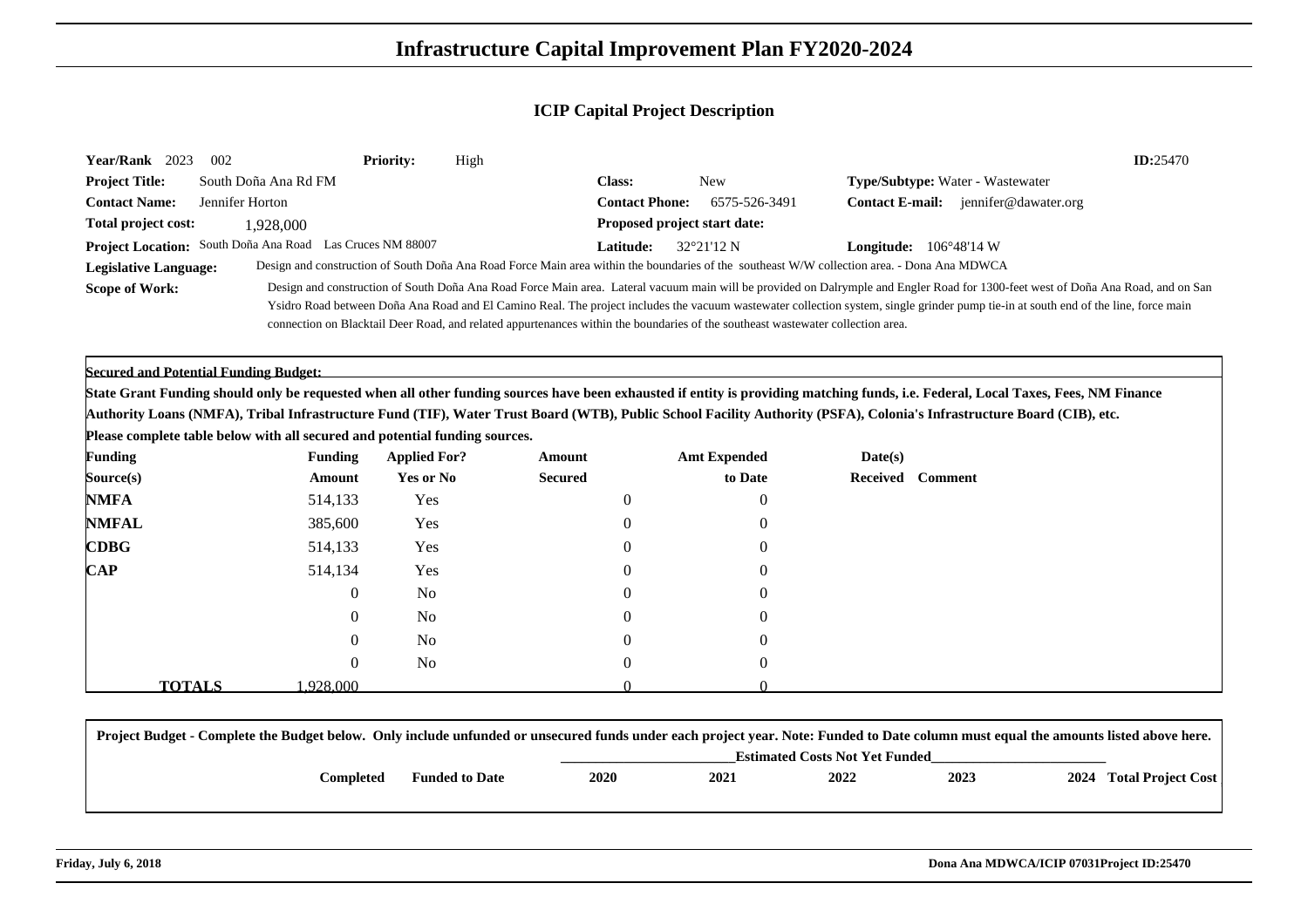|                                    | <b>Infrastructure Capital Improvement Plan FY2020-2024</b> |   |          |   |   |              |              |           |  |
|------------------------------------|------------------------------------------------------------|---|----------|---|---|--------------|--------------|-----------|--|
| <b>Water Rights</b>                | No                                                         | 0 | $\left($ | o | o | $\mathbf{0}$ | $\mathbf{0}$ |           |  |
| <b>Easements and Rights of Way</b> | No                                                         |   |          |   | 0 | 8,000        | $\mathbf{0}$ | 8,000     |  |
| <b>Acquisition</b>                 | No                                                         |   |          |   |   |              |              |           |  |
| <b>Archaeological Studies</b>      | No                                                         |   |          |   |   |              |              |           |  |
| <b>Environmental Studies</b>       | No                                                         |   |          |   | o | $\mathbf{0}$ | $\mathbf{0}$ |           |  |
| <b>Planning</b>                    | Yes                                                        |   |          | o | 0 |              | $\mathbf{0}$ |           |  |
| Design (Engr./Arch.)               | No                                                         |   |          |   | o | 220,000      | $\mathbf{0}$ | 220,000   |  |
| <b>Construction</b>                | No                                                         |   |          |   | 0 | 1,700,000    | 0            | 1,700,000 |  |
| <b>Furnishing/Equipment</b>        | No                                                         |   |          |   | 0 |              | $\mathbf{0}$ |           |  |
| <b>TOTALS</b>                      |                                                            |   |          |   | 0 | 1,928,000    | $\bf{0}$     | 1,928,000 |  |

**Amount Not Yet Funded**

**PHASING BUDGET**

**Phasing:**

**Can this project be phased?** No

 **Stand Alone:** No**Multi-Phased:** No

**A project single phase approach is used for projects that can be completed with one process because it is manageable, affordable, and will not require any foreseeable additional resources oractivities to be fully operational when complete.**

**A project multi-phased approach is used for breaking down very large projects into manageable standalone parts that are independently functional and easier to fund.**

1,928,000

| <b>Phase</b> | Amount         | Plan           | <b>Design</b>  | Construct      | Furnish/Equip  | Other (Wtr Rights,<br>Easements, Acq) | # Mos to Complete |
|--------------|----------------|----------------|----------------|----------------|----------------|---------------------------------------|-------------------|
|              | $\overline{0}$ | N <sub>0</sub> | N <sub>0</sub> | N <sub>0</sub> | N <sub>0</sub> | N <sub>0</sub>                        | 0                 |
|              | $\Omega$       | N <sub>0</sub> | N <sub>0</sub> | N <sub>0</sub> | N <sub>0</sub> | N <sub>0</sub>                        | 0                 |
| - 1          | $\Omega$       | N <sub>0</sub> | N <sub>o</sub> | N <sub>0</sub> | N <sub>0</sub> | N <sub>0</sub>                        | $\theta$          |
|              | $\Omega$       | N <sub>0</sub> | N <sub>0</sub> | N <sub>0</sub> | N <sub>0</sub> | N <sub>0</sub>                        | 0                 |
|              | $\overline{0}$ | N <sub>0</sub> | N <sub>o</sub> | N <sub>0</sub> | N <sub>0</sub> | N <sub>0</sub>                        |                   |
| <b>TOTAL</b> |                |                |                |                |                |                                       |                   |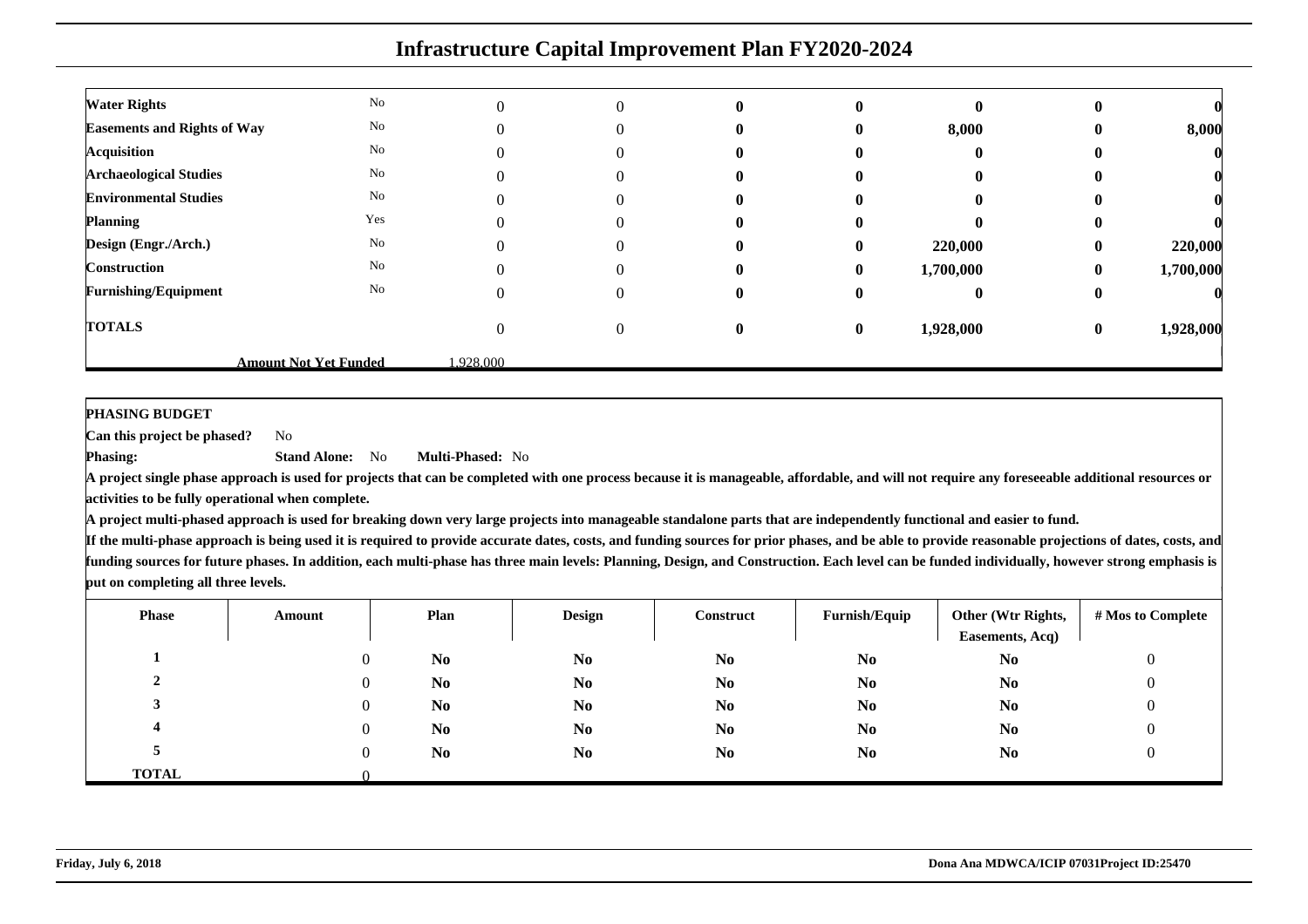| Has your local government/agency budgeted for operating expenses for the project when it is completed?<br>IN0. |         |              |                   |                   |                   |              |  |  |
|----------------------------------------------------------------------------------------------------------------|---------|--------------|-------------------|-------------------|-------------------|--------------|--|--|
| If no, please explain why:<br>No additional operating cost for this project                                    |         |              |                   |                   |                   |              |  |  |
| <b>ANNUAL OPERATING BUDGET</b>                                                                                 | YEAR 1  | YEAR 2       | YEAR <sub>3</sub> | YEAR <sub>4</sub> | YEAR <sub>5</sub> | <b>TOTAL</b> |  |  |
| <b>Annual Operating Expenses plus Debt Service</b>                                                             | 25,000  | <b>2.500</b> | 25,000            | 25,000            | 25,000            | 102,500      |  |  |
| <b>Annual Operating Revenues</b>                                                                               | 108.000 | 113.400      | 119.000           | 125.000           | 131.000           | 596.400      |  |  |

**Does the project lower operating costs?**<sup>2</sup> No

**If yes, please explain and provide estimates of operating savings** <sup>36</sup>**Entities who will assume the following responsibilites for this project:**

|                                     | <b>Fiscal Agent:</b> | Own:           | <b>Operate:</b> | <b>Own Land:</b> | Own Asset:     | Maintain: |
|-------------------------------------|----------------------|----------------|-----------------|------------------|----------------|-----------|
|                                     | Dona Ana MDWCA       | Dona Ana MDWCA | Dona Ana MDWCA  | Dona Ana MDWCA   | Dona Ana MDWCA |           |
| Lease/operating agreement in place? | - INO                | IN G           |                 | NC               | 'Nω            | ΙNΟ       |

### **More detailed information on project.**

| (a) How many years is the requested project expected to be in use before needing Renovate/Repair or Replacement? |     | 16 years or more |
|------------------------------------------------------------------------------------------------------------------|-----|------------------|
| (b) Has the project had public input and buy-in?                                                                 | No. |                  |

**(c) Is the project necessary to address population or client growth and if so, will it provide services to that population or clientele?**No

#### **(d) Regionalism - Does the project directly benefit an entity other than itself?**Yes

#### **If yes, please list the other entity.** This project involves in interconnection with the City of Las Cruces. Dona Ana MDWCA will provide the collection services and the City of Las Cruceswill provide the treatment.**(e) Are there oversight mechanisms built in that would ensure timely construction and completion of the project on budget?**Yes

#### **Please explain.** All Dona Ana MDWCA projects are bid out with completion dates, if not met by the contractor liquidated damaged are assessed. Construction project schedule is requiredbefore and during

### **(f) Other than the temporary construction jobs associated with the project, does the project maintain or advance the region's economy?** Yes **If yes, please explain.**

**(g) Does the project benefit all citizens within a recognized region, district or political subdivision?**Yes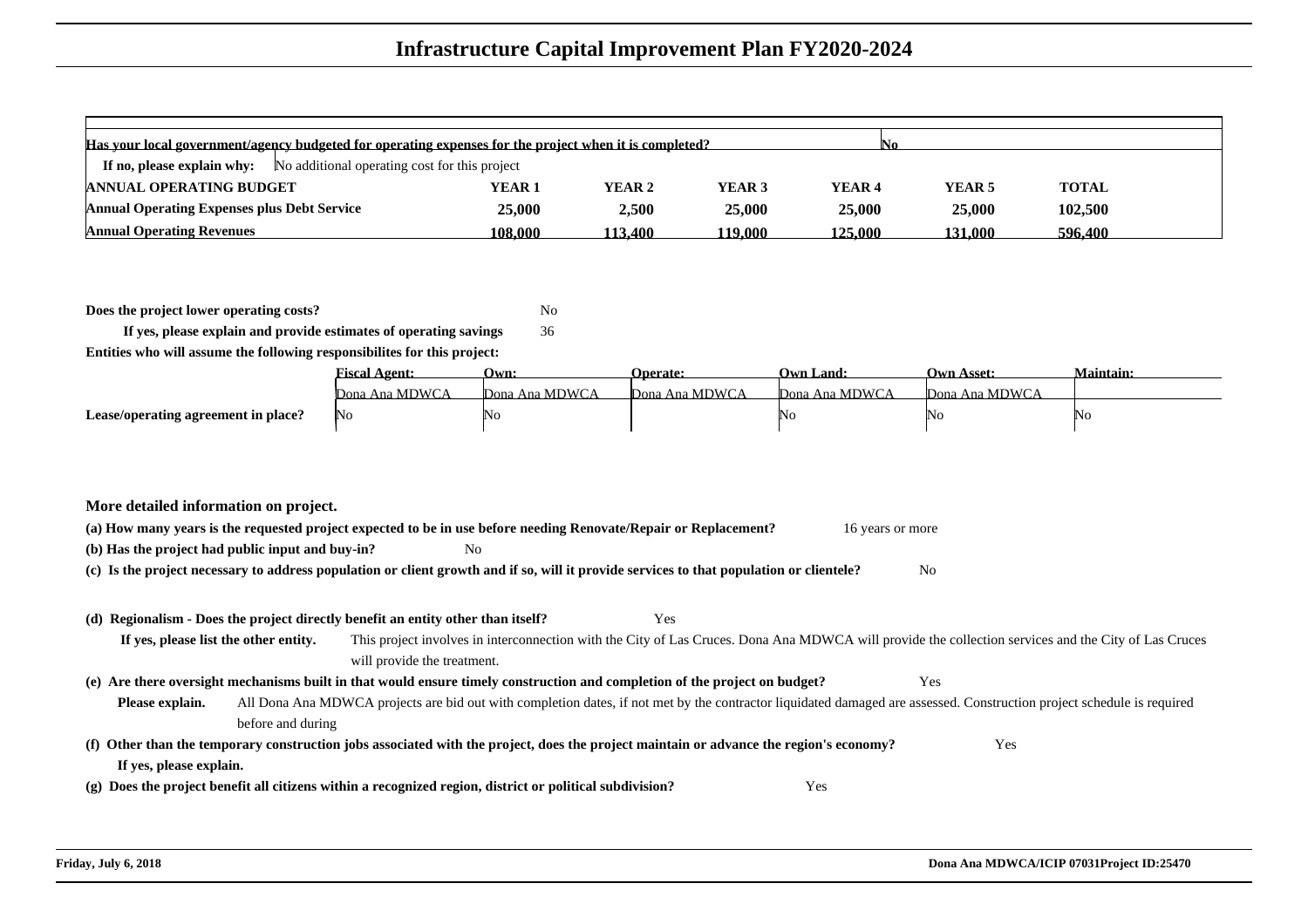| If yes, please explain and provide the number of people that will benefit from the project.                                                                                   | 1500 connections |                                                       |    |
|-------------------------------------------------------------------------------------------------------------------------------------------------------------------------------|------------------|-------------------------------------------------------|----|
| (h) Does the project eliminate a risk or hazard to public health and/or safety that immediately endangers occupants of the premises such that corrective action is urgent and |                  |                                                       | No |
| unavoidable? Emergencies must be documented by a Subject Matter Expert.                                                                                                       |                  |                                                       |    |
| If yes, please explain. (If mandatory, provide Summary Page of the Federal, State or Judiciary Agency who issed the mandate.)                                                 |                  | The project does eliminate a risk or hazard to public |    |
|                                                                                                                                                                               |                  | health by allow the residents to hook up to a sewer   |    |
|                                                                                                                                                                               |                  | line and eliminate the existing leaking septic tanks. |    |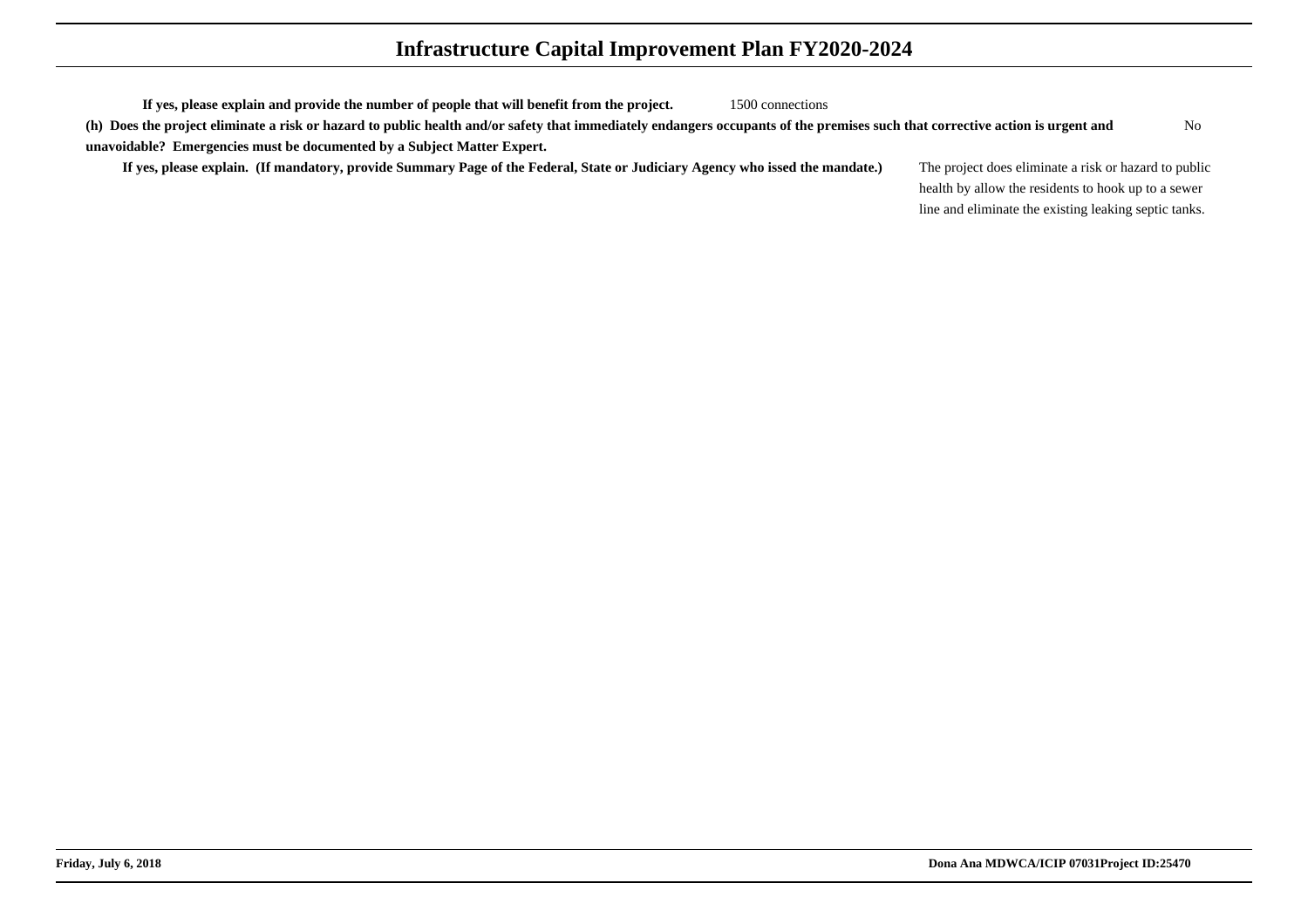| Year/Rank 2023               | 003                                                 | <b>Priority:</b> | High                                                      |                              |              |                                           |                      | ID:15820 |
|------------------------------|-----------------------------------------------------|------------------|-----------------------------------------------------------|------------------------------|--------------|-------------------------------------------|----------------------|----------|
| <b>Project Title:</b>        | Surface Water Rights                                |                  |                                                           | <b>Class:</b>                | <b>New</b>   | <b>Type/Subtype:</b> Water - Water Rights |                      |          |
| <b>Contact Name:</b>         | Jennifer Horton                                     |                  |                                                           | <b>Contact Phone:</b>        | 575-526-3491 | <b>Contact E-mail:</b>                    | jennifer@dawater.org |          |
| <b>Total project cost:</b>   | 900,000                                             |                  |                                                           | Proposed project start date: |              |                                           |                      |          |
|                              | Project Location: Ledesma Drive Las Cruces NM 88007 |                  |                                                           | <b>Latitude:</b>             | 32°23'25 N   | <b>Longitude:</b> $106^{\circ}48'52$ W    |                      |          |
| <b>Legislative Language:</b> | Purchase of surface water rights - Dona Ana MDWCA   |                  |                                                           |                              |              |                                           |                      |          |
| Scope of Work:               |                                                     |                  | Purchase of Surface Water Rights to meet our 40 year plan |                              |              |                                           |                      |          |

**Secured and Potential Funding Budget:**

**State Grant Funding should only be requested when all other funding sources have been exhausted if entity is providing matching funds, i.e. Federal, Local Taxes, Fees, NM FinanceAuthority Loans (NMFA), Tribal Infrastructure Fund (TIF), Water Trust Board (WTB), Public School Facility Authority (PSFA), Colonia's Infrastructure Board (CIB), etc.**

| <b>Funding</b> |               | <b>Funding</b> | <b>Applied For?</b> | Amount         | <b>Amt Expended</b> | Date(s) |                  |
|----------------|---------------|----------------|---------------------|----------------|---------------------|---------|------------------|
| Source(s)      |               | Amount         | <b>Yes or No</b>    | <b>Secured</b> | to Date             |         | Received Comment |
| <b>NMFA</b>    |               | 360,000        | Yes                 | $\overline{0}$ | $\overline{0}$      |         |                  |
| <b>NMFAL</b>   |               | 90,000         | Yes                 | $\overline{0}$ | $\overline{0}$      |         |                  |
| <b>SGRANT</b>  |               | 360,000        | Yes                 | $\overline{0}$ | $\overline{0}$      |         |                  |
| <b>SLOAN</b>   |               | 90,000         | Yes                 | $\overline{0}$ | $\overline{0}$      |         |                  |
|                |               | $\overline{0}$ | N <sub>0</sub>      | $\Omega$       | $\overline{0}$      |         |                  |
|                |               | $\overline{0}$ | N <sub>o</sub>      | $\overline{0}$ | $\overline{0}$      |         |                  |
|                |               | $\overline{0}$ | N <sub>o</sub>      | $\Omega$       | $\overline{0}$      |         |                  |
|                |               | $\overline{0}$ | N <sub>o</sub>      | $\Omega$       | $\overline{0}$      |         |                  |
|                | <b>TOTALS</b> | 900,000        |                     |                |                     |         |                  |

|                                    | Project Budget - Complete the Budget below. Only include unfunded or unsecured funds under each project year. Note: Funded to Date column must equal the amounts listed above here. |                       |      |      |                                       |         |         |                           |  |  |  |
|------------------------------------|-------------------------------------------------------------------------------------------------------------------------------------------------------------------------------------|-----------------------|------|------|---------------------------------------|---------|---------|---------------------------|--|--|--|
|                                    |                                                                                                                                                                                     |                       |      |      | <b>Estimated Costs Not Yet Funded</b> |         |         |                           |  |  |  |
|                                    | Completed                                                                                                                                                                           | <b>Funded to Date</b> | 2020 | 2021 | 2022                                  | 2023    | 2024    | <b>Total Project Cost</b> |  |  |  |
| <b>Water Rights</b>                | No                                                                                                                                                                                  |                       |      |      |                                       | 450,000 | 450,000 | 900,000                   |  |  |  |
| <b>Easements and Rights of Way</b> | N <sub>0</sub>                                                                                                                                                                      |                       |      |      |                                       |         |         |                           |  |  |  |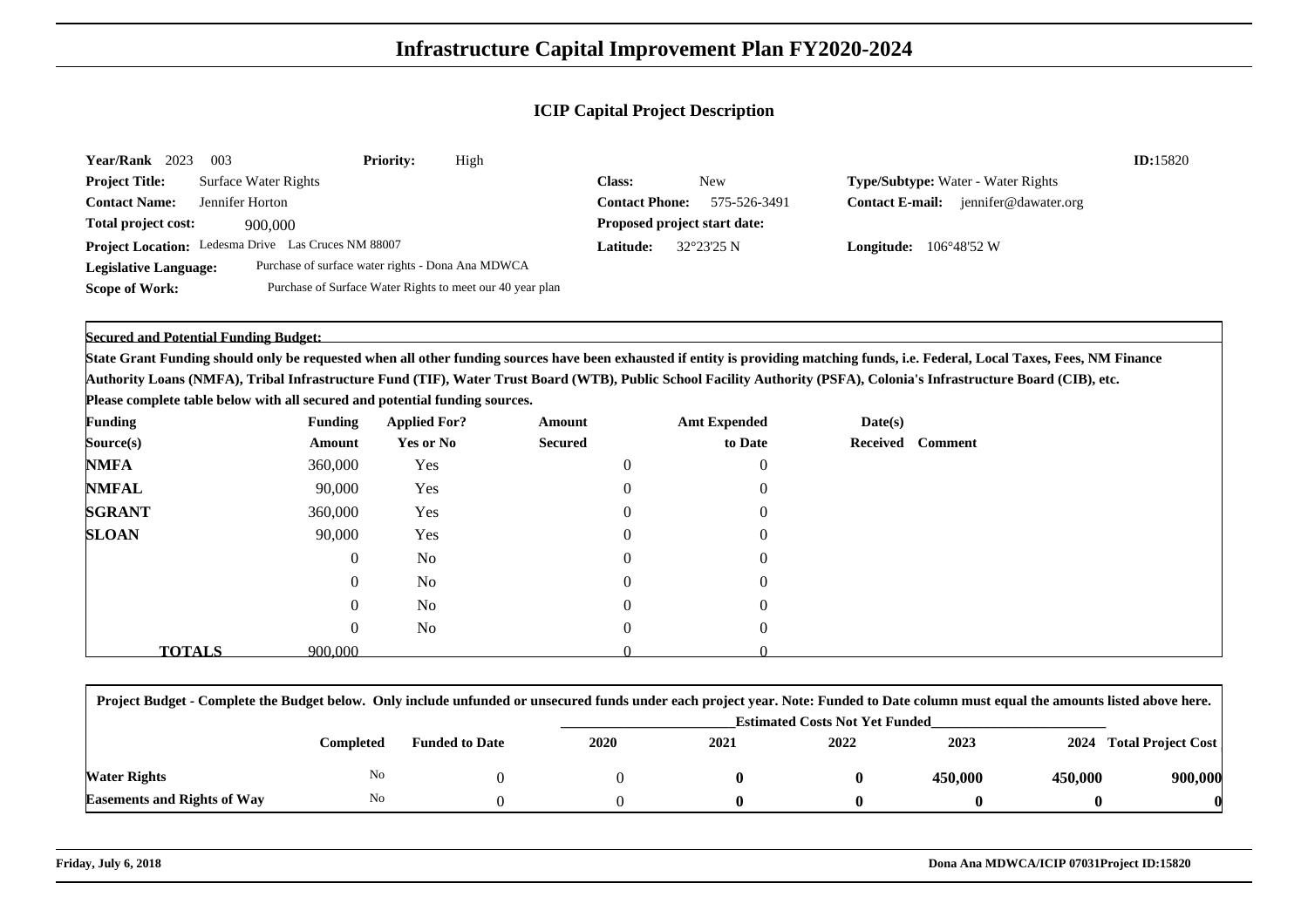|                               | <b>Infrastructure Capital Improvement Plan FY2020-2024</b> |         |          |   |              |              |         |         |  |  |  |  |  |
|-------------------------------|------------------------------------------------------------|---------|----------|---|--------------|--------------|---------|---------|--|--|--|--|--|
|                               |                                                            |         |          |   |              |              |         |         |  |  |  |  |  |
| <b>Acquisition</b>            | No                                                         |         | $\Omega$ |   |              | $\mathbf{0}$ |         |         |  |  |  |  |  |
| <b>Archaeological Studies</b> | No                                                         |         | $\Omega$ |   |              | $\mathbf{0}$ |         |         |  |  |  |  |  |
| <b>Environmental Studies</b>  | No                                                         |         | $\Omega$ |   |              | $\mathbf{0}$ |         |         |  |  |  |  |  |
| <b>Planning</b>               | No                                                         |         | $\Omega$ |   |              | $\mathbf{0}$ |         |         |  |  |  |  |  |
| Design (Engr./Arch.)          | No                                                         |         | $\Omega$ |   |              | o            |         |         |  |  |  |  |  |
| <b>Construction</b>           | No                                                         | 0       | $\Omega$ |   |              | $\mathbf{0}$ |         |         |  |  |  |  |  |
| <b>Furnishing/Equipment</b>   | No                                                         | 0       | $\Omega$ |   |              | $\mathbf{0}$ |         |         |  |  |  |  |  |
| <b>TOTALS</b>                 |                                                            |         | $\Omega$ | o | $\mathbf{0}$ | 450,000      | 450,000 | 900,000 |  |  |  |  |  |
|                               | <b>Amount Not Yet Funded</b>                               | 900,000 |          |   |              |              |         |         |  |  |  |  |  |

 **Can this project be phased?**Yes

**Phasing: Stand Alone:** No**Multi-Phased:** No

**A project single phase approach is used for projects that can be completed with one process because it is manageable, affordable, and will not require any foreseeable additional resources oractivities to be fully operational when complete.**

**A project multi-phased approach is used for breaking down very large projects into manageable standalone parts that are independently functional and easier to fund.**

| <b>Phase</b> | Amount  | Plan           | <b>Design</b>  | Construct      | Furnish/Equip  | Other (Wtr Rights, | # Mos to Complete |
|--------------|---------|----------------|----------------|----------------|----------------|--------------------|-------------------|
|              |         |                |                |                |                | Easements, Acq)    |                   |
|              | 300,000 | N <sub>0</sub> | N <sub>0</sub> | N <sub>0</sub> | N <sub>0</sub> | Yes                | 12                |
| ∠            | 300,000 | N <sub>o</sub> | N <sub>0</sub> | N <sub>0</sub> | N <sub>0</sub> | Yes                | 12                |
|              | 300,000 | N <sub>o</sub> | N <sub>0</sub> | N <sub>0</sub> | N <sub>0</sub> | Yes                | 12                |
|              |         | N <sub>0</sub> | N <sub>0</sub> | N <sub>0</sub> | N <sub>0</sub> | N <sub>o</sub>     |                   |
|              | U       | N <sub>0</sub> | N <sub>0</sub> | N <sub>0</sub> | N <sub>0</sub> | N <sub>0</sub>     |                   |
| <b>TOTAL</b> | 900.000 |                |                |                |                |                    |                   |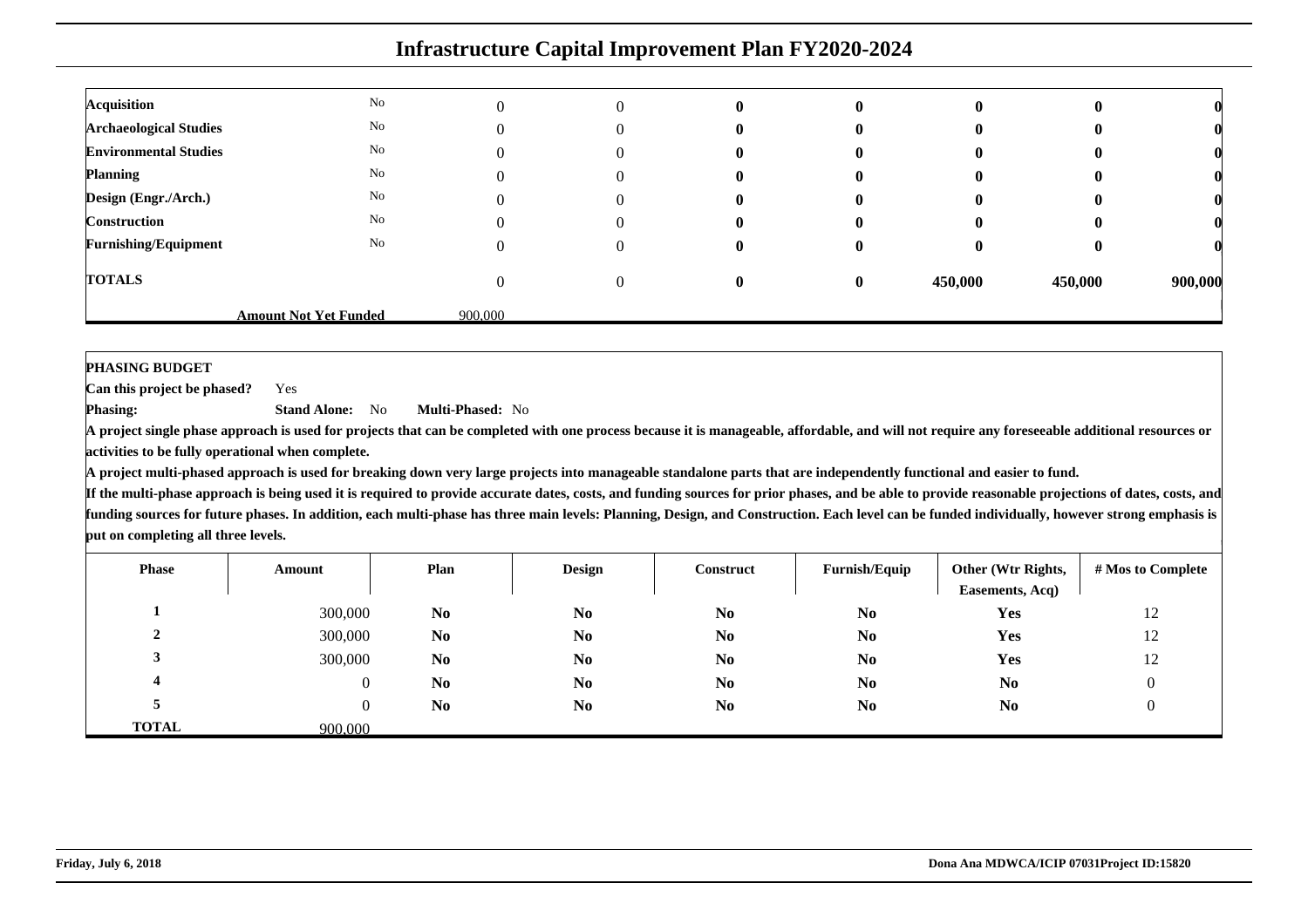| Has your local government/agency budgeted for operating expenses for the project when it is completed?<br>INO. |                   |        |        |                   |                   |              |  |  |  |  |  |
|----------------------------------------------------------------------------------------------------------------|-------------------|--------|--------|-------------------|-------------------|--------------|--|--|--|--|--|
| <b>If no, please explain why:</b> No additional operating costs for this project                               |                   |        |        |                   |                   |              |  |  |  |  |  |
| <b>ANNUAL OPERATING BUDGET</b>                                                                                 | YEAR <sub>1</sub> | YEAR 2 | YEAR 3 | YEAR <sub>4</sub> | YEAR <sub>5</sub> | <b>TOTAL</b> |  |  |  |  |  |
| <b>Annual Operating Expenses plus Debt Service</b>                                                             |                   |        |        | 55,000            | 55,000            | 110,000      |  |  |  |  |  |
| <b>Annual Operating Revenues</b>                                                                               |                   |        |        |                   |                   |              |  |  |  |  |  |

**Does the project lower operating costs?**

<sup>2</sup> No

|                                     | <b>Fiscal Agent:</b> | Own:           | <b>Operate:</b> | <b>Own Land:</b> | <b>Own Asset:</b> | <b>Maintain:</b> |
|-------------------------------------|----------------------|----------------|-----------------|------------------|-------------------|------------------|
|                                     | Doña Ana MDWCA       | Doña Ana MDWCA | Doña Ana MDWCA  | Doña Ana MDWCA   | Doña Ana MDWCA    | Doña Ana MDWCA   |
| Lease/operating agreement in place? | No                   | 'No            |                 | 'NG              | WO.               | 'NG              |

| (a) How many years is the requested project expected to be in use before needing Renovate/Repair or Replacement?                                                              | 16 years or more |                |
|-------------------------------------------------------------------------------------------------------------------------------------------------------------------------------|------------------|----------------|
| (b) Has the project had public input and buy-in?<br>Yes                                                                                                                       |                  |                |
| (c) Is the project necessary to address population or client growth and if so, will it provide services to that population or clientele?                                      | Yes              |                |
| (d) Regionalism - Does the project directly benefit an entity other than itself?<br>No                                                                                        |                  |                |
| If yes, please list the other entity.                                                                                                                                         |                  |                |
| (e) Are there oversight mechanisms built in that would ensure timely construction and completion of the project on budget?                                                    | No               |                |
| Please explain.                                                                                                                                                               |                  |                |
| (f) Other than the temporary construction jobs associated with the project, does the project maintain or advance the region's economy?                                        | N <sub>0</sub>   |                |
| If yes, please explain.                                                                                                                                                       |                  |                |
| (g) Does the project benefit all citizens within a recognized region, district or political subdivision?<br>No                                                                |                  |                |
| If yes, please explain and provide the number of people that will benefit from the project.                                                                                   |                  |                |
| (h) Does the project eliminate a risk or hazard to public health and/or safety that immediately endangers occupants of the premises such that corrective action is urgent and |                  | N <sub>o</sub> |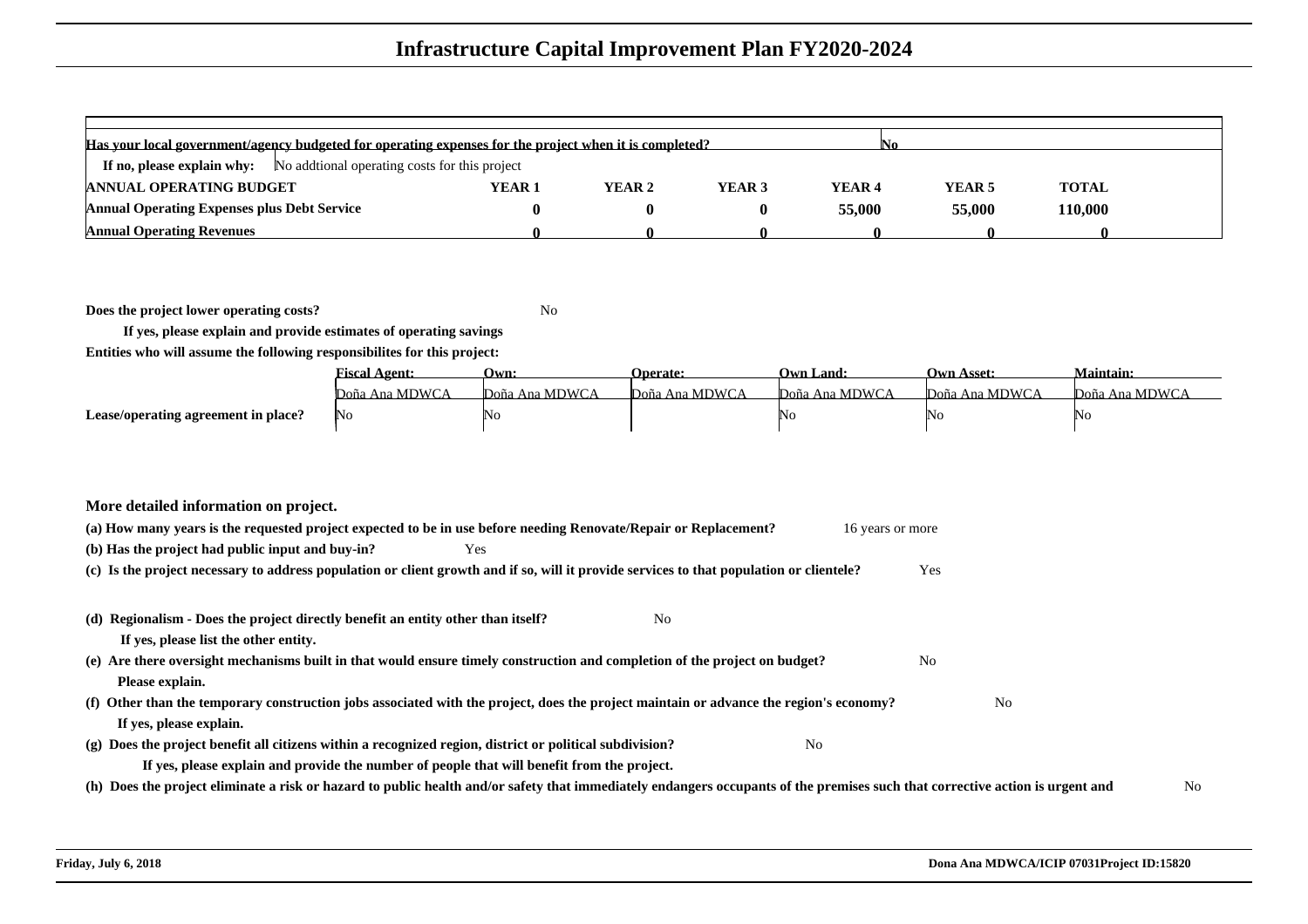**unavoidable? Emergencies must be documented by a Subject Matter Expert.**

**If yes, please explain. (If mandatory, provide Summary Page of the Federal, State or Judiciary Agency who issed the mandate.)**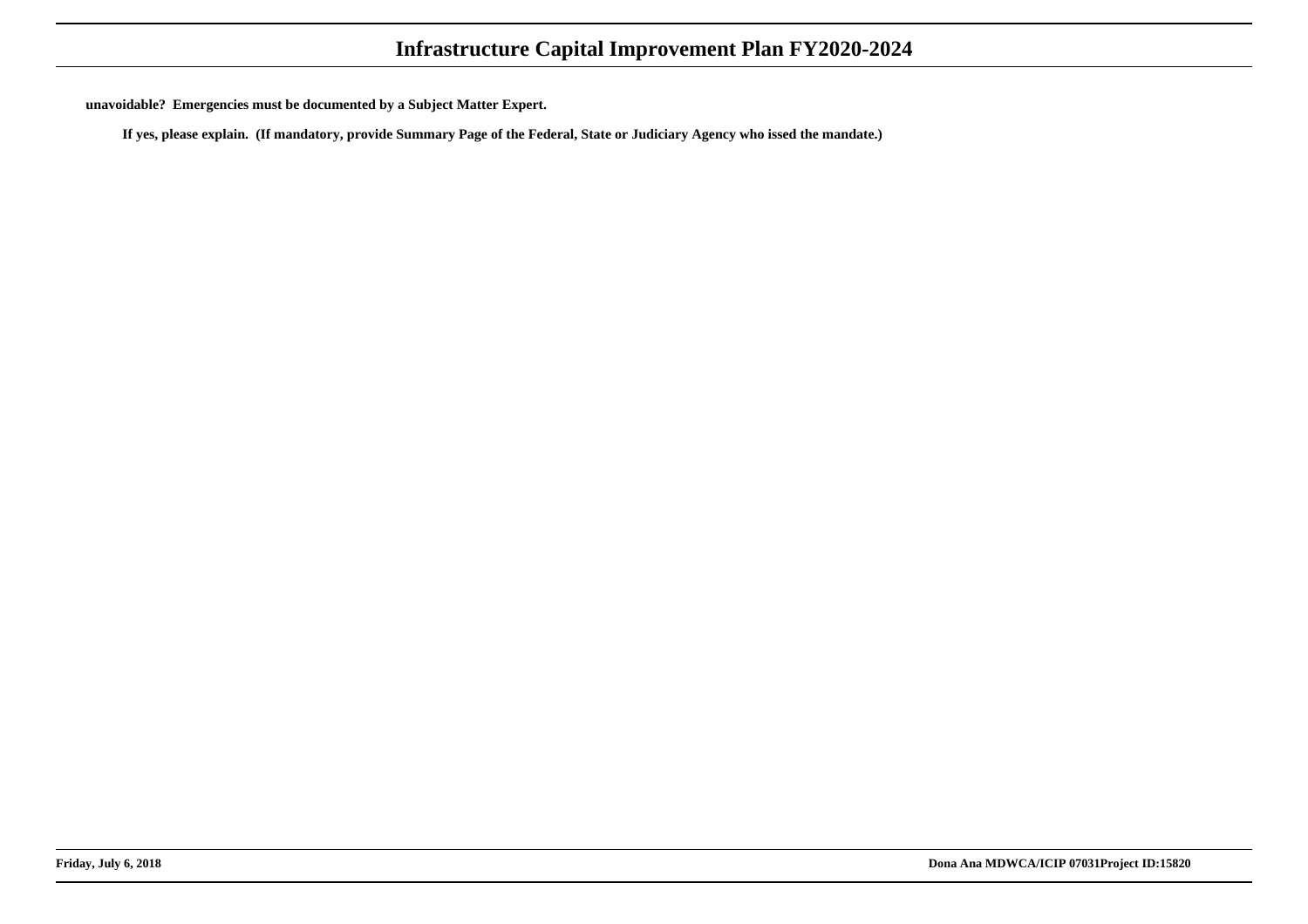| <b>Year/Rank</b><br>2024          | -001                                                                                         | <b>Priority:</b> | High |                              |                                                                                                                                 |                                         |                                                                                                                                                                                  | ID:17053 |  |
|-----------------------------------|----------------------------------------------------------------------------------------------|------------------|------|------------------------------|---------------------------------------------------------------------------------------------------------------------------------|-----------------------------------------|----------------------------------------------------------------------------------------------------------------------------------------------------------------------------------|----------|--|
| <b>Project Title:</b>             | East Central Area Collection System                                                          |                  |      | Class:                       | New                                                                                                                             | <b>Type/Subtype:</b> Water - Wastewater |                                                                                                                                                                                  |          |  |
| <b>Contact Name:</b>              | Jennifer Horton                                                                              |                  |      | <b>Contact Phone:</b>        | 575-526-3491                                                                                                                    | <b>Contact E-mail:</b>                  | jennifer@dawater.org                                                                                                                                                             |          |  |
| Total project cost:<br>19.441.500 |                                                                                              |                  |      | Proposed project start date: |                                                                                                                                 |                                         |                                                                                                                                                                                  |          |  |
|                                   | Project Location: El Camino Real Las Cruces NM 88007                                         |                  |      | <b>Latitude:</b>             | 32'22'22                                                                                                                        | 106'48'23<br><b>Longitude:</b>          |                                                                                                                                                                                  |          |  |
| <b>Legislative Language:</b>      |                                                                                              |                  |      |                              | Design and construct a sewer system in the East Central Area. Acquire easements and ROW as determined necessary. Dona Ana MDWCA |                                         |                                                                                                                                                                                  |          |  |
| <b>Scope of Work:</b>             |                                                                                              |                  |      |                              |                                                                                                                                 |                                         | This project will design and construct a vacuum sewer system in the East Central Area to serve approximately 1,175 existing connections. This project includes a vacuum station, |          |  |
|                                   | approximately 88,000 LF of vacuum collection lines and approximately 6,300 LF of force main. |                  |      |                              |                                                                                                                                 |                                         |                                                                                                                                                                                  |          |  |

**Secured and Potential Funding Budget:**

 **State Grant Funding should only be requested when all other funding sources have been exhausted if entity is providing matching funds, i.e. Federal, Local Taxes, Fees, NM FinanceAuthority Loans (NMFA), Tribal Infrastructure Fund (TIF), Water Trust Board (WTB), Public School Facility Authority (PSFA), Colonia's Infrastructure Board (CIB), etc.**

| <b>Funding</b> |               | <b>Funding</b> | <b>Applied For?</b> | Amount           | <b>Amt Expended</b> | Date(s)          |  |
|----------------|---------------|----------------|---------------------|------------------|---------------------|------------------|--|
| Source(s)      |               | Amount         | <b>Yes or No</b>    | <b>Secured</b>   | to Date             | Received Comment |  |
| <b>NMFA</b>    |               | 7,776,600      | No                  | $\boldsymbol{0}$ | $\overline{0}$      |                  |  |
| <b>NMFAL</b>   |               | 1,944,150      | No                  | $\overline{0}$   | $\overline{0}$      |                  |  |
| <b>FGRANT</b>  |               | 7,776,600      | No                  | $\overline{0}$   | $\overline{0}$      |                  |  |
| <b>FLOAN</b>   |               | 1,944,150      | No                  | $\overline{0}$   | $\overline{0}$      |                  |  |
|                |               | $\overline{0}$ | No                  | $\overline{0}$   | $\overline{0}$      |                  |  |
|                |               | $\overline{0}$ | No                  | $\overline{0}$   | $\overline{0}$      |                  |  |
|                |               | $\overline{0}$ | No                  | $\overline{0}$   | $\overline{0}$      |                  |  |
|                |               | $\overline{0}$ | N <sub>o</sub>      | $\overline{0}$   | $\overline{0}$      |                  |  |
|                | <b>TOTALS</b> | 19.441.500     |                     |                  |                     |                  |  |

|              | Project Budget - Complete the Budget below. Only include unfunded or unsecured funds under each project year. Note: Funded to Date column must equal the amounts listed above here. |                       |             |      |                                       |      |                         |  |
|--------------|-------------------------------------------------------------------------------------------------------------------------------------------------------------------------------------|-----------------------|-------------|------|---------------------------------------|------|-------------------------|--|
|              |                                                                                                                                                                                     |                       |             |      | <b>Estimated Costs Not Yet Funded</b> |      |                         |  |
|              | Completed                                                                                                                                                                           | <b>Funded to Date</b> | <b>2020</b> | 2021 | 2022                                  | 2023 | 2024 Total Project Cost |  |
| Water Rights | No                                                                                                                                                                                  |                       |             |      |                                       |      |                         |  |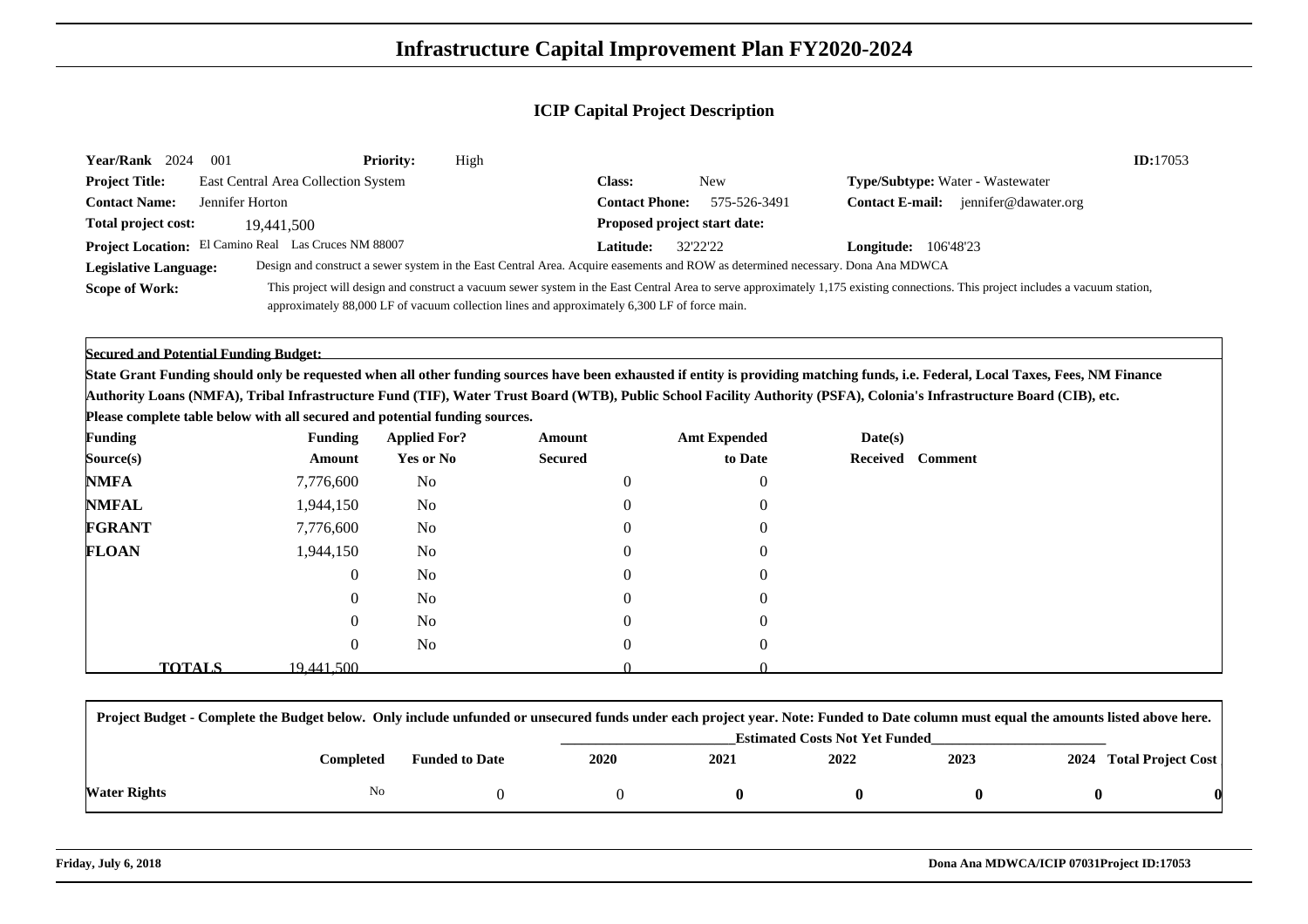|                                    | <b>Infrastructure Capital Improvement Plan FY2020-2024</b> |            |          |   |              |          |            |            |  |  |  |  |  |
|------------------------------------|------------------------------------------------------------|------------|----------|---|--------------|----------|------------|------------|--|--|--|--|--|
| <b>Easements and Rights of Way</b> | No                                                         |            | $\Omega$ | 0 | $\mathbf{0}$ | $\bf{0}$ | 27,000     | 27,000     |  |  |  |  |  |
| <b>Acquisition</b>                 | No                                                         |            | $_{0}$   | 0 |              | 0        |            |            |  |  |  |  |  |
| <b>Archaeological Studies</b>      | No                                                         |            | $\theta$ |   |              |          |            |            |  |  |  |  |  |
| <b>Environmental Studies</b>       | No                                                         |            | 0        |   |              |          |            |            |  |  |  |  |  |
| <b>Planning</b>                    | Yes                                                        |            | 0        | o |              | 0        |            |            |  |  |  |  |  |
| Design (Engr./Arch.)               | No                                                         |            | 0        | o | $\mathbf{0}$ | $\bf{0}$ | 914,500    | 914,500    |  |  |  |  |  |
| <b>Construction</b>                | No                                                         |            | 0        | 0 | 0            | $\bf{0}$ | 18,500,000 | 18,500,000 |  |  |  |  |  |
| <b>Furnishing/Equipment</b>        | No                                                         |            | $\Omega$ | 0 | $\mathbf{0}$ | $\bf{0}$ |            |            |  |  |  |  |  |
| <b>TOTALS</b>                      |                                                            |            | $\Omega$ | 0 | $\mathbf{0}$ | $\bf{0}$ | 19,441,500 | 19,441,500 |  |  |  |  |  |
|                                    | <b>Amount Not Yet Funded</b>                               | 19.441.500 |          |   |              |          |            |            |  |  |  |  |  |

 **Can this project be phased?**Yes

**Phasing: Stand Alone:** No**Multi-Phased:** Yes

**A project single phase approach is used for projects that can be completed with one process because it is manageable, affordable, and will not require any foreseeable additional resources oractivities to be fully operational when complete.**

**A project multi-phased approach is used for breaking down very large projects into manageable standalone parts that are independently functional and easier to fund.**

| <b>Phase</b>  | Amount     | Plan           | <b>Design</b>  | Construct      | Furnish/Equip  | Other (Wtr Rights,<br>Easements, Acq) | # Mos to Complete |
|---------------|------------|----------------|----------------|----------------|----------------|---------------------------------------|-------------------|
|               | 914,500    | N <sub>0</sub> | Yes            | N <sub>0</sub> | N <sub>0</sub> | N <sub>0</sub>                        | 12                |
| $\rightarrow$ | 4,006,000  | N <sub>0</sub> | N <sub>0</sub> | Yes            | N <sub>0</sub> | Yes                                   | 12                |
|               | 3,505,000  | N <sub>0</sub> | N <sub>0</sub> | Yes            | N <sub>0</sub> | Yes                                   | 12                |
|               | 5,508,000  | N <sub>0</sub> | N <sub>0</sub> | Yes            | N <sub>0</sub> | Yes                                   | 12                |
|               | 5,508,000  | N <sub>0</sub> | N <sub>0</sub> | <b>Yes</b>     | N <sub>0</sub> | Yes                                   | 12                |
| <b>TOTAL</b>  | 19.441.500 |                |                |                |                |                                       |                   |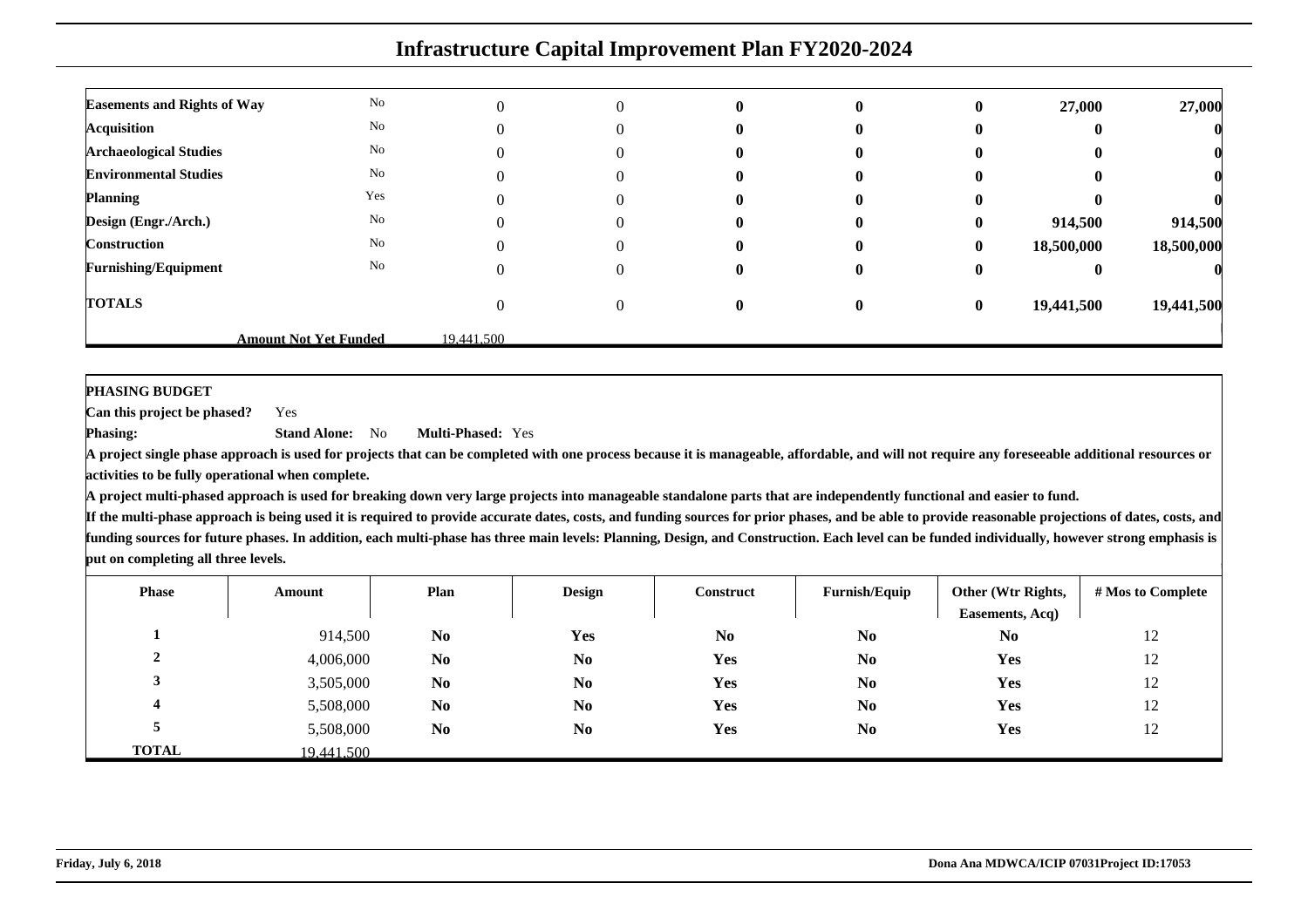| Has your local government/agency budgeted for operating expenses for the project when it is completed?<br><b>Nes</b> |               |           |                   |                   |          |              |  |  |  |  |  |
|----------------------------------------------------------------------------------------------------------------------|---------------|-----------|-------------------|-------------------|----------|--------------|--|--|--|--|--|
| If no, please explain why:                                                                                           |               |           |                   |                   |          |              |  |  |  |  |  |
| <b>ANNUAL OPERATING BUDGET</b>                                                                                       | <b>YEAR 1</b> | YEAR 2    | YEAR <sub>3</sub> | YEAR <sub>4</sub> | YEAR 5   | <b>TOTAL</b> |  |  |  |  |  |
| <b>Annual Operating Expenses plus Debt Service</b>                                                                   | 80,000        | 80,000    | 80,000            | 97,000            | 97,000   | 434,000      |  |  |  |  |  |
| <b>Annual Operating Revenues</b>                                                                                     | .200.000      | 1.200.000 | .200.000          | 1.311.100         | .350.400 | 6.261.500    |  |  |  |  |  |

**Does the project lower operating costs?**<sup>2</sup> No

|                                     | <b>Fiscal Agent:</b> | Own:           | Operate:       | <b>Own Land:</b> | Own Asset:     | Maintain:      |
|-------------------------------------|----------------------|----------------|----------------|------------------|----------------|----------------|
|                                     | Doña Ana MDWCA       | Doña Ana MDWCA | Doña Ana MDWCA | Dona Ana MDWCA   | Dona Ana MDWCA | Dona Ana MDWCA |
| Lease/operating agreement in place? | No                   | 'No            |                | 'Nο              | IN G           | INC            |

| More detailed information on project.                                                                                                                                                         |
|-----------------------------------------------------------------------------------------------------------------------------------------------------------------------------------------------|
| (a) How many years is the requested project expected to be in use before needing Renovate/Repair or Replacement?<br>16 years or more                                                          |
| (b) Has the project had public input and buy-in?<br>Yes                                                                                                                                       |
| (c) Is the project necessary to address population or client growth and if so, will it provide services to that population or clientele?<br>N <sub>0</sub>                                    |
|                                                                                                                                                                                               |
| Yes<br>(d) Regionalism - Does the project directly benefit an entity other than itself?                                                                                                       |
| This project involves in interconnection with the City of Las Cruces. Dona Ana MDWCA will provide the collection services and the City of Las Cruces<br>If yes, please list the other entity. |
| will provide the treatment.                                                                                                                                                                   |
| (e) Are there oversight mechanisms built in that would ensure timely construction and completion of the project on budget?<br>Yes                                                             |
| All Dona Ana MDWCA projects are bid out with completion dates, if not met by the contractor liquidated damaged are assessed. Construction project schedule is required<br>Please explain.     |
| before and during                                                                                                                                                                             |
| (f) Other than the temporary construction jobs associated with the project, does the project maintain or advance the region's economy?<br>Yes                                                 |
| If yes, please explain.                                                                                                                                                                       |
| Does the project benefit all citizens within a recognized region, district or political subdivision?<br>Yes<br>$\left( \mathbf{g} \right)$                                                    |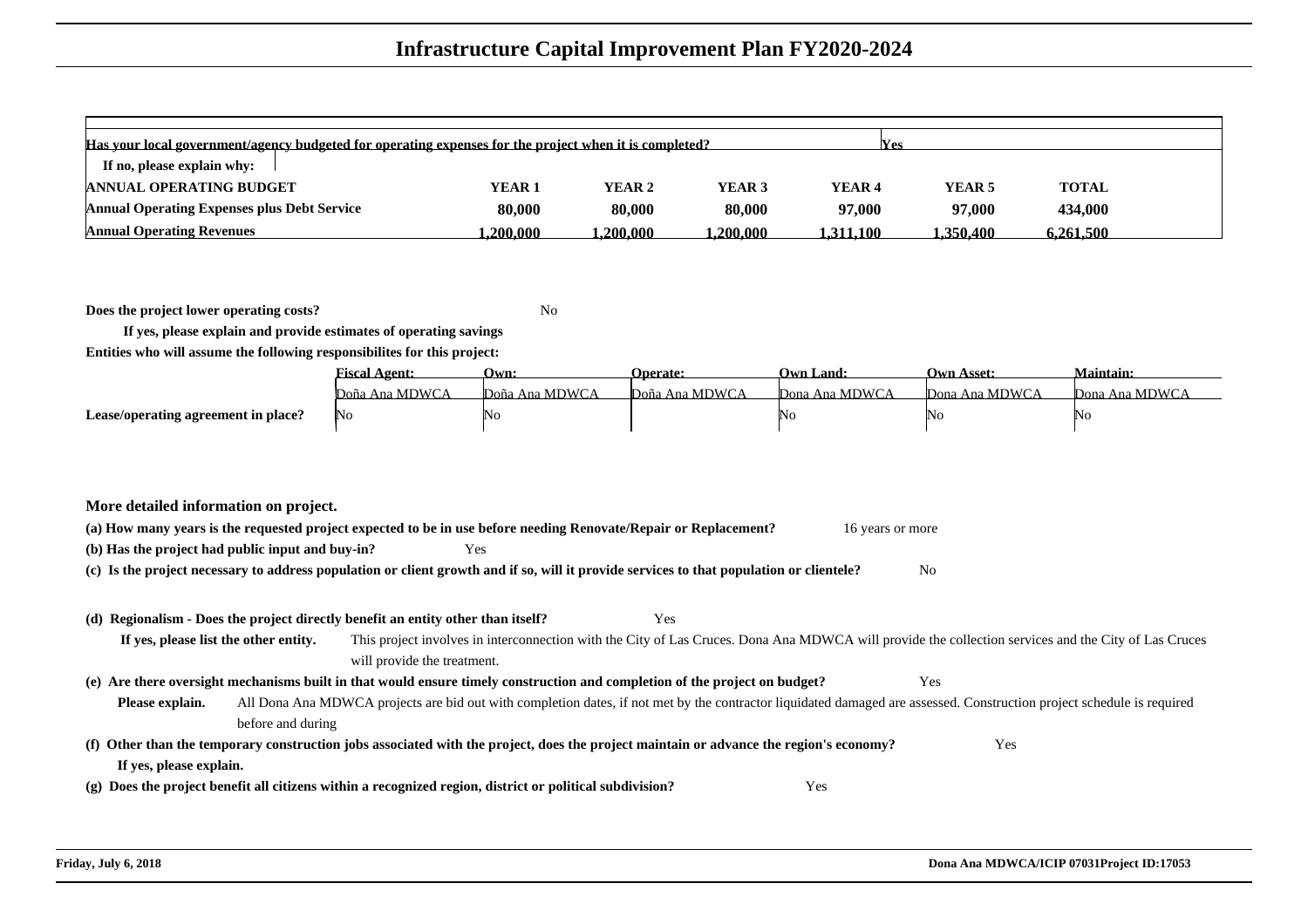| If yes, please explain and provide the number of people that will benefit from the project.                                                                                   | 1000 connections |                                                    |     |
|-------------------------------------------------------------------------------------------------------------------------------------------------------------------------------|------------------|----------------------------------------------------|-----|
| (h) Does the project eliminate a risk or hazard to public health and/or safety that immediately endangers occupants of the premises such that corrective action is urgent and |                  |                                                    | Yes |
| unavoidable? Emergencies must be documented by a Subject Matter Expert.                                                                                                       |                  |                                                    |     |
| If yes, please explain. (If mandatory, provide Summary Page of the Federal, State or Judiciary Agency who issed the mandate.)                                                 |                  | The project does eliminate a risk or hazard to the |     |
|                                                                                                                                                                               |                  | public by allowing the residents to hook up to the |     |
|                                                                                                                                                                               |                  | system and eliminate there leaking septic tanks.   |     |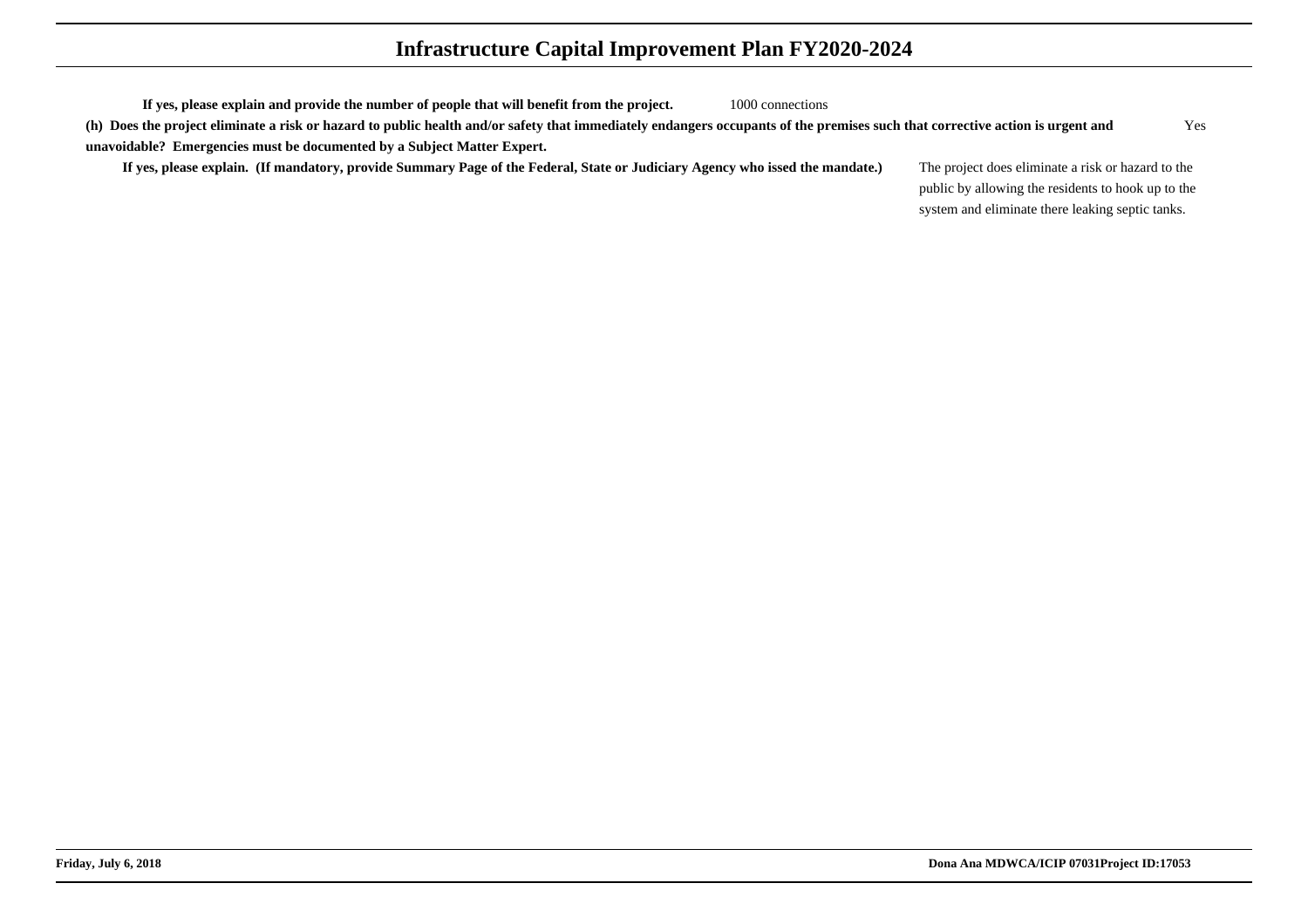| <b>Year/Rank</b><br>2024 | 002                                               | <b>Priority:</b> | High                                                                                                  |                       |                              |                                                                                                                                                                                      | ID:17046 |
|--------------------------|---------------------------------------------------|------------------|-------------------------------------------------------------------------------------------------------|-----------------------|------------------------------|--------------------------------------------------------------------------------------------------------------------------------------------------------------------------------------|----------|
| <b>Project Title:</b>    | Jornada Area Collect. Sys.                        |                  |                                                                                                       | <b>Class:</b>         | <b>New</b>                   | <b>Type/Subtype:</b> Water - Wastewater                                                                                                                                              |          |
| <b>Contact Name:</b>     | Jennifer Horton                                   |                  |                                                                                                       | <b>Contact Phone:</b> | 575-526-3491                 | jennifer@dawater.org<br><b>Contact E-mail:</b>                                                                                                                                       |          |
| Total project cost:      | 14,937,000                                        |                  |                                                                                                       |                       | Proposed project start date: |                                                                                                                                                                                      |          |
|                          | Project Location: Engler Road Las Cruces NM 88007 |                  |                                                                                                       | Latitude:             | 32 20 05 N                   | <b>Longitude:</b> $1064835W$                                                                                                                                                         |          |
| Legislative Language:    |                                                   |                  | Design, construct and acquire easements / ROW for a sewer system in the Jornada Area - Dona Ana MDWCA |                       |                              |                                                                                                                                                                                      |          |
| Scope of Work:           |                                                   |                  |                                                                                                       |                       |                              | Design and construct a Vacuum Sewer System in the Jornada Area to serve approximately 1,500 existing connections. This project includes a vacuum station, approximately 79,000 LF of |          |
|                          |                                                   |                  | vacuum collection lines and approximately 7,100 LF of force main.                                     |                       |                              |                                                                                                                                                                                      |          |

**Secured and Potential Funding Budget:**

 **State Grant Funding should only be requested when all other funding sources have been exhausted if entity is providing matching funds, i.e. Federal, Local Taxes, Fees, NM FinanceAuthority Loans (NMFA), Tribal Infrastructure Fund (TIF), Water Trust Board (WTB), Public School Facility Authority (PSFA), Colonia's Infrastructure Board (CIB), etc.**

| <b>Funding</b> |               | <b>Funding</b> | <b>Applied For?</b> | Amount         | <b>Amt Expended</b> | Date(s)          |  |
|----------------|---------------|----------------|---------------------|----------------|---------------------|------------------|--|
| Source(s)      |               | Amount         | <b>Yes or No</b>    | <b>Secured</b> | to Date             | Received Comment |  |
| <b>FGRANT</b>  |               | 5,974,800      | No                  | $\overline{0}$ | $\overline{0}$      |                  |  |
| <b>FLOAN</b>   |               | 1,493,700      | No                  | 0              | $\overline{0}$      |                  |  |
| <b>NMFA</b>    |               | 5,974,800      | No                  | $\overline{0}$ | $\overline{0}$      |                  |  |
| <b>NMFAL</b>   |               | 1,493,700      | N <sub>o</sub>      | $\mathbf{0}$   | $\overline{0}$      |                  |  |
|                |               | $\overline{0}$ | N <sub>o</sub>      | $\theta$       | $\overline{0}$      |                  |  |
|                |               | $\overline{0}$ | N <sub>o</sub>      | $\overline{0}$ | $\overline{0}$      |                  |  |
|                |               | 0              | N <sub>o</sub>      | $\theta$       | $\overline{0}$      |                  |  |
|                |               | $\overline{0}$ | N <sub>o</sub>      | $\overline{0}$ | $\overline{0}$      |                  |  |
|                | <b>TOTALS</b> | 14.937.000     |                     |                |                     |                  |  |

|              | Project Budget - Complete the Budget below. Only include unfunded or unsecured funds under each project year. Note: Funded to Date column must equal the amounts listed above here. |                       |                                       |      |      |      |                         |  |  |  |
|--------------|-------------------------------------------------------------------------------------------------------------------------------------------------------------------------------------|-----------------------|---------------------------------------|------|------|------|-------------------------|--|--|--|
|              |                                                                                                                                                                                     |                       | <b>Estimated Costs Not Yet Funded</b> |      |      |      |                         |  |  |  |
|              | Completed                                                                                                                                                                           | <b>Funded to Date</b> | <b>2020</b>                           | 2021 | 2022 | 2023 | 2024 Total Project Cost |  |  |  |
| Water Rights | N0                                                                                                                                                                                  |                       |                                       |      |      |      |                         |  |  |  |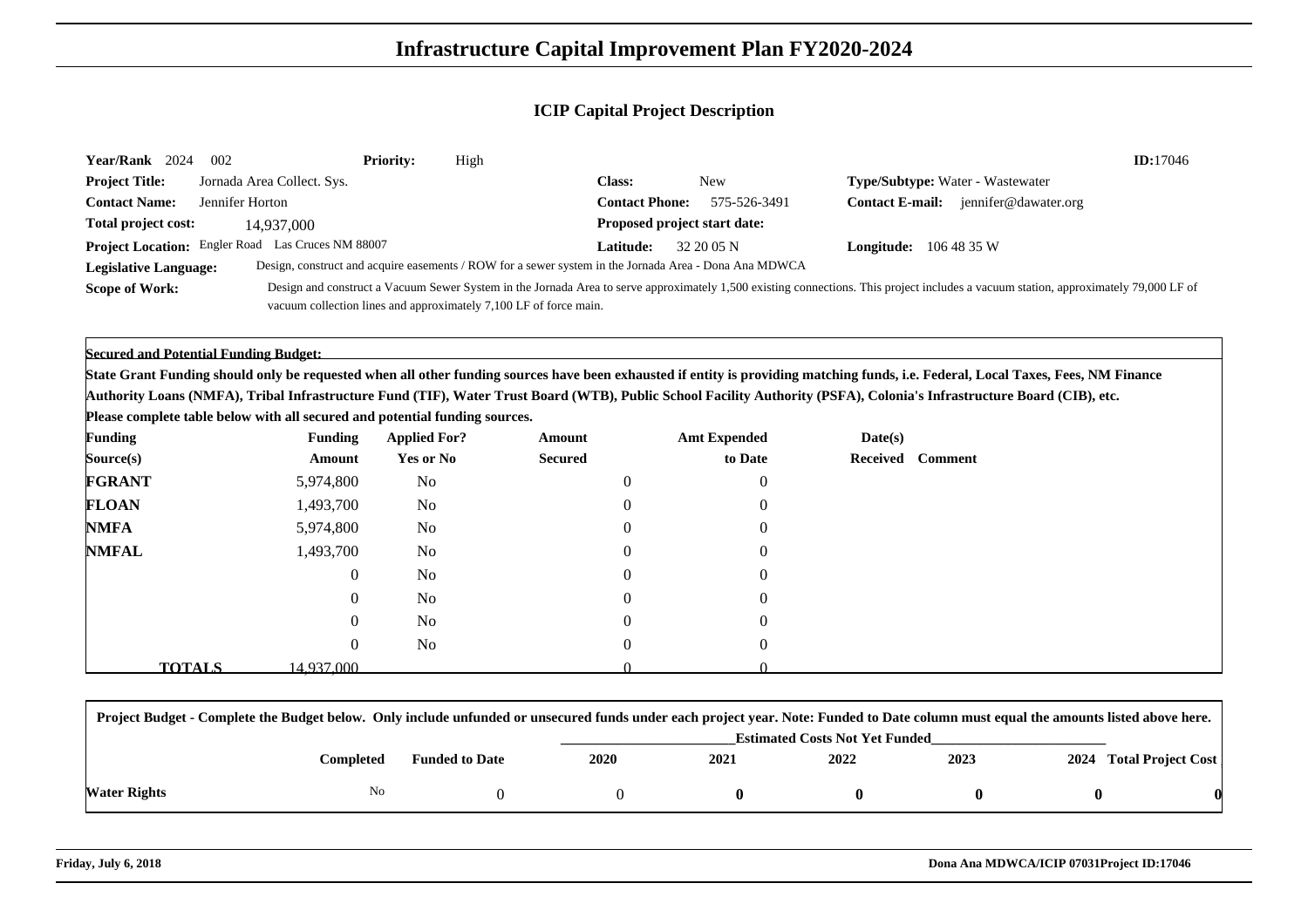|                                    | <b>Infrastructure Capital Improvement Plan FY2020-2024</b> |            |  |              |              |              |            |            |  |  |  |  |  |
|------------------------------------|------------------------------------------------------------|------------|--|--------------|--------------|--------------|------------|------------|--|--|--|--|--|
| <b>Easements and Rights of Way</b> | No                                                         |            |  |              | $\mathbf 0$  | O            | 50,000     | 50,000     |  |  |  |  |  |
| <b>Acquisition</b>                 | No                                                         |            |  |              |              |              |            |            |  |  |  |  |  |
| <b>Archaeological Studies</b>      | No                                                         |            |  |              |              |              |            |            |  |  |  |  |  |
| <b>Environmental Studies</b>       | No                                                         |            |  |              |              |              |            |            |  |  |  |  |  |
| <b>Planning</b>                    | Yes                                                        |            |  |              |              |              |            |            |  |  |  |  |  |
| Design (Engr./Arch.)               | No                                                         |            |  | $\mathbf{u}$ | $\mathbf{0}$ | $\bf{0}$     | 981,000    | 981,000    |  |  |  |  |  |
| Construction                       | No                                                         |            |  |              | $\mathbf{0}$ | $\mathbf{0}$ | 13,906,000 | 13,906,000 |  |  |  |  |  |
| <b>Furnishing/Equipment</b>        | No                                                         |            |  |              | 0            | U            | 0          |            |  |  |  |  |  |
| <b>TOTALS</b>                      |                                                            |            |  | 0            | 0            | $\bf{0}$     | 14,937,000 | 14,937,000 |  |  |  |  |  |
|                                    | <b>Amount Not Yet Funded</b>                               | 14,937,000 |  |              |              |              |            |            |  |  |  |  |  |

 **Can this project be phased?**Yes

**Phasing: Stand Alone:** No**Multi-Phased:** Yes

**A project single phase approach is used for projects that can be completed with one process because it is manageable, affordable, and will not require any foreseeable additional resources oractivities to be fully operational when complete.**

**A project multi-phased approach is used for breaking down very large projects into manageable standalone parts that are independently functional and easier to fund.**

| <b>Phase</b>  | Amount     | Plan           | <b>Design</b>  | Construct      | Furnish/Equip  | Other (Wtr Rights,<br>Easements, Acq) | # Mos to Complete |
|---------------|------------|----------------|----------------|----------------|----------------|---------------------------------------|-------------------|
|               | 5,000,000  | N <sub>0</sub> | Yes            | Yes            | No             | Yes                                   | 24                |
| $\rightarrow$ | 5,000,000  | N <sub>0</sub> | Yes            | Yes            | N <sub>0</sub> | Yes                                   | 24                |
|               | 4,937,000  | N <sub>0</sub> | Yes            | Yes            | N <sub>0</sub> | Yes                                   | 24                |
|               |            | N <sub>0</sub> | N <sub>0</sub> | N <sub>0</sub> | N <sub>0</sub> | N <sub>0</sub>                        |                   |
|               |            | N <sub>0</sub> | N <sub>0</sub> | N <sub>0</sub> | N <sub>0</sub> | N <sub>0</sub>                        |                   |
| <b>TOTAL</b>  | 14.937.000 |                |                |                |                |                                       |                   |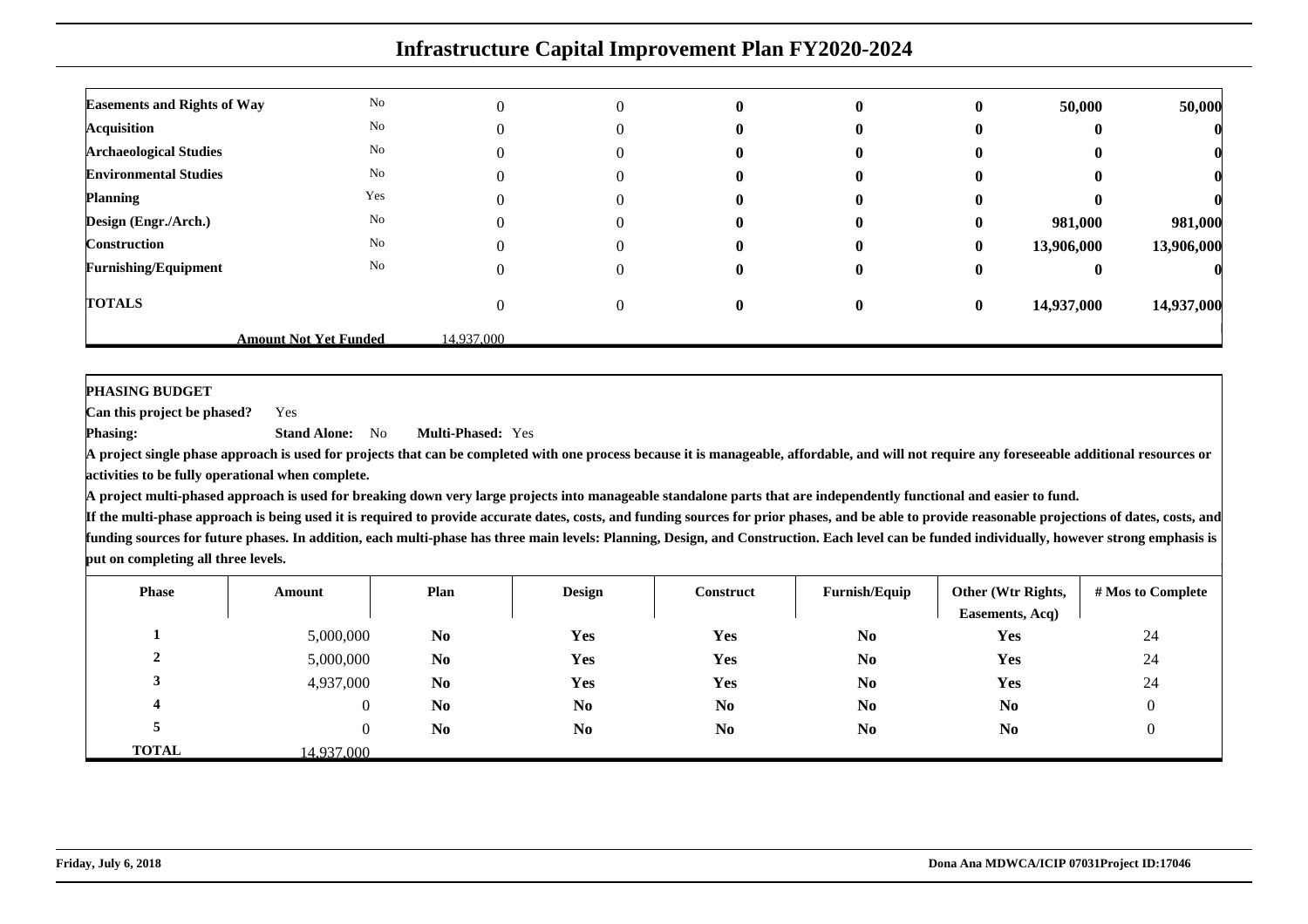| Has your local government/agency budgeted for operating expenses for the project when it is completed?<br><b>Nes</b> |                   |          |                   |          |                   |              |  |  |  |  |  |  |
|----------------------------------------------------------------------------------------------------------------------|-------------------|----------|-------------------|----------|-------------------|--------------|--|--|--|--|--|--|
| If no, please explain why:                                                                                           |                   |          |                   |          |                   |              |  |  |  |  |  |  |
| <b>ANNUAL OPERATING BUDGET</b>                                                                                       | YEAR <sub>1</sub> | YEAR 2   | YEAR <sub>3</sub> | YEAR 4   | YEAR <sub>5</sub> | <b>TOTAL</b> |  |  |  |  |  |  |
| <b>Annual Operating Expenses plus Debt Service</b>                                                                   | 93,000            | 93,000   | 93,000            | 93,000   | 93,000            | 465,000      |  |  |  |  |  |  |
| <b>Annual Operating Revenues</b>                                                                                     | .200.000          | .200.000 | 1.200.000         | .200.000 | .200.000          | 6.000.000    |  |  |  |  |  |  |

**Does the project lower operating costs?**<sup>2</sup> No

|                                     | <b>Fiscal Agent:</b> | Own:           | Operate:       | <b>Own Land:</b> | <b>Own Asset:</b> | Maintain:      |
|-------------------------------------|----------------------|----------------|----------------|------------------|-------------------|----------------|
|                                     | Doña Ana MDWCA       | Doña Ana MDWCA | Doña Ana MDWCA | Doña Ana MDWCA   | Doña Ana MDWCA    | Doña Ana MDWCA |
| Lease/operating agreement in place? | - No                 | No             |                | No               | IN G              | 'NG            |

| More detailed information on project.                                                                                                                                                         |                |
|-----------------------------------------------------------------------------------------------------------------------------------------------------------------------------------------------|----------------|
| (a) How many years is the requested project expected to be in use before needing Renovate/Repair or Replacement?<br>16 years or more                                                          |                |
| (b) Has the project had public input and buy-in?<br>Yes                                                                                                                                       |                |
| (c) Is the project necessary to address population or client growth and if so, will it provide services to that population or clientele?                                                      | N <sub>0</sub> |
|                                                                                                                                                                                               |                |
| (d) Regionalism - Does the project directly benefit an entity other than itself?<br>Yes                                                                                                       |                |
| This project involves in interconnection with the City of Las Cruces. Dona Ana MDWCA will provide the collection services and the City of Las Cruces<br>If yes, please list the other entity. |                |
| will provide the treatment.                                                                                                                                                                   |                |
| (e) Are there oversight mechanisms built in that would ensure timely construction and completion of the project on budget?                                                                    | Yes            |
| All Dona Ana MDWCA projects are bid out with completion dates, if not met by the contractor liquidated damaged are assessed. Construction project schedule is required<br>Please explain.     |                |
| before and during                                                                                                                                                                             |                |
| (f) Other than the temporary construction jobs associated with the project, does the project maintain or advance the region's economy?                                                        | Yes            |
| If yes, please explain.                                                                                                                                                                       |                |
| (g) Does the project benefit all citizens within a recognized region, district or political subdivision?<br>Yes                                                                               |                |
|                                                                                                                                                                                               |                |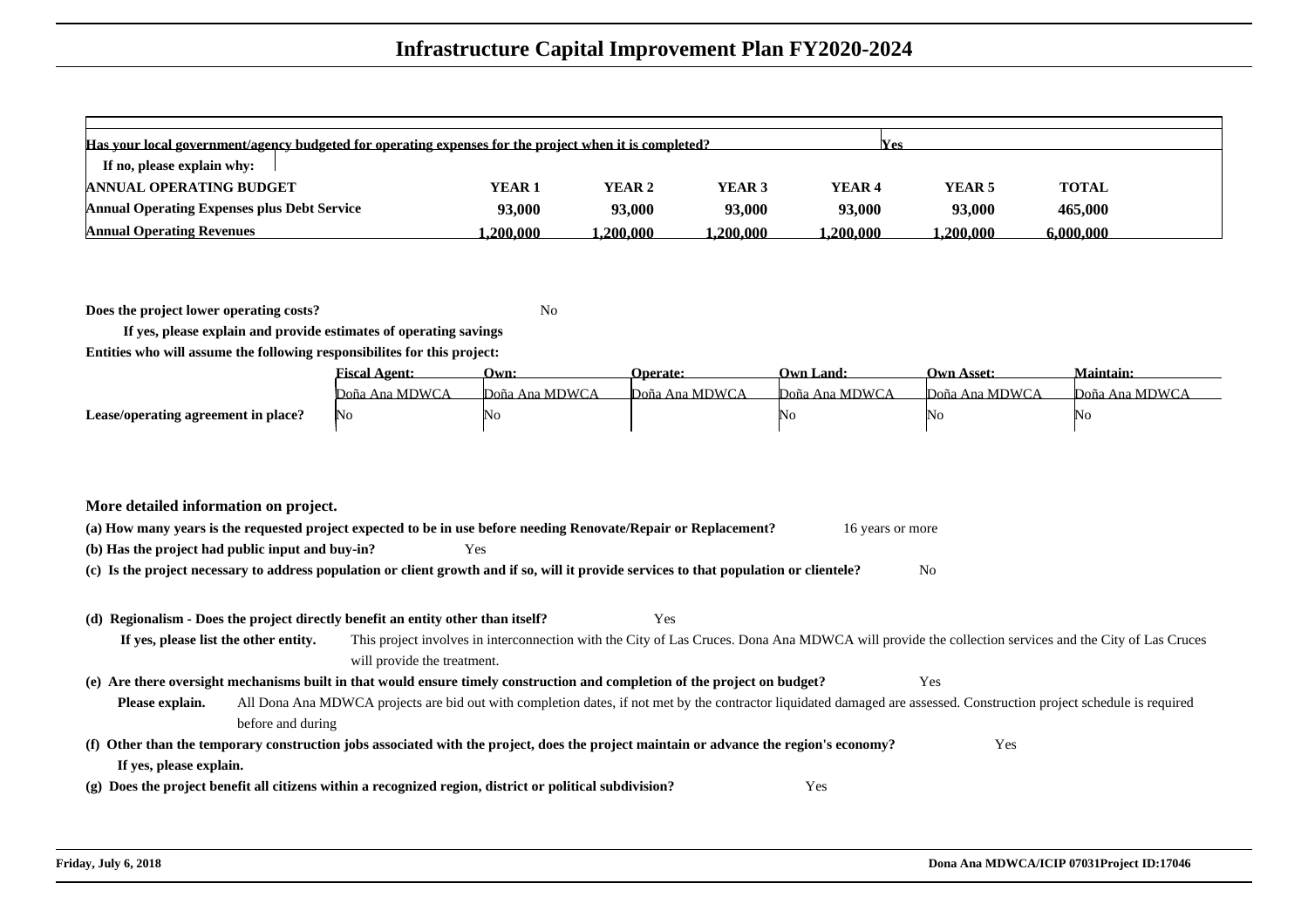**If yes, please explain and provide the number of people that will benefit from the project.**1000 connections

**(h) Does the project eliminate a risk or hazard to public health and/or safety that immediately endangers occupants of the premises such that corrective action is urgent andunavoidable? Emergencies must be documented by a Subject Matter Expert.**No

**If yes, please explain. (If mandatory, provide Summary Page of the Federal, State or Judiciary Agency who issed the mandate.)**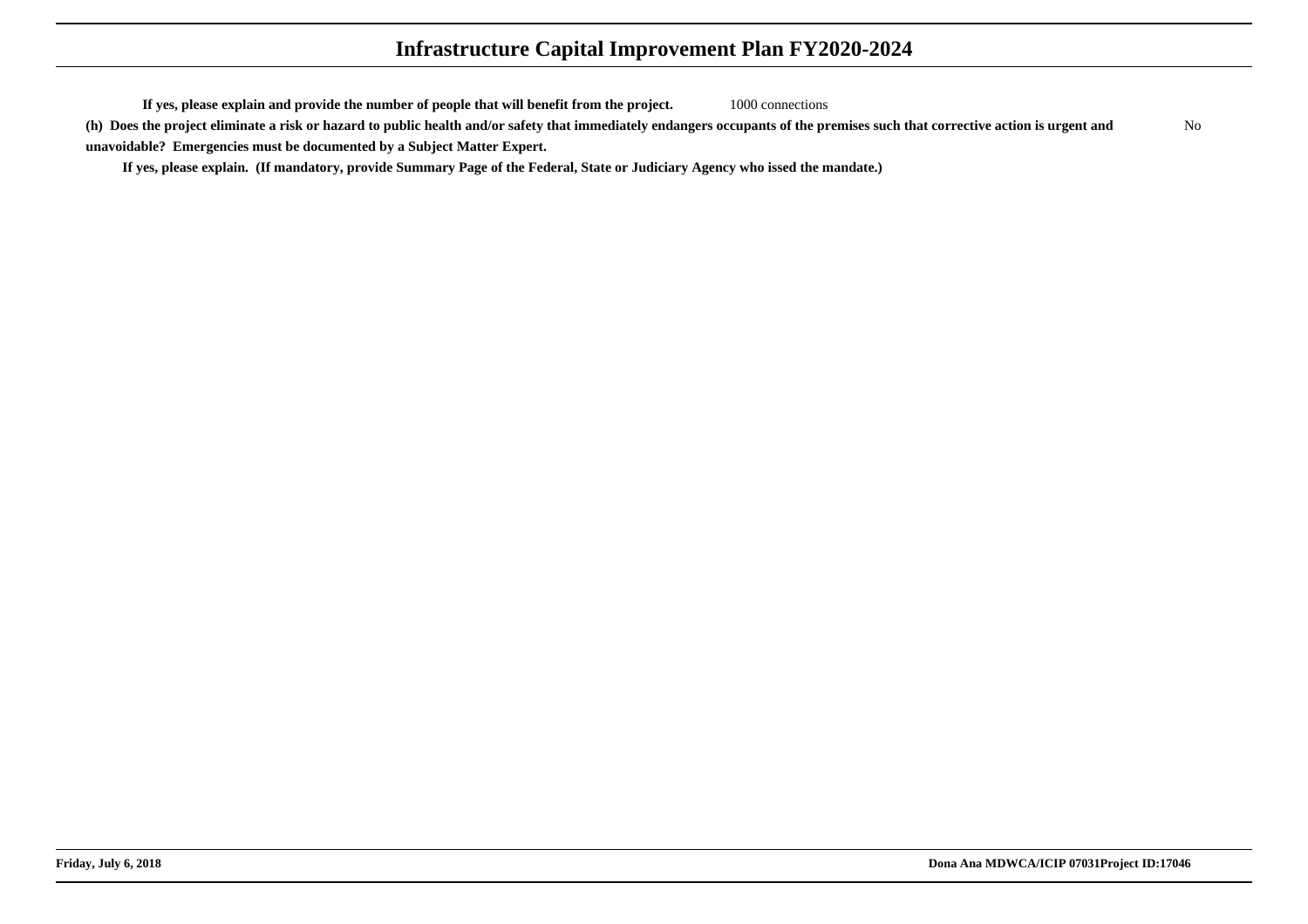| Year/Rank 2024               | 003                               | <b>Priority:</b> | High                                                                                                   |                              |                    |                                                                                                                                                                                     | ID:15738 |
|------------------------------|-----------------------------------|------------------|--------------------------------------------------------------------------------------------------------|------------------------------|--------------------|-------------------------------------------------------------------------------------------------------------------------------------------------------------------------------------|----------|
| <b>Project Title:</b>        | Westwind Collect. Sys.            |                  |                                                                                                        | Class:                       | New                | <b>Type/Subtype:</b> Water - Wastewater                                                                                                                                             |          |
| <b>Contact Name:</b>         | Jennifer Horton                   |                  |                                                                                                        | <b>Contact Phone:</b>        | 575-526-3491       | jennifer@dawater.org<br><b>Contact E-mail:</b>                                                                                                                                      |          |
| Total project cost:          | 11.915.000                        |                  |                                                                                                        | Proposed project start date: |                    |                                                                                                                                                                                     |          |
| <b>Project Location:</b>     | Westwind Road Las Cruces NM 88007 |                  |                                                                                                        | <b>Latitude:</b>             | $32^{\circ}21'15N$ | <b>Longitude:</b> $106^{\circ}49'54W$                                                                                                                                               |          |
| <b>Legislative Language:</b> |                                   |                  | Design, construct and acquire easements / ROW for a sewer system in the Westwind Area - Dona Ana MDWCA |                              |                    |                                                                                                                                                                                     |          |
| Scope of Work:               |                                   |                  |                                                                                                        |                              |                    | Design and construct a Vacuum Sewer System in the Westwind Area to serve approximately 600 existing connections. This project includes a vacuum station, approximately 85,000 LF of |          |
|                              |                                   |                  | vacuum collection lines and approximately 7,000 LF of force main.                                      |                              |                    |                                                                                                                                                                                     |          |

**Secured and Potential Funding Budget:**

 **State Grant Funding should only be requested when all other funding sources have been exhausted if entity is providing matching funds, i.e. Federal, Local Taxes, Fees, NM FinanceAuthority Loans (NMFA), Tribal Infrastructure Fund (TIF), Water Trust Board (WTB), Public School Facility Authority (PSFA), Colonia's Infrastructure Board (CIB), etc.**

| <b>Funding</b> |               | <b>Funding</b> | <b>Applied For?</b> | Amount         | <b>Amt Expended</b> | Date(s) |                  |
|----------------|---------------|----------------|---------------------|----------------|---------------------|---------|------------------|
| Source(s)      |               | Amount         | <b>Yes or No</b>    | <b>Secured</b> | to Date             |         | Received Comment |
| <b>NMFA</b>    |               | 4,766,000      | No                  | $\mathbf{0}$   | $\overline{0}$      |         |                  |
| <b>NMFAL</b>   |               | 1,191,500      | No                  | 0              | $\overline{0}$      |         |                  |
| <b>FGRANT</b>  |               | 4,766,000      | No                  | $\mathbf{0}$   | $\overline{0}$      |         |                  |
| <b>FLOAN</b>   |               | 1,191,500      | N <sub>o</sub>      | $\mathbf{0}$   | $\overline{0}$      |         |                  |
|                |               | $\overline{0}$ | N <sub>o</sub>      | $\theta$       | $\overline{0}$      |         |                  |
|                |               | $\overline{0}$ | N <sub>o</sub>      | $\overline{0}$ | $\overline{0}$      |         |                  |
|                |               | 0              | N <sub>o</sub>      | $\theta$       | $\overline{0}$      |         |                  |
|                |               | $\overline{0}$ | N <sub>o</sub>      | $\mathbf{0}$   | $\overline{0}$      |         |                  |
|                | <b>TOTALS</b> | 11.915.000     |                     |                |                     |         |                  |

|              | Project Budget - Complete the Budget below. Only include unfunded or unsecured funds under each project year. Note: Funded to Date column must equal the amounts listed above here. |                       |             |      |                                       |      |                         |  |
|--------------|-------------------------------------------------------------------------------------------------------------------------------------------------------------------------------------|-----------------------|-------------|------|---------------------------------------|------|-------------------------|--|
|              |                                                                                                                                                                                     |                       |             |      | <b>Estimated Costs Not Yet Funded</b> |      |                         |  |
|              | Completed                                                                                                                                                                           | <b>Funded to Date</b> | <b>2020</b> | 2021 | 2022                                  | 2023 | 2024 Total Project Cost |  |
| Water Rights | No                                                                                                                                                                                  |                       |             |      |                                       |      |                         |  |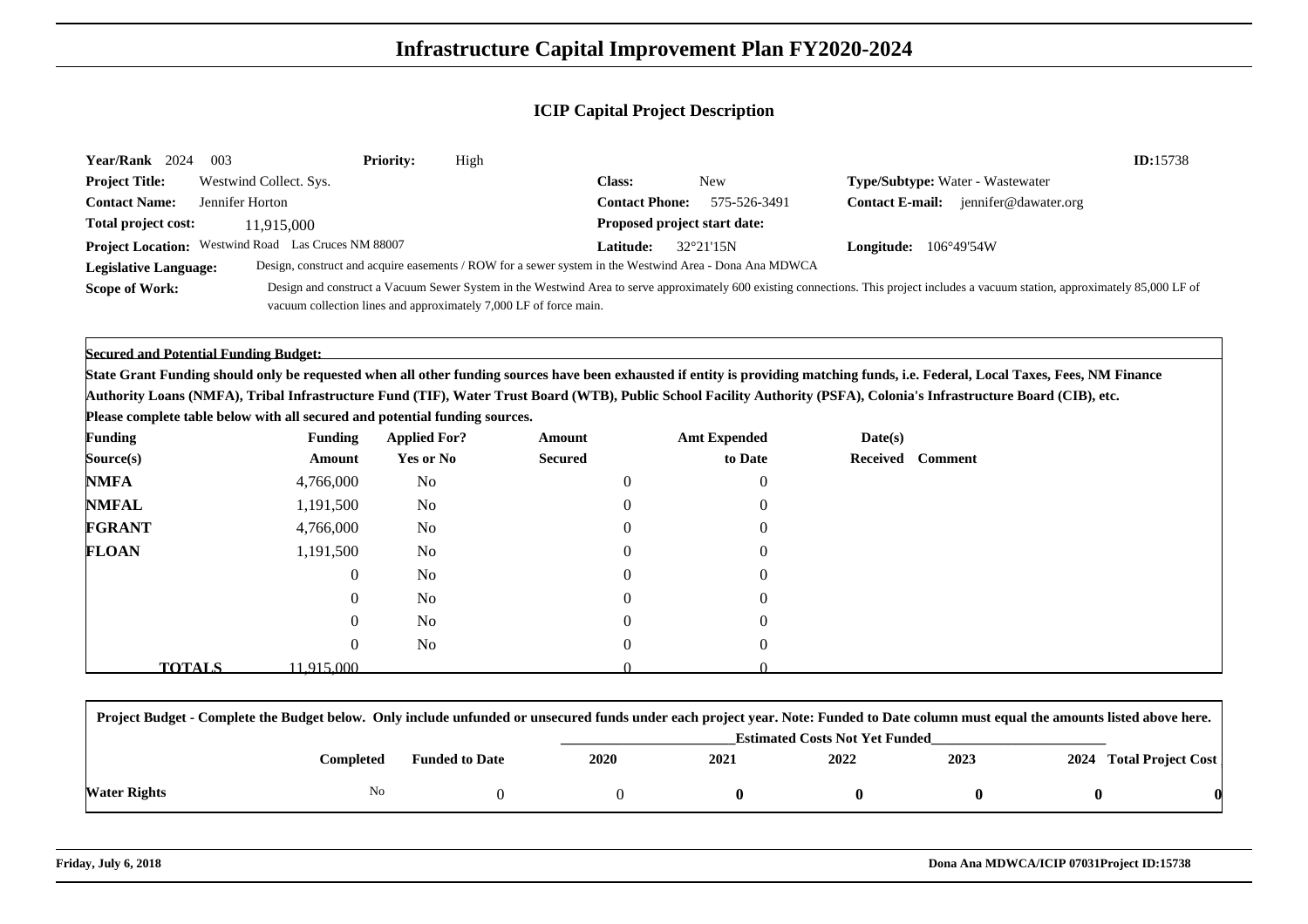|                                    |                              | <b>Infrastructure Capital Improvement Plan FY2020-2024</b> |          |              |              |          |            |            |
|------------------------------------|------------------------------|------------------------------------------------------------|----------|--------------|--------------|----------|------------|------------|
| <b>Easements and Rights of Way</b> | No                           |                                                            | $\Omega$ | $\mathbf{0}$ | 0            | 0        | 35,000     | 35,000     |
| <b>Acquisition</b>                 | No                           |                                                            | $\theta$ | o            |              | o        | ш          |            |
| <b>Archaeological Studies</b>      | No                           |                                                            |          |              |              |          |            |            |
| <b>Environmental Studies</b>       | No                           |                                                            | 0        |              |              |          |            |            |
| <b>Planning</b>                    | Yes                          |                                                            | $\left($ | o            | 0            |          |            |            |
| Design (Engr./Arch.)               | N <sub>o</sub>               |                                                            | $\Omega$ | $\mathbf{0}$ | $\mathbf{0}$ | 0        | 730,000    | 730,000    |
| <b>Construction</b>                | N <sub>o</sub>               |                                                            | 0        | 0            | 0            | $\bf{0}$ | 11,150,000 | 11,150,000 |
| <b>Furnishing/Equipment</b>        | No                           |                                                            | $\Omega$ | o            | 0            | $\bf{0}$ |            |            |
| <b>TOTALS</b>                      |                              |                                                            | $\Omega$ | $\mathbf{0}$ | $\mathbf{0}$ | $\bf{0}$ | 11,915,000 | 11,915,000 |
|                                    | <b>Amount Not Yet Funded</b> | 11.915.000                                                 |          |              |              |          |            |            |

 **Can this project be phased?**Yes

**Phasing: Stand Alone:** No**Multi-Phased:** Yes

**A project single phase approach is used for projects that can be completed with one process because it is manageable, affordable, and will not require any foreseeable additional resources oractivities to be fully operational when complete.**

**A project multi-phased approach is used for breaking down very large projects into manageable standalone parts that are independently functional and easier to fund.**

| <b>Phase</b>       | Amount     | Plan           | <b>Design</b> | Construct  | Furnish/Equip  | Other (Wtr Rights,<br>Easements, Acq) | # Mos to Complete |
|--------------------|------------|----------------|---------------|------------|----------------|---------------------------------------|-------------------|
|                    | 2,500,000  | N <sub>0</sub> | <b>Yes</b>    | Yes        | N <sub>0</sub> | Yes                                   | 18                |
| $\rightarrow$<br>∠ | 2,500,000  | N <sub>0</sub> | Yes           | Yes        | N <sub>0</sub> | Yes                                   | 18                |
|                    | 2,500,000  | N <sub>0</sub> | Yes           | Yes        | N <sub>0</sub> | Yes                                   | 18                |
|                    | 2,500,000  | N <sub>0</sub> | Yes           | Yes        | N <sub>0</sub> | Yes                                   | 18                |
|                    | 1,915,000  | N <sub>0</sub> | Yes           | <b>Yes</b> | N <sub>0</sub> | Yes                                   | 18                |
| <b>TOTAL</b>       | 11.915.000 |                |               |            |                |                                       |                   |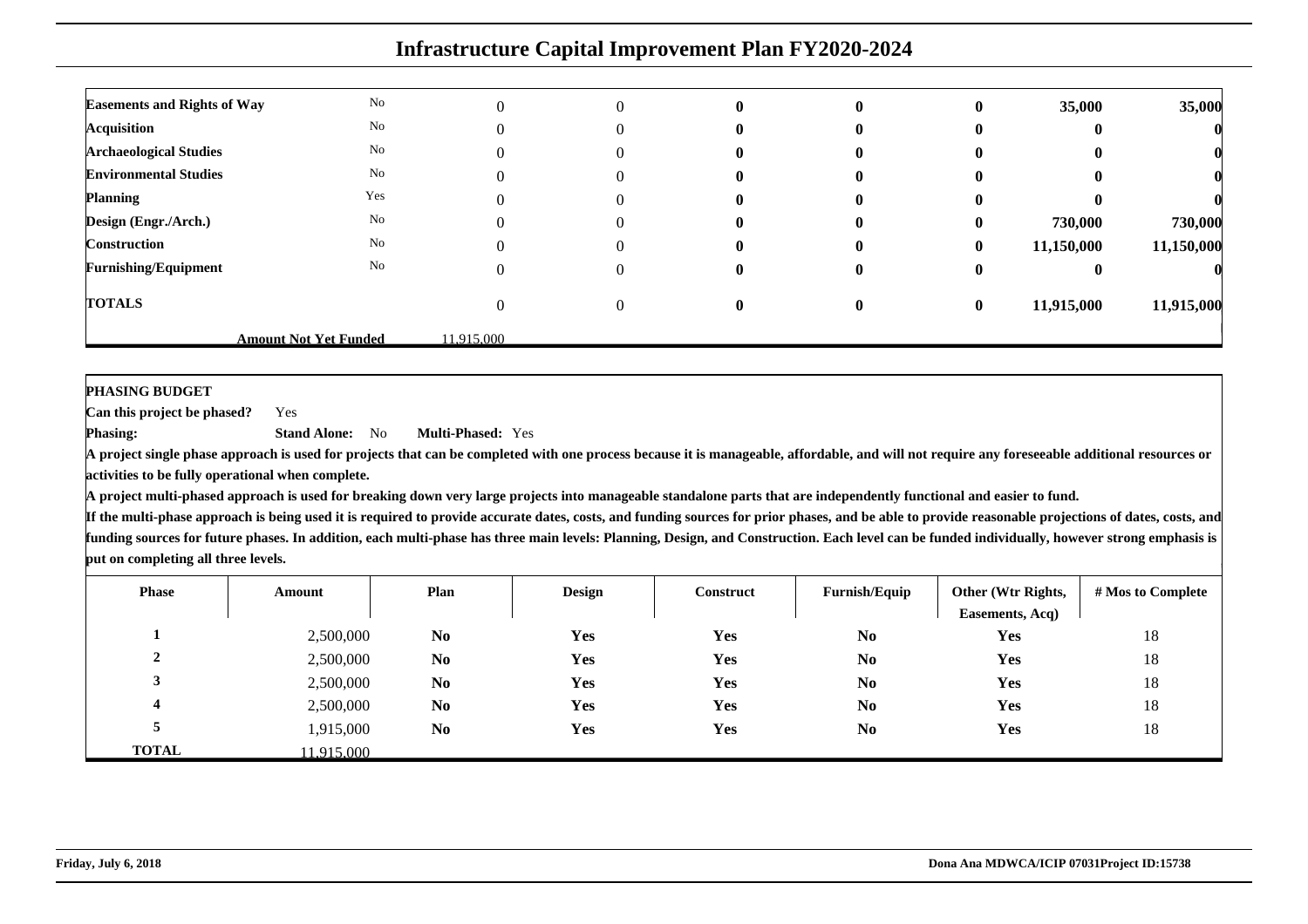| Has your local government/agency budgeted for operating expenses for the project when it is completed? |          |          |          | <b>Yes</b>        |                   |              |  |
|--------------------------------------------------------------------------------------------------------|----------|----------|----------|-------------------|-------------------|--------------|--|
| If no, please explain why:                                                                             |          |          |          |                   |                   |              |  |
| <b>ANNUAL OPERATING BUDGET</b>                                                                         | YEAR 1   | YEAR 2   | YEAR 3   | YEAR <sub>4</sub> | YEAR <sub>5</sub> | <b>TOTAL</b> |  |
| <b>Annual Operating Expenses plus Debt Service</b>                                                     | 35,000   | 35,000   | 35,000   | 35,000            | 35,000            | 175,000      |  |
| <b>Annual Operating Revenues</b>                                                                       | .200.000 | .200.000 | .200.000 | 1.200.000         | 1.200.000         | 6.000.000    |  |

**Does the project lower operating costs?**<sup>2</sup> No

|                                     | <b>Fiscal Agent:</b> | Own:           | <b>Operate:</b> | Own Land:                        | <b>Own Asset:</b> | Maintain:      |
|-------------------------------------|----------------------|----------------|-----------------|----------------------------------|-------------------|----------------|
|                                     | Doña Ana MDWCA       | Doña Ana MDWCA | Doña Ana MDWCA  | Doña Ana MDWCADonaDoña Ana MDWCA |                   | Doña Ana MDWCA |
|                                     |                      |                |                 | Ana MDWCA                        |                   |                |
| Lease/operating agreement in place? | IΝo                  | ING.           |                 | ΙNο                              | No                | No             |

| More detailed information on project.                                                                                                    |                   |                             |     |     |                                                                                                                                                                        |                  |                |                |  |
|------------------------------------------------------------------------------------------------------------------------------------------|-------------------|-----------------------------|-----|-----|------------------------------------------------------------------------------------------------------------------------------------------------------------------------|------------------|----------------|----------------|--|
| (a) How many years is the requested project expected to be in use before needing Renovate/Repair or Replacement?                         |                   |                             |     |     |                                                                                                                                                                        | 16 years or more |                |                |  |
| (b) Has the project had public input and buy-in?                                                                                         |                   |                             | Yes |     |                                                                                                                                                                        |                  |                |                |  |
| (c) Is the project necessary to address population or client growth and if so, will it provide services to that population or clientele? |                   |                             |     |     |                                                                                                                                                                        |                  | N <sub>0</sub> |                |  |
|                                                                                                                                          |                   |                             |     |     |                                                                                                                                                                        |                  |                |                |  |
| (d) Regionalism - Does the project directly benefit an entity other than itself?                                                         |                   |                             |     | Yes |                                                                                                                                                                        |                  |                |                |  |
| If yes, please list the other entity.                                                                                                    |                   |                             |     |     | This project involves in interconnection with the City of Las Cruces. Dona Ana MDWCA will provide the collection services and the City of Las Cruces                   |                  |                |                |  |
|                                                                                                                                          |                   | will provide the treatment. |     |     |                                                                                                                                                                        |                  |                |                |  |
| (e) Are there oversight mechanisms built in that would ensure timely construction and completion of the project on budget?               |                   |                             |     |     |                                                                                                                                                                        |                  | Yes            |                |  |
| Please explain.                                                                                                                          |                   |                             |     |     | All Dona Ana MDWCA projects are bid out with completion dates, if not met by the contractor liquidated damaged are assessed. Construction project schedule is required |                  |                |                |  |
|                                                                                                                                          | before and during |                             |     |     |                                                                                                                                                                        |                  |                |                |  |
| (f) Other than the temporary construction jobs associated with the project, does the project maintain or advance the region's economy?   |                   |                             |     |     |                                                                                                                                                                        |                  |                | N <sub>0</sub> |  |
| If yes, please explain.                                                                                                                  |                   |                             |     |     |                                                                                                                                                                        |                  |                |                |  |
|                                                                                                                                          |                   |                             |     |     |                                                                                                                                                                        |                  |                |                |  |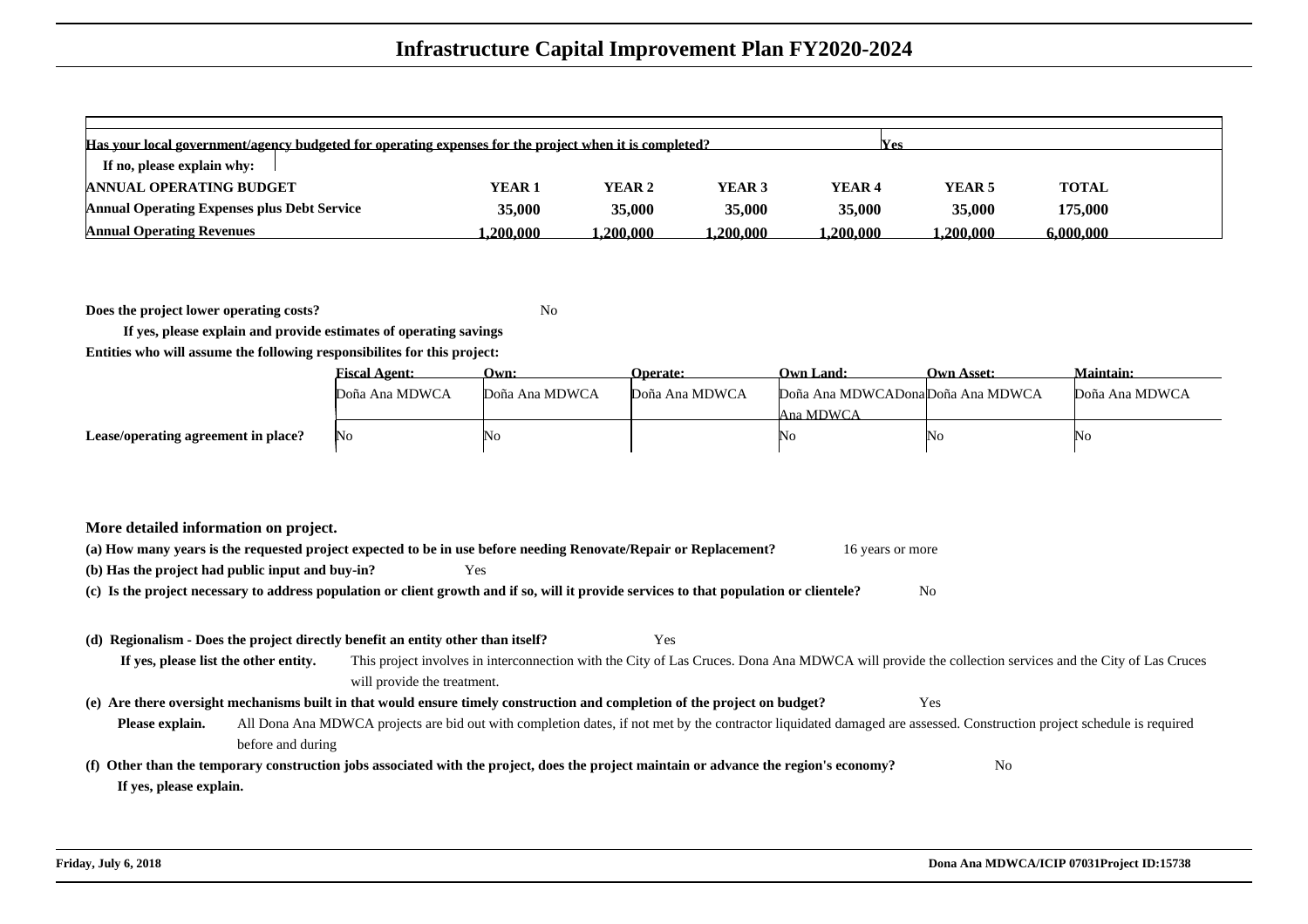**(g) Does the project benefit all citizens within a recognized region, district or political subdivision?**

**If yes, please explain and provide the number of people that will benefit from the project.**

**(h) Does the project eliminate a risk or hazard to public health and/or safety that immediately endangers occupants of the premises such that corrective action is urgent andunavoidable? Emergencies must be documented by a Subject Matter Expert.**No

**If yes, please explain. (If mandatory, provide Summary Page of the Federal, State or Judiciary Agency who issed the mandate.)**

<sup>2</sup> No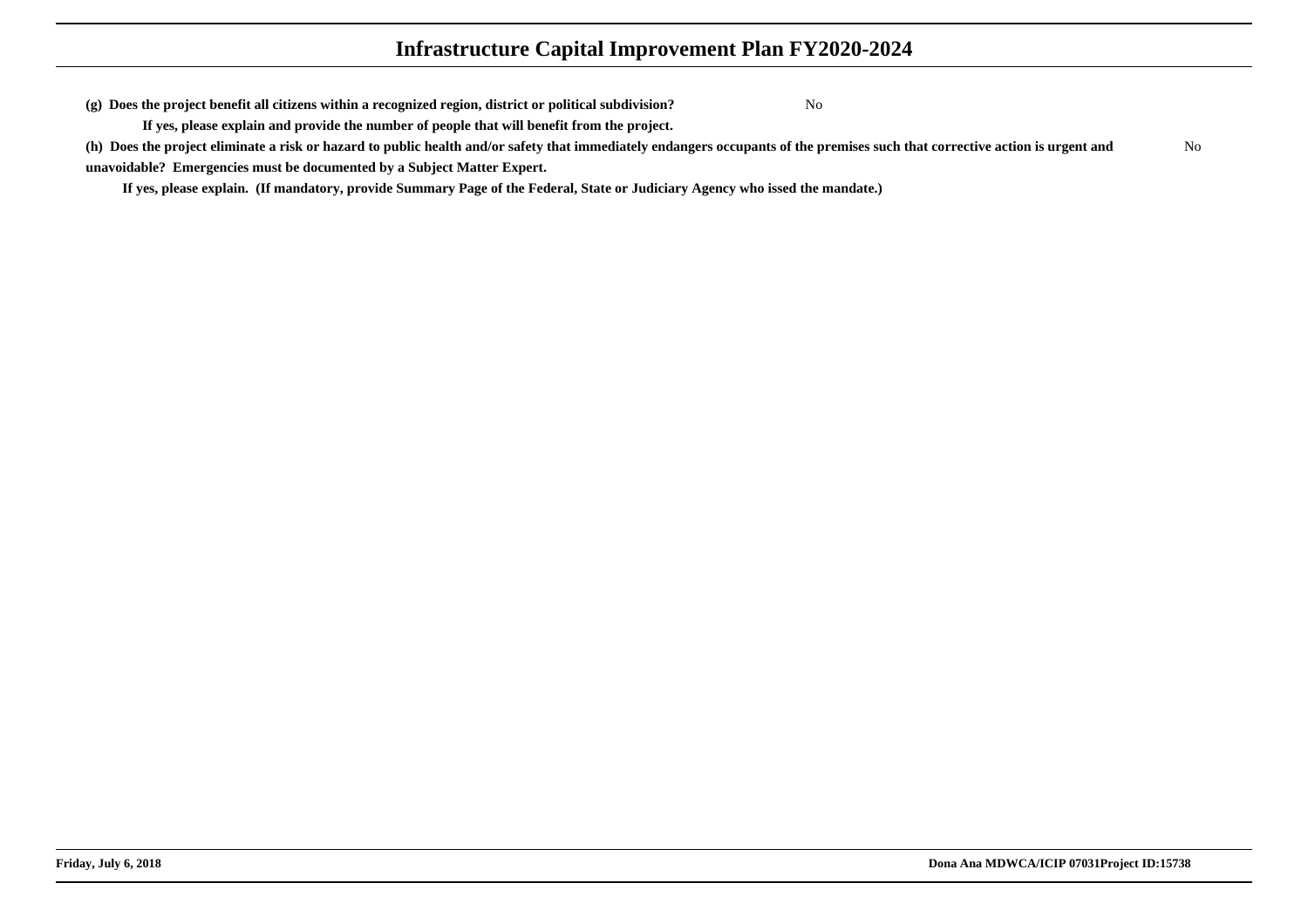| Year/Rank 2024               | -004                                                      | <b>Priority:</b> | High                                                                                                   |                              |                                                                                                                                |                                                                                                                                                                                   | ID:15739 |
|------------------------------|-----------------------------------------------------------|------------------|--------------------------------------------------------------------------------------------------------|------------------------------|--------------------------------------------------------------------------------------------------------------------------------|-----------------------------------------------------------------------------------------------------------------------------------------------------------------------------------|----------|
| <b>Project Title:</b>        | Picacho Area Collect. Sys.                                |                  |                                                                                                        | <b>Class:</b>                | New                                                                                                                            | <b>Type/Subtype:</b> Water - Wastewater                                                                                                                                           |          |
| <b>Contact Name:</b>         | Jennifer Horton                                           |                  |                                                                                                        | <b>Contact Phone:</b>        | 575-526-3491                                                                                                                   | jennifer@dawater.org<br><b>Contact E-mail:</b>                                                                                                                                    |          |
| Total project cost:          | 6.820,000                                                 |                  |                                                                                                        | Proposed project start date: |                                                                                                                                |                                                                                                                                                                                   |          |
|                              | Project Location: Shalem Colony Trail Las Cruces NM 88007 |                  |                                                                                                        | <b>Latitude:</b>             | $32^{\circ}19'31$ N                                                                                                            | <b>Longitude:</b> $106^{\circ}51'02 \text{ W}$                                                                                                                                    |          |
| <b>Legislative Language:</b> |                                                           |                  | Design, construct and acquire easements / ROW for a sewer system in the Picacho Area. - Dona Ana MDWCA |                              |                                                                                                                                |                                                                                                                                                                                   |          |
| <b>Scope of Work:</b>        |                                                           |                  |                                                                                                        |                              |                                                                                                                                | Design and construct a Vacuum Sewer System in the Picacho Area to serve approximately 230 existing connections. This project includes a vacuum station approximately 45,000 LF of |          |
|                              |                                                           |                  |                                                                                                        |                              | vacuum collection lines and approximately 21,000 LF of force main, which will deliver to the Regional Water Reclamation plant. |                                                                                                                                                                                   |          |

**Secured and Potential Funding Budget:**

 **State Grant Funding should only be requested when all other funding sources have been exhausted if entity is providing matching funds, i.e. Federal, Local Taxes, Fees, NM FinanceAuthority Loans (NMFA), Tribal Infrastructure Fund (TIF), Water Trust Board (WTB), Public School Facility Authority (PSFA), Colonia's Infrastructure Board (CIB), etc.**

| <b>Funding</b> |               | <b>Funding</b> | <b>Applied For?</b> | Amount           | <b>Amt Expended</b> | Date(s) |                  |
|----------------|---------------|----------------|---------------------|------------------|---------------------|---------|------------------|
| Source(s)      |               | Amount         | <b>Yes or No</b>    | <b>Secured</b>   | to Date             |         | Received Comment |
| <b>NMFA</b>    |               | 2,728,000      | No                  | $\boldsymbol{0}$ | $\overline{0}$      |         |                  |
| <b>NMFAL</b>   |               | 682,000        | No                  | $\theta$         | $\overline{0}$      |         |                  |
| <b>FGRANT</b>  |               | 2,728,000      | N <sub>o</sub>      | $\theta$         | $\overline{0}$      |         |                  |
| <b>FLOAN</b>   |               | 682,000        | N <sub>o</sub>      | $\mathbf{0}$     | $\overline{0}$      |         |                  |
|                |               | $\overline{0}$ | N <sub>o</sub>      | $\theta$         | $\overline{0}$      |         |                  |
|                |               | $\overline{0}$ | N <sub>o</sub>      | $\overline{0}$   | $\overline{0}$      |         |                  |
|                |               | 0              | N <sub>o</sub>      | $\Omega$         | $\overline{0}$      |         |                  |
|                |               | $\overline{0}$ | N <sub>o</sub>      | $\mathbf{0}$     | $\overline{0}$      |         |                  |
|                | <b>TOTALS</b> | 6.820.000      |                     |                  |                     |         |                  |

|              | Project Budget - Complete the Budget below. Only include unfunded or unsecured funds under each project year. Note: Funded to Date column must equal the amounts listed above here. |                       |                                       |      |      |      |                         |  |  |  |
|--------------|-------------------------------------------------------------------------------------------------------------------------------------------------------------------------------------|-----------------------|---------------------------------------|------|------|------|-------------------------|--|--|--|
|              |                                                                                                                                                                                     |                       | <b>Estimated Costs Not Yet Funded</b> |      |      |      |                         |  |  |  |
|              | Completed                                                                                                                                                                           | <b>Funded to Date</b> | <b>2020</b>                           | 2021 | 2022 | 2023 | 2024 Total Project Cost |  |  |  |
| Water Rights | No                                                                                                                                                                                  |                       |                                       |      |      |      |                         |  |  |  |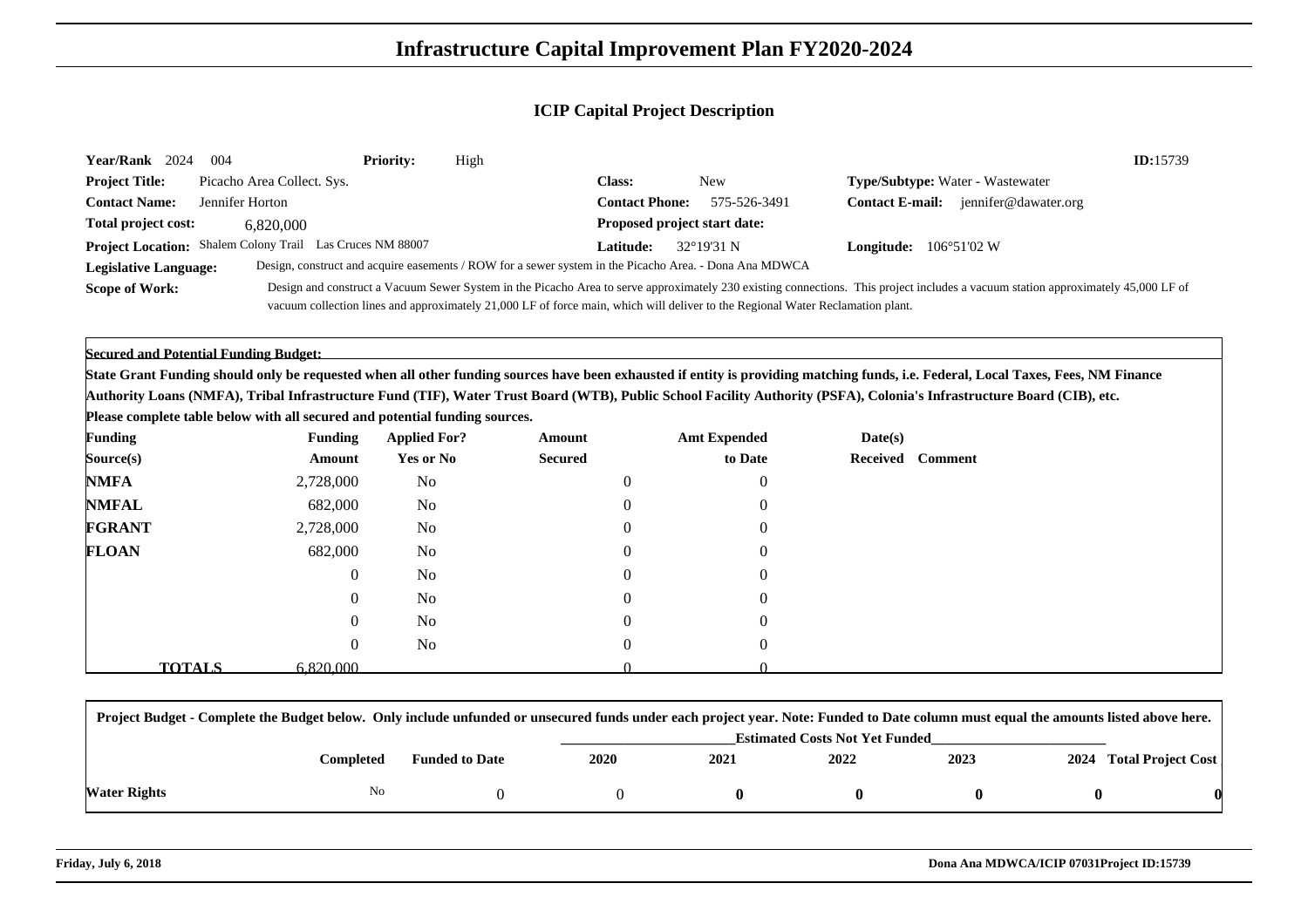|                                    |                              |           | <b>Infrastructure Capital Improvement Plan FY2020-2024</b> |              |              |           |           |
|------------------------------------|------------------------------|-----------|------------------------------------------------------------|--------------|--------------|-----------|-----------|
| <b>Easements and Rights of Way</b> | No                           |           |                                                            | $\mathbf 0$  | O            | 150,000   | 150,000   |
| <b>Acquisition</b>                 | No                           |           |                                                            |              |              | 0         |           |
| <b>Archaeological Studies</b>      | No                           |           |                                                            |              |              |           |           |
| <b>Environmental Studies</b>       | No                           |           |                                                            |              |              |           |           |
| <b>Planning</b>                    | Yes                          |           |                                                            |              |              |           |           |
| Design (Engr./Arch.)               | No                           |           | $\mathbf{u}$                                               | $\mathbf{0}$ | $\mathbf{0}$ | 570,000   | 570,000   |
| Construction                       | No                           |           |                                                            | $\mathbf{0}$ | $\bf{0}$     | 6,100,000 | 6,100,000 |
| <b>Furnishing/Equipment</b>        | No                           |           |                                                            | 0            | U            | 0         |           |
| <b>TOTALS</b>                      |                              |           |                                                            | 0            | $\bf{0}$     | 6,820,000 | 6,820,000 |
|                                    | <b>Amount Not Yet Funded</b> | 6.820,000 |                                                            |              |              |           |           |

 **Can this project be phased?**Yes

**Phasing: Stand Alone:** No**Multi-Phased:** Yes

**A project single phase approach is used for projects that can be completed with one process because it is manageable, affordable, and will not require any foreseeable additional resources oractivities to be fully operational when complete.**

**A project multi-phased approach is used for breaking down very large projects into manageable standalone parts that are independently functional and easier to fund.**

| <b>Phase</b>   | Amount    | Plan           | <b>Design</b>  | Construct      | <b>Furnish/Equip</b> | Other (Wtr Rights,<br>Easements, Acq) | # Mos to Complete |
|----------------|-----------|----------------|----------------|----------------|----------------------|---------------------------------------|-------------------|
|                | 2,370,000 | N <sub>0</sub> | Yes            | Yes            | No                   | Yes                                   | 18                |
| $\overline{v}$ | 4,450,000 | N <sub>0</sub> | Yes            | Yes            | N <sub>0</sub>       | Yes                                   | 24                |
|                |           | N <sub>0</sub> | N <sub>0</sub> | N <sub>0</sub> | N <sub>0</sub>       | N <sub>0</sub>                        | $\theta$          |
|                |           | N <sub>0</sub> | N <sub>0</sub> | N <sub>0</sub> | N <sub>0</sub>       | N <sub>0</sub>                        |                   |
|                |           | N <sub>0</sub> | N <sub>0</sub> | N <sub>0</sub> | N <sub>0</sub>       | N <sub>0</sub>                        |                   |
| <b>TOTAL</b>   | 6.820,000 |                |                |                |                      |                                       |                   |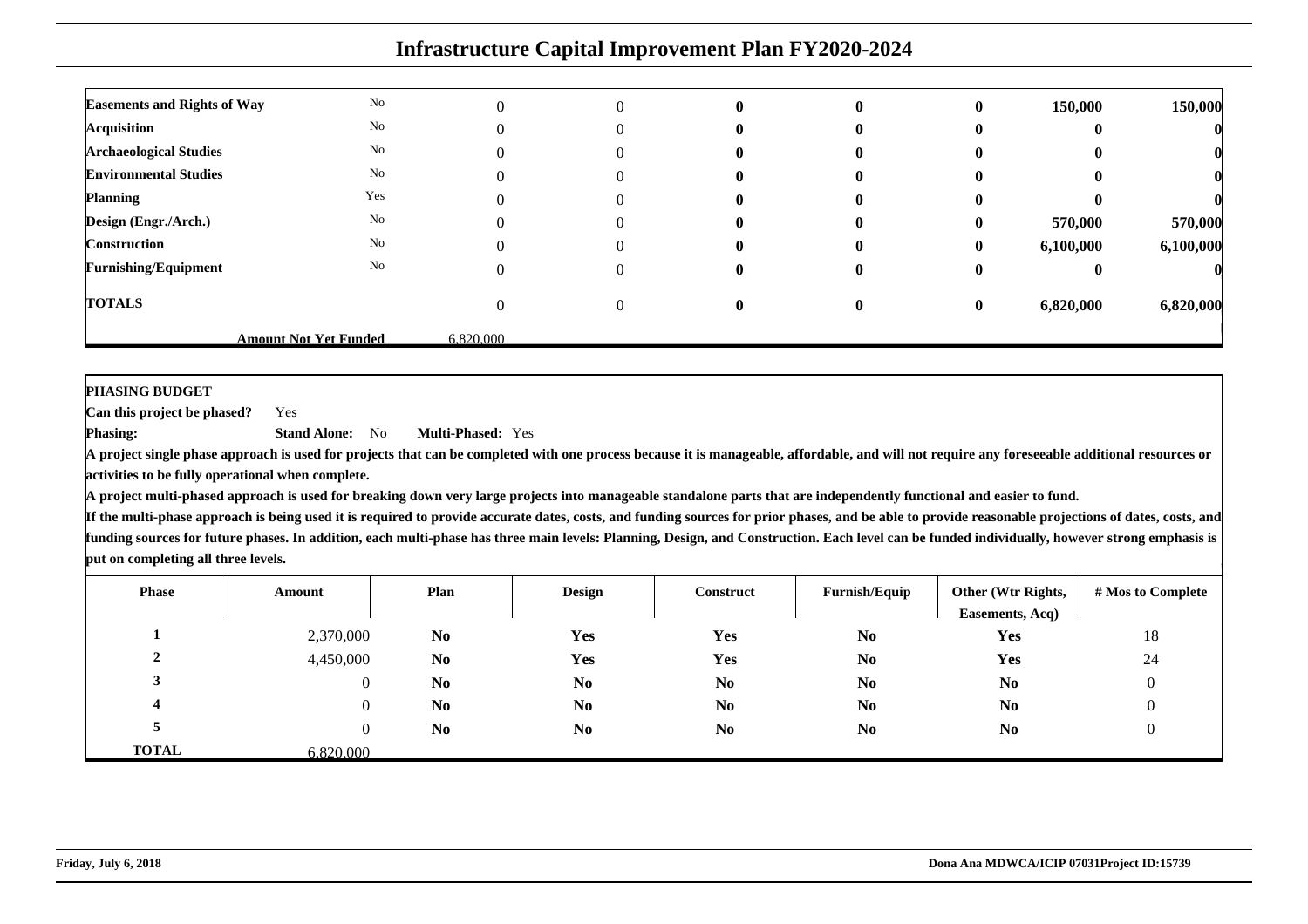| Has your local government/agency budgeted for operating expenses for the project when it is completed?<br>lY es |               |           |                   |                   |          |              |  |  |  |  |
|-----------------------------------------------------------------------------------------------------------------|---------------|-----------|-------------------|-------------------|----------|--------------|--|--|--|--|
| If no, please explain why:                                                                                      |               |           |                   |                   |          |              |  |  |  |  |
| <b>ANNUAL OPERATING BUDGET</b>                                                                                  | <b>YEAR 1</b> | YEAR 2    | YEAR <sub>3</sub> | YEAR <sub>4</sub> | YEAR 5   | <b>TOTAL</b> |  |  |  |  |
| <b>Annual Operating Expenses plus Debt Service</b>                                                              | 50,000        | 50,000    | 50.000            | 50,000            | 50,000   | 250,000      |  |  |  |  |
| <b>Annual Operating Revenues</b>                                                                                | .200.000      | 1.200.000 | .200.000          | .200.000          | .350.400 | 6.150.400    |  |  |  |  |

**Does the project lower operating costs?**<sup>2</sup> No

**If yes, please explain and provide estimates of operating savingsEntities who will assume the following responsibilites for this project:**

|                                     | <b>Fiscal Agent:</b> | Own:           | <b>Operate:</b> | Own Land:      | <b>Own Asset:</b>                  | <b>Maintain:</b> |
|-------------------------------------|----------------------|----------------|-----------------|----------------|------------------------------------|------------------|
|                                     | Doña Ana MDWCA       | Doña Ana MDWCA | Doña Ana MDWCA  | Doña Ana MDWCA | Picacho MDWCA, Dona Doña Ana MDWCA |                  |
|                                     |                      |                |                 |                | Ana MDWCA (fiscal                  |                  |
|                                     |                      |                |                 |                | agent)                             |                  |
| Lease/operating agreement in place? | No                   | N <sub>0</sub> |                 | No             | No                                 | No               |

**More detailed information on project.(a) How many years is the requested project expected to be in use before needing Renovate/Repair or Replacement?** 16 years or more **(b) Has the project had public input and buy-in?** Yes **(c) Is the project necessary to address population or client growth and if so, will it provide services to that population or clientele?** Yes **(d) Regionalism - Does the project directly benefit an entity other than itself?** Yes **If yes, please list the other entity.** This project involves in interconnection with the City of Las Cruces. Dona Ana MDWCA will provide the collection services and the City of Las Cruceswill provide the treatment.**(e) Are there oversight mechanisms built in that would ensure timely construction and completion of the project on budget?** Yes **Please explain.** All Dona Ana MDWCA projects are bid out with completion dates, if not met by the contractor liquidated damaged are assessed. Construction project schedule is requiredbefore and during **(f) Other than the temporary construction jobs associated with the project, does the project maintain or advance the region's economy?**Yes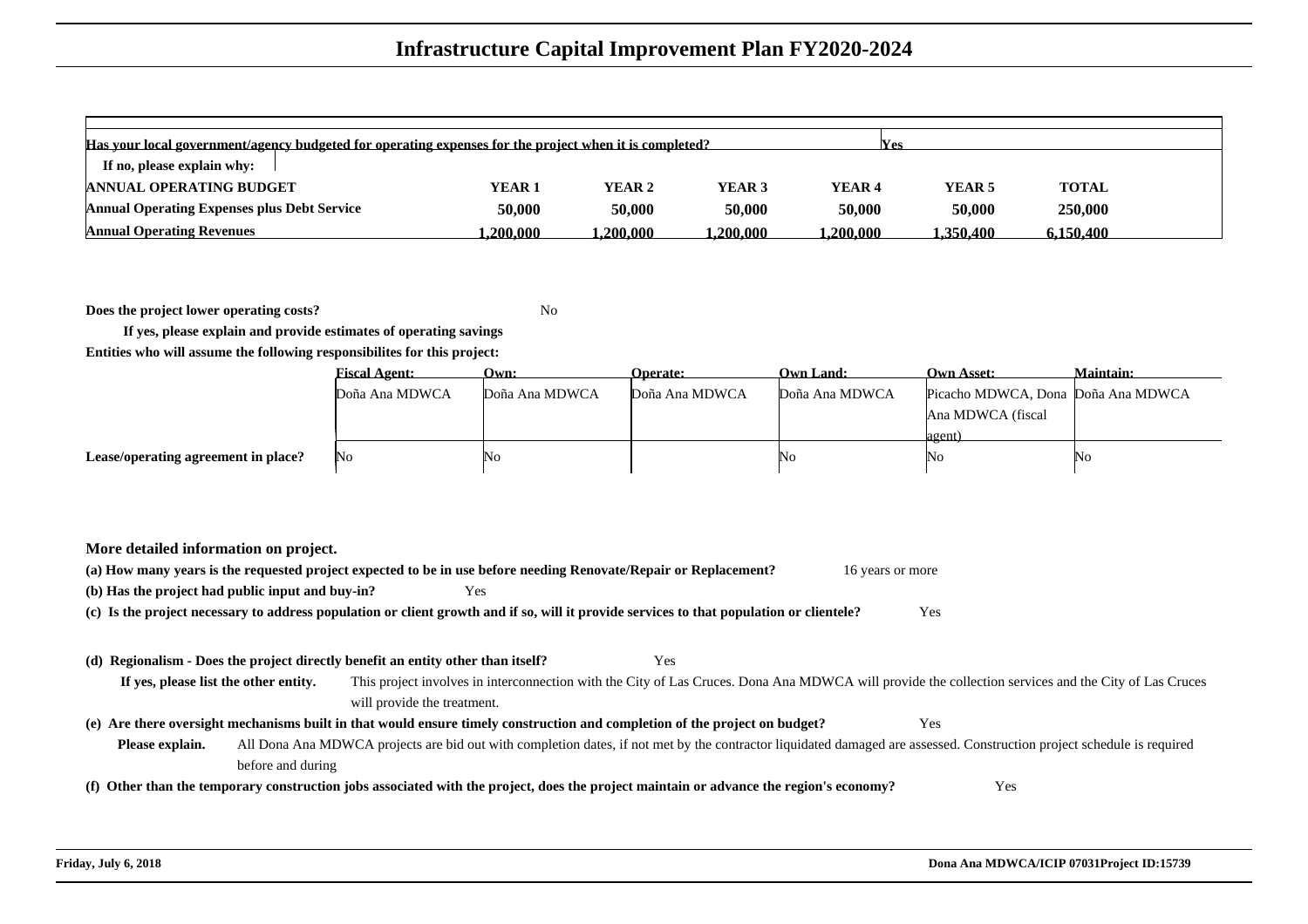**If yes, please explain.**

**(g) Does the project benefit all citizens within a recognized region, district or political subdivision?**

<sup>2</sup> No

**If yes, please explain and provide the number of people that will benefit from the project.**

**(h) Does the project eliminate a risk or hazard to public health and/or safety that immediately endangers occupants of the premises such that corrective action is urgent andunavoidable? Emergencies must be documented by a Subject Matter Expert.**No

**If yes, please explain. (If mandatory, provide Summary Page of the Federal, State or Judiciary Agency who issed the mandate.)**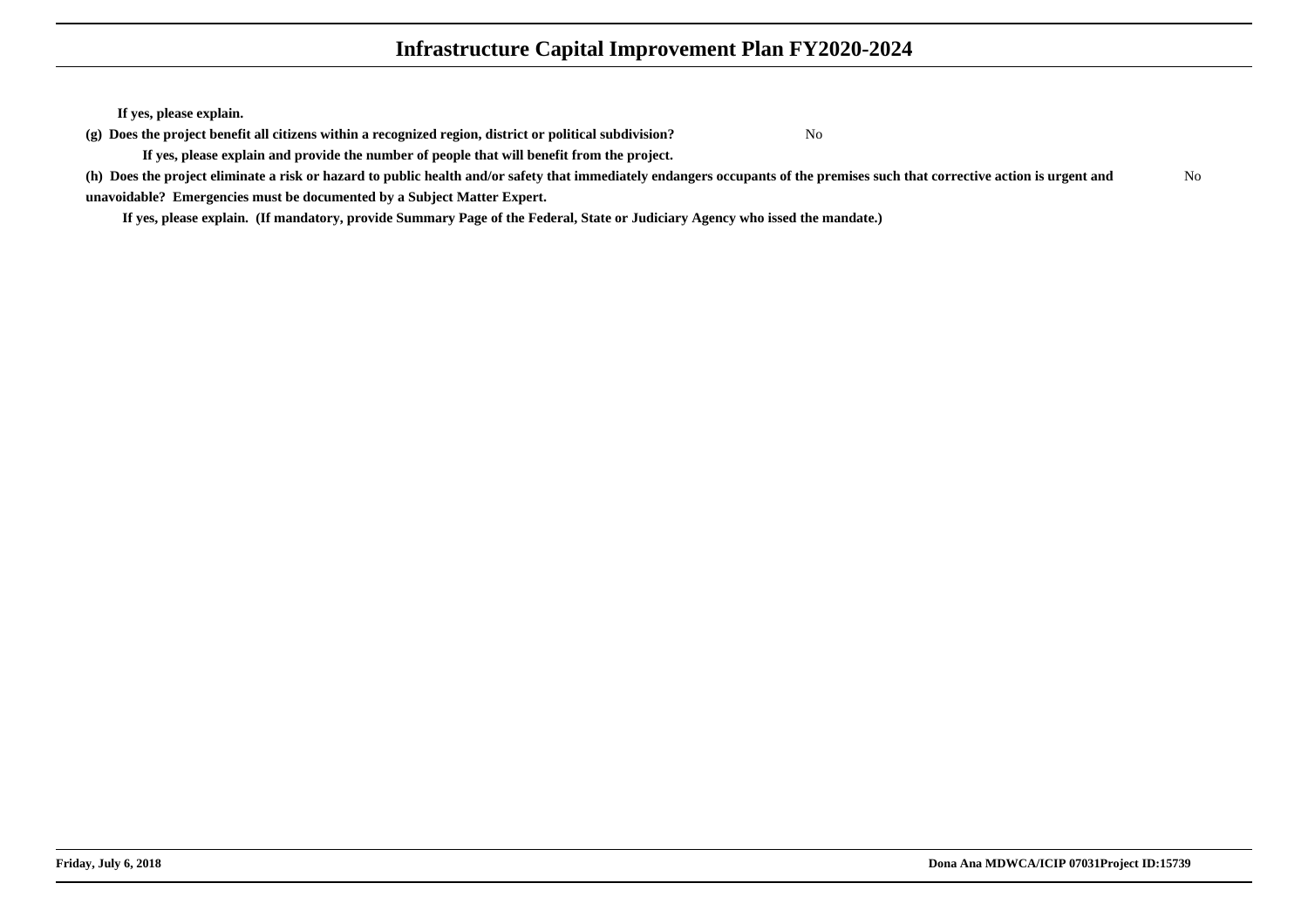| Year/Rank 2024               | 005                                                    | <b>Priority:</b> | High                                                                                                        |                              |                                                                                                                |                                                                                                                                                                                      | ID:15740 |
|------------------------------|--------------------------------------------------------|------------------|-------------------------------------------------------------------------------------------------------------|------------------------------|----------------------------------------------------------------------------------------------------------------|--------------------------------------------------------------------------------------------------------------------------------------------------------------------------------------|----------|
| <b>Project Title:</b>        | Ft Selden Area Collect. Sys.                           |                  |                                                                                                             | <b>Class:</b>                | <b>New</b>                                                                                                     | <b>Type/Subtype:</b> Water - Wastewater                                                                                                                                              |          |
| <b>Contact Name:</b>         | Jennifer Horton                                        |                  |                                                                                                             | <b>Contact Phone:</b>        | 575-526-3491                                                                                                   | <b>Contact E-mail:</b> iennifer@dawater.org                                                                                                                                          |          |
| Total project cost:          | 9.191.200                                              |                  |                                                                                                             | Proposed project start date: |                                                                                                                |                                                                                                                                                                                      |          |
|                              | Project Location: Fort Selden Road Las Cruces NM 88007 |                  |                                                                                                             | Latitude:                    | $32^{\circ}29'35N$                                                                                             | <b>Longitude:</b> $106^{\circ}54'40W$                                                                                                                                                |          |
| <b>Legislative Language:</b> |                                                        |                  |                                                                                                             |                              | Design, construct and acquire easements and ROW for a sewer system in the Radium Springs area - Dona Ana MDWCA |                                                                                                                                                                                      |          |
| <b>Scope of Work:</b>        |                                                        |                  |                                                                                                             |                              |                                                                                                                | Design and construct a Vacuum Sewer System in the Radium Springs area to serve approximately 1,000 existing connections and 1,000 future connections. This project includes a Vacuum |          |
|                              |                                                        |                  | Station, approximately 63,000 LF of vacuum collection lines and approximately 10,100 LF of force main line. |                              |                                                                                                                |                                                                                                                                                                                      |          |

**Secured and Potential Funding Budget:**

 **State Grant Funding should only be requested when all other funding sources have been exhausted if entity is providing matching funds, i.e. Federal, Local Taxes, Fees, NM FinanceAuthority Loans (NMFA), Tribal Infrastructure Fund (TIF), Water Trust Board (WTB), Public School Facility Authority (PSFA), Colonia's Infrastructure Board (CIB), etc.**

| <b>Funding</b> | <b>Funding</b>             | <b>Applied For?</b>              | Amount         | <b>Amt Expended</b> | Date(s) |                  |
|----------------|----------------------------|----------------------------------|----------------|---------------------|---------|------------------|
| Source(s)      | Amount                     | <b>Yes or No</b>                 | <b>Secured</b> | to Date             |         | Received Comment |
| <b>FGRANT</b>  | 3,676,480                  | No                               | $\mathbf{0}$   | $\overline{0}$      |         |                  |
| <b>FLOAN</b>   | 919,120                    | No                               | 0              | $\overline{0}$      |         |                  |
| <b>NMFA</b>    | 3,676,480                  | No                               | $\mathbf{0}$   | $\overline{0}$      |         |                  |
| <b>NMFAL</b>   | 919,120                    | N <sub>o</sub>                   | $\mathbf{0}$   | $\overline{0}$      |         |                  |
|                |                            | N <sub>o</sub><br>$\overline{0}$ | $\theta$       | $\overline{0}$      |         |                  |
|                |                            | N <sub>o</sub><br>$\overline{0}$ | $\overline{0}$ | $\overline{0}$      |         |                  |
|                |                            | N <sub>o</sub><br>0              | $\theta$       | $\overline{0}$      |         |                  |
|                |                            | N <sub>o</sub><br>$\overline{0}$ | $\mathbf{0}$   | $\overline{0}$      |         |                  |
|                | <b>TOTALS</b><br>9.191.200 |                                  |                |                     |         |                  |

|              | Project Budget - Complete the Budget below. Only include unfunded or unsecured funds under each project year. Note: Funded to Date column must equal the amounts listed above here. |                       |                                       |      |      |      |                         |  |  |  |
|--------------|-------------------------------------------------------------------------------------------------------------------------------------------------------------------------------------|-----------------------|---------------------------------------|------|------|------|-------------------------|--|--|--|
|              |                                                                                                                                                                                     |                       | <b>Estimated Costs Not Yet Funded</b> |      |      |      |                         |  |  |  |
|              | Completed                                                                                                                                                                           | <b>Funded to Date</b> | <b>2020</b>                           | 2021 | 2022 | 2023 | 2024 Total Project Cost |  |  |  |
| Water Rights | No                                                                                                                                                                                  |                       |                                       |      |      |      |                         |  |  |  |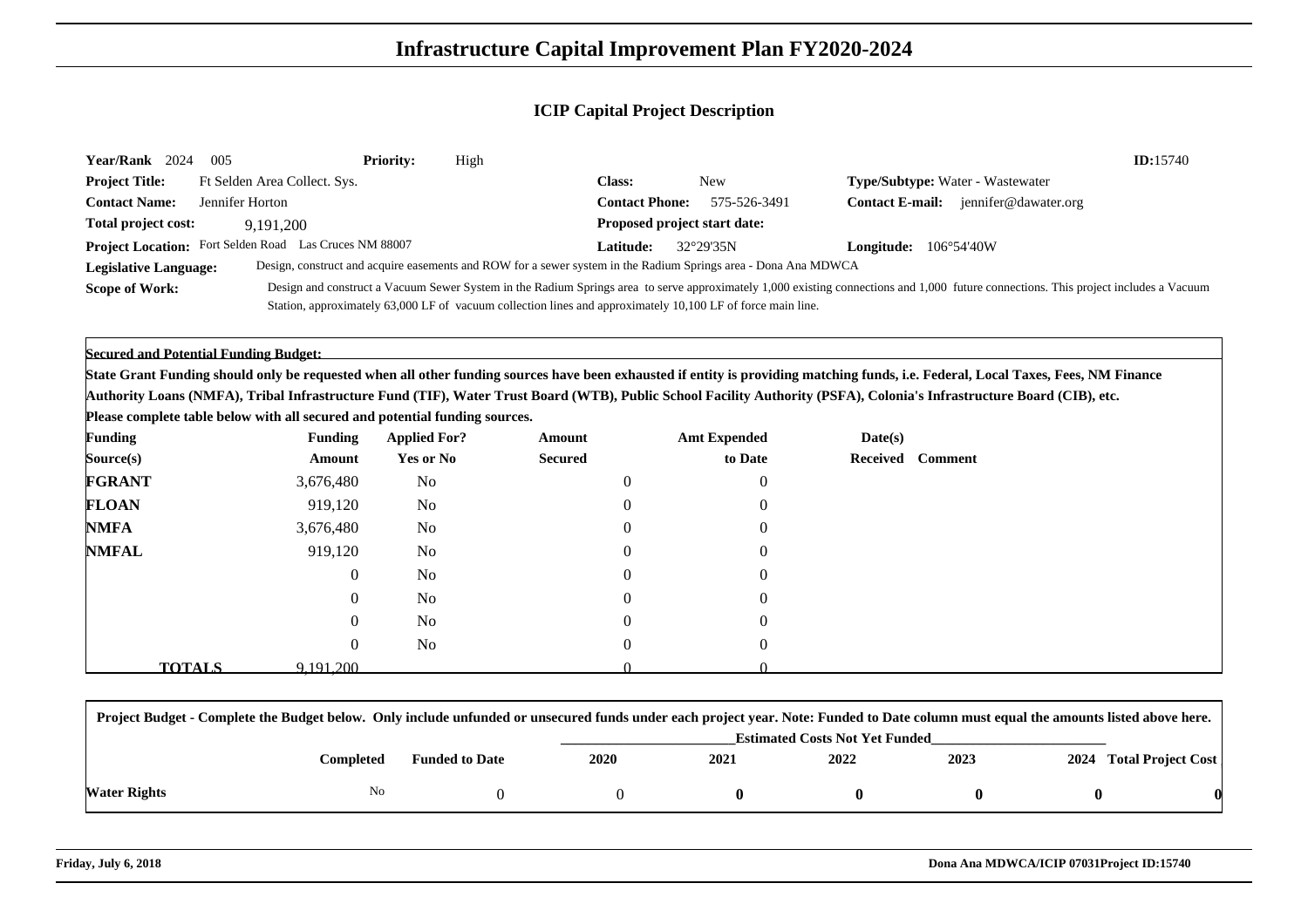|                                    | <b>Infrastructure Capital Improvement Plan FY2020-2024</b> |           |              |   |              |          |           |           |  |  |
|------------------------------------|------------------------------------------------------------|-----------|--------------|---|--------------|----------|-----------|-----------|--|--|
| <b>Easements and Rights of Way</b> | No                                                         |           | $\theta$     | o | $\mathbf{0}$ | 0        | 25,000    | 25,000    |  |  |
| <b>Acquisition</b>                 | No                                                         |           | $\mathbf{0}$ |   |              | 0        |           |           |  |  |
| <b>Archaeological Studies</b>      | No                                                         |           | $\theta$     |   |              |          |           |           |  |  |
| <b>Environmental Studies</b>       | No                                                         |           | $\Omega$     |   |              | 0        |           |           |  |  |
| <b>Planning</b>                    | Yes                                                        |           | 0            | o |              | 0        |           |           |  |  |
| Design (Engr./Arch.)               | No                                                         |           | 0            | 0 | $\mathbf{0}$ | 0        | 520,200   | 520,200   |  |  |
| <b>Construction</b>                | No                                                         |           | $\theta$     | 0 |              | $\bf{0}$ | 8,646,000 | 8,646,000 |  |  |
| <b>Furnishing/Equipment</b>        | No                                                         |           | $\Omega$     | 0 | $\bf{0}$     | $\bf{0}$ |           |           |  |  |
| <b>TOTALS</b>                      |                                                            |           | $\Omega$     | 0 | $\mathbf{0}$ | $\bf{0}$ | 9,191,200 | 9,191,200 |  |  |
|                                    | <b>Amount Not Yet Funded</b>                               | 9.191.200 |              |   |              |          |           |           |  |  |

 **Can this project be phased?**Yes

**Phasing: Stand Alone:** No**Multi-Phased:** Yes

**A project single phase approach is used for projects that can be completed with one process because it is manageable, affordable, and will not require any foreseeable additional resources oractivities to be fully operational when complete.**

**A project multi-phased approach is used for breaking down very large projects into manageable standalone parts that are independently functional and easier to fund.**

| <b>Phase</b>       | Amount    | Plan           | <b>Design</b>  | Construct      | Furnish/Equip  | Other (Wtr Rights,<br>Easements, Acq) | # Mos to Complete |
|--------------------|-----------|----------------|----------------|----------------|----------------|---------------------------------------|-------------------|
|                    | 2,500,000 | N <sub>0</sub> | Yes            | Yes            | N <sub>0</sub> | Yes                                   | 24                |
| $\rightarrow$<br>∠ | 2,500,000 | N <sub>0</sub> | Yes            | Yes            | No             | Yes                                   | 24                |
|                    | 2,500,000 | N <sub>0</sub> | Yes            | Yes            | N <sub>0</sub> | Yes                                   | 24                |
|                    | 1,691,200 | N <sub>0</sub> | N <sub>0</sub> | N <sub>0</sub> | N <sub>0</sub> | Yes                                   | 18                |
|                    | U         | N <sub>0</sub> | N <sub>0</sub> | N <sub>0</sub> | N <sub>0</sub> | N <sub>0</sub>                        |                   |
| <b>TOTAL</b>       | 9.191.200 |                |                |                |                |                                       |                   |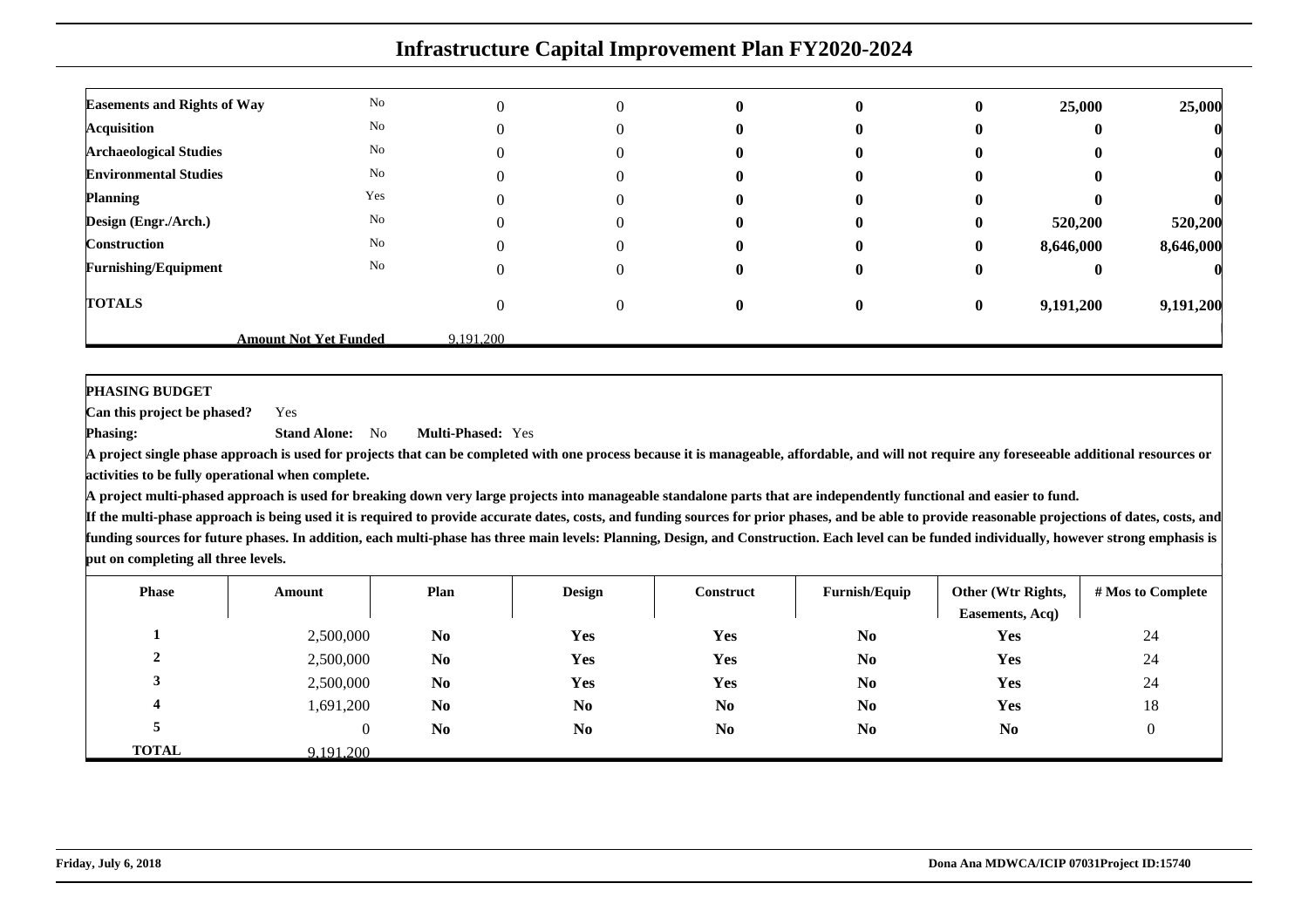| Has your local government/agency budgeted for operating expenses for the project when it is completed?<br><b>Nes</b> |                   |          |                   |                   |                   |              |  |  |  |  |  |
|----------------------------------------------------------------------------------------------------------------------|-------------------|----------|-------------------|-------------------|-------------------|--------------|--|--|--|--|--|
| If no, please explain why:                                                                                           |                   |          |                   |                   |                   |              |  |  |  |  |  |
| <b>ANNUAL OPERATING BUDGET</b>                                                                                       | YEAR <sub>1</sub> | YEAR 2   | YEAR <sub>3</sub> | YEAR <sub>4</sub> | YEAR <sub>5</sub> | <b>TOTAL</b> |  |  |  |  |  |
| <b>Annual Operating Expenses plus Debt Service</b>                                                                   | 35,000            | 35,000   | 35,000            | 35,000            | 35,000            | 175,000      |  |  |  |  |  |
| <b>Annual Operating Revenues</b>                                                                                     | .200.000          | .200.000 | 1.200.000         | .200.000          | .200.000          | 6.000.000    |  |  |  |  |  |

**Does the project lower operating costs?**<sup>2</sup> No

|                                     | <b>Fiscal Agent:</b> | Own:           | Operate:       | <b>Own Land:</b> | Own Asset:     | Maintain:      |
|-------------------------------------|----------------------|----------------|----------------|------------------|----------------|----------------|
|                                     | Doña Ana MDWCA       | Doña Ana MDWCA | Doña Ana MDWCA | Doña Ana MDWCA   | Doña Ana MDWCA | Doña Ana MDWCA |
| Lease/operating agreement in place? | No                   | 'No            |                | 'Nο              | IN G           | 'Nc            |

| More detailed information on project.                                                                                                                                                         |  |  |  |  |  |  |  |
|-----------------------------------------------------------------------------------------------------------------------------------------------------------------------------------------------|--|--|--|--|--|--|--|
| (a) How many years is the requested project expected to be in use before needing Renovate/Repair or Replacement?<br>16 years or more                                                          |  |  |  |  |  |  |  |
| (b) Has the project had public input and buy-in?<br>Yes                                                                                                                                       |  |  |  |  |  |  |  |
| (c) Is the project necessary to address population or client growth and if so, will it provide services to that population or clientele?<br>N <sub>0</sub>                                    |  |  |  |  |  |  |  |
|                                                                                                                                                                                               |  |  |  |  |  |  |  |
| (d) Regionalism - Does the project directly benefit an entity other than itself?<br>Yes                                                                                                       |  |  |  |  |  |  |  |
| This project involves in interconnection with the City of Las Cruces. Dona Ana MDWCA will provide the collection services and the City of Las Cruces<br>If yes, please list the other entity. |  |  |  |  |  |  |  |
| will provide the treatment.                                                                                                                                                                   |  |  |  |  |  |  |  |
| Are there oversight mechanisms built in that would ensure timely construction and completion of the project on budget?<br>Yes<br>(e)                                                          |  |  |  |  |  |  |  |
| All Dona Ana MDWCA projects are bid out with completion dates, if not met by the contractor liquidated damaged are assessed. Construction project schedule is required<br>Please explain.     |  |  |  |  |  |  |  |
| before and during                                                                                                                                                                             |  |  |  |  |  |  |  |
| Other than the temporary construction jobs associated with the project, does the project maintain or advance the region's economy?<br>Yes<br>(f)                                              |  |  |  |  |  |  |  |
| If yes, please explain.                                                                                                                                                                       |  |  |  |  |  |  |  |
| Does the project benefit all citizens within a recognized region, district or political subdivision?<br>N <sub>0</sub><br>$\left( \mathbf{g} \right)$                                         |  |  |  |  |  |  |  |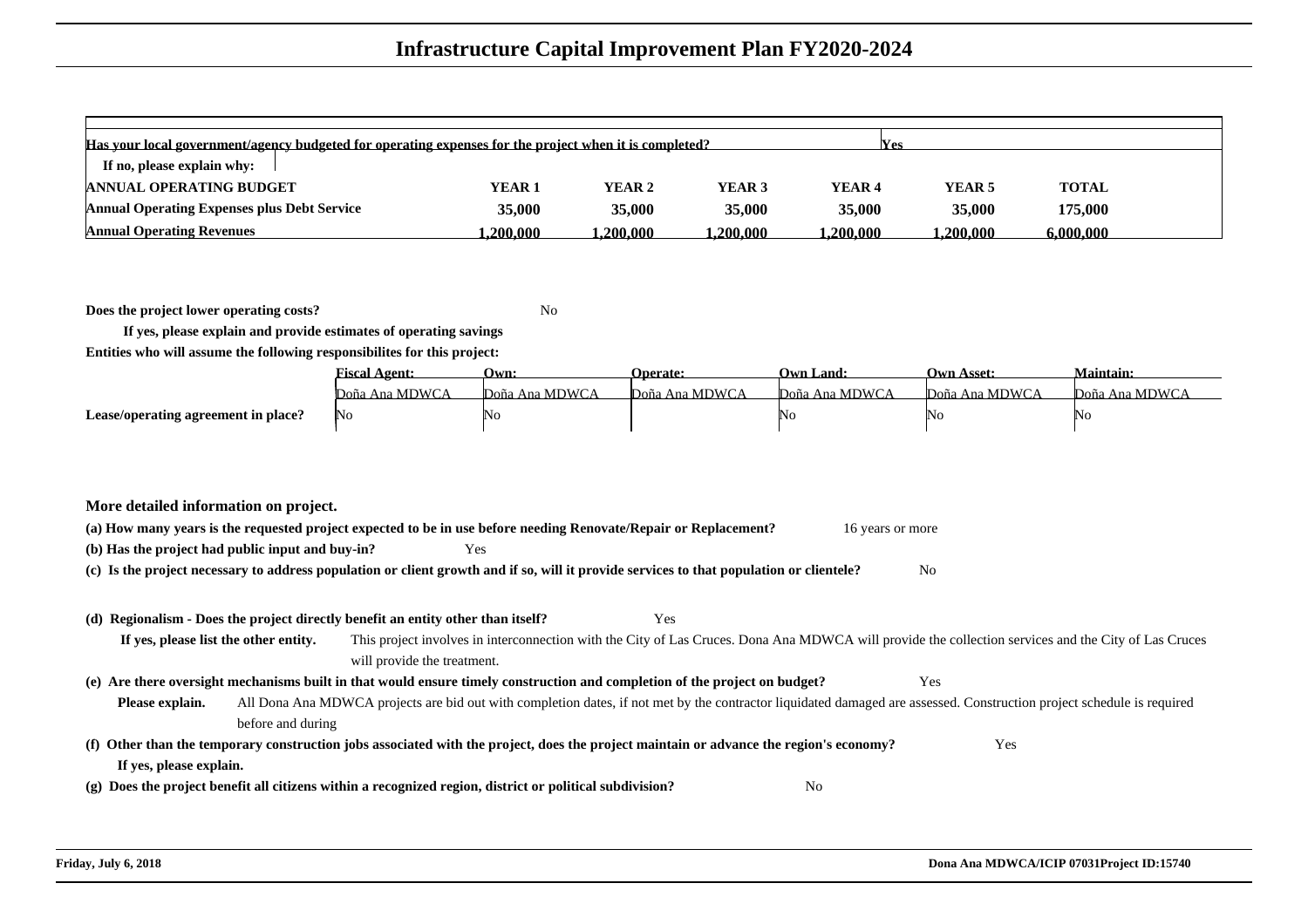**If yes, please explain and provide the number of people that will benefit from the project.**

**(h) Does the project eliminate a risk or hazard to public health and/or safety that immediately endangers occupants of the premises such that corrective action is urgent andunavoidable? Emergencies must be documented by a Subject Matter Expert.**No

**If yes, please explain. (If mandatory, provide Summary Page of the Federal, State or Judiciary Agency who issed the mandate.)**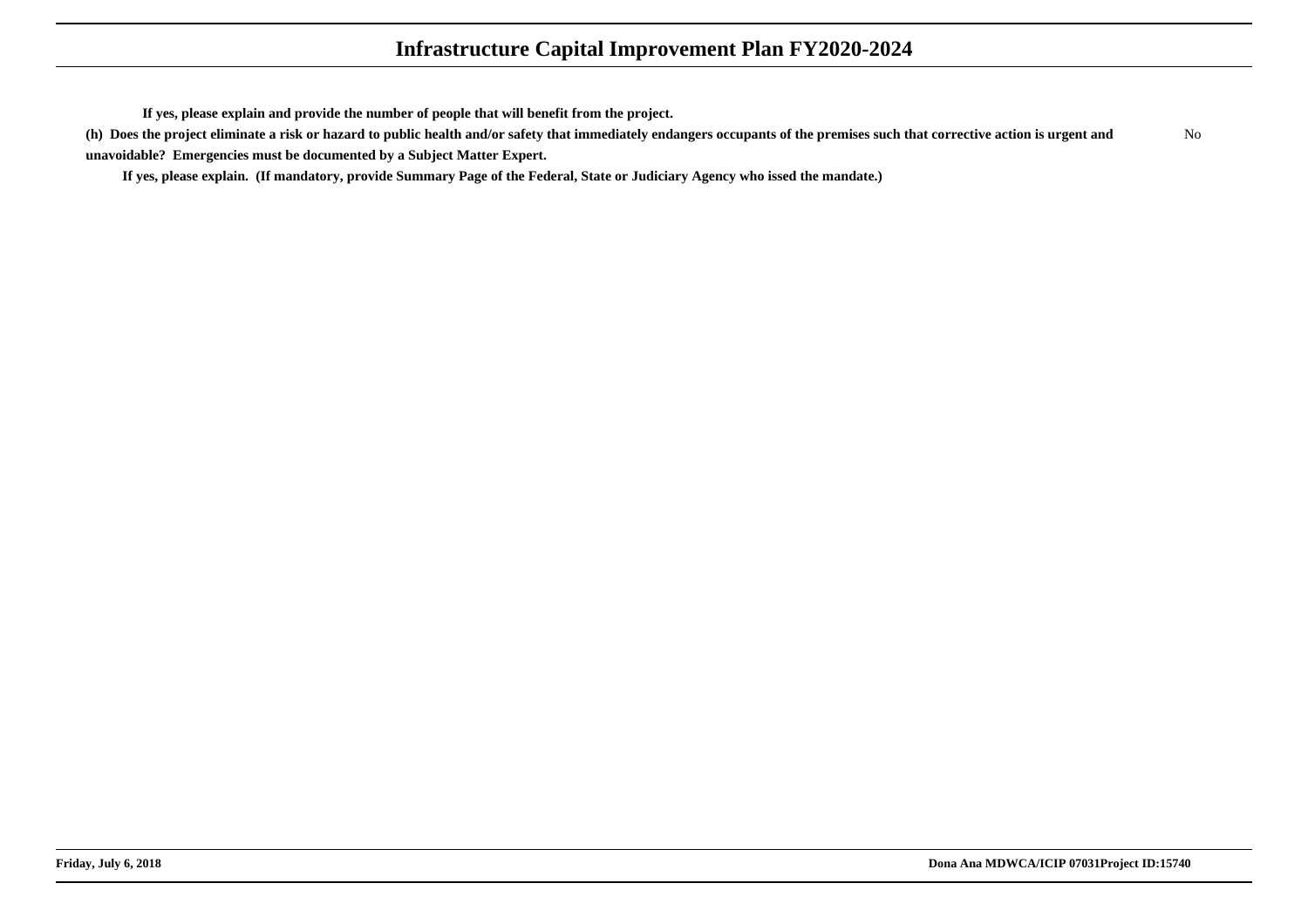| Year/Rank 2024                                                                                                                                                                                                 | 006                                             | <b>Priority:</b> | High                                                        |           |                              |                                         | ID:16981 |
|----------------------------------------------------------------------------------------------------------------------------------------------------------------------------------------------------------------|-------------------------------------------------|------------------|-------------------------------------------------------------|-----------|------------------------------|-----------------------------------------|----------|
| <b>Project Title:</b>                                                                                                                                                                                          | Trails End Collection Sys.                      |                  |                                                             | Class:    | <b>New</b>                   | <b>Type/Subtype:</b> Water - Wastewater |          |
| <b>Contact Name:</b>                                                                                                                                                                                           | <b>Contact E-mail:</b><br><b>Contact Phone:</b> |                  |                                                             |           |                              |                                         |          |
| Total project cost:                                                                                                                                                                                            | 13.490.000                                      |                  |                                                             |           | Proposed project start date: |                                         |          |
| <b>Project Location:</b>                                                                                                                                                                                       | Trails End Road Las Cruces NM 88007             |                  |                                                             | Latitude: | 32 23 29 N                   | <b>Longitude:</b> $1065045W$            |          |
| Design and construct a sewer system in the Trails End Area. Acquire easements and ROW as determined necessary. - Dona Ana MDWCA<br><b>Legislative Language:</b>                                                |                                                 |                  |                                                             |           |                              |                                         |          |
| Design and construct a vacuum sewer system in the Trails End Area to serve approximately 1,000 connections. This project includes a vacuum station, approximately 83,000 LF of vacuum<br><b>Scope of Work:</b> |                                                 |                  |                                                             |           |                              |                                         |          |
|                                                                                                                                                                                                                |                                                 |                  | collection lines and approximately 29,200 LF of force main. |           |                              |                                         |          |

**Secured and Potential Funding Budget:**

**State Grant Funding should only be requested when all other funding sources have been exhausted if entity is providing matching funds, i.e. Federal, Local Taxes, Fees, NM FinanceAuthority Loans (NMFA), Tribal Infrastructure Fund (TIF), Water Trust Board (WTB), Public School Facility Authority (PSFA), Colonia's Infrastructure Board (CIB), etc.**

| <b>Funding</b> |               | <b>Funding</b> | <b>Applied For?</b> | Amount         | <b>Amt Expended</b> | Date(s)          |  |
|----------------|---------------|----------------|---------------------|----------------|---------------------|------------------|--|
| Source(s)      |               | Amount         | <b>Yes or No</b>    | <b>Secured</b> | to Date             | Received Comment |  |
| <b>NMFA</b>    |               | 5,436,000      | No                  | $\overline{0}$ | $\boldsymbol{0}$    |                  |  |
| <b>NMFAL</b>   |               | 1,359,000      | No                  | $\theta$       | $\overline{0}$      |                  |  |
| <b>FGRANT</b>  |               | 5,436,000      | No                  | $\overline{0}$ | $\overline{0}$      |                  |  |
| <b>FLOAN</b>   |               | 1,259,000      | No                  | $\overline{0}$ | $\overline{0}$      |                  |  |
|                |               | $\overline{0}$ | No                  | $\overline{0}$ | $\overline{0}$      |                  |  |
|                |               | $\overline{0}$ | No                  | $\overline{0}$ | $\overline{0}$      |                  |  |
|                |               | $\overline{0}$ | N <sub>o</sub>      | $\Omega$       | $\overline{0}$      |                  |  |
|                |               | $\overline{0}$ | No                  | $\overline{0}$ | $\overline{0}$      |                  |  |
|                | <b>TOTALS</b> | 13.490.000     |                     |                |                     |                  |  |

| Project Budget - Complete the Budget below. Only include unfunded or unsecured funds under each project year. Note: Funded to Date column must equal the amounts listed above here. |           |                       |                                       |      |      |      |                         |  |
|-------------------------------------------------------------------------------------------------------------------------------------------------------------------------------------|-----------|-----------------------|---------------------------------------|------|------|------|-------------------------|--|
|                                                                                                                                                                                     |           |                       | <b>Estimated Costs Not Yet Funded</b> |      |      |      |                         |  |
|                                                                                                                                                                                     | Completed | <b>Funded to Date</b> | <b>2020</b>                           | 2021 | 2022 | 2023 | 2024 Total Project Cost |  |
| Water Rights                                                                                                                                                                        | N0        |                       |                                       |      |      |      |                         |  |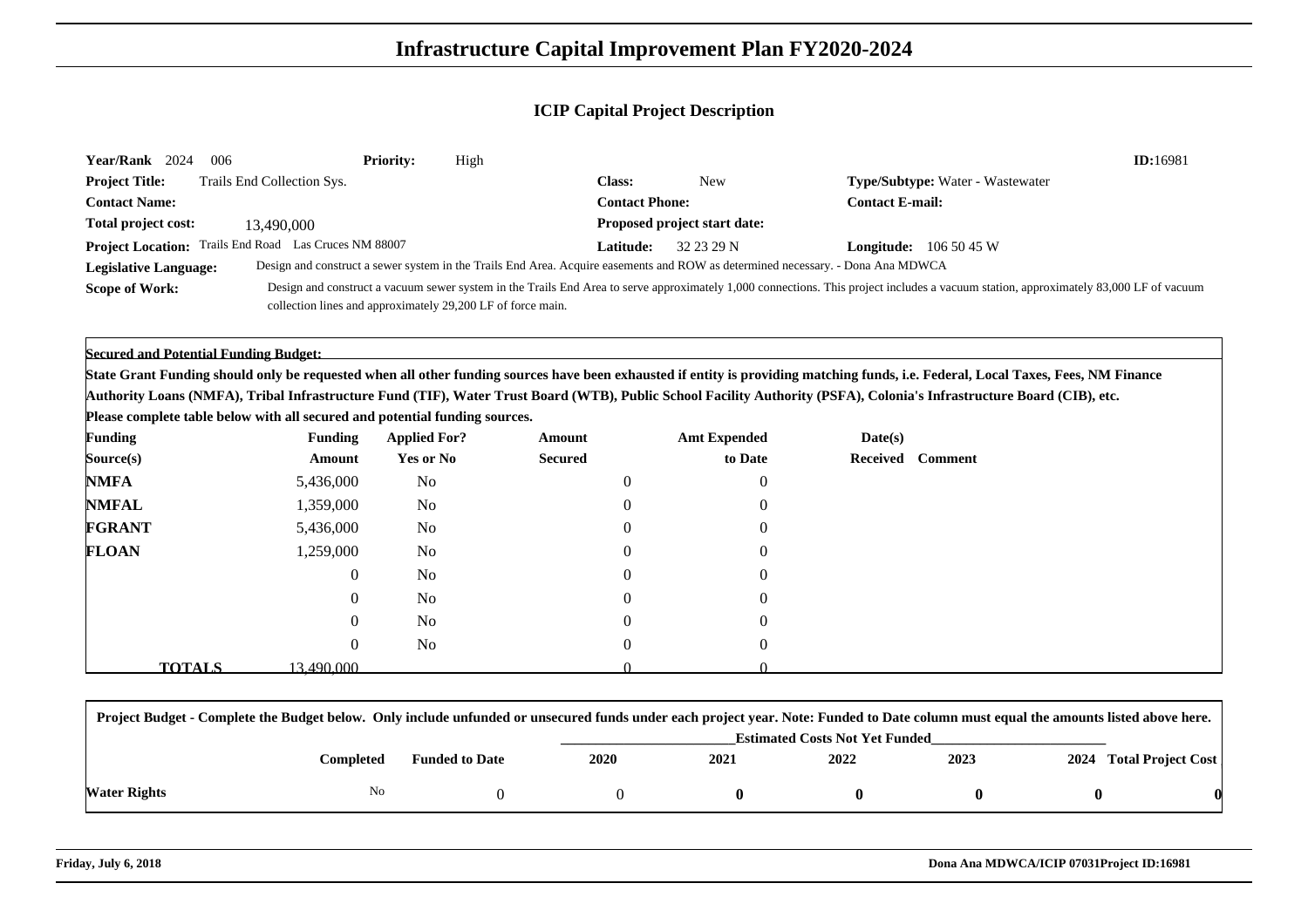| <b>Infrastructure Capital Improvement Plan FY2020-2024</b> |                              |                   |          |              |  |              |            |            |
|------------------------------------------------------------|------------------------------|-------------------|----------|--------------|--|--------------|------------|------------|
| <b>Easements and Rights of Way</b>                         | No                           |                   | $\Omega$ | 0            |  | o            | 120,000    | 120,000    |
| <b>Acquisition</b>                                         | No                           |                   | $\Omega$ | o            |  |              |            |            |
| <b>Archaeological Studies</b>                              | No                           |                   | $\theta$ | $\mathbf{0}$ |  |              |            |            |
| <b>Environmental Studies</b>                               | No                           |                   |          |              |  |              |            |            |
| <b>Planning</b>                                            | Yes                          |                   |          |              |  |              |            |            |
| Design (Engr./Arch.)                                       | No                           |                   |          | o            |  | 0            | 1,000,000  | 1,000,000  |
| <b>Construction</b>                                        | No                           | $\mathbf{\Omega}$ | $\Omega$ | 0            |  | $\bf{0}$     | 12,370,000 | 12,370,000 |
| <b>Furnishing/Equipment</b>                                | No                           |                   | $\theta$ | 0            |  | v            |            |            |
| <b>TOTALS</b>                                              |                              | $\mathbf{\Omega}$ | $\Omega$ | $\bf{0}$     |  | $\mathbf{0}$ | 13,490,000 | 13,490,000 |
|                                                            | <b>Amount Not Yet Funded</b> | 13.490.000        |          |              |  |              |            |            |

 **Can this project be phased?**Yes

**Phasing: Stand Alone:** No**Multi-Phased:** No

**A project single phase approach is used for projects that can be completed with one process because it is manageable, affordable, and will not require any foreseeable additional resources oractivities to be fully operational when complete.**

**A project multi-phased approach is used for breaking down very large projects into manageable standalone parts that are independently functional and easier to fund.**

| <b>Phase</b> | Amount     | Plan           | <b>Design</b>  | Construct      | Furnish/Equip  | Other (Wtr Rights, | # Mos to Complete |
|--------------|------------|----------------|----------------|----------------|----------------|--------------------|-------------------|
|              |            |                |                |                |                | Easements, Acq)    |                   |
|              | 7,670,000  | N <sub>0</sub> | Yes            | Yes            | N <sub>0</sub> | Yes                | 24                |
| 2            | 5,920,000  | N <sub>0</sub> | Yes            | <b>Yes</b>     | N <sub>0</sub> | Yes                | 18                |
|              |            | N <sub>0</sub> | N <sub>0</sub> | N <sub>0</sub> | N <sub>0</sub> | N <sub>0</sub>     |                   |
|              |            | N <sub>0</sub> | N <sub>0</sub> | N <sub>0</sub> | N <sub>0</sub> | N <sub>0</sub>     |                   |
|              |            | N <sub>0</sub> | N <sub>0</sub> | N <sub>0</sub> | N <sub>0</sub> | N <sub>0</sub>     |                   |
| <b>TOTAL</b> | 13.590.000 |                |                |                |                |                    |                   |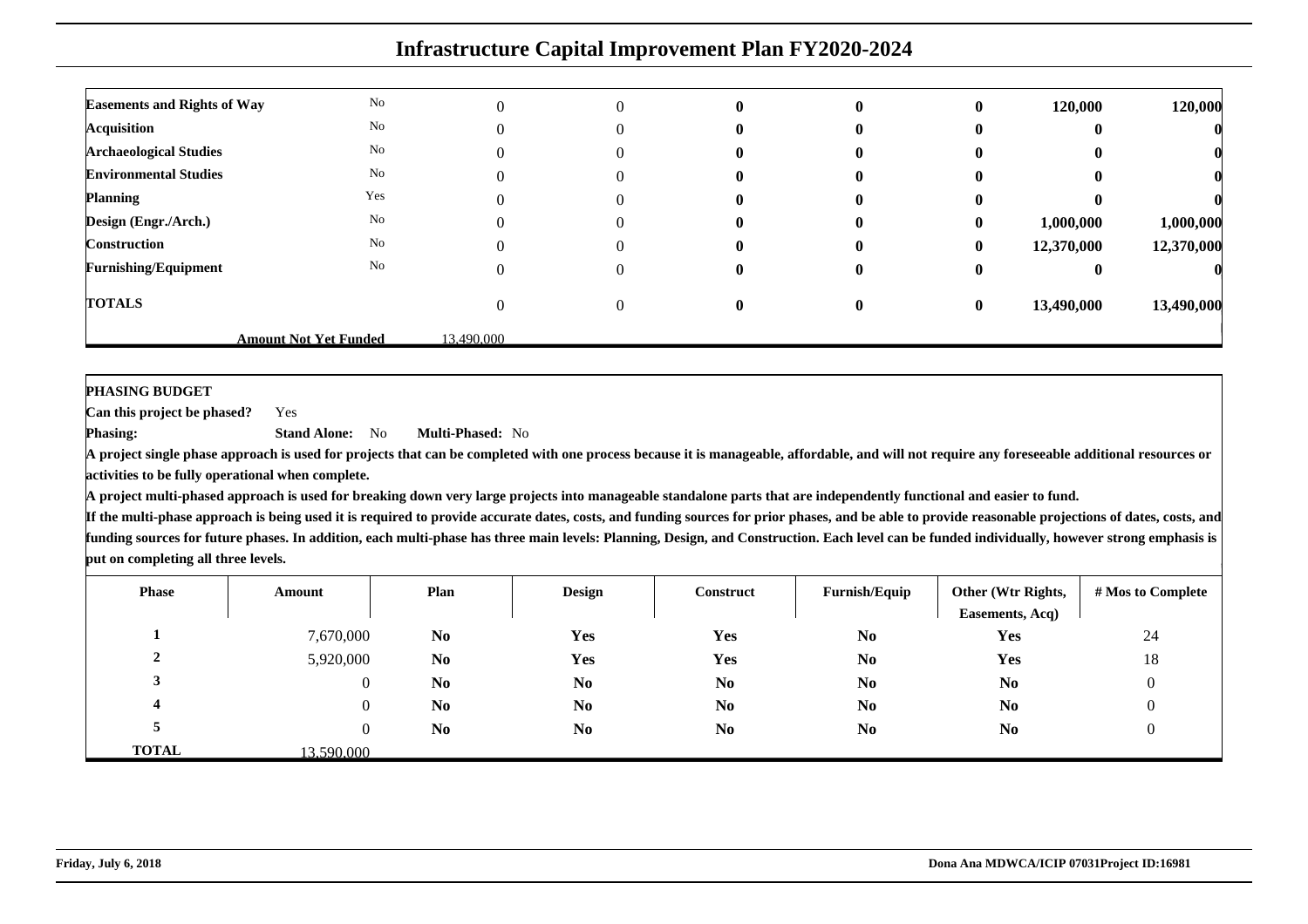| Has your local government/agency budgeted for operating expenses for the project when it is completed?<br><b>Yes</b><br>If no, please explain why: |          |          |          |                   |                   |              |  |  |
|----------------------------------------------------------------------------------------------------------------------------------------------------|----------|----------|----------|-------------------|-------------------|--------------|--|--|
| <b>ANNUAL OPERATING BUDGET</b>                                                                                                                     | YEAR 1   | YEAR 2   | YEAR 3   | YEAR <sub>4</sub> | YEAR <sub>5</sub> | <b>TOTAL</b> |  |  |
| <b>Annual Operating Expenses plus Debt Service</b>                                                                                                 | 187,970  | 18,797   | 18.797   | 18,797            | 18.797            | 263,158      |  |  |
| <b>Annual Operating Revenues</b>                                                                                                                   | .200.100 | .200.100 | .200.100 | 1.200.100         | 1.350.400         | 6.150.800    |  |  |

**Does the project lower operating costs?**<sup>2</sup> No

|                                     | <b>Fiscal Agent:</b> | Own:           | <b>Operate:</b> | Own Land:      | <b>Own Asset:</b>                | Maintain: |
|-------------------------------------|----------------------|----------------|-----------------|----------------|----------------------------------|-----------|
|                                     | Doña Ana MDWCA       | Doña Ana MDWCA | Doña Ana MDWCA  | Doña Ana MDWCA | Dona Ana MDWCADoñaDoña Ana MDWCA |           |
|                                     |                      |                |                 |                | Ana MDWCA                        |           |
| Lease/operating agreement in place? | IΝo                  | IN C           |                 | ΙNΟ            | No                               | No        |

| More detailed information on project.                                                                                                                      |                                                                                                                                                                        |                  |  |  |  |  |  |
|------------------------------------------------------------------------------------------------------------------------------------------------------------|------------------------------------------------------------------------------------------------------------------------------------------------------------------------|------------------|--|--|--|--|--|
|                                                                                                                                                            | (a) How many years is the requested project expected to be in use before needing Renovate/Repair or Replacement?                                                       | 16 years or more |  |  |  |  |  |
| (b) Has the project had public input and buy-in?                                                                                                           | Yes                                                                                                                                                                    |                  |  |  |  |  |  |
| (c) Is the project necessary to address population or client growth and if so, will it provide services to that population or clientele?<br>N <sub>0</sub> |                                                                                                                                                                        |                  |  |  |  |  |  |
|                                                                                                                                                            |                                                                                                                                                                        |                  |  |  |  |  |  |
| (d) Regionalism - Does the project directly benefit an entity other than itself?                                                                           | Yes                                                                                                                                                                    |                  |  |  |  |  |  |
| If yes, please list the other entity.                                                                                                                      | This project involves in interconnection with the City of Las Cruces. Dona Ana MDWCA will provide the collection services and the City of Las Cruces                   |                  |  |  |  |  |  |
|                                                                                                                                                            | will provide the treatment.                                                                                                                                            |                  |  |  |  |  |  |
|                                                                                                                                                            | (e) Are there oversight mechanisms built in that would ensure timely construction and completion of the project on budget?                                             | Yes              |  |  |  |  |  |
| Please explain.                                                                                                                                            | All Dona Ana MDWCA projects are bid out with completion dates, if not met by the contractor liquidated damaged are assessed. Construction project schedule is required |                  |  |  |  |  |  |
| before and during                                                                                                                                          |                                                                                                                                                                        |                  |  |  |  |  |  |
|                                                                                                                                                            | (f) Other than the temporary construction jobs associated with the project, does the project maintain or advance the region's economy?                                 | Yes              |  |  |  |  |  |
| If yes, please explain.                                                                                                                                    | The project would allow for further development in the area.                                                                                                           |                  |  |  |  |  |  |
|                                                                                                                                                            |                                                                                                                                                                        |                  |  |  |  |  |  |